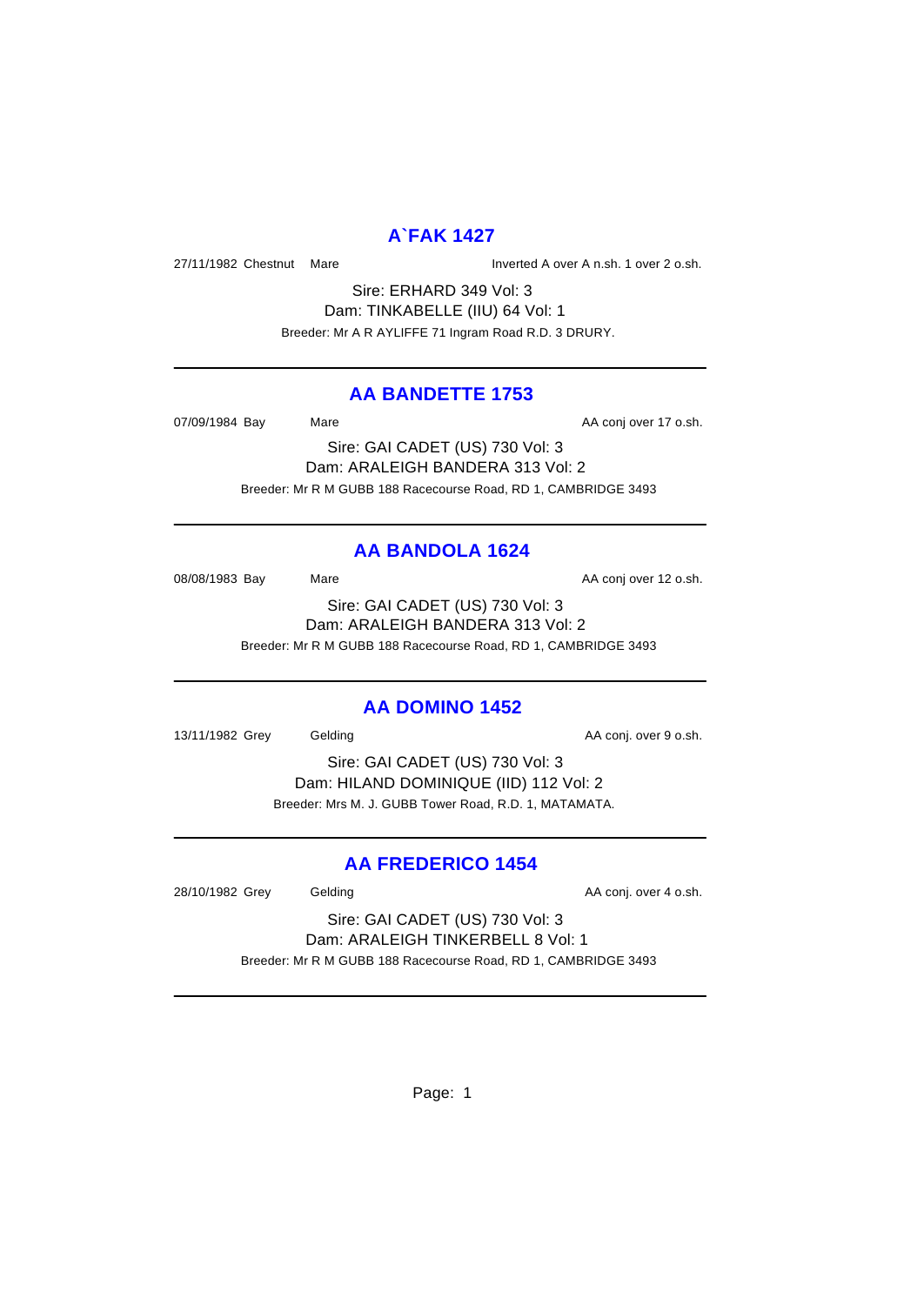## **AA ISABELLE 1626**

14/09/1983 Bay Mare Mare AA conj over 13 o.sh.

Sire: GAI CADET (US) 730 Vol: 3 Dam: ARALEIGH GAIBRIELLE 511 Vol: 3 Breeder: Mr R M GUBB 188 Racecourse Road, RD 1, CAMBRIDGE 3493

### **AA JEWEL 1754**

17/11/1984 Grey Mare Mare AA conj over 11 o.sh.

Sire: GAI CADET (US) 730 Vol: 3 Dam: ARALEIGH JULINA 122 Vol: 2 Breeder: Mr R M GUBB 188 Racecourse Road, RD 1, CAMBRIDGE 3493

# **AA JULIANNA 1623**

19/10/1983 Grey Mare Mare AA conj over 11 o.sh. Sire: GAI CADET (US) 730 Vol: 3 Dam: ARALEIGH JULINA 122 Vol: 2 Breeder: Mr R M GUBB 188 Racecourse Road, RD 1, CAMBRIDGE 3493

# **AA JULIET 1453**

01/09/1982 Grey Mare Mare AA conj over 3 o.sh.

Sire: GAI CADET (US) 730 Vol: 3 Dam: ARALEIGH JULINA 122 Vol: 2 Breeder: Mr R M GUBB 188 Racecourse Road, RD 1, CAMBRIDGE 3493

# **AA KAMMIE 1457**

18/10/1982 Grey Mare Mare AA conj over 8 o.sh.

Sire: GAI CADET (US) 730 Vol: 3 Dam: ARALEIGH KAMIN 5 Vol: 1 Breeder: Mr R M GUBB 188 Racecourse Road, RD 1, CAMBRIDGE 3493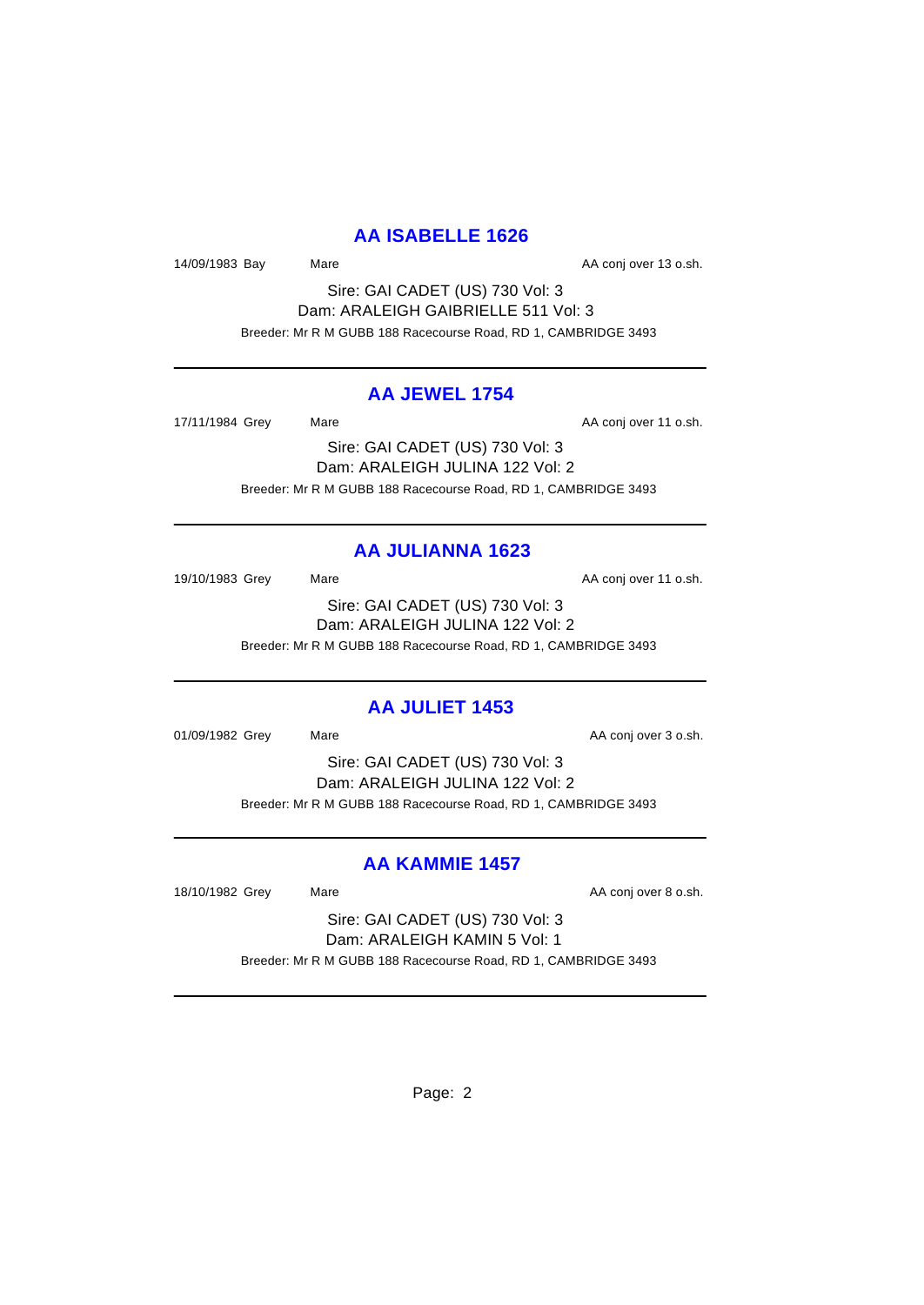# **AA KATALINA 1622**

24/11/1983 Grey Mare Mare AA conj over 14 o.sh.

Sire: GAI CADET (US) 730 Vol: 3 Dam: ARALEIGH KALINA 4 Vol: 1 Breeder: Mr R M GUBB 188 Racecourse Road, RD 1, CAMBRIDGE 3493

### **AA KRISTIN 1621**

18/11/1983 Grey Mare Mare AA conj over 15 o.sh.

Sire: GAI CADET (US) 730 Vol: 3 Dam: ARALEIGH KRIZONA 518 Vol: 3 Breeder: Mr R M GUBB 188 Racecourse Road, RD 1, CAMBRIDGE 3493

# **AA KRIZIDA 1458**

24/11/1982 Grey Mare Mare AA conj over 5 o.sh. Sire: GAI CADET (US) 730 Vol: 3 Dam: ARALEIGH KRIZONA 518 Vol: 3

Breeder: Mr R M GUBB 188 Racecourse Road, RD 1, CAMBRIDGE 3493

#### **AA MYSTERY 1456**

25/10/1982 Grey Mare Mare AA conj over 7 o.sh.

Sire: GAI CADET (US) 730 Vol: 3 Dam: ARALEIGH MYRA 7 Vol: 1 Breeder: Mr R M GUBB 188 Racecourse Road, RD 1, CAMBRIDGE 3493

# **AA NAOMI 1455**

19/09/1982 Grey Mare Mare AA conj over 6 o.sh.

Sire: GAI CADET (US) 730 Vol: 3 Dam: ARALEIGH KAMEYN 705 Vol: 3 Breeder: Mr R M GUBB 188 Racecourse Road, RD 1, CAMBRIDGE 3493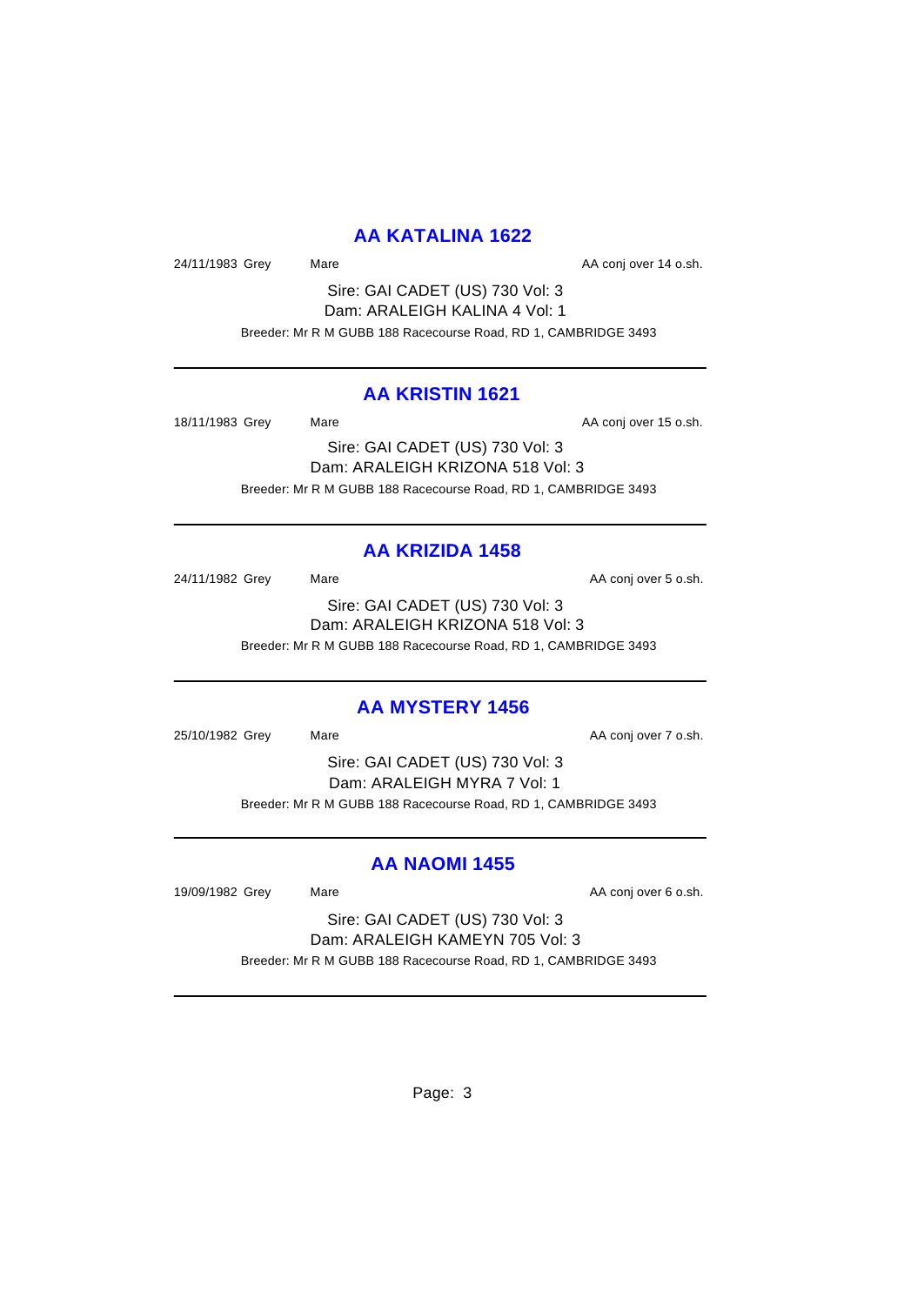# **AA SOUVENIR 1752**

12/09/1984 Chestnut Gelding and and the AA conj. over 19 o.sh.

Sire: GAI CADET (US) 730 Vol: 3 Dam: ARALEIGH SUE 83 Vol: 2 Breeder: Mr R M GUBB 188 Racecourse Road, RD 1, CAMBRIDGE 3493

#### **AA SUZETTE 1451**

26/07/1982 Grey Mare Mare AA conj over 1 o.sh.

Sire: GAI CADET (US) 730 Vol: 3 Dam: ARALEIGH SUE 83 Vol: 2 Breeder: Mr R M GUBB 188 Racecourse Road, RD 1, CAMBRIDGE 3493

#### **ABU BEN ADAM 1601**

27/05/1983 Bay Stallion Stallion HP conj. n.sh. 1 over 3 o.sh.

Sire: ROSCOMMON NASSAH 683 Vol: 3 Dam: ARABESQUE FELICIA (AU) 148 Vol: 2 Breeder: Mr R. E. MIDDLETON 65 Moana Cresc Dunedin

#### **ADORA 1292**

17/09/1982 Grey Mare Mare Din C n.sh. 1 over 2 o.nk.

Sire: NGAPA KING S25 Vol: 1 Dam: ARABIAN LASS 169 Vol: 2 Breeder: Mrs Cindy L LIGGETT 19 Robertson Street Frankton QUEENSTOWN

# **AKA PRINCE 1429**

26/11/1982 Chestnut Gelding The HV conj. n.sh. 1 over 2 o.sh.

Sire: NGAPA CHIEF S22 Vol: 1 Dam: HOUDOO 128 Vol: 2 Breeder: Mrs M. WERNER Box 113 Swanson Auckland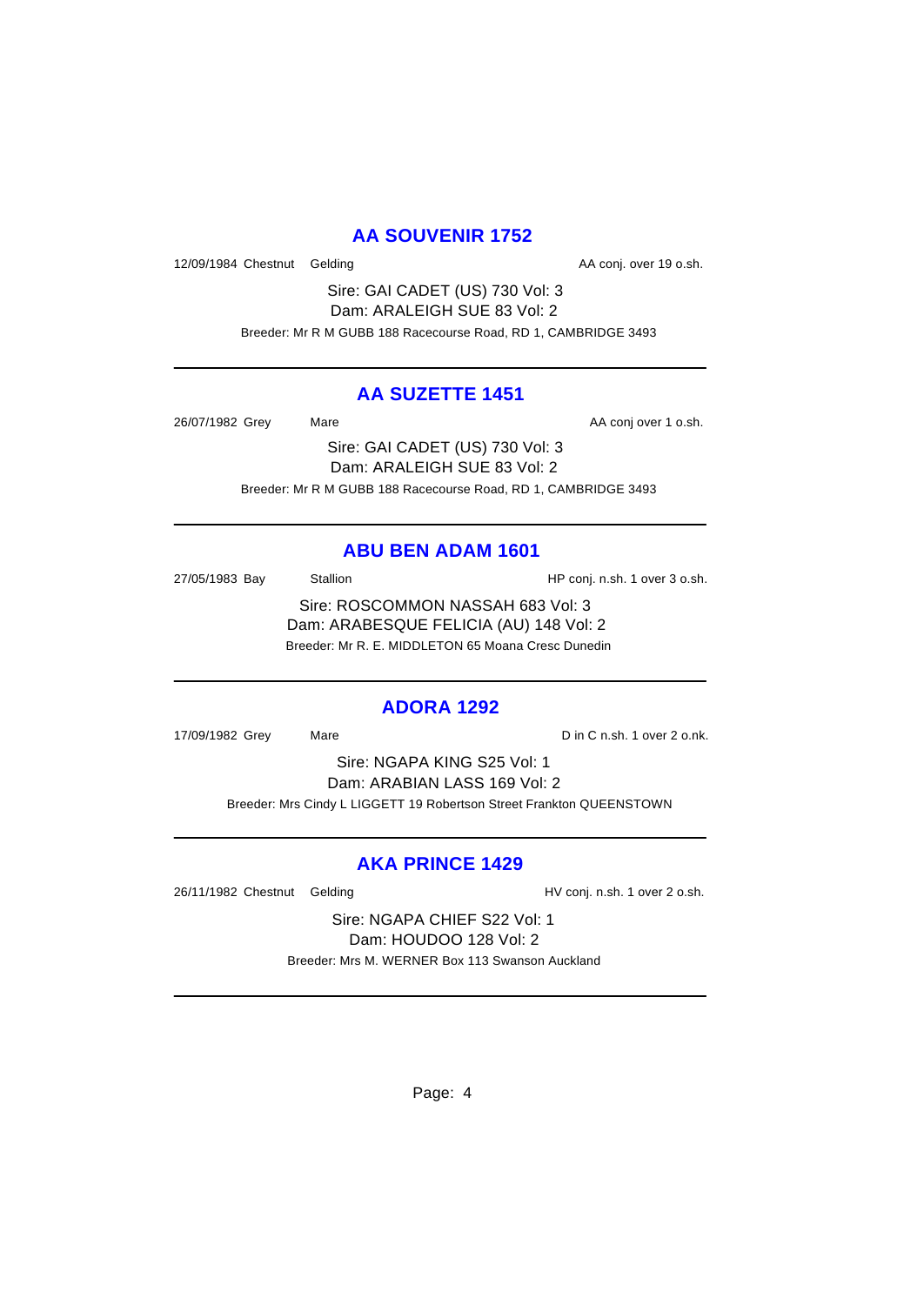## **AKA SULTAN 1428**

19/10/1982 Grey Gelding Gelding HV conj. n.sh. 2 over 2 o.sh.

Sire: NGAPA CHIEF S22 Vol: 1 Dam: JAUNTY 663 Vol: 3 Breeder: Mrs M. WERNER Box 113 Swanson Auckland

#### **AL KARAZ 1449**

09/11/1982 Brown Gelding Constant Conj. n.sh. 1 over 2 o.sh.

Sire: LYRIC SADIQ (AU) 576 Vol: 3 Dam: JACQUELINE 178 Vol: 2 Breeder: Mr M. P. SCOTT-WALTON P.O. Box 59-115 Mangere Bridge

#### **AL NAJMH 1637**

05/10/1983 Chestnut Stallion RG n.sh. 1 over 3 o.nk.

Sire: NISAB (AU) 766 Vol: 4 Dam: RAMAH (AU) 147 Vol: 2 Breeder: Mrs R J GORDON P.O.Box 44 Manukau LEVIN.

#### **AL RIH ROYAL FLIGHT 1339**

02/11/1982 Chestnut Mare C in diamond n.sh. 2 over 82 o.sh.

Sire: DELLMOUNT IBN PILGRIM 716 Vol: 3 Dam: GOLD ROYAL 760 Vol: 4 Breeder: E. A. CAMERON 44 Harakeke St Christchurch

#### **ALBORADO 1425**

11/11/1982 Grey Stallion Stallion State RH n.sh. 1 over 2 o.sh.

Sire: NGAPA GOLDEN LAD S83 Vol: 2 Dam: TONIA 378 Vol: 3

Breeder: Mr R. R. HALL C/- Huapai Gardens, Devon Rd, R.D. 42, WAITARA.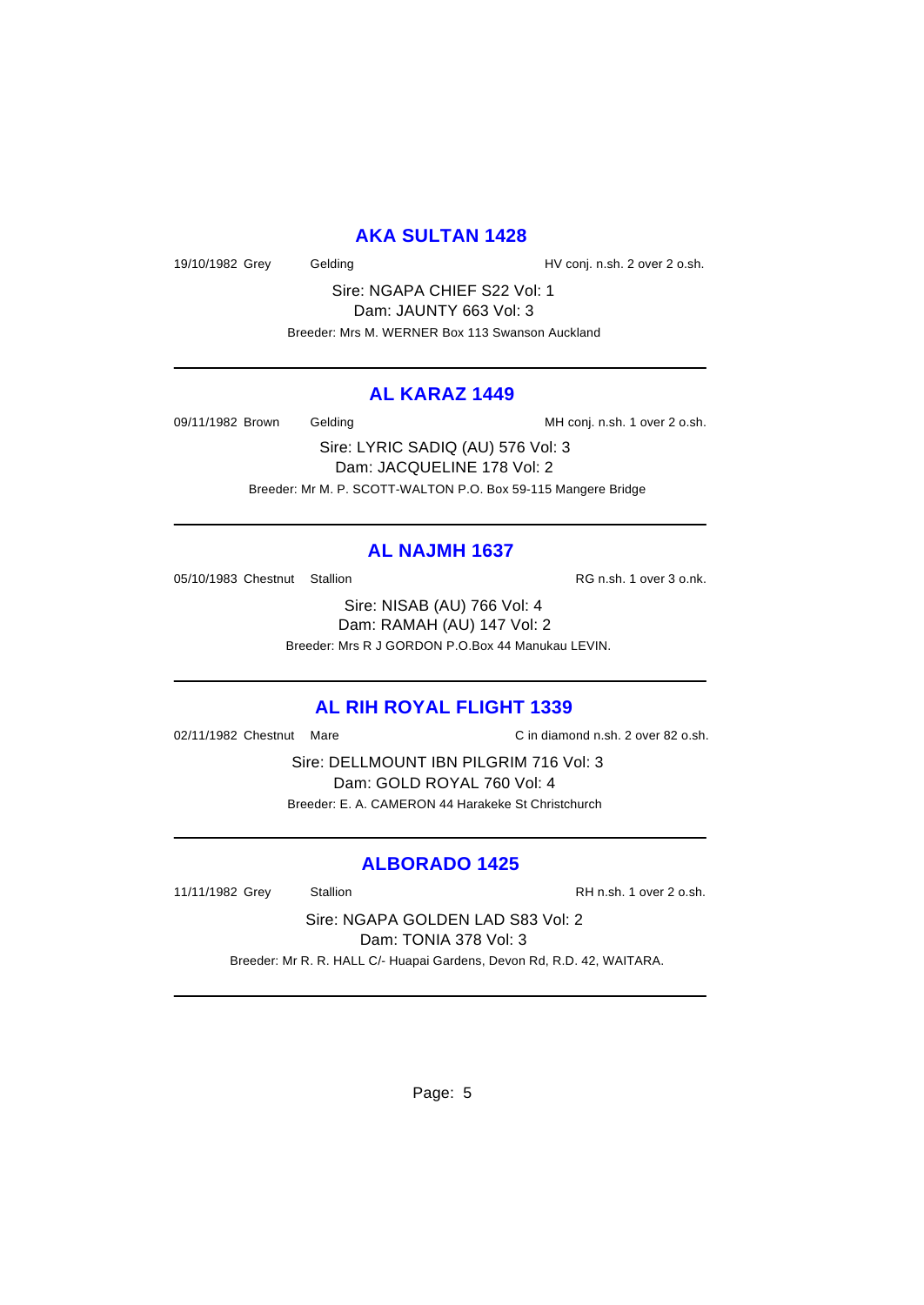## **ALEXANDER 1571**

01/11/1983 Grey Stallion States of Trush. 1 over 83 o.sh.

Sire: DYNAMIT (NL) 238 Vol: 2 Dam: BINET EL RIH 288 Vol: 2 Breeder: Dr S L TONKIN 27 Eastbourne Road Remuera AUCKLAND.

### **ALTON ZAHDEA 1331**

27/10/1982 Grey Gelding Gelding Cash. 2 over 2 o.sh.

Sire: ZORRENDO S144 Vol: 2 Dam: TOUCHING 560 Vol: 3 Breeder: Mrs V. L. HENDERSON Willowby R.D.3 Ashburton

# **AMAYZING 1699**

09/10/1984 Chestnut Mare D in C n.sh. 1 over 4 o.nk.

Sire: TORRYBURN RAHSUL (AU) 1279 Vol: 5 Dam: ARABIAN LASS 169 Vol: 2

Breeder: Mrs Cindy L LIGGETT 19 Robertson Street Frankton QUEENSTOWN

#### **AMBASSADOR`S MISS 1684**

25/11/1984 Bay Mare and Solution and Solution and Solution and The American control and number 4 o.sh.

Sire: THE AMBASSADOR (AU) 1087 Vol: 4 Dam: TARALEA JEMINE 665 Vol: 3 Breeder: Mrs V NILES R.D. 22 GERALDINE.

# **AOTEA LIBRA 1344**

16/10/1982 Grey Mare Mare A in C n.sh. 1 over 82 o.sh.

Sire: IBN NAADDEL 753 Vol: 4 Dam: SAPHIR 754 Vol: 4

Breeder: Mrs Cherie WOODHOUSE 812 Old West Coast Road RD 1 West Melton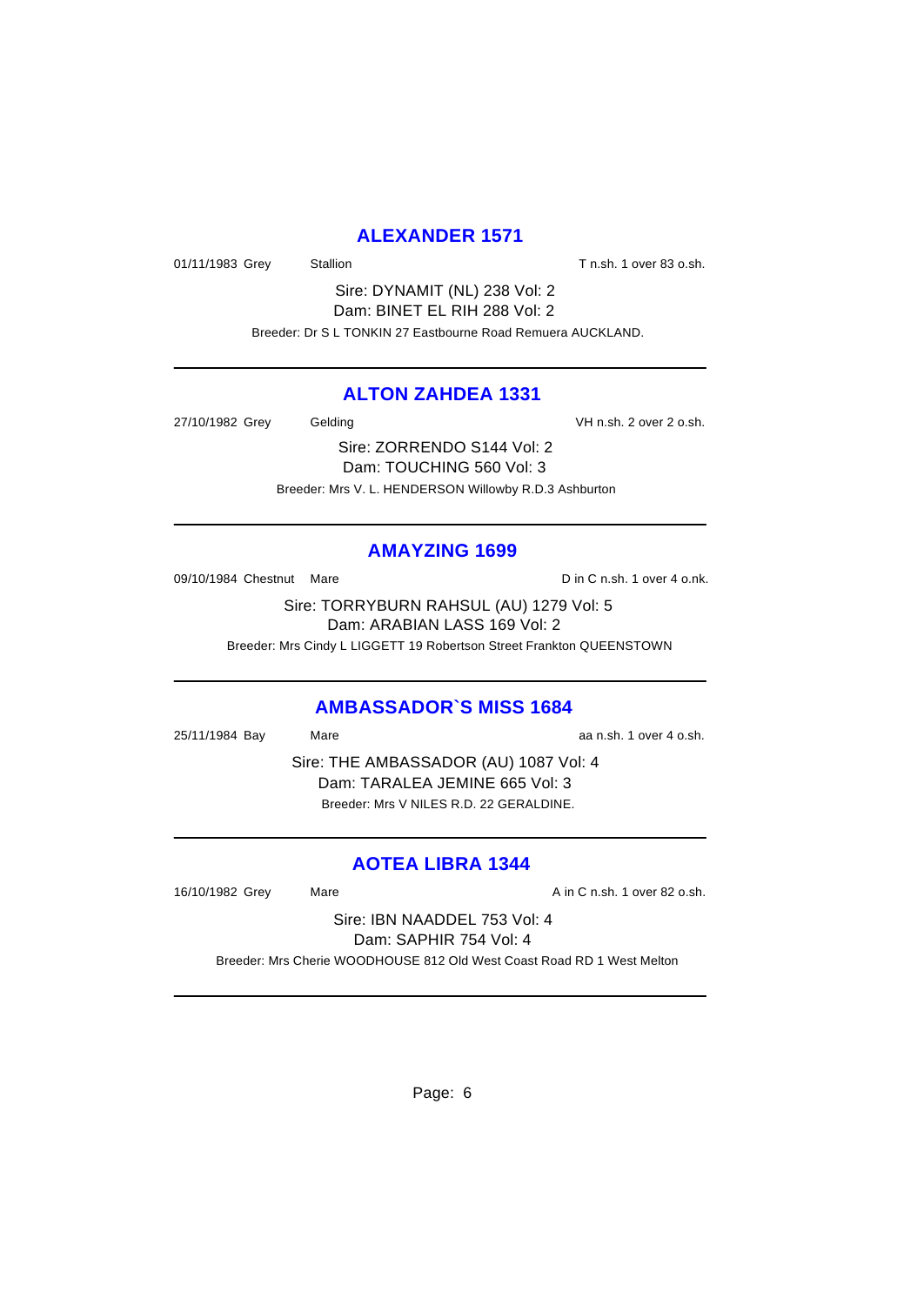### **AQUILA ARAMIS 1775**

12/12/1984 Bay Gelding Diamond n.sh. 1 over 4 o.sh.

Sire: DELLMOUNT IBN PILGRIM 716 Vol: 3 Dam: DELLMOUNT ANISA 548 Vol: 3 Breeder: Mrs Heather F RINGLAND Flat 4 9 Kipling Street CHRISTCHURCH 8024

# **ARABIAN HEIGHT`S CRYSTAL 1494**

26/10/1983 Chestnut Mare **B** in circle n.sh. 3 o.sh.

Sire: OTHMAN 813 Vol: 4 Dam: ARABIAN PARK VANDHY (AU) 100 Vol: 2 Breeder: Mrs R BROWN R.D. 1 Takapau HAWKES BAY.

# **ARAHI AMIRIA 1706**

25/10/1984 Chestnut Mare **B n.sh. 1** over 4 o.sh.

Sire: PUKETAHU MAZADA 490 Vol: 3 Dam: NGAPA ARAHI 928 Vol: 4

Breeder: ARAHI FAMILY TRUST MA Barker & KR McGrath, PO Box 174, TE AWAMUTU 3840

# **ARALEIGH RAKHAN 1620**

24/08/1983 Chestnut Gelding and AA conj. over 10 o.sh.

Sire: GAI CADET (US) 730 Vol: 3 Dam: ARALEIGH SUE 83 Vol: 2 Breeder: Mr R M GUBB 188 Racecourse Road, RD 1, CAMBRIDGE 3493

# **ARIEL 1638**

23/02/1984 Grey Stallion RG n.sh. 2 over 3 o.nk.

Sire: NISAB (AU) 766 Vol: 4 Dam: JASMIN 658 Vol: 3 Breeder: Mrs R J GORDON P.O.Box 44 Manukau LEVIN.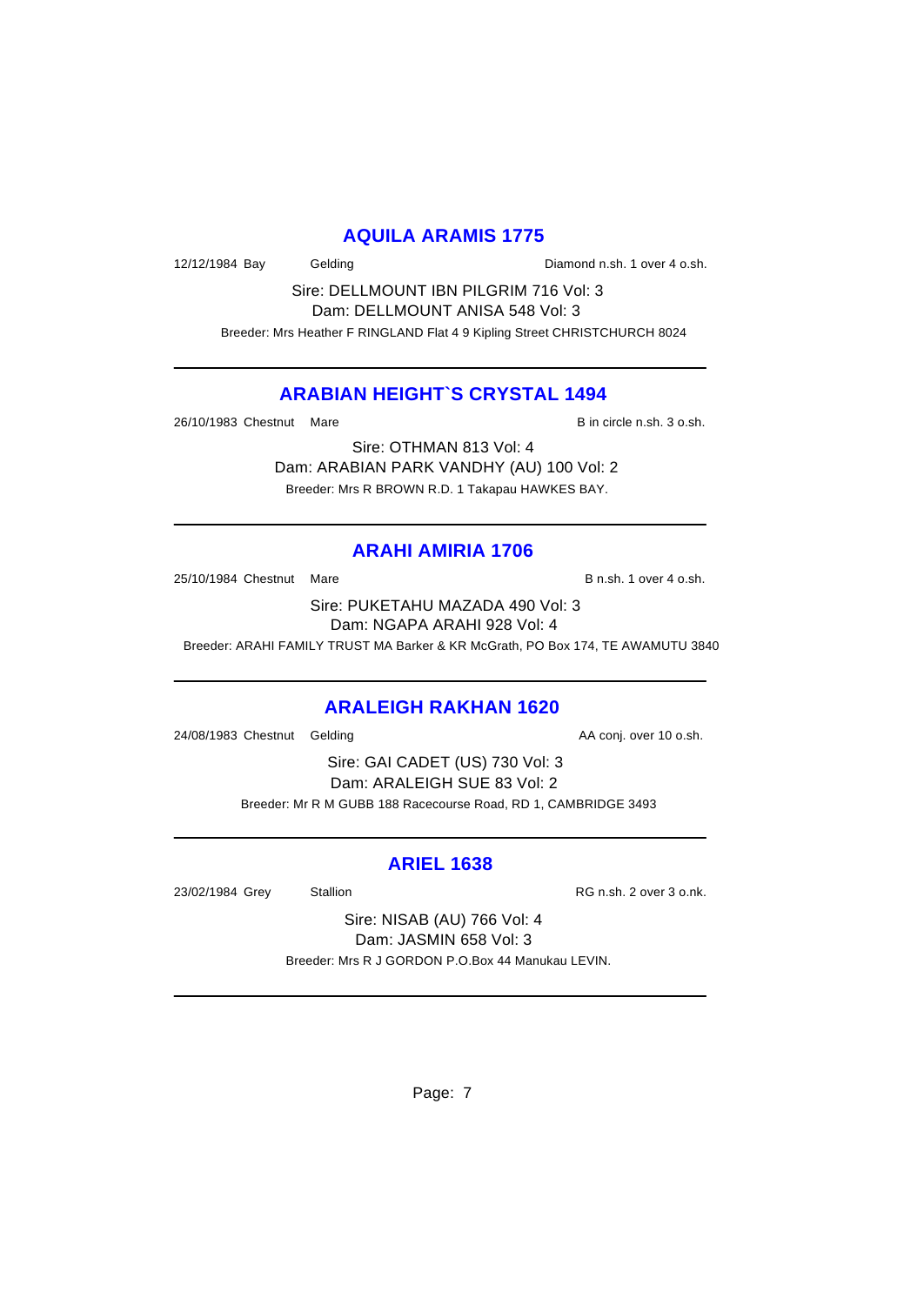#### **ARKRAHN KALEEMA 1284**

12/11/1981 Grey Stallion Stallion AK conj. n.sh. 1 over 1 o.sh.

Sire: SARACEN KARIM (CA) S119 Vol: 2 Dam: PUKETAHU CANDY 175 Vol: 2 Breeder: Mrs E. R. HAMILTON R.D. 2 Hamilton

#### **ASAM 1367**

04/09/1982 Grey Gelding Inverted V n.sh. 1 over 1 o.sh.

Sire: RALVON LUKE (AU) 571 Vol: 3 Dam: DELLMOUNT ADAGIO 398 Vol: 3 Breeder: Mrs Phyllis ROSS 420 Dunrobin Road, RD 14C, OAMARU 9491

### **ASTRAEUS 1314**

21/09/1982 Chestnut Stallion Sigma in Omega n.sh. 12 o.nk.

Sire: STAR OF ARABIA EL NATH (AU) DEREGISTERED 793 Vol: 4 Dam: SARO ASTERA 489 Vol: 3

Breeder: Mrs Lesley C TILYARD 3 Taverner Street Carterton WAIRARAPA

### **AVELLA 1280**

25/09/1981 Grey Mare CR n.sh. 1 over 1 o.sh.

Sire: NGAPA WIN 308 Vol: 2 Dam: DELPH`S GEMMA 691 Vol: 3 Breeder: Mrs J R BRYERS P.O. Box 227 Ostend WAIHEKE ISLAND.

#### **AZARIA 1522**

10/10/1983 Grey Mare Mare HF conj. n.sh. 2 over 3 o.sh.

Sire: NAADDEL (AU) S106 Vol: 2 Dam: NAZARITE 505 Vol: 3 Breeder: Mr L.M. MARSHALL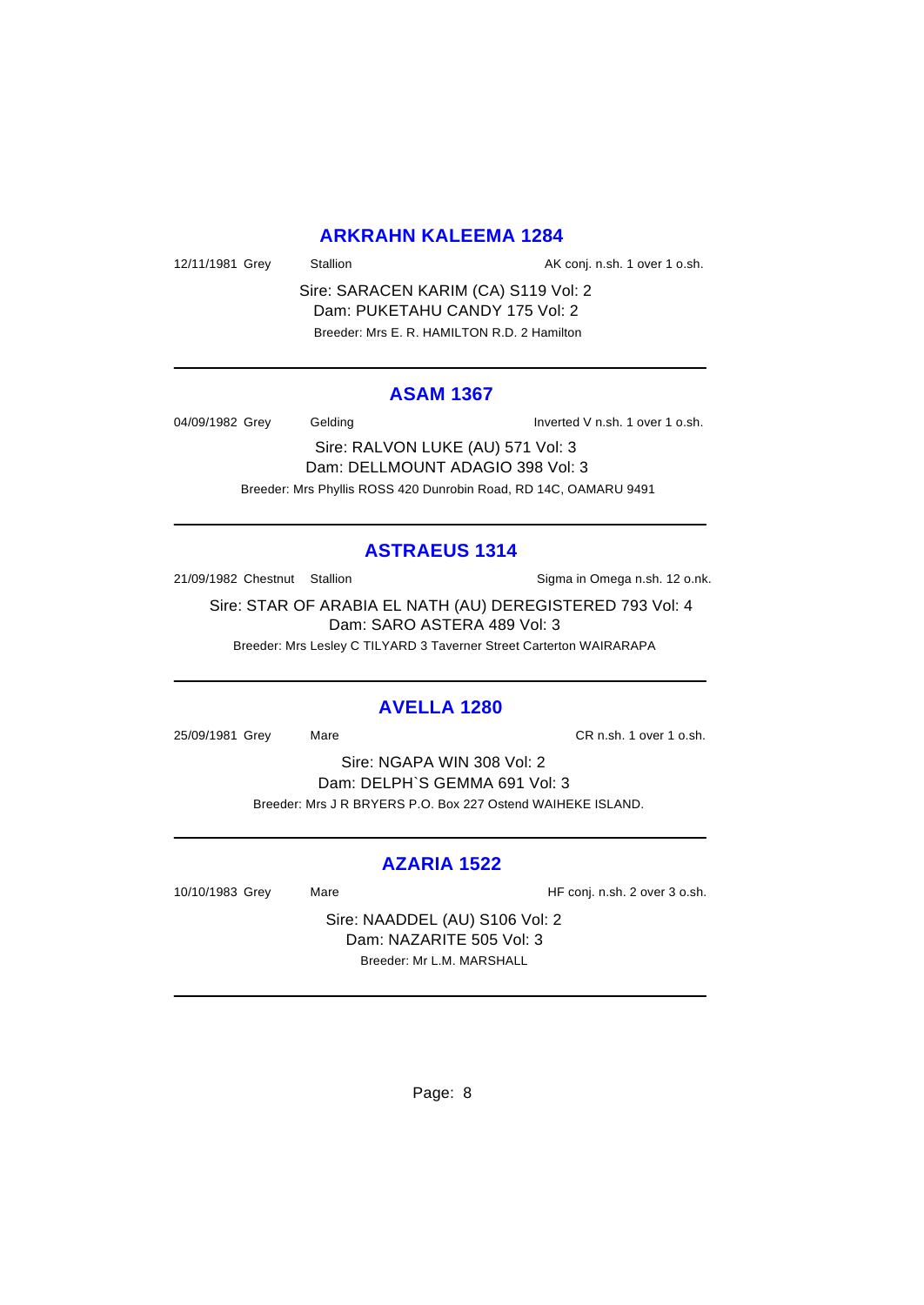## **BABETTE 1661**

20/10/1984 Brown Mare Sincircle over 15

Sire: RHETT 908 Vol: 4 Dam: BARBARA 114 Vol: 2

Breeder: Mrs E Anne SPARKS 1199 Churchill Road, RD 1, TUAKAU 2696

### **BACHUS 1445**

22/09/1982 Grey Gelding Sthrough W over 25 n.sh.

Sire: GAI CADET (US) 730 Vol: 3 Dam: BEENIE (AU) 9 Vol: 1 Breeder: Mrs Suzanne W SPRATT Maketu Road R.D. 9 TE PUKE.

# **BARELLAN DANCING KING 1738**

| 18/09/1984 Grey | Gelding                                     | N in C over bar n.sh. 1 over 4 o.sh. |
|-----------------|---------------------------------------------|--------------------------------------|
|                 | Sire: EL INDIAN FIREGOLD 877 Vol. 4         |                                      |
|                 | Dam: JENNIFER (AU) 115 Vol: 2               |                                      |
|                 | Breeder: Mrs C MEWETT Cove Road R.D.2 WAIPU |                                      |

### **BARELLAN IBN SADIQ 1490**

| 25/08/1983 Grey | Gelding                                     | N in C over bar n.sh. 1 over 3 o.sh. |
|-----------------|---------------------------------------------|--------------------------------------|
|                 | Sire: LYRIC SADIQ (AU) 576 Vol: 3           |                                      |
|                 | Dam: JENNIFER (AU) 115 Vol: 2               |                                      |
|                 | Breeder: Mrs C MEWETT Cove Road R.D.2 WAIPU |                                      |
|                 |                                             |                                      |

# **BARELLAN JETSET 1491**

07/09/1983 Grey Mare Mare N in C over bar n.sh. 2 over 3 o.sh.

Sire: LYRIC SADIQ (AU) 576 Vol: 3 Dam: JANDY 455 Vol: 3 Breeder: Mrs C MEWETT Cove Road R.D.2 WAIPU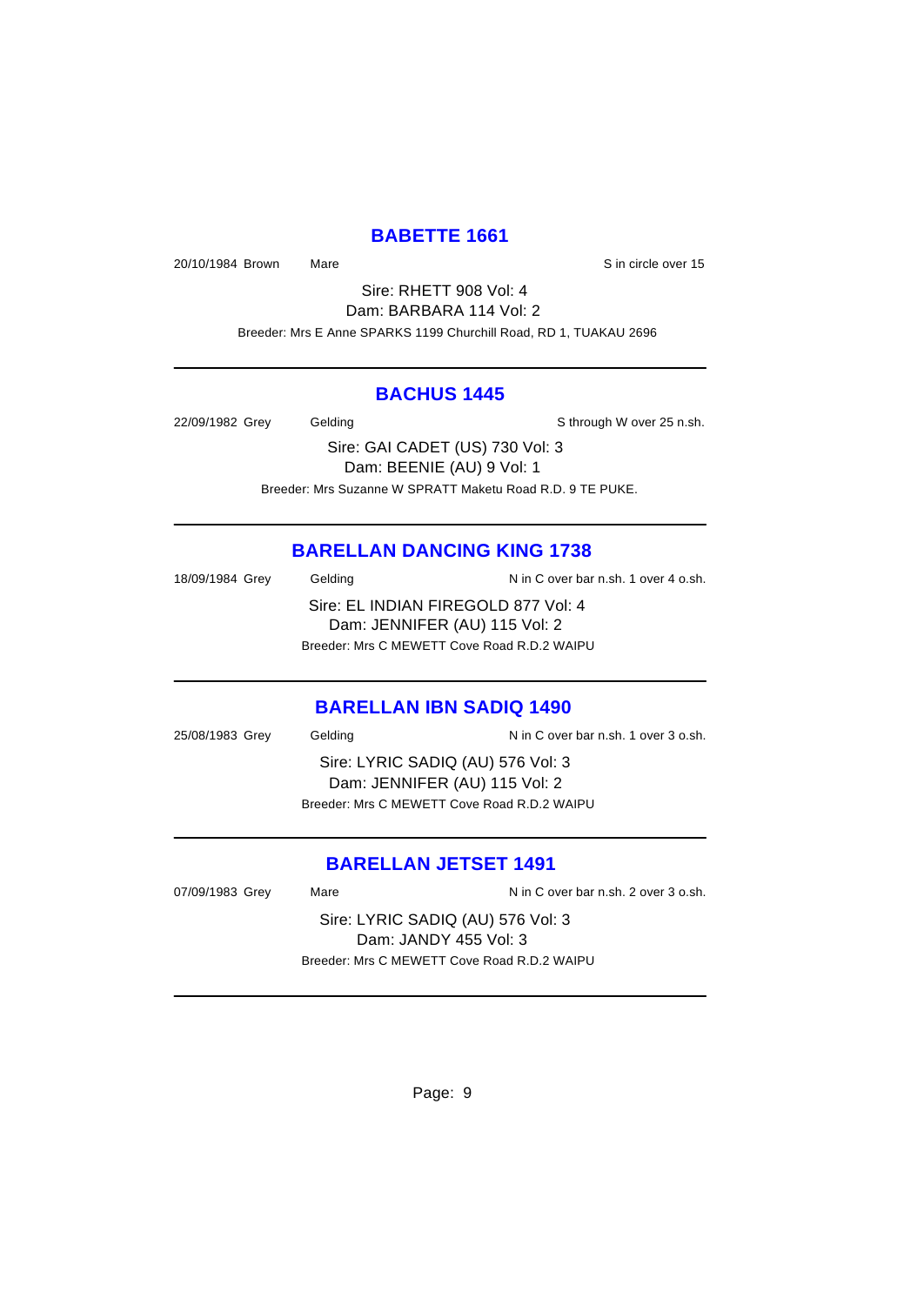#### **BARELLAN KRISTAL 1324**

16/10/1982 Bay Mare Mare N in C over bar n.sh. 11 over 2 o.sh.

Sire: LYRIC SADIQ (AU) 576 Vol: 3 Dam: KAREEBA 116 Vol: 2 Breeder: Mrs C MEWETT Cove Road R.D.2 WAIPU

# **BARELLAN LANCER 1289**

02/10/1982 Brown Gelding N in C over bar n.sh. 5 over 2 o.sh.

Sire: LYRIC SADIQ (AU) 576 Vol: 3 Dam: RIFFALETTA 77 Vol: 2 Breeder: Mrs C MEWETT Cove Road R.D.2 WAIPU

#### **BARELLAN LUKE 1290**

08/09/1982 Brown Gelding Cover bar n.sh. 2 over 2 o.sh. Sire: LYRIC SADIQ (AU) 576 Vol: 3 Dam: JENNIFER (AU) 115 Vol: 2 Breeder: Mrs C MEWETT Cove Road R.D.2 WAIPU

### **BARELLAN LYRIC 1291**

15/09/1982 Bay Gelding Casset Control N in C over bar n.sh. 3 over 2 o.sh.

Sire: LYRIC SADIQ (AU) 576 Vol: 3 Dam: JANDY 455 Vol: 3 Breeder: Mrs C MEWETT Cove Road R.D.2 WAIPU

# **BARELLAN RADIANT 1287**

05/09/1982 Brown Mare N in C over bar n.sh. 1 over 2 o.sh.

Sire: LYRIC SADIQ (AU) 576 Vol: 3 Dam: ROSEMARY 662 Vol: 3 Breeder: Mrs C MEWETT Cove Road R.D.2 WAIPU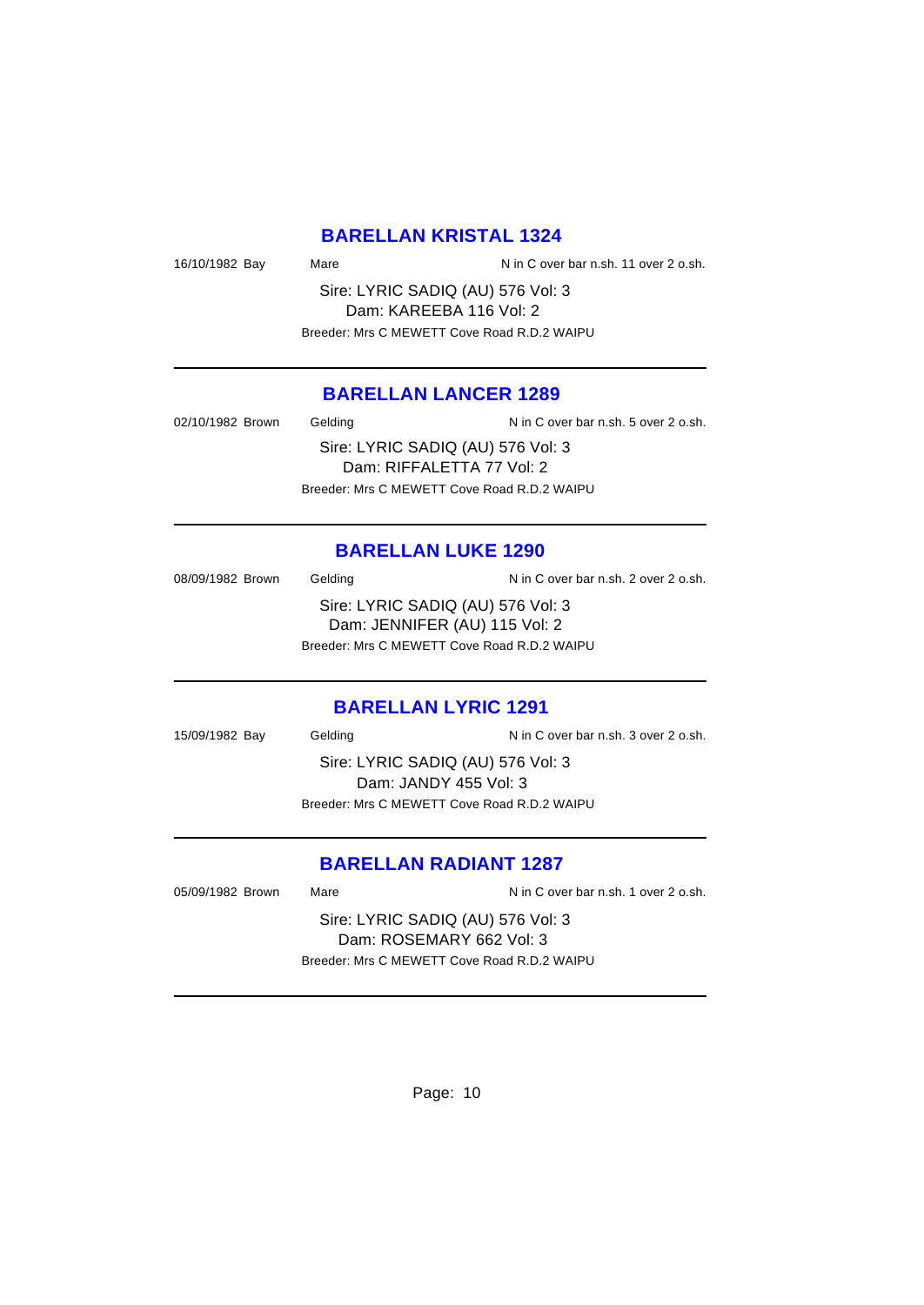### **BARELLAN REBEKAH 1288**

25/09/1980 Bay Mare Mare N in C over bar n.sh. 4 over 2 o.sh.

Sire: LYRIC SADIQ (AU) 576 Vol: 3 Dam: RUTH 783 Vol: 4 Breeder: Mrs C MEWETT Cove Road R.D.2 WAIPU

#### **BENZ 1527**

04/11/1983 Grey Gelding Gelding HF conj. n.sh. 14 over 3 o.sh.

Sire: SARACEN KARIM (CA) S119 Vol: 2 Dam: KILLALA 155 Vol: 2 Breeder: Mr L.M. MARSHALL

### **BIANCA 1582**

06/11/1983 Chestnut Mare Tin horseshoe n.sh. 3 over 3 o.sh.

Sire: OTHELLO (AU) 221 Vol: 2 Dam: KHALEESH 557 Vol: 3 Breeder: Mr C. T. INNES 252 Middleton Road Waipukurau

#### **BINT CYRASA 1592**

02/12/1983 Bay Mare **Mare** Mare H n.sh. 2 over 3 o.sh.

Sire: CYRASA (GB) 1281 Vol: 5 Dam: ARMENIA (GB) 140 Vol: 2 Breeder: Mrs Helena M PATCHETT-CARTER Grafton, RD 14, RAKAIA

# **BINT IBN GROJEC 1376**

15/11/1982 Grey Mare Mare H n.sh. 3 over 2 o.sh.

Sire: IBN GROJEC (IIU) 205 Vol: 2 Dam: KYRENIA 306 Vol: 2 Breeder: Mrs Helena M PATCHETT-CARTER Grafton, RD 14, RAKAIA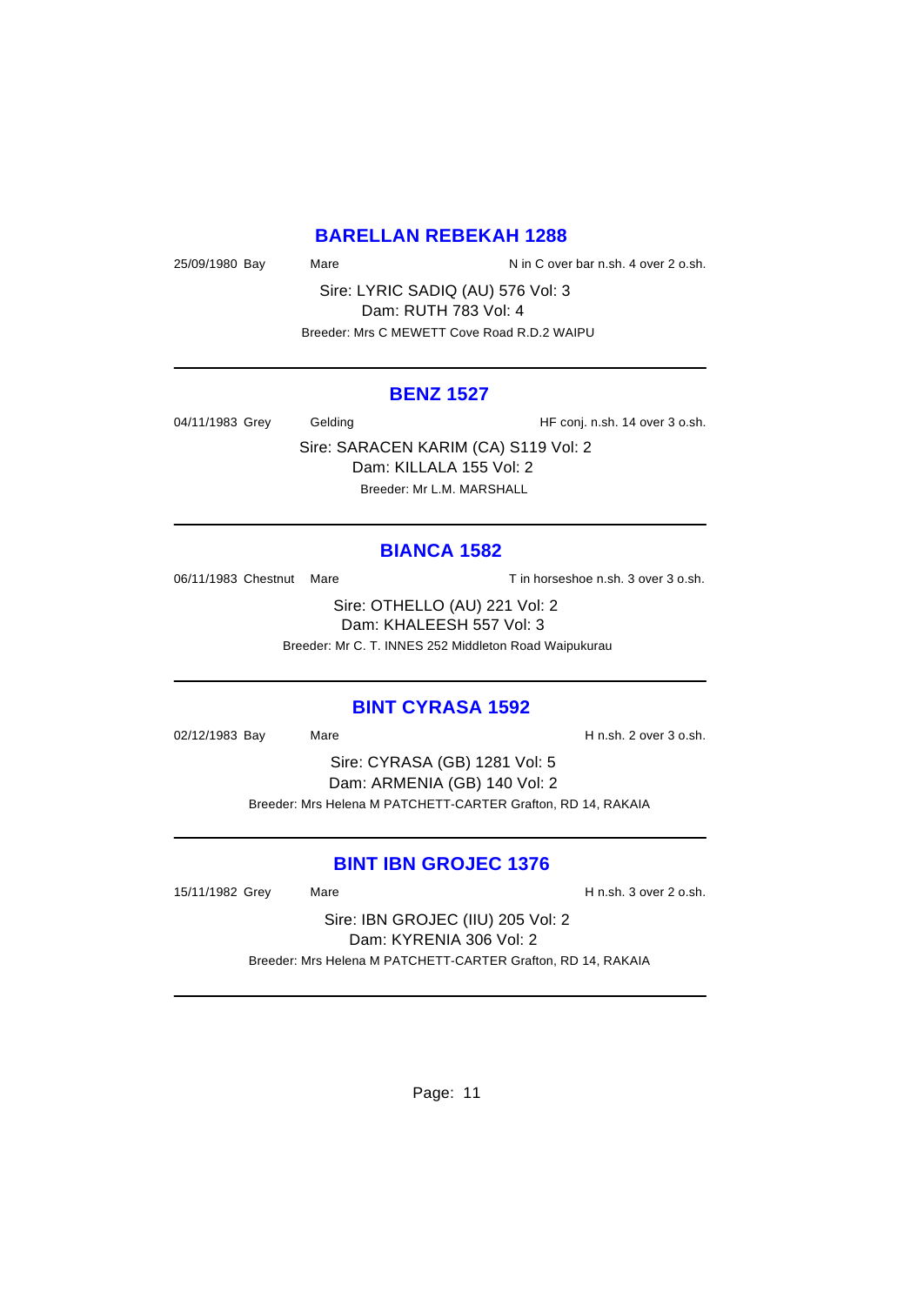### **BINT ISHTAR 1316**

08/12/1982 Chestnut Mare TG n.sh. 2 over 2 o.sh.

Sire: REPARTEE (AU) 247 Vol: 2 Dam: DELLMOUNT ISHTAR 119 Vol: 2 Breeder: Mr T G GLIDDON Irwell R.D.3, Leeston CHRISTCHURCH.

## **BINT KAREEMA 1317**

11/11/1982 Grey Mare Mare TG n.sh. 1 over 2 o.sh.

Sire: REPARTEE (AU) 247 Vol: 2 Dam: KAREEMA (GB) 130 Vol: 2 Breeder: Mr T G GLIDDON Irwell R.D.3, Leeston CHRISTCHURCH.

#### **BJ BOWIE 1510**

27/11/1983 Brown Stallion Stallion BJ in circle over 1 n.sh.

Sire: LYRIC SADIQ (AU) 576 Vol: 3 Dam: RIFFALETTA 77 Vol: 2 Breeder: Mrs B Jean BELLSHAW PO Box 289, WARKWORTH 0941

# **BLAZE 1462**

23/10/1982 Chestnut Gelding W over bar over S n.sh. 1 over 2 o.sh.

Sire: IDYLLIC (AU) S137 Vol: 2 Dam: PRINCESS VANESSA 186 Vol: 2 Breeder: Mr W. SMITH R.D. 5 Tuakau

### **BRAESIDE GALILEE 1373**

24/12/1982 Grey Mare Mare BS over bar n.sh. 1 over 82 o.sh.

Sire: ARALEIGH KAMARA 515 Vol: 3 Dam: JEWELIET 280 Vol: 2 Breeder: Mrs B J SMITH Wendon Valley R.D. 3 GORE.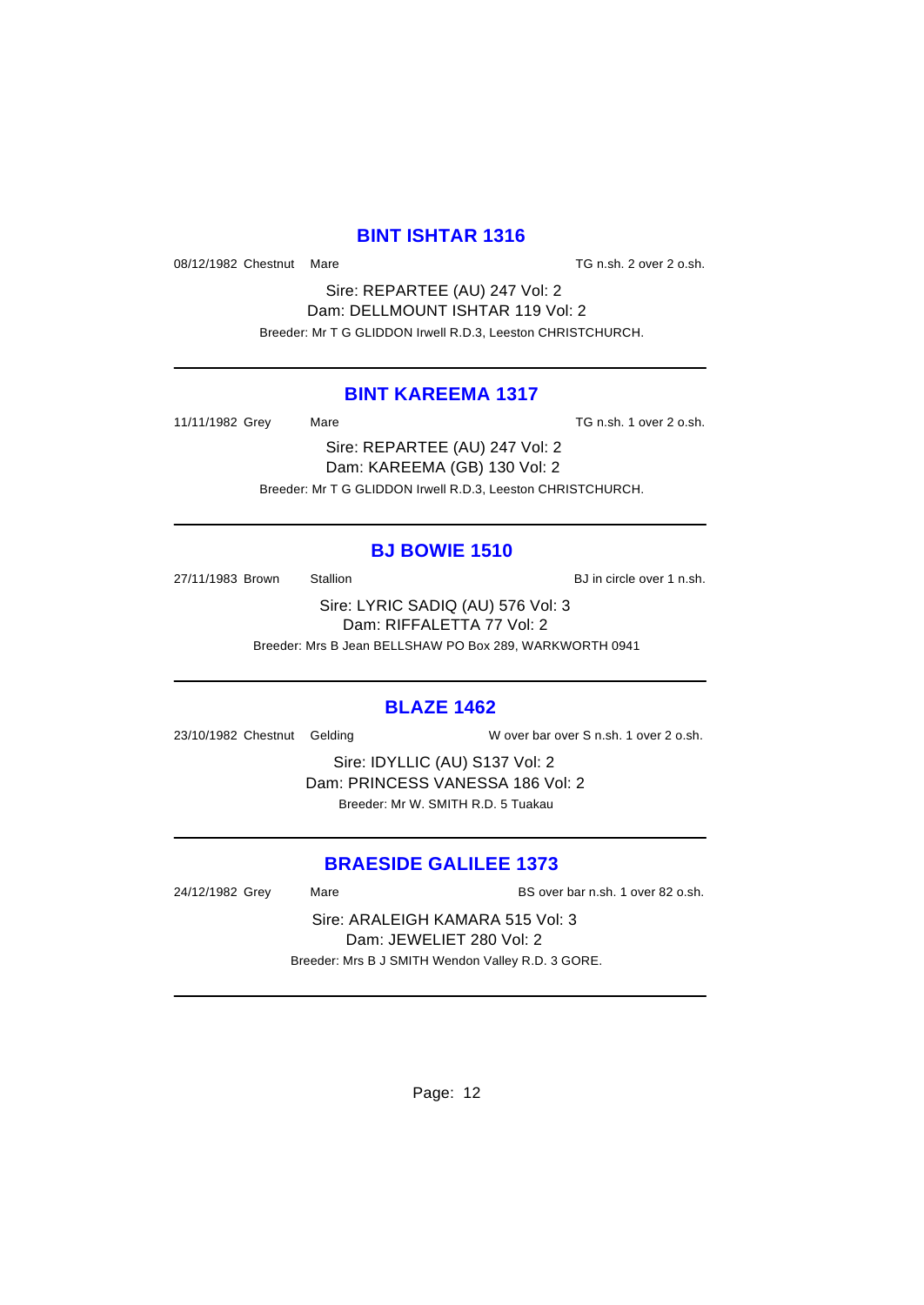#### **BRAESIDE HOLLY 1562**

23/11/1983 Bay Mare Mare BS over bar n.sh. 4 over 83 o.sh.

Sire: ARABIAN PARK MAJESTIC (AU) S77 Vol: 2 Dam: SHERWOOD A`ISHA 678 Vol: 3 Breeder: Mrs B J SMITH Wendon Valley R.D. 3 GORE.

#### **BRAESIDE HOPE 1563**

| 31/01/1984 Grey | Mare                                              | BS over bar n.sh. 3 over 83 o.sh. |
|-----------------|---------------------------------------------------|-----------------------------------|
|                 | Sire: ARALEIGH KAMARA 515 Vol: 3                  |                                   |
|                 | Dam: BRAESIDE RACHEL 613 Vol: 3                   |                                   |
|                 | Breeder: Mrs B J SMITH Wendon Valley R.D. 3 GORE. |                                   |

# **BUSHLAND GAI SHAREE 1504**

| 20/10/1983 Bay | Mare                            | R on side in brackets over 1 over 3 n.sh.        |
|----------------|---------------------------------|--------------------------------------------------|
|                |                                 | Sire: GAI CADET (US) 730 Vol: 3                  |
|                | Dam: HILAND PRINCESS 192 Vol: 2 |                                                  |
|                |                                 | Breeder: Mr David G ROWE 260 Kamo Road WHANGAREI |
|                |                                 |                                                  |

#### **BUSHLAND SUNADO 1503**

| 27/10/1983 Bay                 | <b>Stallion</b> | R on side in brackets over 2 over 3 n.sh. |
|--------------------------------|-----------------|-------------------------------------------|
| Sire: HILAND FLING 698 Vol: 3  |                 |                                           |
| Dam: WAIMEHA JANINE 825 Vol: 4 |                 |                                           |

Breeder: Mr David G ROWE 260 Kamo Road WHANGAREI

# **CARISSIMUS 1602**

15/11/1983 Chestnut Mare **KN** n.sh. 1 over 3 o.sh.

Sire: NGAPA GOLDEN LAD S83 Vol: 2 Dam: BINT NASSABA 110 Vol: 2 Breeder: Mrs K BARRIBALL 16 Mahoe Street Inglewood TARANAKI.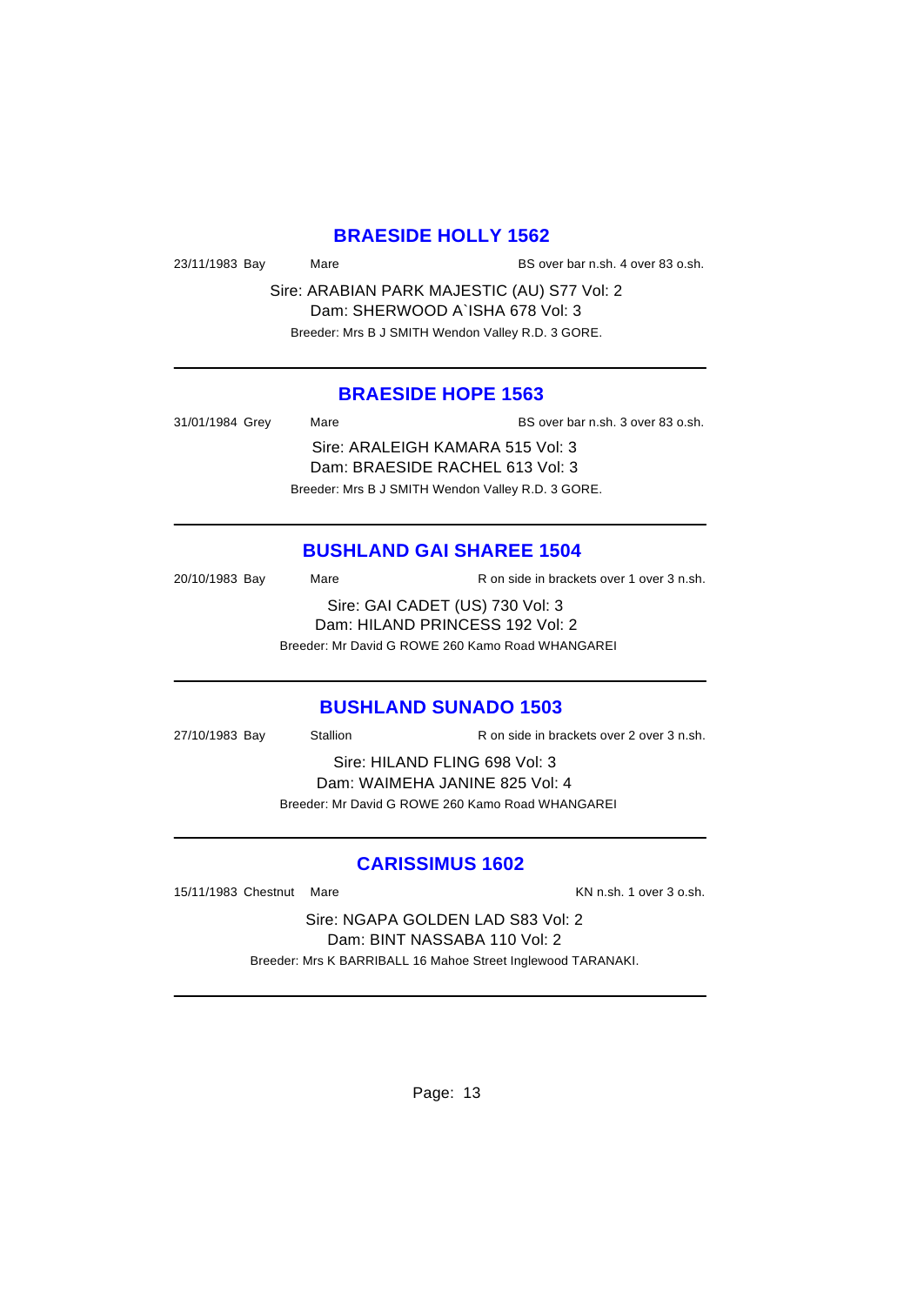### **CASHMERE PARK AHMAR BANU 1374**

03/11/1982 Grey Gelding Gelding H n.sh. 2 over 2 o.sh.

Sire: IBN GROJEC (IIU) 205 Vol: 2 Dam: TARAPURUHI SILVERLING 253 Vol: 2 Breeder: Mrs Helena M PATCHETT-CARTER Grafton, RD 14, RAKAIA

# **CASHMERE PARK BRIGHT EYES 1375**

30/10/1982 Bay Gelding Gelding H n.sh. 1 over 2 o.sh.

Sire: IBN GROJEC (IIU) 205 Vol: 2 Dam: ARMENIA (GB) 140 Vol: 2 Breeder: Mrs Helena M PATCHETT-CARTER Grafton, RD 14, RAKAIA

# **CENTAUR 1480**

05/02/1983 Grey Gelding Contract Control Contract Contract Contract Contract Contract Contract Contract Contract Contract Contract Contract Contract Contract Contract Contract Contract Contract Contract Contract Contract C

Sire: NISAB (AU) 766 Vol: 4 Dam: JASMIN 658 Vol: 3 Breeder: Mrs R J GORDON P.O.Box 44 Manukau LEVIN.

# **CHALEENA 1679**

27/09/1984 Grey Mare Mare Heroni, n.sh. 8 over 4 o.sh.

Sire: NAADDEL (AU) S106 Vol: 2 Dam: BINT SARINA 1122 Vol: 4 Breeder: Mr L.M. MARSHALL

# **CHESTER HOPE NEJIB 1473**

04/10/1982 Grey Stallion Broad sword n.sh. 1 over 2 o.sh.

Sire: NICOBAR (AU) 216 Vol: 2 Dam: BINT BIKRI (NL) 402 Vol: 3 Breeder: Miss J FERNIE Chesterhope Private Bag NAPIER.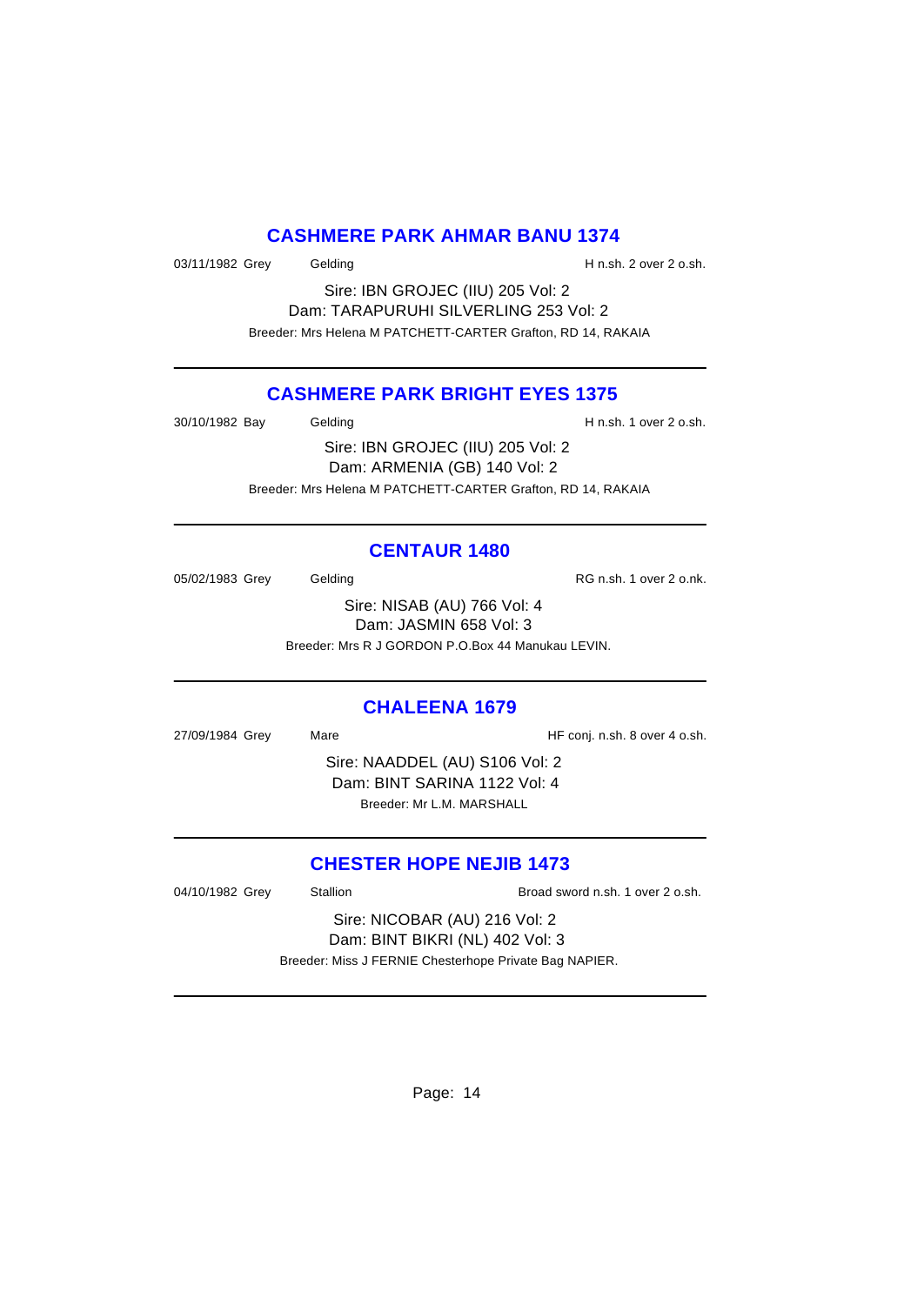## **CHESTERHOPE HELAWI 1276**

12/10/1981 Chestnut Mare Broad sword n.sh. 1 over 1 o.sh.

Sire: NICOBAR (AU) 216 Vol: 2 Dam: BINT BIKRI (NL) 402 Vol: 3 Breeder: Miss J FERNIE Chesterhope Private Bag NAPIER.

#### **CHEVRON MIA 1599**

01/10/1983 Grey Mare Chevron in shield over 3 n.sh. Sire: GAI CADET (US) 730 Vol: 3

Dam: AA SUANNE 841 Vol: 4 Breeder: Mrs C M WAITE Rangiuru Road R.D. 8 TE PUKE.

#### **CHEVRON MIRIAM 1600**

03/09/1983 Grey Mare Mare Chevron in shield over 2 n.sh. Sire: GAI CADET (US) 730 Vol: 3 Dam: FARAH DIBA 594 Vol: 3 Breeder: Mrs C M WAITE Rangiuru Road R.D. 8 TE PUKE.

#### **CHEVRON NAADIA 1447**

07/08/1982 Chestnut Mare Chevron in shield over 1 n.sh.

Sire: EL RING OF FIRE 415 Vol: 3 Dam: FARAH DIBA 594 Vol: 3 Breeder: Mrs C M WAITE Rangiuru Road R.D. 8 TE PUKE.

### **CHEVRON PARIS 1734**

09/11/1984 Grey Gelding Chevron in shield over 4 n.sh.

Sire: GAI CADET (US) 730 Vol: 3 Dam: ARALEIGH FERZERO 702 Vol: 3 Breeder: Mrs J T DALEY Bush Road R.D. 6 Te Puke.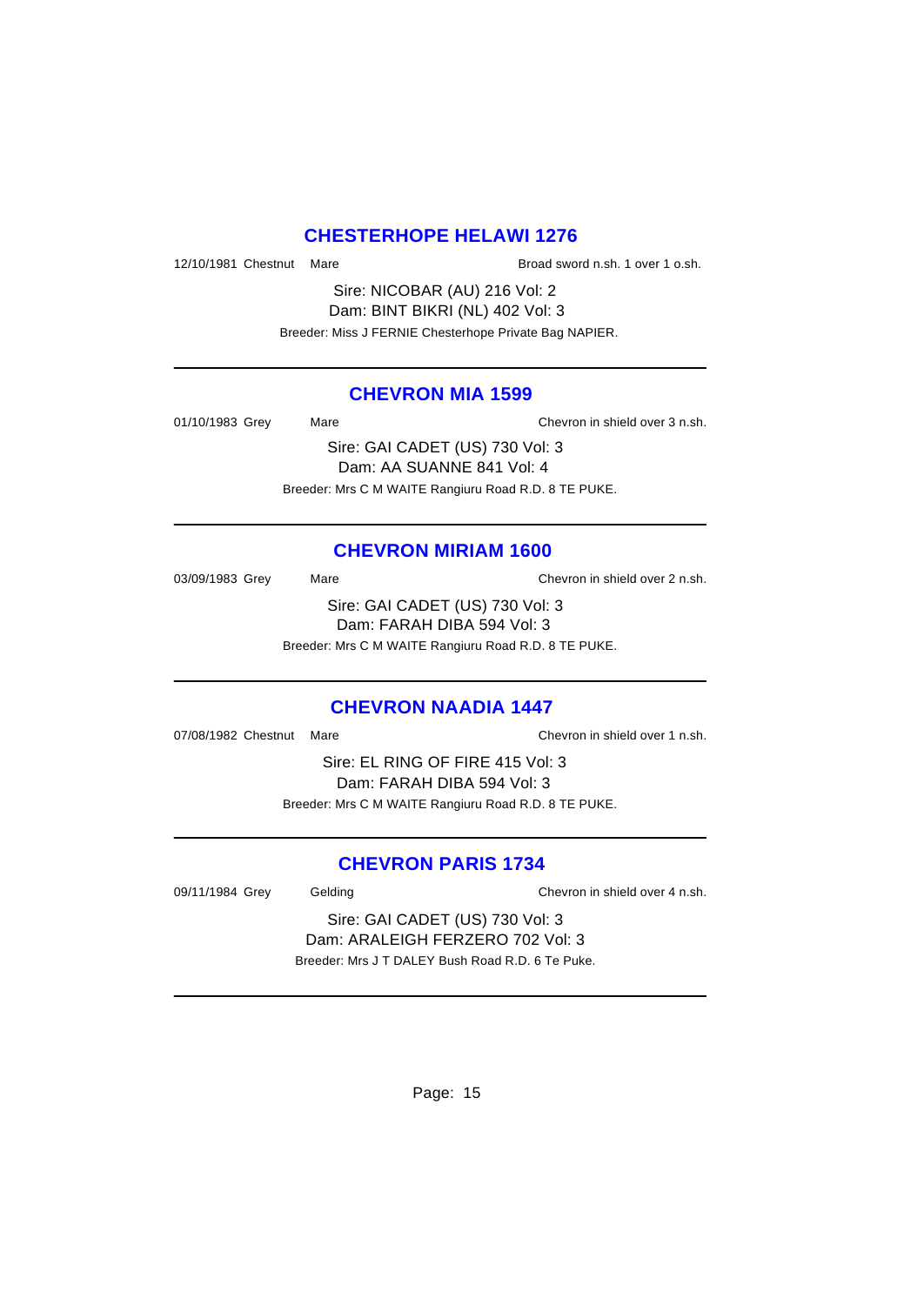#### **CHILLINI 1735**

06/07/1984 Bay Mare Mare MY superimposed n.sh. 1 over 4 o.sh.

Sire: LYRIC SADIQ (AU) 576 Vol: 3 Dam: RUTH 783 Vol: 4 Breeder: Mrs G. MCKENZIE P.O. Box 37 Hikurangi

### **COMPTON SHOGUN 1369**

19/10/1982 Grey Gelding C in horseshoe n.sh. 1 over 2 o.sh. Sire: D.C. SOLOMON (AU) 350 Vol: 3 Dam: RAINDROP 158 Vol: 2 Breeder: Mr R. F. SMITH 100 White Road, RANGIORA.

#### **COMPTON ZEEHANNE 1370**

09/11/1982 Grey Mare Mare C in horseshoe n.sh. 2 over 2 o.sh. Sire: D.C. SOLOMON (AU) 350 Vol: 3 Dam: ZILLAIN 92 Vol: 2 Breeder: Mr R. F. SMITH 100 White Road, RANGIORA.

#### **COTTONTAIL 1371**

15/10/1982 Bay Gelding Gelding G n.sh. 0 over 2 o.sh.

Sire: IBN GROJEC (IIU) 205 Vol: 2 Dam: MASHENKA 520 Vol: 3 Breeder: Mrs Gabrielle J DEUSS 462 Paekakariki Hill Rd, RD 1, PORIRUA 5381

# **CRAIGROY JACOB 1556**

10/12/1983 Chestnut Gelding CR over bar n.sh. 1 over 83 o.sh.

Sire: NGAPA ROA S30 Vol: 1 Dam: PUKETAHU JEANNIE 284 Vol: 2

Breeder: Mrs Barbara M MCGREGOR 57 Lichfield Road, RD 2, PUTARURU 3482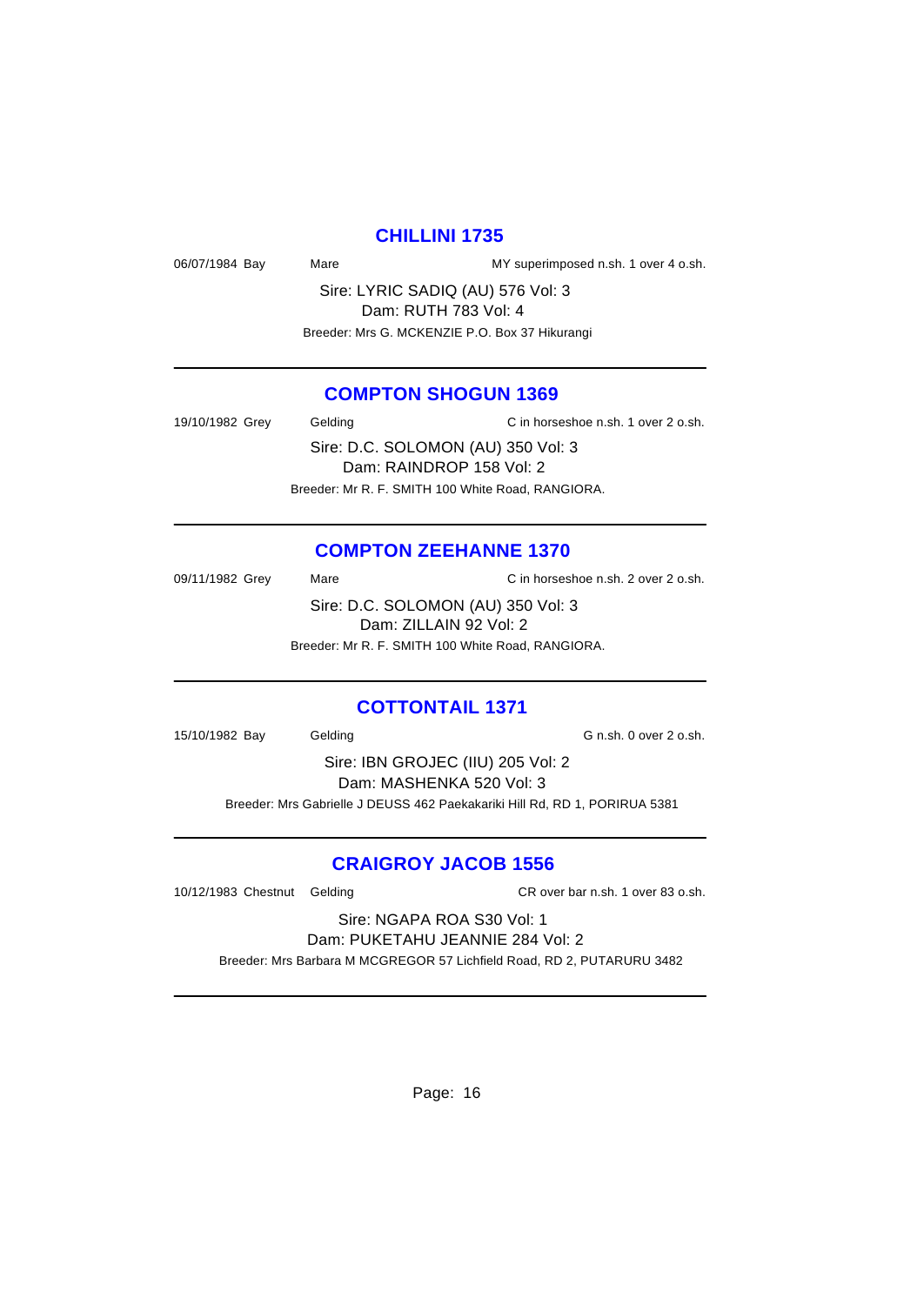#### **CRAIGROY JEM 1708**

27/11/1984 Grey Mare CR over bar n.sh. 2 over 84 o.sh.

Sire: SILVER IMPERIAL 979 Vol: 4 Dam: PUKETAHU JEANNIE 284 Vol: 2

Breeder: Mrs Barbara M MCGREGOR 57 Lichfield Road, RD 2, PUTARURU 3482

### **CRAIGROY STELLA 1707**

02/11/1984 Chestnut Mare CR over bar n.sh. 1 over 84 o.sh.

Sire: SILVER IMPERIAL 979 Vol: 4 Dam: SURANA 58 Vol: 1 Breeder: Mrs Barbara M MCGREGOR 57 Lichfield Road, RD 2, PUTARURU 3482

# **CROWN SHEHRAZADE 1607**

04/11/1983 Bay Mare Mare Crown n.sh. 1 over 3 o.sh.

Sire: ARABESQUE AZIEZE (AU) 574 Vol: 3 Dam: DELLMOUNT SHAHREEM 544 Vol: 3

Breeder: Mrs W H BROADWAY Smythes Road R.D., Leeston CHRISTCHURCH.

# **CYDEN SUN 1343**

30/12/1982 Chestnut Stallion C upturned over bar n.sh. 1 over 2 o.sh.

Sire: NGAPA JOUSSIF 493 Vol: 3 Dam: NGAPA AYDA 624 Vol: 3 Breeder: Mrs Mary TYLDEN 352B Scott Road, RD 2, MORRINSVILLE 3372

# **CYDEN SURF 1567**

21/01/1984 Grey Gelding C upturned over bar n.sh. 1 over 3 o.sh.

Sire: NGAPA JOUSSIF 493 Vol: 3 Dam: NGAPA SHEILA 310 Vol: 2

Breeder: Mrs Mary TYLDEN 352B Scott Road, RD 2, MORRINSVILLE 3372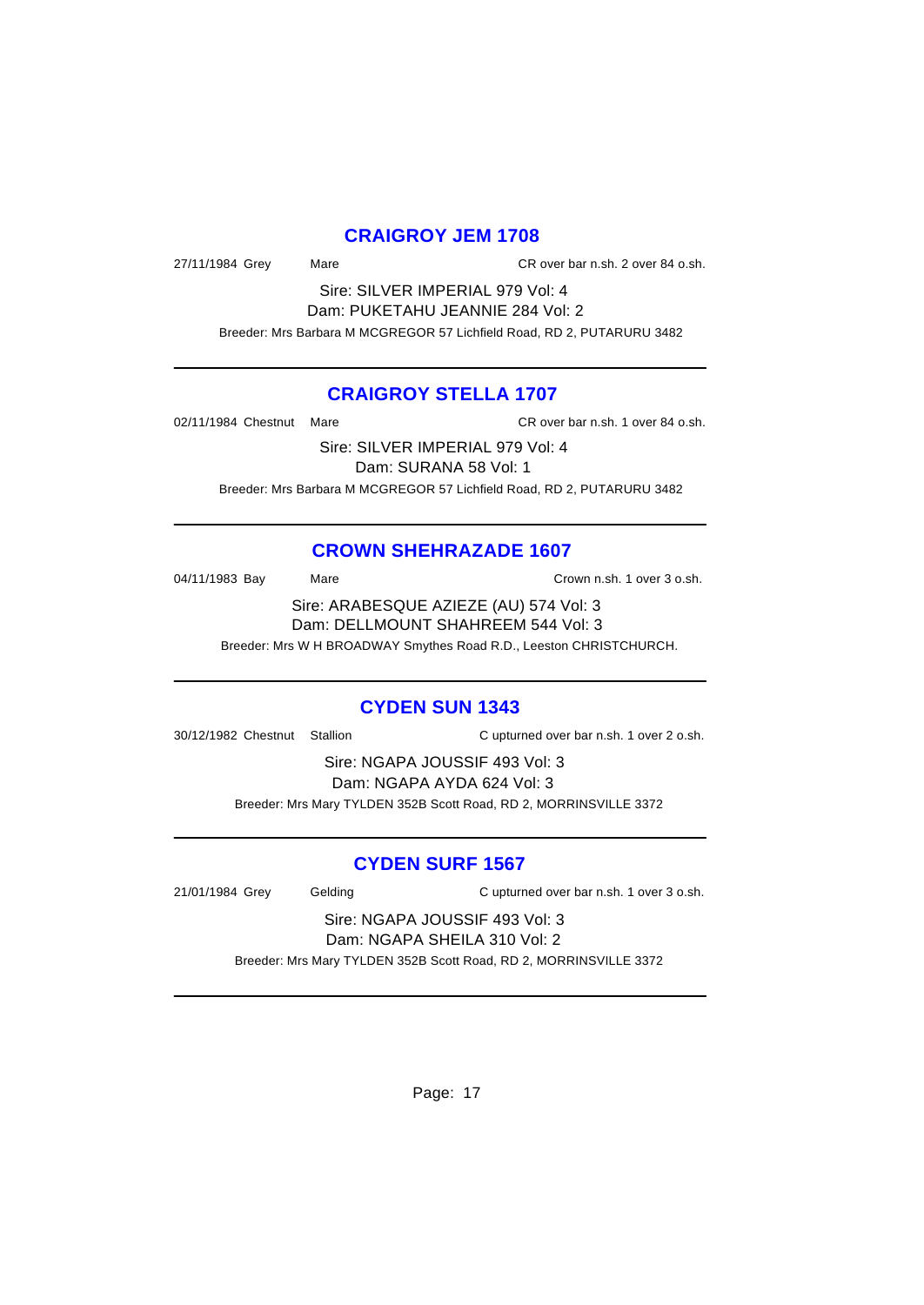#### **CYRANA 1569**

24/11/1983 Chestnut Mare TG n.sh. 2 over 3 o.sh.

Sire: CYRASA (GB) 1281 Vol: 5 Dam: DELLMOUNT ISHTAR 119 Vol: 2 Breeder: Mr T G GLIDDON Irwell R.D.3, Leeston CHRISTCHURCH.

#### **CYRASA (GB) 1281**

16/02/1963 Bay Stallion Stallion State of the NIL State of the NIL State of the NIL State of the NIL State of the NIL

Sire: COMET PL PL3 Dam: BARCELONA PL PL4

Breeder: Mrs. A.J. SELLAR ENGLAND.

Importer: Mrs Helena M PATCHETT-CARTER Grafton, RD 14, RAKAIA

# **CYRASAHN 1716**

24/12/1984 Chestnut Gelding TG n.sh. 2 over 4 o.sh.

Sire: CYRASA (GB) 1281 Vol: 5 Dam: DELLMOUNT ISHTAR 119 Vol: 2 Breeder: Mr T G GLIDDON Irwell R.D.3, Leeston CHRISTCHURCH.

#### **CYRUS 1568**

15/08/1983 Chestnut Gelding TG n.sh. 1 over 3 o.sh.

Sire: CYRASA (GB) 1281 Vol: 5 Dam: TARSHAH 586 Vol: 3 Breeder: Mr T G GLIDDON Irwell R.D.3, Leeston CHRISTCHURCH.

# **D`ANZIG 1423**

01/09/1982 Bay Gelding Gelding EM n.sh. 1 over 2 o.sh.

Sire: THE AMBASSADOR (AU) 1087 Vol: 4 Dam: TAREAM 281 Vol: 2 Breeder: Mrs C. MCCLUSKEY P.O. Box 361, Gisborne.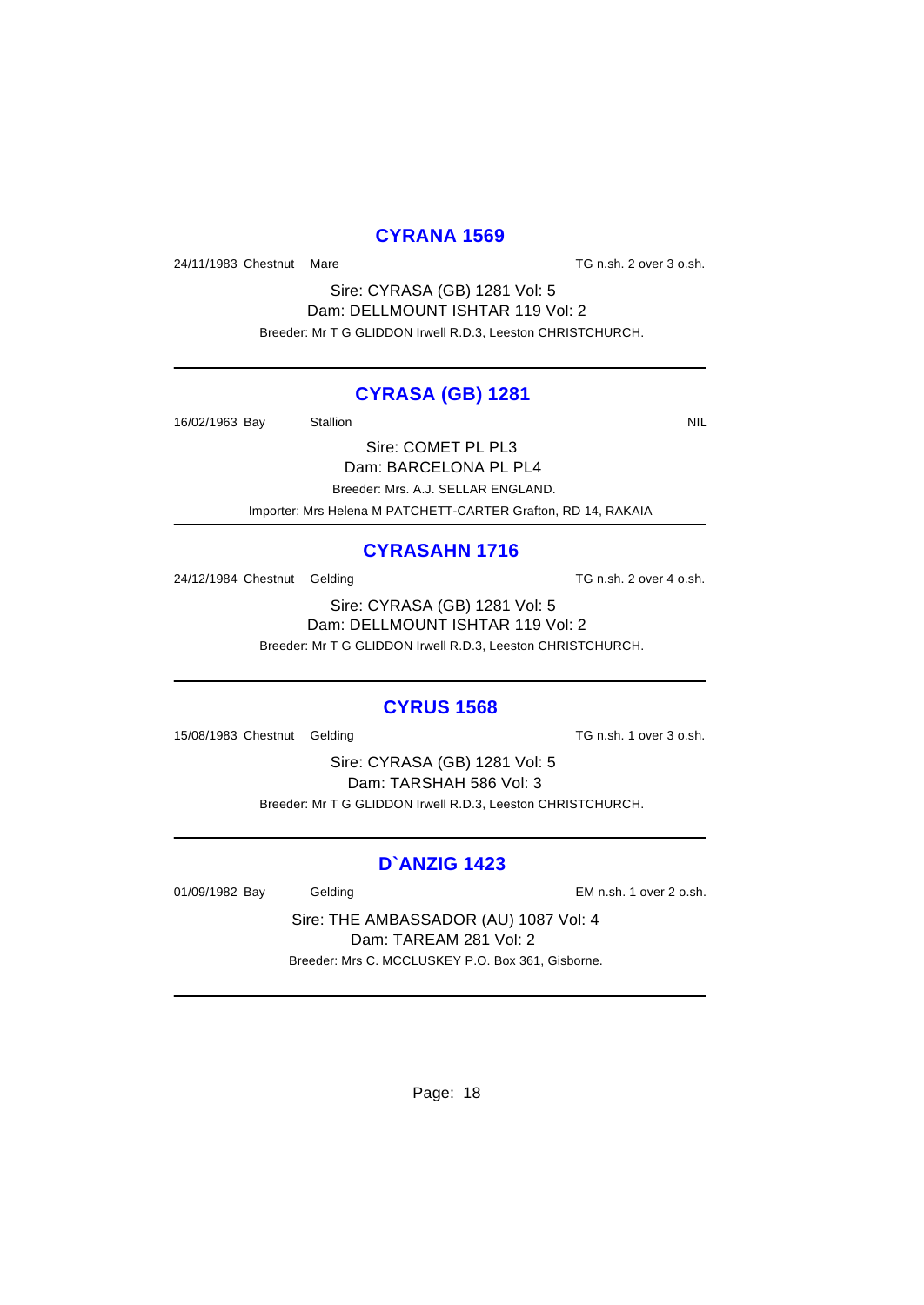#### **DANCING CADENZA 1354**

12/11/1982 Grey Mare Mare P in heart over 10 n.sh.

Sire: GAI CADET (US) 730 Vol: 3 Dam: EL DANCING SPARKLE 76 Vol: 2 Breeder: Mrs S. E. PRICE 2750 Hauiti Rd R.D.3 Tauranga

# **DATHAN OF CAPPADOCIA 1318**

12/10/1982 Grey Gelding Gelding Flying U n.sh. 1 over 2 o.sh.

Sire: PUKETAHU KENTUCKY S117 Vol: 2 Dam: NGAPA MAVIS 89 Vol: 2 Breeder: Mr G D RATTRAY C/- Post Office OTOROHANGA.

# **DE`ARBO 1450**

10/08/1982 Grey Gelding Gelding AA conj. over 2 o.sh.

Sire: GAI CADET (US) 730 Vol: 3 Dam: ARALEIGH GAIBRIELLE 511 Vol: 3 Breeder: Mr R M GUBB 188 Racecourse Road, RD 1, CAMBRIDGE 3493

# **DELIGHTS ARIEL 1335**

19/11/1982 Chestnut Mare C over bar n.sh. 2 over 2 o.sh.

Sire: PUKETAHU KENTUCKY S117 Vol: 2 Dam: TURKISH DELIGHT 316 Vol: 2 Breeder: Mrs Linda P COTTLE 987 Ongarue Back Road, RD 6, TAUMARUNUI 3996

# **DELL FAHLINA 1764**

28/11/1984 Grey Mare Mare Triangle R n.sh. 2 over 4 o.sh.

Sire: RALVON LUKE (AU) 571 Vol: 3 Dam: FORINA 17 Vol: 1

Breeder: Mr Brian ROSS Dellmount Arabians, 113 Woolwich Street, RD 3, GORE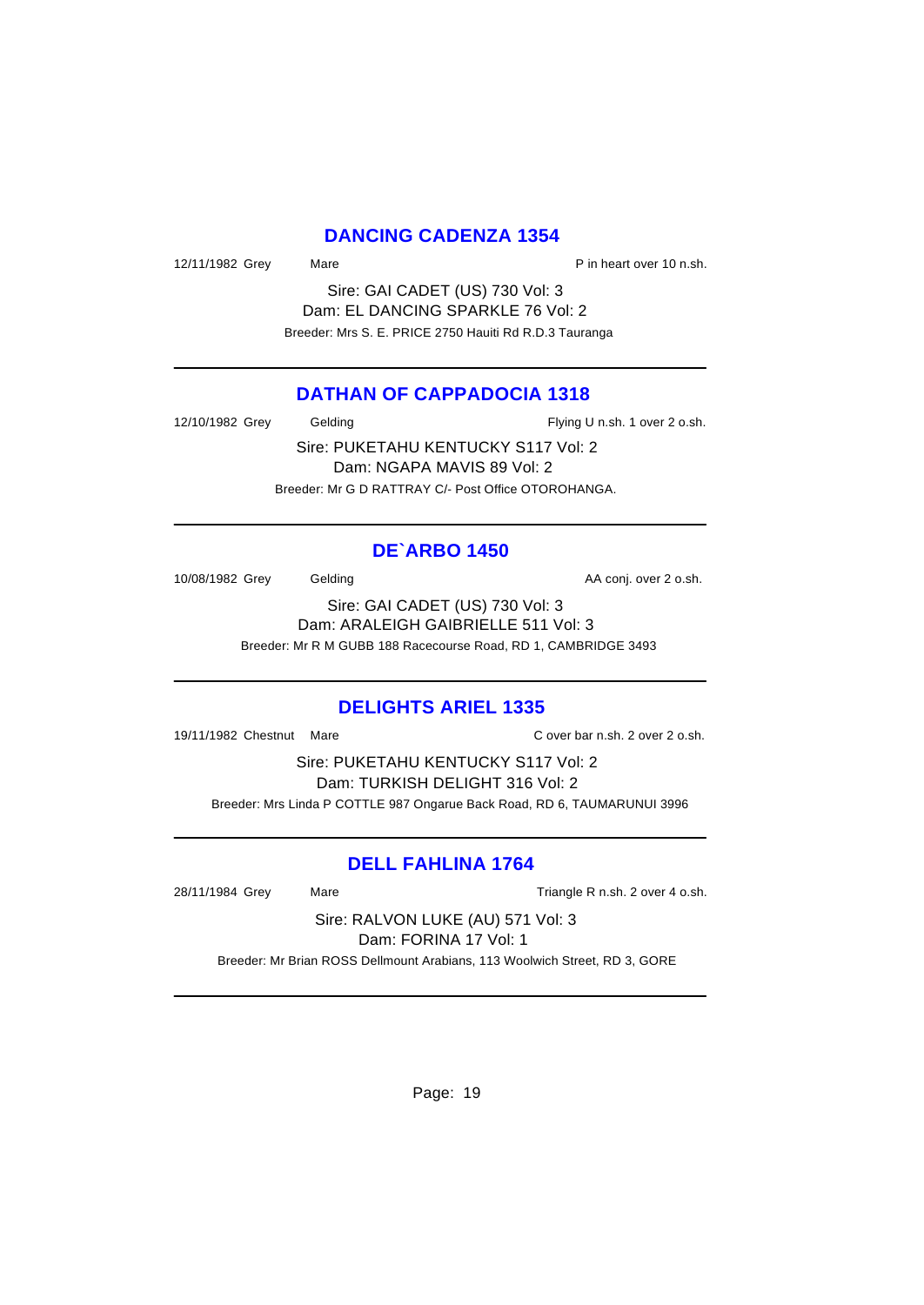#### **DELL FARIDA 1596**

08/11/1983 Grey Mare Mare Triangle R n.sh. 7 over 3 o.sh.

Sire: RALVON LUKE (AU) 571 Vol: 3

Dam: FORINA 17 Vol: 1

Breeder: Mr Brian ROSS Dellmount Arabians, 113 Woolwich Street, RD 3, GORE

#### **DELL HABIBA 1554**

10/12/1983 Chestnut Gelding Triangle R n.sh. 5 over 3 o.sh.

Sire: RALVON LUKE (AU) 571 Vol: 3 Dam: DELLMOUNT NAFISA 712 Vol: 3

Breeder: Mrs Noelene J ROSS Dellmount Arabians, 113 Woolwich Street, RD 3, GORE

# **DELL HAZEEL 1595**

13/10/1983 Bay Gelding Gelding Triangle R n.sh. 1 over 3 o.sh.

Sire: RALVON LUKE (AU) 571 Vol: 3 Dam: SHALIMAR 171 Vol: 2

Breeder: Mr Brian ROSS Dellmount Arabians, 113 Woolwich Street, RD 3, GORE

# **DELL JARRA 1363**

27/02/1983 Chestnut Gelding Triangle R n.sh. 11 over 2 o.sh.

Sire: RALVON LUKE (AU) 571 Vol: 3 Dam: DELLMOUNT ALETHEA 165 Vol: 2 Breeder: PARTNERSHIP B & NJ ROSS PARTNERSHIP Dellmount Arabians, 113 Woowich

# **DELL KALEALA 1361**

08/10/1982 Grey Mare Mare Triangle R n.sh. 9 over 2 o.sh.

Sire: DELLMOUNT KALLAM 549 Vol: 3 Dam: SHALIMAR 171 Vol: 2

Breeder: Mr Brian ROSS Dellmount Arabians, 113 Woolwich Street, RD 3, GORE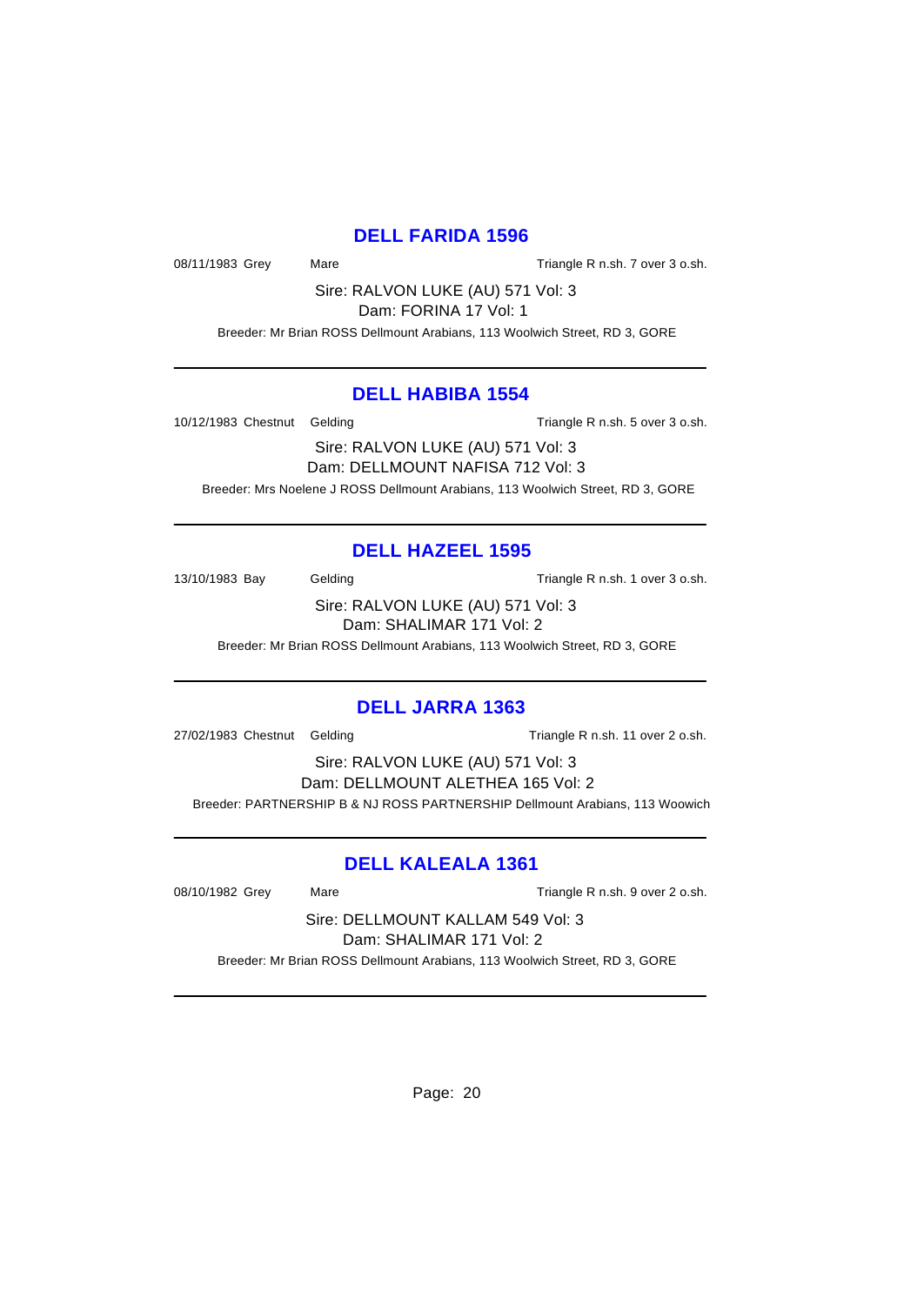#### **DELL KAMRI 1553**

19/10/1983 Brown Gelding Triangle R n.sh. 4 over 3 o.sh.

Sire: RALVON LUKE (AU) 571 Vol: 3 Dam: DELLMOUNT ARDYS 717 Vol: 3

Breeder: Mr Brian ROSS Dellmount Arabians, 113 Woolwich Street, RD 3, GORE

### **DELL KUMAIT 1364**

31/08/1982 Bay Gelding Gelding Triangle R n.sh. 6 over 2 o.sh.

Sire: RALVON LUKE (AU) 571 Vol: 3 Dam: DELLMOUNT NAFISA 712 Vol: 3

Breeder: Mrs Noelene J ROSS Dellmount Arabians, 113 Woolwich Street, RD 3, GORE

# **DELL LANAH 1327**

24/10/1982 Grey Mare Mare Triangle R n.sh. 2 over 2 o.sh. Sire: RALVON LUKE (AU) 571 Vol: 3 Dam: DELLMOUNT ANAH 166 Vol: 2

Breeder: PARTNERSHIP B & NJ ROSS PARTNERSHIP Dellmount Arabians, 113 Woowich

#### **DELL MIMOSA 1495**

03/10/1983 Grey Mare Mare Triangle R n.sh. 2 over 83 o.sh. Sire: RALVON LUKE (AU) 571 Vol: 3 Dam: DELLMOUNT ANISA 548 Vol: 3 Breeder: PARTNERSHIP B & NJ ROSS PARTNERSHIP Dellmount Arabians, 113 Woowich

# **DELL MIRIYA 1362**

05/09/1982 Grey Mare Mare Triangle R n.sh. 4 over 2 o.sh.

Sire: RALVON LUKE (AU) 571 Vol: 3 Dam: DELLMOUNT ARDYS 717 Vol: 3

Breeder: PARTNERSHIP B & NJ ROSS PARTNERSHIP Dellmount Arabians, 113 Woowich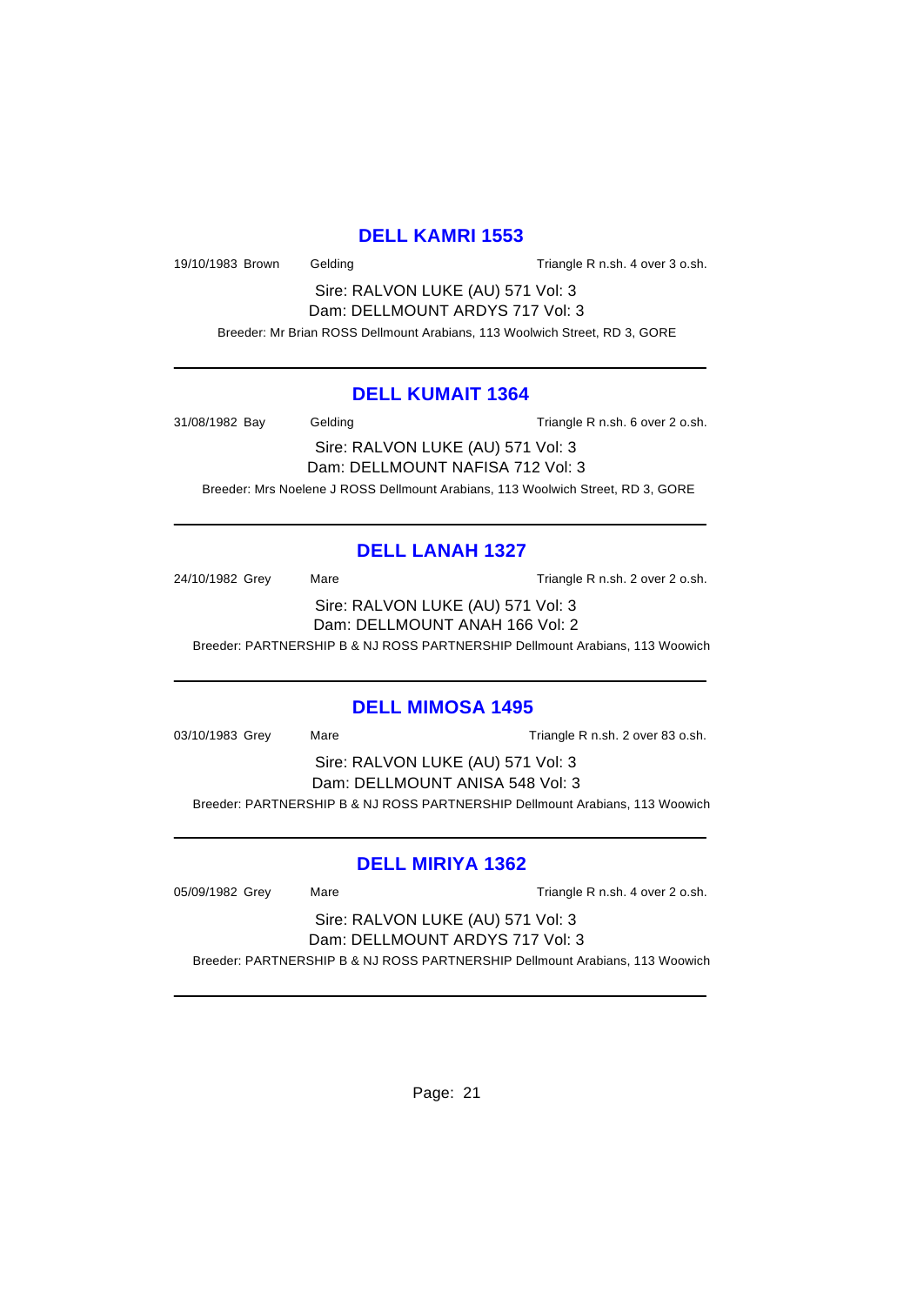#### **DELL NABI 1368**

10/11/1982 Grey Gelding Triangle R n.sh. 1 over 2 o.sh.

Sire: RALVON LUKE (AU) 571 Vol: 3 Dam: DELLMOUNT LEALA 223 Vol: 2

Breeder: PARTNERSHIP B & NJ ROSS PARTNERSHIP Dellmount Arabians, 113 Woowich

#### **DELL NAHSHEETA 1772**

17/11/1984 Grey Mare Mare Triangle R n.sh. 3 over 4 o.sh.

Sire: TORRYBURN RAHSUL (AU) 1279 Vol: 5 Dam: DELLMOUNT SHAHZAR 164 Vol: 2 Breeder: PARTNERSHIP B & NJ ROSS PARTNERSHIP Dellmount Arabians, 113 Woowich

# **DELL RASHEED 1358**

15/10/1982 Grey Gelding Triangle R n.sh. 10 over 2 o.sh.

Sire: DELLMOUNT KALLAM 549 Vol: 3 Dam: FORINA 17 Vol: 1

Breeder: Mr Brian ROSS Dellmount Arabians, 113 Woolwich Street, RD 3, GORE

# **DELL SABA 1365**

01/10/1982 Grey Gelding Triangle R n.sh. 7 over 2 o.sh.

Sire: RALVON LUKE (AU) 571 Vol: 3 Dam: DELLMOUNT ANISA 548 Vol: 3 Breeder: PARTNERSHIP B & NJ ROSS PARTNERSHIP Dellmount Arabians, 113 Woowich

# **DELL SAHID 1555**

05/12/1983 Chestnut Gelding Triangle R n.sh. 3 over 3 o.sh.

Sire: TORRYBURN RAHSUL (AU) 1279 Vol: 5 Dam: DELLMOUNT LEALA 223 Vol: 2 Breeder: PARTNERSHIP B & NJ ROSS PARTNERSHIP Dellmount Arabians, 113 Woowich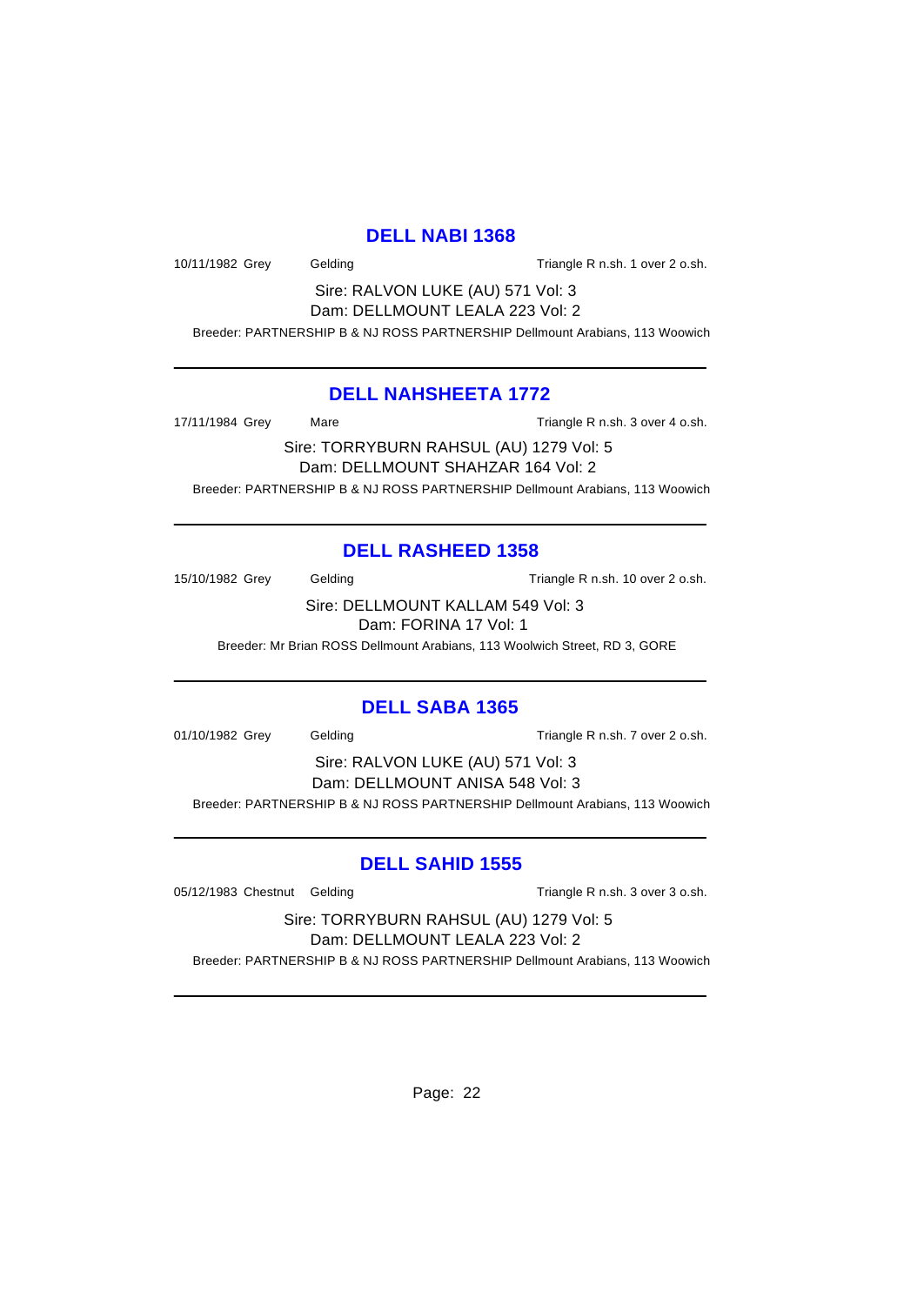### **DELL SALEEM 1580**

17/10/1983 Grey Gelding Gelding Triangle R n.sh. 6 over 3 o.sh.

Sire: TORRYBURN RAHSUL (AU) 1279 Vol: 5 Dam: DELLMOUNT SHAHZAR 164 Vol: 2

Breeder: PARTNERSHIP B & NJ ROSS PARTNERSHIP Dellmount Arabians, 113 Woowich

#### **DELL SALILA 1771**

14/09/1984 Grey Mare Mare Triangle R n.sh. 1 over 4 o.sh.

Sire: RALVON LUKE (AU) 571 Vol: 3 Dam: SILVER MOONBEAM (AU) 139 Vol: 2 Breeder: PARTNERSHIP B & NJ ROSS PARTNERSHIP Dellmount Arabians, 113 Woowich

# **DELL SHEIK 1326**

30/10/1982 Chestnut Stallion Triangle R n.sh. 3 over 2 o.sh.

Sire: RALVON LUKE (AU) 571 Vol: 3 Dam: LIBANAH 106 Vol: 2

Breeder: Mrs Noelene J ROSS Dellmount Arabians, 113 Woolwich Street, RD 3, GORE

#### **DELL TAHMEENA 1360**

02/10/1982 Chestnut Mare Triangle R n.sh. 5 over 2 o.sh.

Sire: RALVON LUKE (AU) 571 Vol: 3 Dam: JULIET 224 Vol: 2

Breeder: PARTNERSHIP B & NJ ROSS PARTNERSHIP Dellmount Arabians, 113 Woowich

# **DELL TALI 1366**

02/10/1982 Grey Gelding Gelding Triangle R n.sh. 8 over 2 o.sh.

Sire: RALVON LUKE (AU) 571 Vol: 3 Dam: DELLMOUNT SHAHZAR 164 Vol: 2

Breeder: PARTNERSHIP B & NJ ROSS PARTNERSHIP Dellmount Arabians, 113 Woowich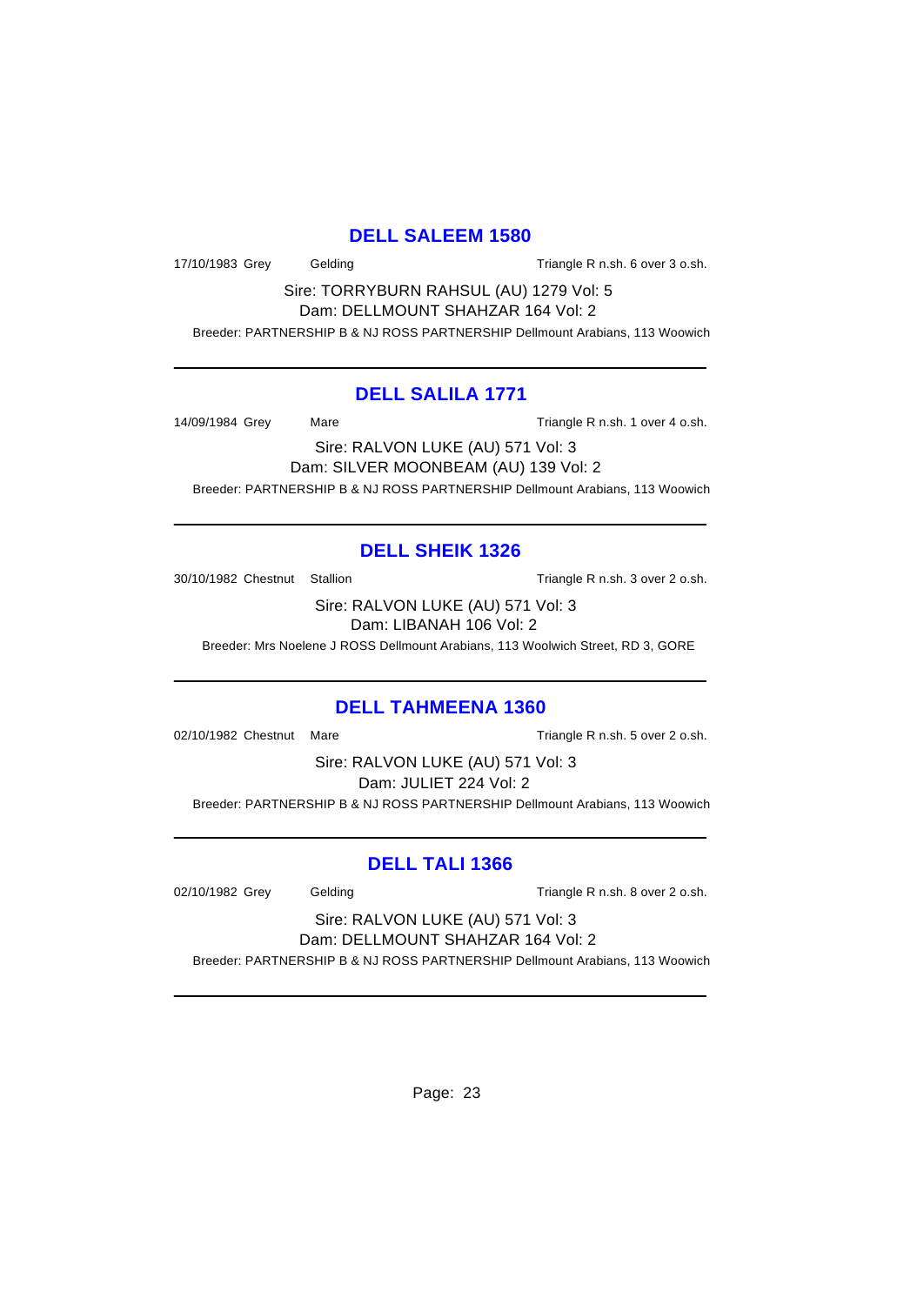#### **DELLWIND JAMALIA 1648**

26/10/1983 Chestnut Mare W over bar over S on side n.sh. 1 over 3 o.sh.

Sire: IDYLLIC (AU) S137 Vol: 2 Dam: PRINCESS VANESSA 186 Vol: 2 Breeder: Mr W. SMITH R.D. 5 Tuakau

#### **DELPH`S KIZZIMI 1603**

22/12/1983 Grey Mare T in circle n.sh. 06 over 3 o.sh.

Sire: WAIMEHA FRANCHISE S125 Vol: 2 Dam: WILD FYRE 337 Vol: 2 Breeder: K. L. TOWNSEND 15 Karaka Rd Beachlands

#### **DEMITRI 1496**

29/11/1983 Grey Gelding School and Sthrough W over 27 n.sh.

Sire: KANDAHAR IBN KAZRA (GB) 1208 Vol: 4 Dam: IBANEZ 292 Vol: 2

Breeder: Mrs Suzanne W SPRATT Maketu Road R.D. 9 TE PUKE.

#### **DESDEMONA 1401**

10/11/1982 Chestnut Mare The Charles Chestnut Mare T in U n.sh. 2 over 2 o.sh.

Sire: OTHELLO (AU) 221 Vol: 2 Dam: KHALEESH 557 Vol: 3 Breeder: Mr C. T. INNES 252 Middleton Road Waipukurau

#### **DRUMMAA 1308**

06/09/1982 Chestnut Gelding The State of HF conj. n.sh. 1 over 2 o.sh.

Sire: NAADDEL (AU) S106 Vol: 2 Dam: NAZARITE 505 Vol: 3 Breeder: Mr L.M. MARSHALL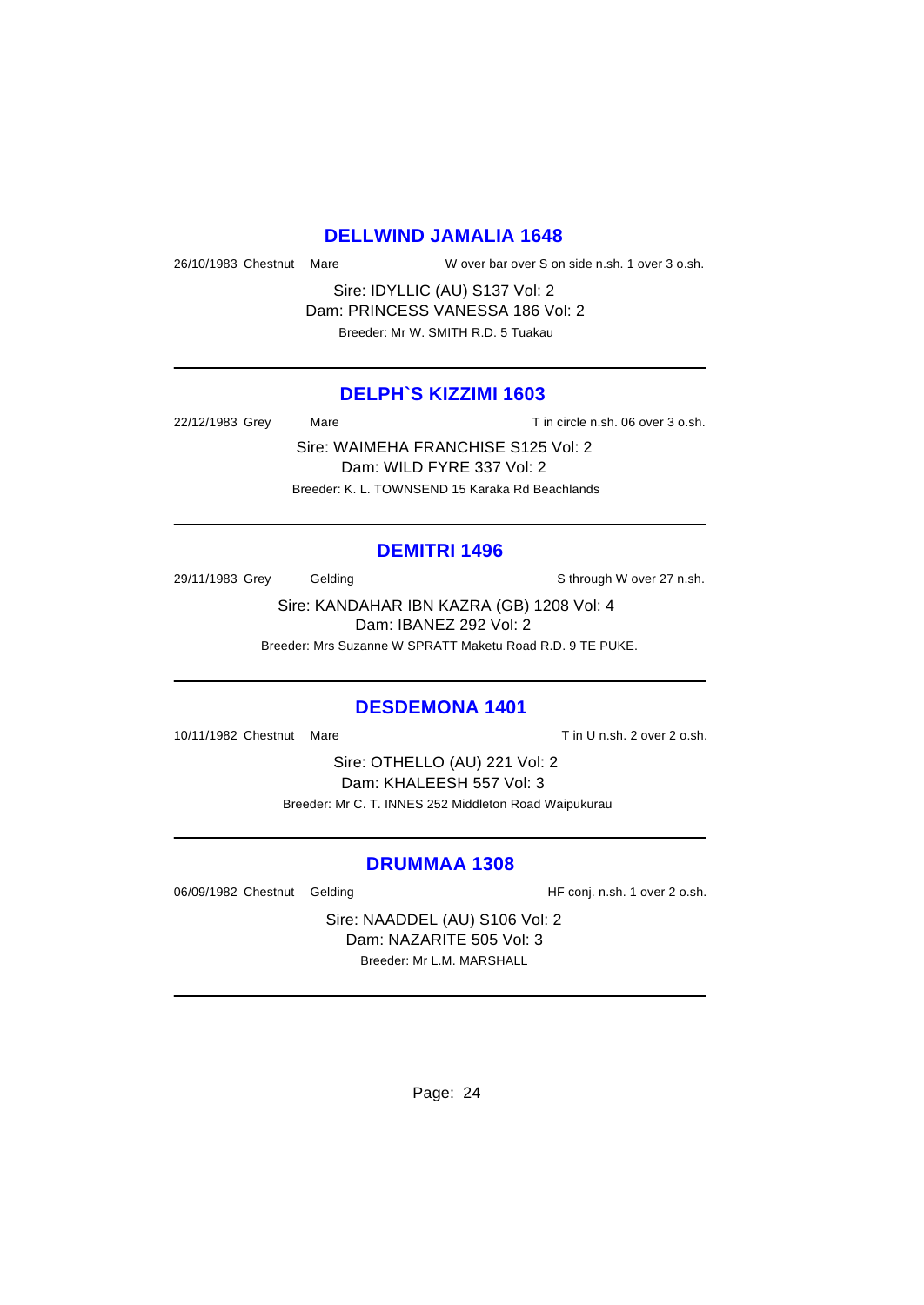#### **DURDAN ARGUS 1640**

14/10/1983 Grey Gelding Conj. n.sh. 1 over 3 o.sh.

Sire: DELLMOUNT SANTEA S81 Vol: 2 Dam: EL ROSE 426 Vol: 3

Breeder: Mr C.C.L "Leo" OLDHAM 4 Dame Street Waikouaiti OTAGO.

## **DURDAN KARNAK 1642**

29/11/1983 Chestnut Gelding and AD conj. n.sh. 3 over 3 o.sh.

Sire: DELLMOUNT SANTEA S81 Vol: 2 Dam: CYMBAL 150 Vol: 2 Breeder: Mr C.C.L "Leo" OLDHAM 4 Dame Street Waikouaiti OTAGO.

#### **DURDAN KODAK 1639**

20/10/1983 Chestnut Gelding and analysis and AD conj. n.sh. 2 over 3 o.sh.

Sire: EL ZADOK 235 Vol: 2 Dam: FARA DIVA 458 Vol: 3

Breeder: Mr C.C.L "Leo" OLDHAM 4 Dame Street Waikouaiti OTAGO.

### **DURDAN PRINCE WILLIAM 1475**

01/11/1982 Chestnut Gelding and AD conj. n.sh. 1 over 2 o.sh.

Sire: DELLMOUNT SANTEA S81 Vol: 2 Dam: CYMBAL 150 Vol: 2 Breeder: Mr C.C.L "Leo" OLDHAM 4 Dame Street Waikouaiti OTAGO.

### **DURDAN SIR ROBERT 1641**

30/12/1983 Chestnut Gelding and AD conj. n.sh. 4 over 3 o.sh.

Sire: DELLMOUNT SANTEA S81 Vol: 2 Dam: DORCAS 300 Vol: 2

Breeder: Mr C.C.L "Leo" OLDHAM 4 Dame Street Waikouaiti OTAGO.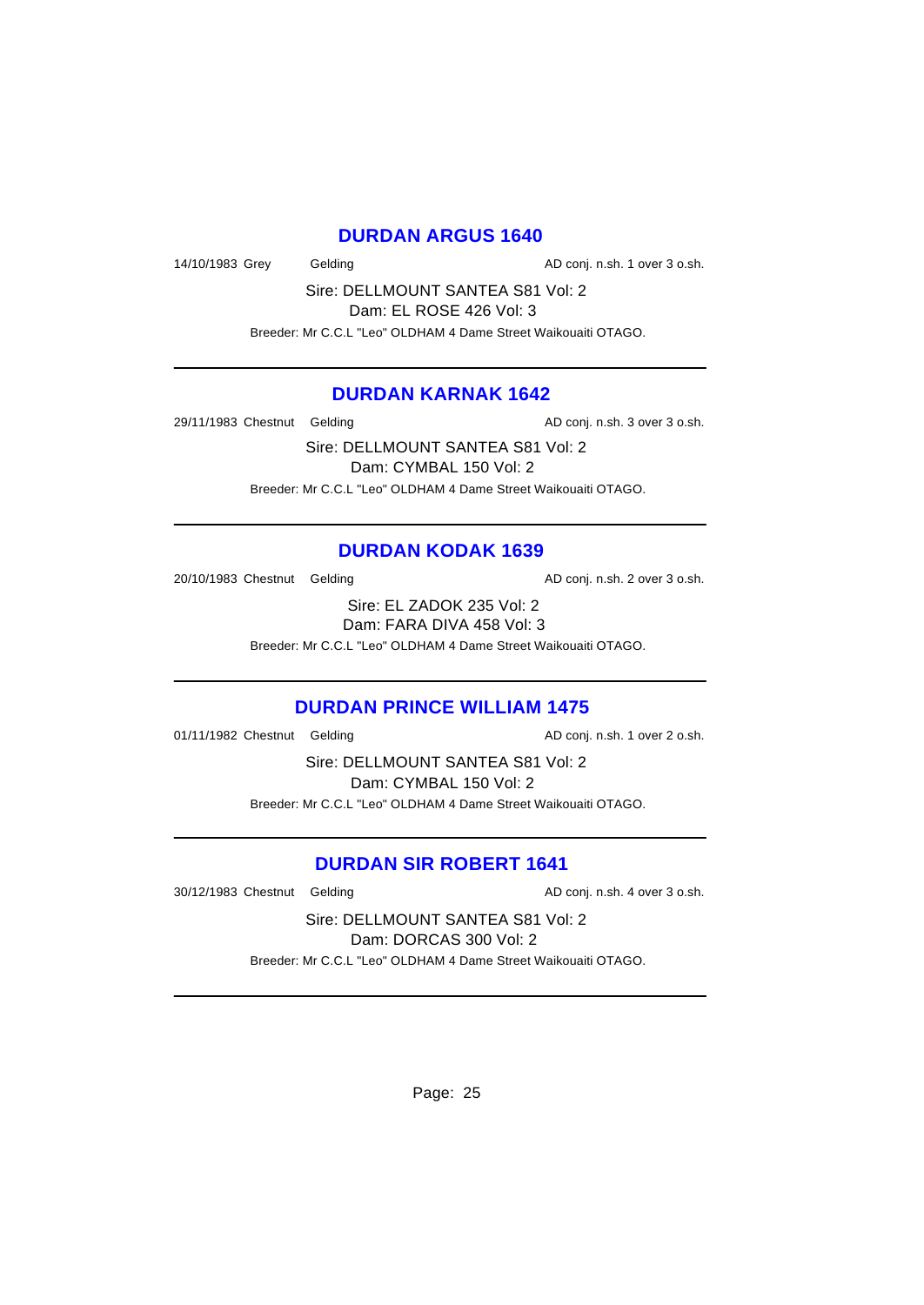#### **DURHAM 1763**

17/09/1984 Grey Gelding Gelding School Sthrough W over 29 o.sh.

Sire: KANDAHAR IBN KAZRA (GB) 1208 Vol: 4 Dam: KALINKA 420 Vol: 3 Breeder: Mrs Suzanne W SPRATT Maketu Road R.D. 9 TE PUKE.

#### **EASTWIND CHLOE 1322**

28/11/1982 Grey Mare 0 under bar n.sh. 1 o.nk. Sire: DYNAMIT (NL) 238 Vol: 2

> Dam: WAIMEHA SHEILA 600 Vol: 3 Breeder: Mrs S. OVERINGTON Box 596 Whakatane

### **ECHOLANDS SAMANTHA 1755**

30/07/1984 Grey Mare Mare Bar M bar n.sh. 1 over 84 o.sh. Sire: SAAMEN ROLAND 668 Vol: 3 Dam: SAMIA 286 Vol: 2

Breeder: Mr H. G. MACDONALD Echolands Rd R.D.4 Taumaranui

#### **ECHOLANDS SANTOS 1272**

04/12/1981 Chestnut Gelding Bar M bar n.sh. 1 over 81 o.sh.

Sire: SAAMEN ROLAND 668 Vol: 3 Dam: KAYLOF AIDA 421 Vol: 3 Breeder: Mr H. G. MACDONALD Echolands Rd R.D.4 Taumaranui

#### **ECHOLANDS ZAHRA 1319**

16/11/1982 Grey Mare Mare Bar M bar n.sh. 1 over 82 o.sh.

Sire: SAAMEN ROLAND 668 Vol: 3 Dam: SAMIA 286 Vol: 2 Breeder: Mr H. G. MACDONALD Echolands Rd R.D.4 Taumaranui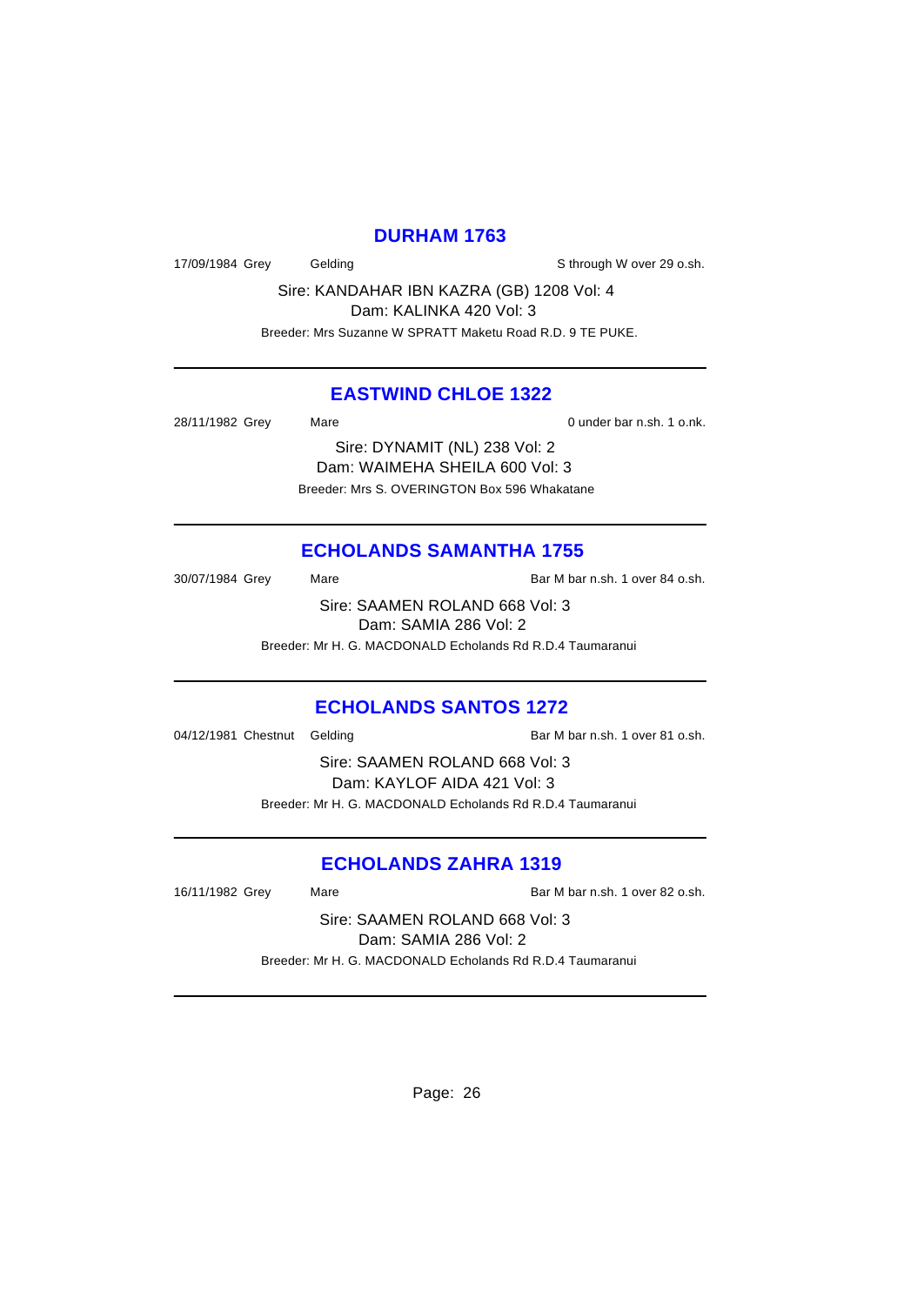# **EL BRONZE SUNGOD 1472**

01/11/1982 Bay Gelding Cash. 32 o.sh.

Sire: INDIAN FIRE DANCE (AU) S56 Vol: 2 Dam: AVIVA 453 Vol: 3

Breeder: Mr Allan W SKINNER El Kheir Stud Ltd, 77 Gearon Rd, RD 1, WAIUKU 2681

# **EL CRIMSON GOD 1470**

13/11/1982 Bay Gelding EK n.sh. 33 o.sh.

Sire: GAI CADET (US) 730 Vol: 3 Dam: EL FIRE GODESS 536 Vol: 3 Breeder: Mr Allan W SKINNER El Kheir Stud Ltd, 77 Gearon Rd, RD 1, WAIUKU 2681

# **EL HANIFF 1594**

23/10/1983 Grey Stallion Stallion State State State State State State State State State State State State State

Sire: EL NAZEER 575 Vol: 3 Dam: KYRENIA 306 Vol: 2 Breeder: Mrs Helena M PATCHETT-CARTER Grafton, RD 14, RAKAIA

# **EL KHEIR GALAL 1690**

01/08/1984 Bay Stallion EK n.sh. 38 o.sh.

Sire: GAI CADET (US) 730 Vol: 3 Dam: WAIMEHA JUANA 468 Vol: 3 Breeder: Mr Allan W SKINNER El Kheir Stud Ltd, 77 Gearon Rd, RD 1, WAIUKU 2681

# **EL KHEIR SHAKAS 1766**

03/11/1984 Chestnut Gelding extending the EK n.sh. 40 o.sh.

Sire: HY-WYNNE SHAKA (US) 1286 Vol: 5 Dam: EL DIAMOND SPARKLE 74 Vol: 2 Breeder: Mrs CHERYL SKINNER 77 Gearon Road, Glenbrook, RD 1, WAIUKU 2681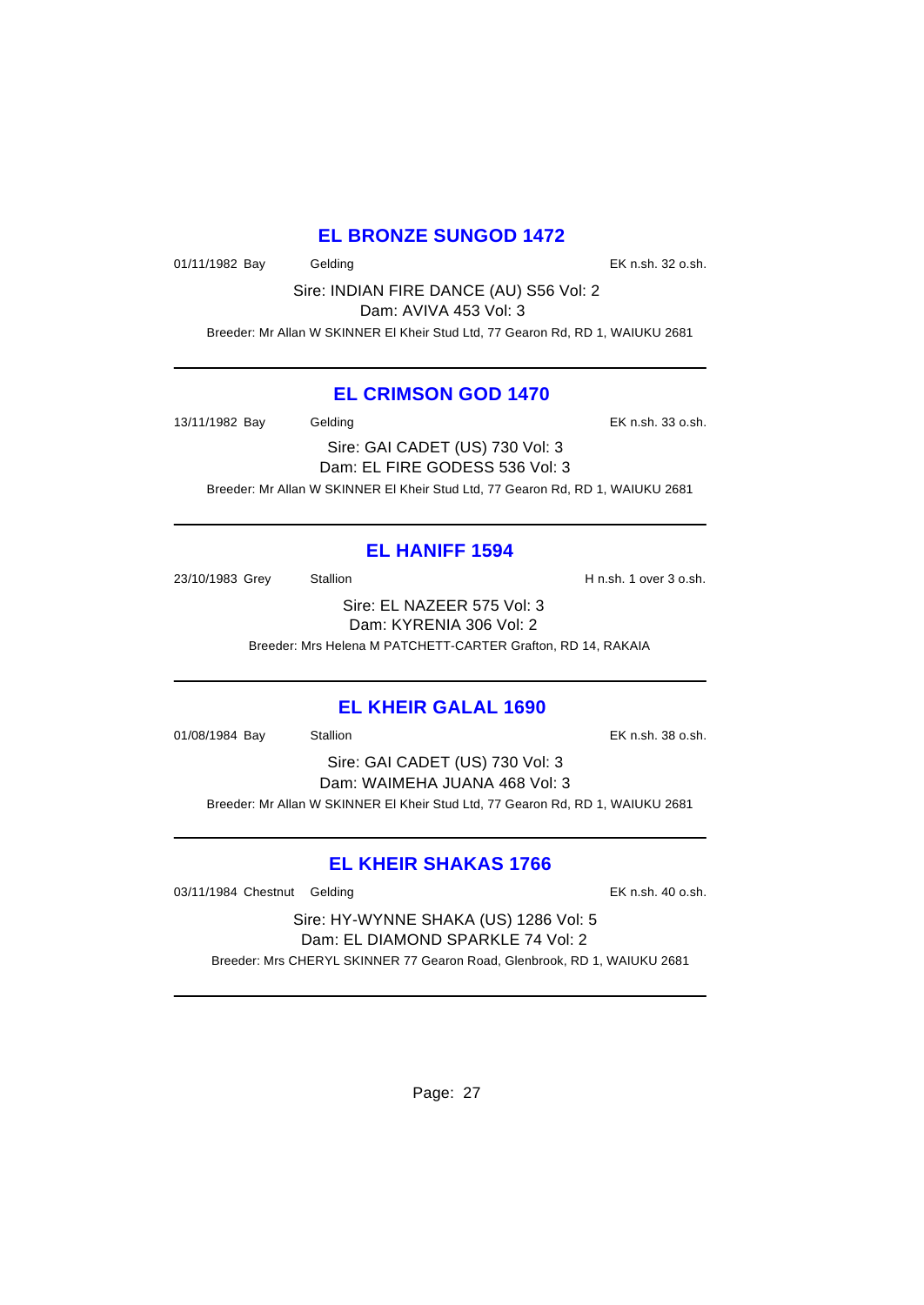# **EL KHEIR SHAKASH 1629**

15/12/1983 Chestnut Gelding EK n.sh. 37 o.sh.

Sire: HY-WYNNE SHAKA (US) 1286 Vol: 5 Dam: EL FIRE GODESS 536 Vol: 3 Breeder: Mr Allan W SKINNER El Kheir Stud Ltd, 77 Gearon Rd, RD 1, WAIUKU 2681

### **EL KHEIR SHAKESSA 1630**

28/11/1983 Chestnut Mare EK n.sh. 35 o.sh.

Sire: HY-WYNNE SHAKA (US) 1286 Vol: 5 Dam: EL MAJESTIC PRINCESS 332 Vol: 2 Breeder: Mr Allan W SKINNER El Kheir Stud Ltd, 77 Gearon Rd, RD 1, WAIUKU 2681

# **EL KHEIR SHAKETTA 1767**

28/10/1984 Chestnut Mare **EX n.sh.** 41 o.sh.

Sire: HY-WYNNE SHAKA (US) 1286 Vol: 5 Dam: WHITE PINE AZLETA 1221 Vol: 4

Breeder: Mrs CHERYL SKINNER 77 Gearon Road, Glenbrook, RD 1, WAIUKU 2681

# **EL KHEIR SHAKHAN 1628**

16/10/1983 Chestnut Gelding EK n.sh. 34 o.sh.

Sire: HY-WYNNE SHAKA (US) 1286 Vol: 5 Dam: EL GOLDEN SPARKLE 75 Vol: 2 Breeder: Mr Allan W SKINNER El Kheir Stud Ltd, 77 Gearon Rd, RD 1, WAIUKU 2681

# **EL KHEIR SHAKISHA 1768**

14/09/1984 Chestnut Mare EK n.sh. 39 o.sh.

Sire: HY-WYNNE SHAKA (US) 1286 Vol: 5 Dam: EL GOLDEN SPARKLE 75 Vol: 2 Breeder: Mr Allan W SKINNER El Kheir Stud Ltd, 77 Gearon Rd, RD 1, WAIUKU 2681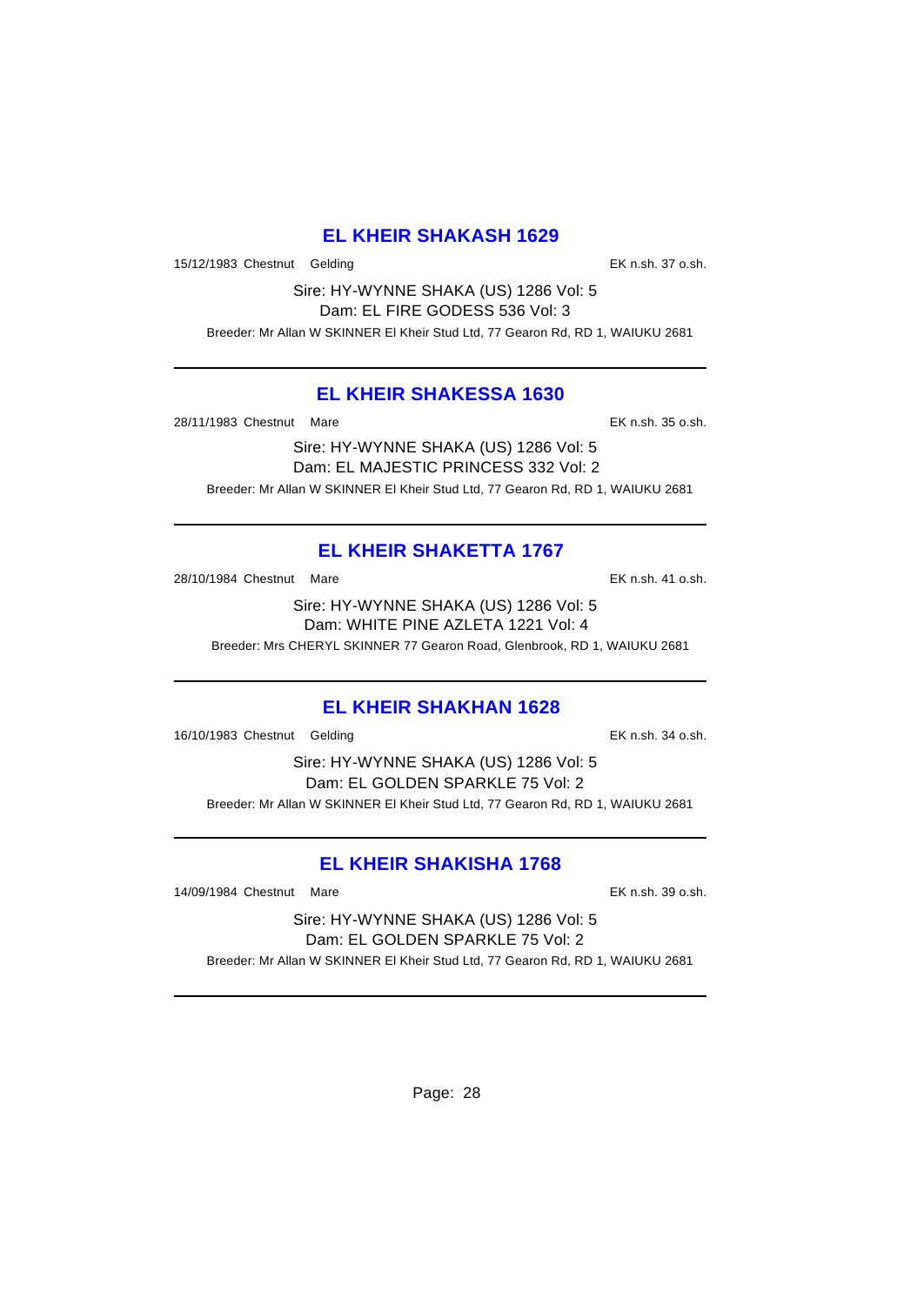# **EL KHEIR SHAKO 1631**

29/11/1983 Chestnut Gelding EK n.sh. 36 o.sh.

Sire: HY-WYNNE SHAKA (US) 1286 Vol: 5 Dam: EL DIAMOND SPARKLE 74 Vol: 2 Breeder: Mrs CHERYL SKINNER 77 Gearon Road, Glenbrook, RD 1, WAIUKU 2681

#### **EL NINO 1665**

01/11/1984 Grey Stallion Stallion State R over bar n.sh. 4 o.sh.

Sire: SARACEN KARIM (CA) S119 Vol: 2 Dam: BINT EZRINA 762 Vol: 4 Breeder: Miss Jennifer RUSSELL 27 Augustine Street, WAIMATE 7924

# **EL PLATINUM DOLL 1468**

24/10/1982 Grey Mare EK n.sh. 31 o.sh. Sire: WAIMEHA ECLIPSE 475 Vol: 3 Dam: EL DANCING DOLL 689 Vol: 3 Breeder: Mr Allan W SKINNER El Kheir Stud Ltd, 77 Gearon Rd, RD 1, WAIUKU 2681

# **EL PRIDE `N` JOY 1469**

23/10/1982 Chestnut Mare EK n.sh. 30 o.sh.

Sire: INDIAN FIRE DANCE (AU) S56 Vol: 2 Dam: EL DIAMOND SPARKLE 74 Vol: 2 Breeder: Mrs CHERYL SKINNER 77 Gearon Road, Glenbrook, RD 1, WAIUKU 2681

# **ELATIA 1678**

17/01/1985 Grey Mare Mare HF conj. n.sh. 9 over 4 o.sh.

Sire: NAADDEL (AU) S106 Vol: 2 Dam: ELOTINA 141 Vol: 2 Breeder: Mr L.M. MARSHALL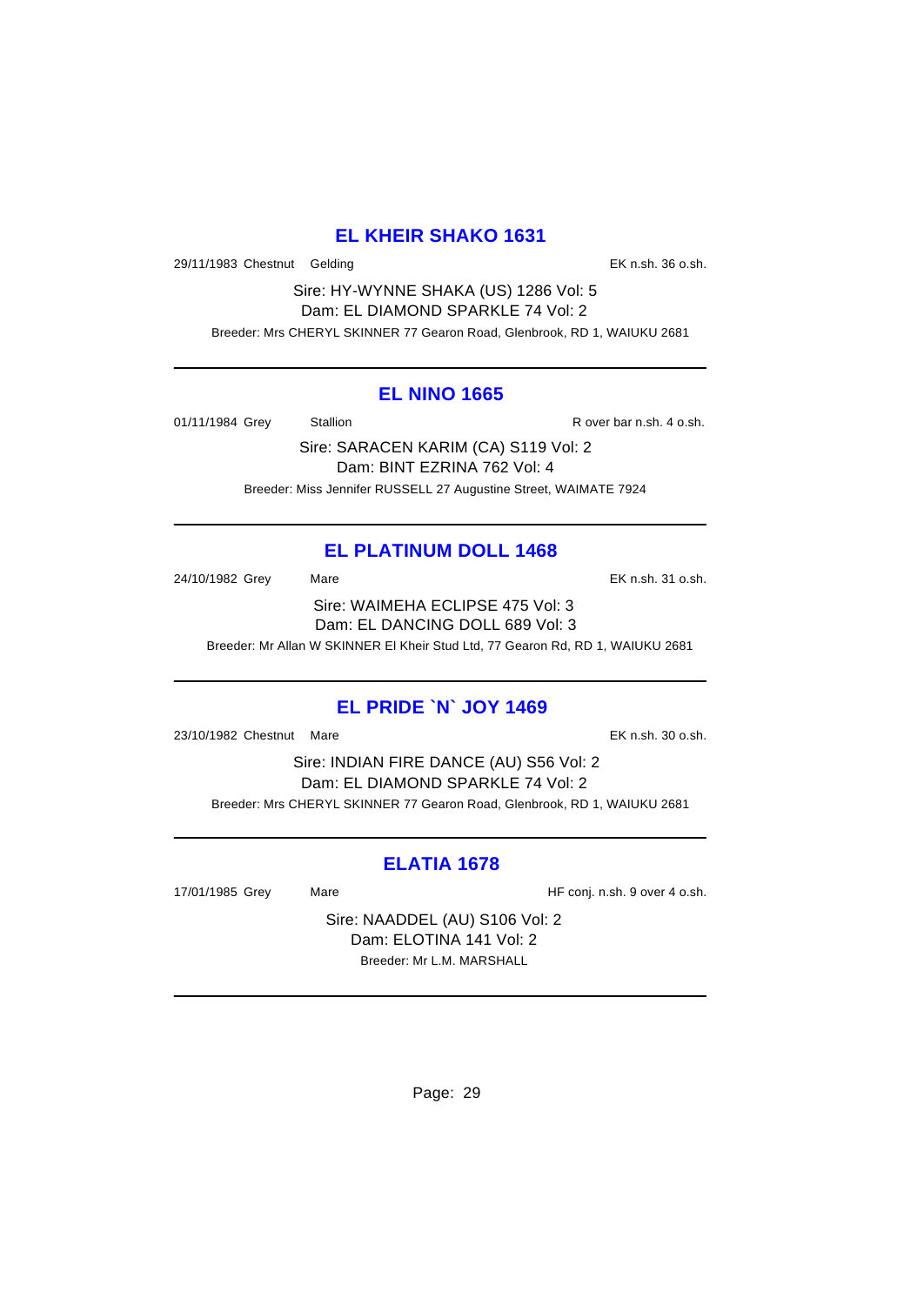#### **EMIR 1341**

09/12/1982 Grey Gelding Contact Contact T n.sh. 2 over 82 o.sh.

Sire: KAMIL S17 Vol: 1 Dam: DELILAH 588 Vol: 3 Breeder: Dr S L TONKIN 27 Eastbourne Road Remuera AUCKLAND.

### **EPHER OF CAPPADOCIA 1511**

15/10/1983 Chestnut Mare **Flying U n.sh.** 1 over 3 o.sh.

Sire: GEMMO S57 Vol: 2 Dam: NGAPA MAVIS 89 Vol: 2 Breeder: Mr G D RATTRAY C/- Post Office OTOROHANGA.

#### **ESHTON 1521**

10/09/1983 Grey Mare Mare HF conj. n.sh. 16 over 3 o.sh. Sire: NAADDEL (AU) S106 Vol: 2 Dam: BINT NAARINA 646 Vol: 3 Breeder: Mr L.M. MARSHALL

### **ETOSHA 1770**

25/10/1984 Grey Mare Nare Number of Number bar n.sh. 50 over 4 o.sh.

Sire: NGAPA LAD S27 Vol: 1 Dam: BINET EL YAWM 278 Vol: 2 Breeder: Mr G N PAGET R.D. 1 TURANGI.

# **FANTASY 1277**

06/03/1982 Grey Mare Mare RG n.sh. 2 over 1 o.nk.

Sire: NISAB (AU) 766 Vol: 4 Dam: JASMIN 658 Vol: 3 Breeder: Mrs R J GORDON P.O.Box 44 Manukau LEVIN.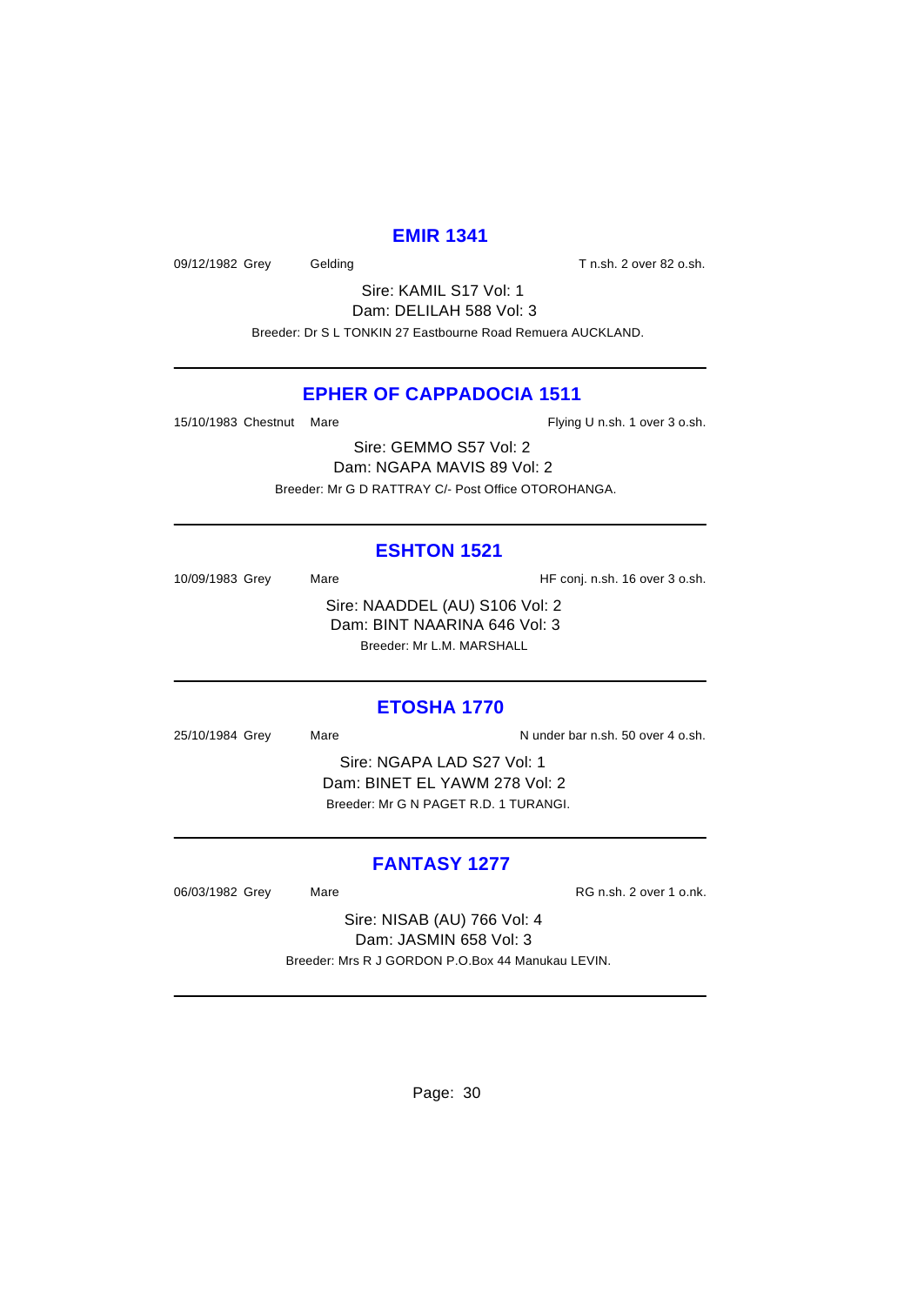## **FANTASY MAGIC 1346**

18/10/1982 Grey Mare Mare 3 over FA conj. n.sh.

Sire: NGAPA JOUSSIF 493 Vol: 3 Dam: ARALEIGH GAIZETTE 512 Vol: 3 Breeder: Mrs E P THOMSON Le Heron's Road Te Hoe, R.D., OHINEWAI.

# **FANTASY SWEET SUE 1345**

12/10/1982 Chestnut Mare 20 over FA conj. n.sh.

Sire: PUKETAHU KENTUCKY S117 Vol: 2 Dam: ARALEIGH SUEZON 510 Vol: 3 Breeder: Mr J M THOMSON Le Heron's Road Te Hoe, R.D., Ohinewai.

# **FARAWAY VE'ERA (AU) 1604**

15/10/1982 Bay Mare Mare Construction of the FF n.sh. 3 over 2 o.sh.

Sire: MEXI AU 6575AU Dam: FARAWAY VELLA AU 4730AU Breeder: E.P. SERPELL Australia

Importer: Miss Helen A BRAY 174 O'Hallorans Road, RD 1, OXFORD 7495

# **FERNBANK KAUKAB 1682**

03/12/1984 Grey Gelding Triangle P conj. n.sh. 1 over 84 o.sh.

Sire: IBN NAADDEL 753 Vol: 4 Dam: SILVER FLAME 542 Vol: 3 Breeder: Mr S J PULLMAN R.D. 12 Pleasant Point SOUTH CANTERBURY.

# **FERNBANK KHADIJA 1513**

22/11/1983 Grey Mare Mare Triangle P conj. n.sh. 1 over 3 o.sh.

Sire: IBN NAADDEL 753 Vol: 4 Dam: SILVER FLAME 542 Vol: 3

Breeder: Mr S J PULLMAN R.D. 12 Pleasant Point SOUTH CANTERBURY.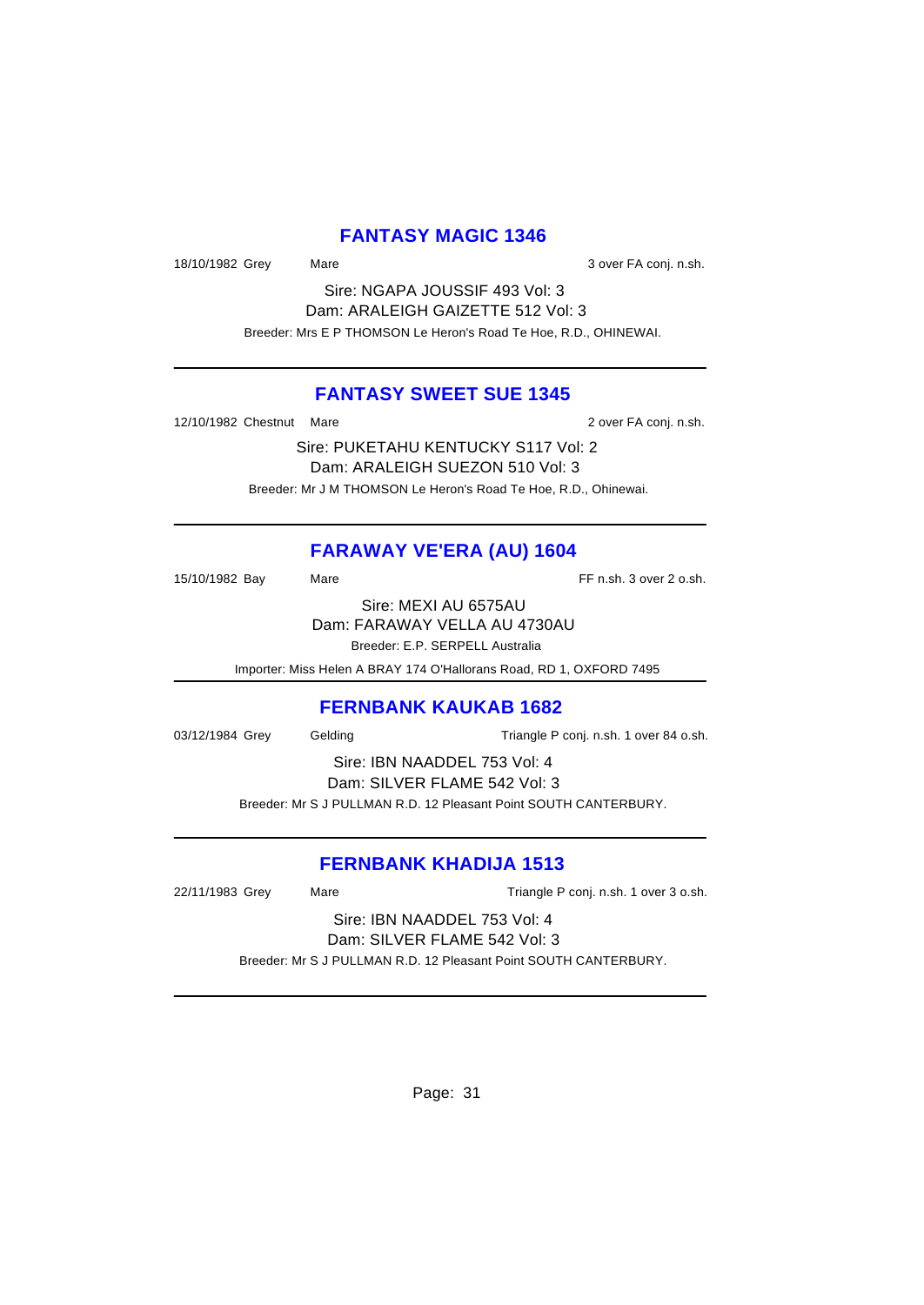#### **FIORE-BEY 1547**

29/10/1983 Bay Gelding Inverted V over W n.sh. 1 over 3 o.sh.

Sire: RALVON LUKE (AU) 571 Vol: 3 Dam: LIBANAH 106 Vol: 2

Breeder: Mrs Gaynor M EVANS Finlays Road R.D. 5 CHRISTCHURCH.

### **FIVE-R BINT SHEBA 1566**

16/09/1983 Chestnut Mare 5R n.sh. 1 over 83 o.sh.

Sire: WAIMEHA ECLIPSE 475 Vol: 3 Dam: BINT YASMIN 467 Vol: 3 Breeder: Mr T S ROCHFORD Hermans Road CURRA via Gympie QUEENSLAND 4570 AUST

# **FIVE-R BREEZE 1349**

28/10/1982 Grey Mare Mare 5R n.sh. 2 over 2 o.sh. Sire: WAIMEHA ECLIPSE 475 Vol: 3 Dam: FIVE-R GYPSY DAWN 581 Vol: 3

Breeder: Mrs Dawn E ROCHFORD Hermans Road, CURRA Via Gympie QUEENSLAND 4570

# **FIVE-R MON CHERIE 1565**

05/11/1983 Chestnut Mare 5R n.sh. 3 over 3 o.sh.

Sire: HY-WYNNE SHAKA (US) 1286 Vol: 5 Dam: FIVE-R DANCING CHARM 582 Vol: 3 Breeder: Mrs Dawn E ROCHFORD Hermans Road, CURRA Via Gympie QUEENSLAND 4570

# **FIVE-R RICKARDO 1348**

08/10/1982 Chestnut Gelding 5R n.sh. 1 over 2 o.sh.

Sire: WAIMEHA ECLIPSE 475 Vol: 3 Dam: FIVE-R DANCING CHARM 582 Vol: 3 Breeder: Mrs Dawn E ROCHFORD Hermans Road, CURRA Via Gympie QUEENSLAND 4570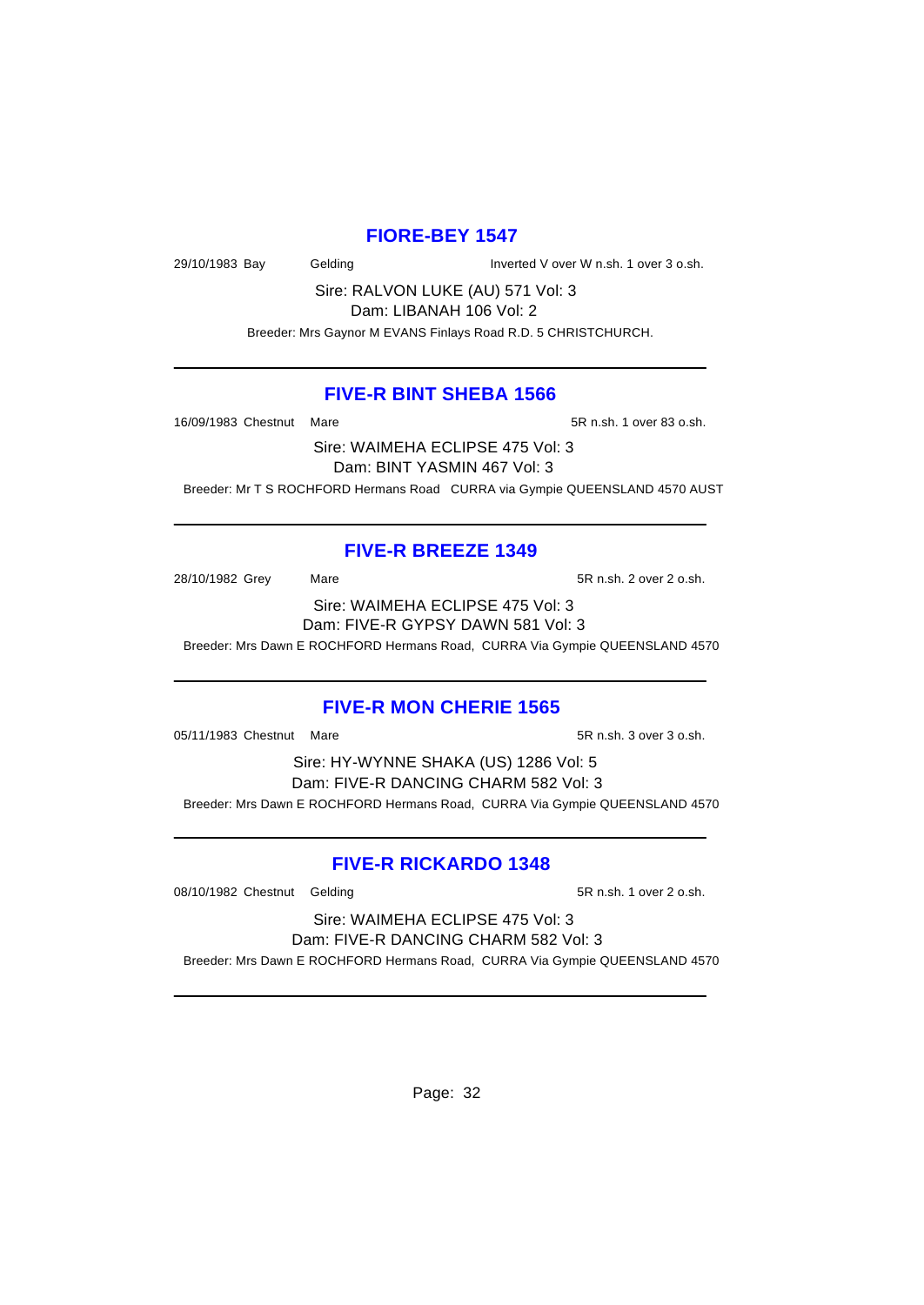## **FIVE-R TOLEDO 1347**

18/11/1982 Grey Gelding 5R n.sh. 3 over 2 o.sh.

Sire: WAIMEHA ECLIPSE 475 Vol: 3 Dam: EL DANCING TREASURE 330 Vol: 2

Breeder: Mrs Dawn E ROCHFORD Hermans Road, CURRA Via Gympie QUEENSLAND 4570

## **FIVE-R TROJAN 1564**

03/11/1983 Grey Gelding 61 Collection 5R n.sh. 2 over 3 o.sh.

Sire: WAIMEHA ECLIPSE 475 Vol: 3 Dam: EL DANCING TREASURE 330 Vol: 2 Breeder: Mrs Dawn E ROCHFORD Hermans Road, CURRA Via Gympie QUEENSLAND 4570

# **FLAMING STAR 1338**

04/10/1982 Grey Gelding C in diamond n.sh. 1 over 82 o.sh.

Sire: SARACEN KARIM (CA) S119 Vol: 2 Dam: SILVER FLAME 542 Vol: 3

Breeder: Mr S J PULLMAN R.D. 12 Pleasant Point SOUTH CANTERBURY.

# **FLEMINGS HELAWI 1421**

24/09/1982 Chestnut Mare F n.sh. 1 over 2 o.sh.

Sire: SURTINA 208 Vol: 2 Dam: WAIMEHA AZAL 469 Vol: 3 Breeder: Mr A J FLEMING R.D. 3 PUKEKOHE.

### **FLEMINGS IRAH 1548**

08/10/1983 Chestnut Mare **F** n.sh. 1 over 3 o.sh.

Sire: SURTINA 208 Vol: 2 Dam: WAIMEHA AZAL 469 Vol: 3 Breeder: Mr A J FLEMING R.D. 3 PUKEKOHE.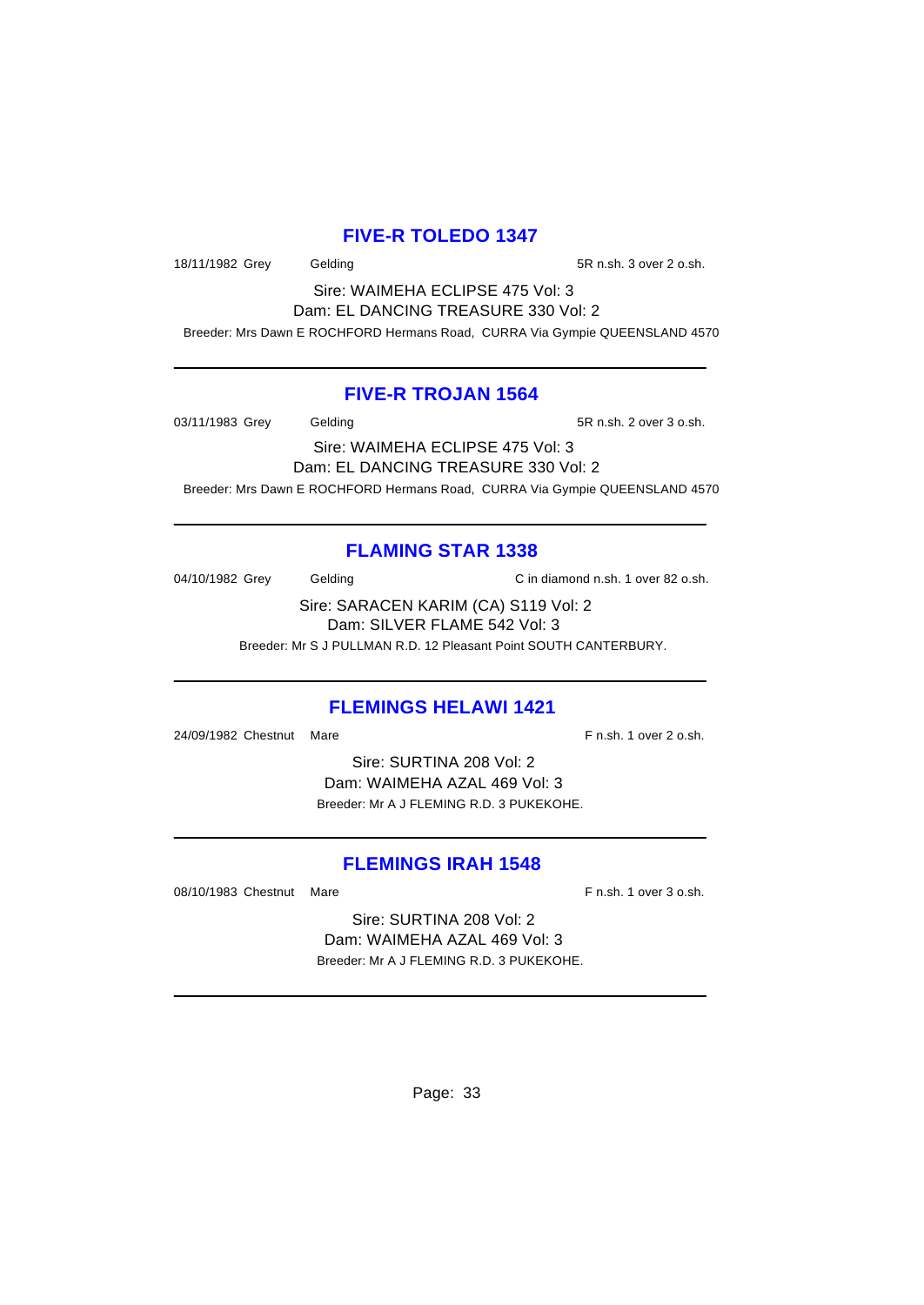#### **FLEMINGS IZAH 1579**

10/10/1983 Chestnut Mare F n.sh. 2 over 3 o.sh.

Sire: SURTINA 208 Vol: 2 Dam: ARALEIGH SWIRLINA 314 Vol: 2 Breeder: Mr A J FLEMING R.D. 3 PUKEKOHE.

### **FOUR WINDS BINT NALANI 1635**

| 01/10/1983 Grey                | Mare                                      | Cross with arrow n.sh. 1 over 3 o.sh. |
|--------------------------------|-------------------------------------------|---------------------------------------|
|                                | Sire: ROYAL GOLD TREASURE (AU) S53 Vol: 2 |                                       |
| Dam: WAIMEHA NALANI 828 Vol: 4 |                                           |                                       |

Breeder: Mrs V M CALDWELL P.O. Box 22 HAWERA.

# **FOUR WINDS GHAZAL 1474**

| 29/10/1982 Grey                 | Mare | Cross with arrow n.sh. 1 over 2 o.sh.         |
|---------------------------------|------|-----------------------------------------------|
|                                 |      | Sire: NAH-DAN 577 Vol: 3                      |
| Dam: ARALEIGH GAIETY 369 Vol: 3 |      |                                               |
|                                 |      | Breeder: Mrs V M CALDWELL P.O. Box 22 HAWERA. |
|                                 |      |                                               |

#### **FOUR WINDS RAMAHL 1634**

01/11/1983 Grey Gelding Cross with arrow n.sh. 2 over 3 o.sh.

Sire: ROYAL GOLD TREASURE (AU) S53 Vol: 2 Dam: ARALEIGH GAIETY 369 Vol: 3 Breeder: Mrs V M CALDWELL P.O. Box 22 HAWERA.

# **GALAXY CONDOR 1576**

07/11/1983 Bay Gelding G over S 0 over 2 o.sh.

Sire: CYRASA (GB) 1281 Vol: 5 Dam: MASHENKA 520 Vol: 3

Breeder: Mrs Sheryll E SANDFORD 368B Churchill East Road RD 2 TE KAUWHATA 3782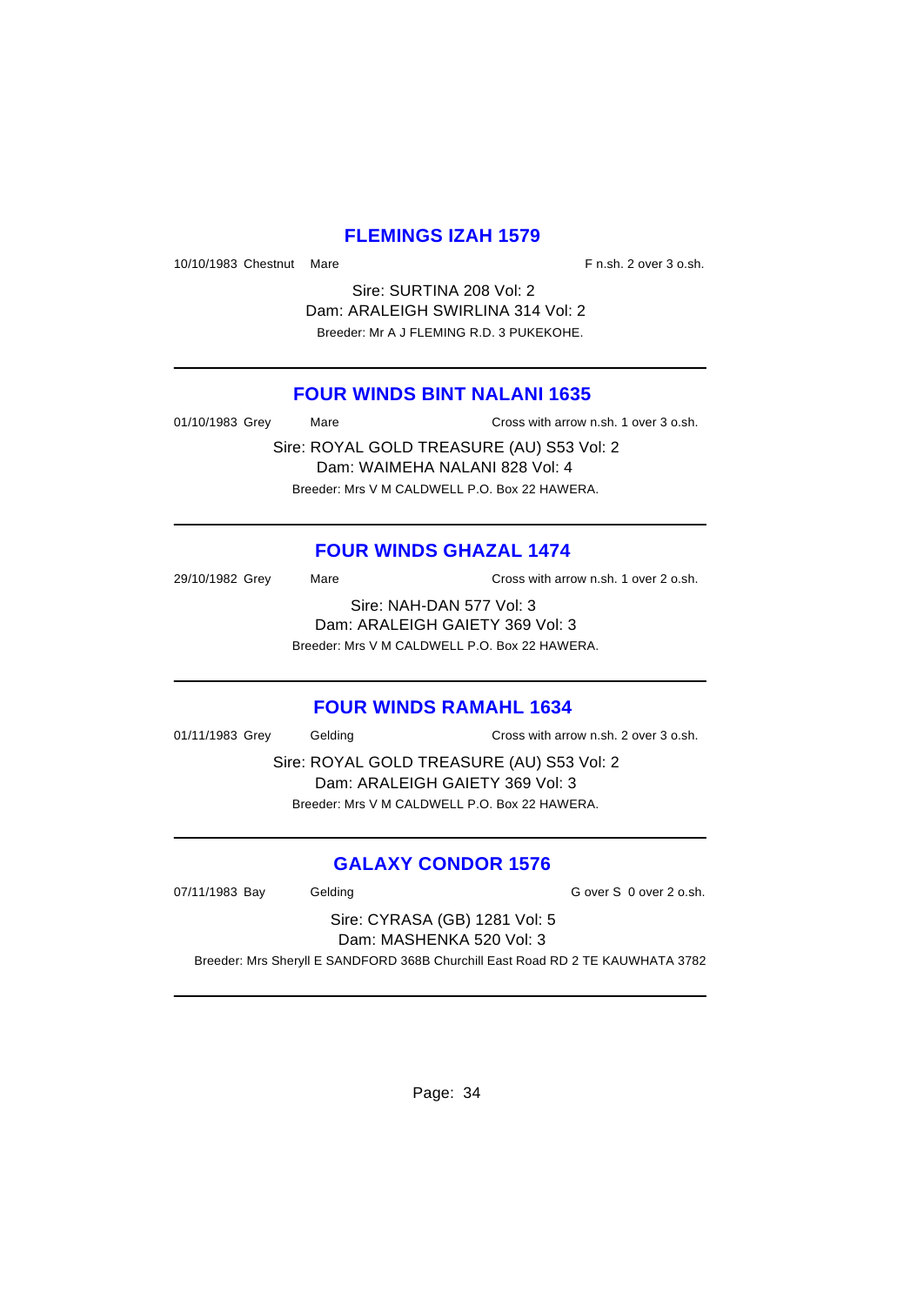# **GALAXY FIRE DRAKE 1420**

26/09/1982 Chestnut Gelding G over S and 0 over o.sh.

Sire: DELLMOUNT IBN PILGRIM 716 Vol: 3 Dam: DELLMOUNT TIFLA 711 Vol: 3

Breeder: Mrs Sheryll E SANDFORD 368B Churchill East Road RD 2 TE KAUWHATA 3782

## **GALAXY SHENDELAH 1662**

08/11/1984 Bay Mare Constanting Mare G over S 2 over 4 o.sh.

Sire: NAADDEL (AU) S106 Vol: 2 Dam: MASHENKA 520 Vol: 3

Breeder: Mrs Sheryll E SANDFORD 368B Churchill East Road RD 2 TE KAUWHATA 3782

# **GLENSIDE FILIGREE 1537**

19/10/1983 Grey Mare Mare GL n.sh. 1 over 3 o.sh.

Sire: BARUCH S63 Vol: 2 Dam: SHEBA 612 Vol: 3

Breeder: Mrs J. E. LANCE Orepunga Rd. R.D. 2 Cambridge

# **GLENVAR A STAR 1437**

05/10/1982 Grey Mare Mare X in circle n.sh. 6 over 2 o.sh.

Sire: ARABIAN PARK BANDERO (AU) S59 Vol: 2 Dam: ARALEIGH AQUALINA 85 Vol: 2 Breeder: Mr Kevin CHOLMONDELEY SMITH 279 Airfield Road, RD 2, PAPAKURA 2582

# **GLENVAR ACLAIM 1274**

15/01/1982 Grey Mare Mare X in circle n.sh. 7 over 1 o.sh. Sire: ARABIAN PARK BANDERO (AU) S59 Vol: 2 Dam: ARALEIGH AQUALINA 85 Vol: 2 Breeder: Mr Kevin CHOLMONDELEY SMITH 279 Airfield Road, RD 2, PAPAKURA 2582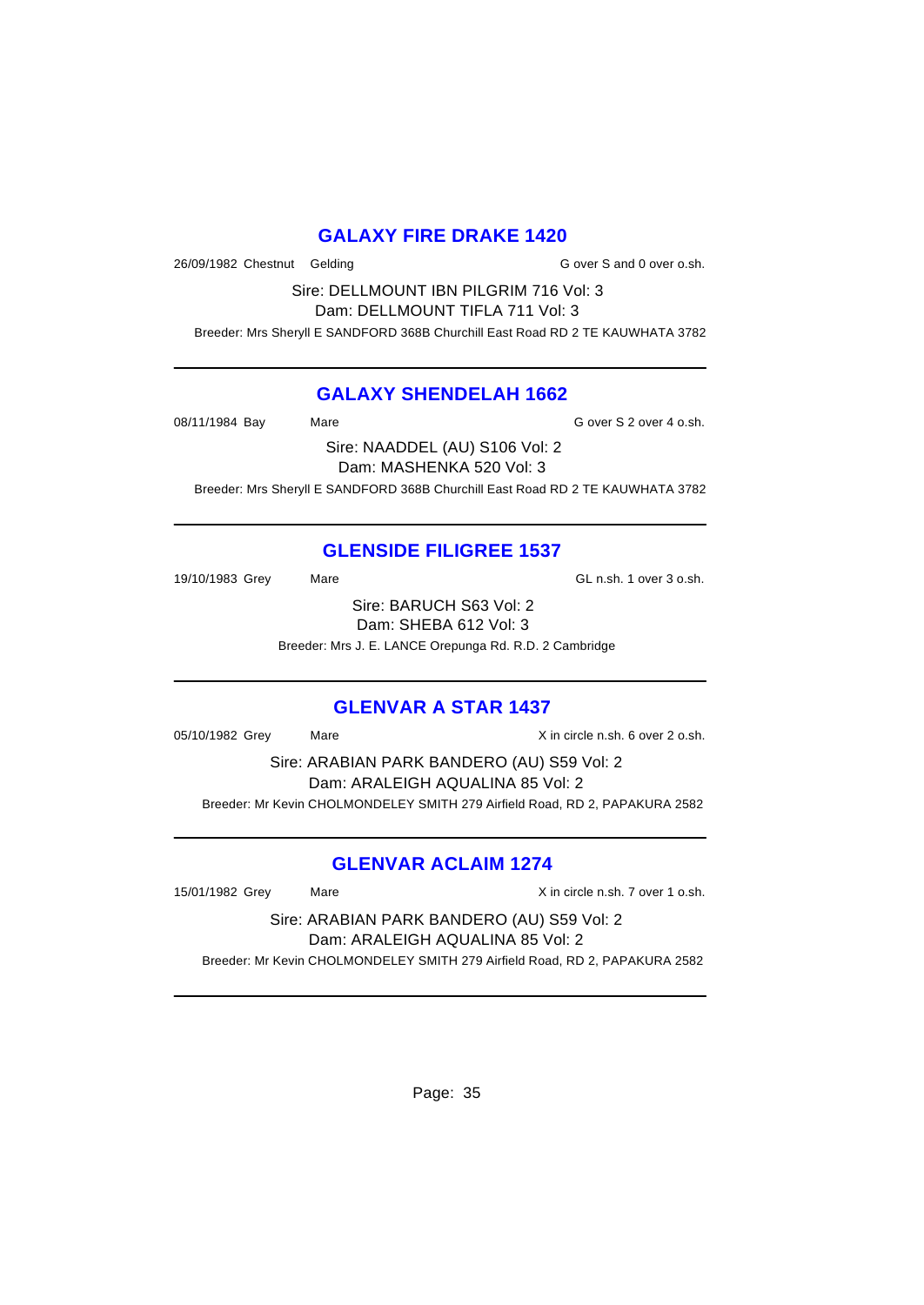#### **GLENVAR BEWITCHING 1436**

02/12/1982 Bay Mare Mare X in circle n.sh. 5 over 2 o.sh.

Sire: ARABIAN PARK BANDERO (AU) S59 Vol: 2 Dam: GLENVAR ACCOLADE 434 Vol: 3 Breeder: Mr Kevin CHOLMONDELEY SMITH 279 Airfield Road, RD 2, PAPAKURA 2582

#### **GLENVAR BOLERO 1438**

01/08/1982 Grey Gelding The State of American State Control of American State of America Control of America of A

Sire: ARABIAN PARK BANDERO (AU) S59 Vol: 2 Dam: MISS MICHELLE 187 Vol: 2 Breeder: Mr Kevin CHOLMONDELEY SMITH 279 Airfield Road, RD 2, PAPAKURA 2582

# **GLENVAR BOUNTY 1649**

08/11/1983 Bay Gelding Casset Contract Contract Contract Contract Contract Contract Contract Contract Contract Contract Contract Contract Contract Contract Contract Contract Contract Contract Contract Contract Contract Con

Sire: ARABIAN PARK BANDERO (AU) S59 Vol: 2 Dam: GLENVAR ACCOLADE 434 Vol: 3

Breeder: Mr Kevin CHOLMONDELEY SMITH 279 Airfield Road, RD 2, PAPAKURA 2582

#### **GLENVAR MARIKA 1659**

14/09/1984 Bay Mare Mare X in circle n.sh. 7 over 4 o.sh.

Sire: ARABIAN PARK BANDERO (AU) S59 Vol: 2 Dam: MISS MICHELLE 187 Vol: 2 Breeder: Mr Kevin CHOLMONDELEY SMITH 279 Airfield Road, RD 2, PAPAKURA 2582

# **GLENVAR MIRIAD 1557**

16/08/1983 Bay Gelding Care and South Ariental Ariental Ariental Ariental Ariental Ariental Ariental Ariental A

Sire: ARABIAN PARK BANDERO (AU) S59 Vol: 2 Dam: MISS MICHELLE 187 Vol: 2 Breeder: Mr Kevin CHOLMONDELEY SMITH 279 Airfield Road, RD 2, PAPAKURA 2582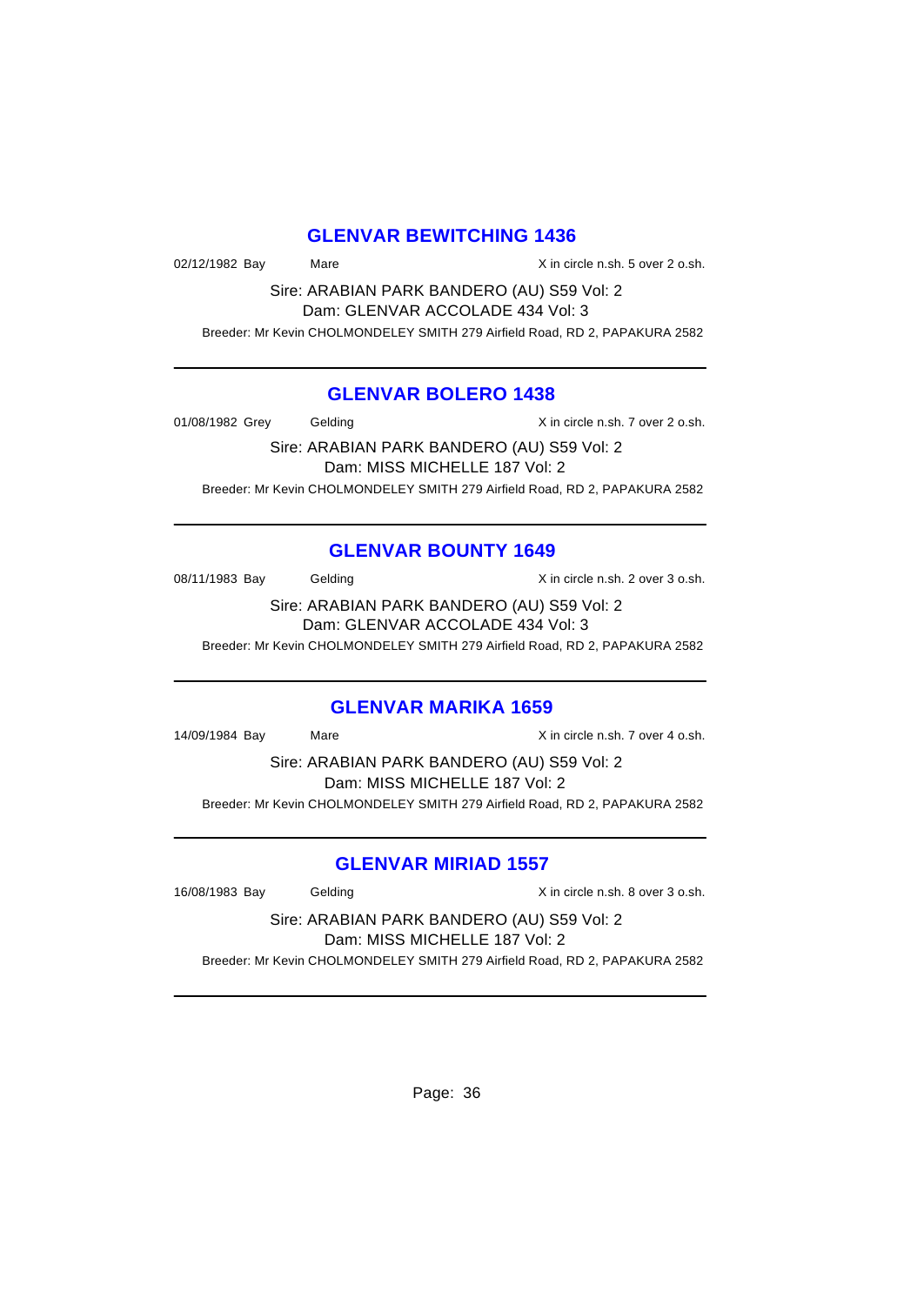### **GOLD STAR 1353**

04/09/1982 Chestnut Mare **Market Accord Market Constructs** HF conj. n.sh. 4 over 2 o.sh.

Sire: NAADDEL (AU) S106 Vol: 2 Dam: SPARKLE GOLD 55 Vol: 1 Breeder: Mr L.M. MARSHALL

### **GOLDEN GLIMMER 1400**

19/12/1982 Chestnut Mare The Chestnut Mare T in U n.sh. 3 over 2 o.sh.

Sire: LAMA 759 Vol: 4 Dam: SILVER SHIMMER 431 Vol: 3 Breeder: Mr C. T. INNES 252 Middleton Road Waipukurau

#### **GOLDEN HORIZON 1681**

03/09/1984 Chestnut Mare **HF** conj. n.sh. 2 over 4 o.sh.

Sire: NAADDEL (AU) S106 Vol: 2 Dam: SPARKLE GOLD 55 Vol: 1 Breeder: Mr L.M. MARSHALL

#### **GOLDEN SHELTER SAYF KHAMIRA 1372**

10/10/1982 Chestnut Mare GS n.sh. 3 over 2 o.sh.

Sire: MARAMA SAYF SAMIRA 859 Vol: 4 Dam: KHALIFA 393 Vol: 3 Breeder: Mrs Jenny KLEMRA 389 Hursthouse Road, RD 9, INGLEWOOD 4389

## **GOLDEN SHELTER SAYF SHAHBA 1500**

15/10/1983 Grey Gelding GS n.sh. 2 over 3 o.sh.

Sire: MARAMA SAYF SAMIRA 859 Vol: 4 Dam: KHALIFA 393 Vol: 3

Breeder: Mrs Jenny KLEMRA 389 Hursthouse Road, RD 9, INGLEWOOD 4389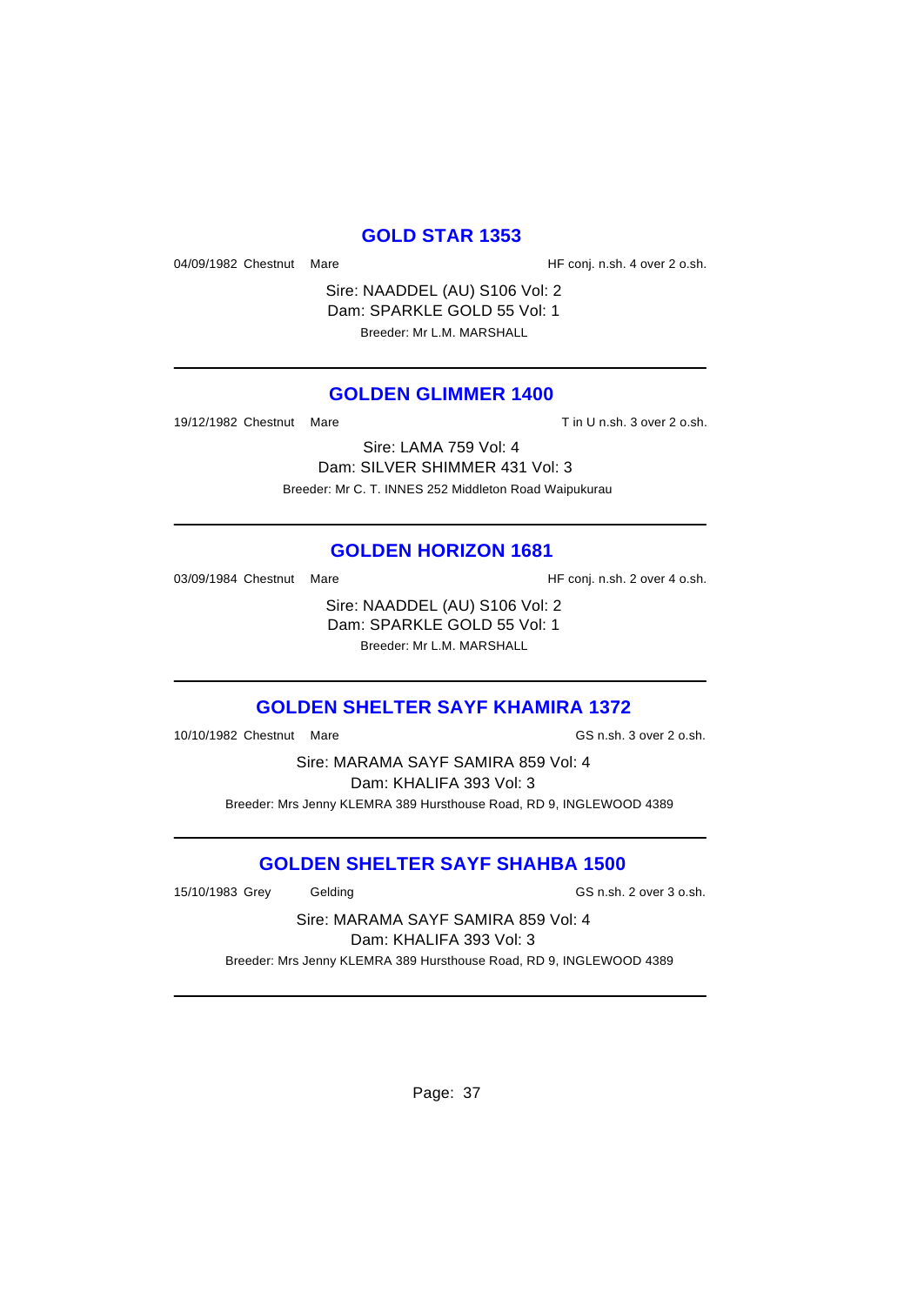#### **GOWANDALE ABDUL 1664**

19/11/1984 Bay Gelding Gelding G over A n.sh. 2 over 4 o.sh.

Sire: ARABESQUE AZIEZE (AU) 574 Vol: 3 Dam: NAH-RANI 617 Vol: 3

Breeder: Mrs R BAILEY Mandeville Road Ohoka NORTH CANTERBURY.

### **GOWANDALE AMELIA 1320**

20/11/1982 Brown Mare Mare G over A conj. n.sh. 3 over 2 o.sh.

Sire: THE AMBASSADOR (AU) 1087 Vol: 4 Dam: HONEPUNA 319 Vol: 2 Breeder: Mrs R BAILEY Mandeville Road Ohoka NORTH CANTERBURY.

# **GOWANDALE ARABESQUE SHEIK 1299**

15/09/1982 Bay Gelding G over A n.sh. 1 over 2 o.sh.

Sire: ARABESQUE AZIEZE (AU) 574 Vol: 3 Dam: SHAALTARAH 849 Vol: 4

Breeder: Mrs R BAILEY Mandeville Road Ohoka NORTH CANTERBURY.

## **GOWANDALE AZIZ 1663**

19/12/1984 Bay Gelding Gelding G over A n.sh. 1 over 4 o.sh.

Sire: ARABESQUE AZIEZE (AU) 574 Vol: 3 Dam: SHAALTARAH 849 Vol: 4 Breeder: Mrs R BAILEY Mandeville Road Ohoka NORTH CANTERBURY.

## **GOWANDALE AZRANI 1584**

05/09/1983 Grey Mare Mare G over A n.sh. 2 over 3 o.sh.

Sire: ARABESQUE AZIEZE (AU) 574 Vol: 3 Dam: NAH-RANI 617 Vol: 3

Breeder: Mrs R BAILEY Mandeville Road Ohoka NORTH CANTERBURY.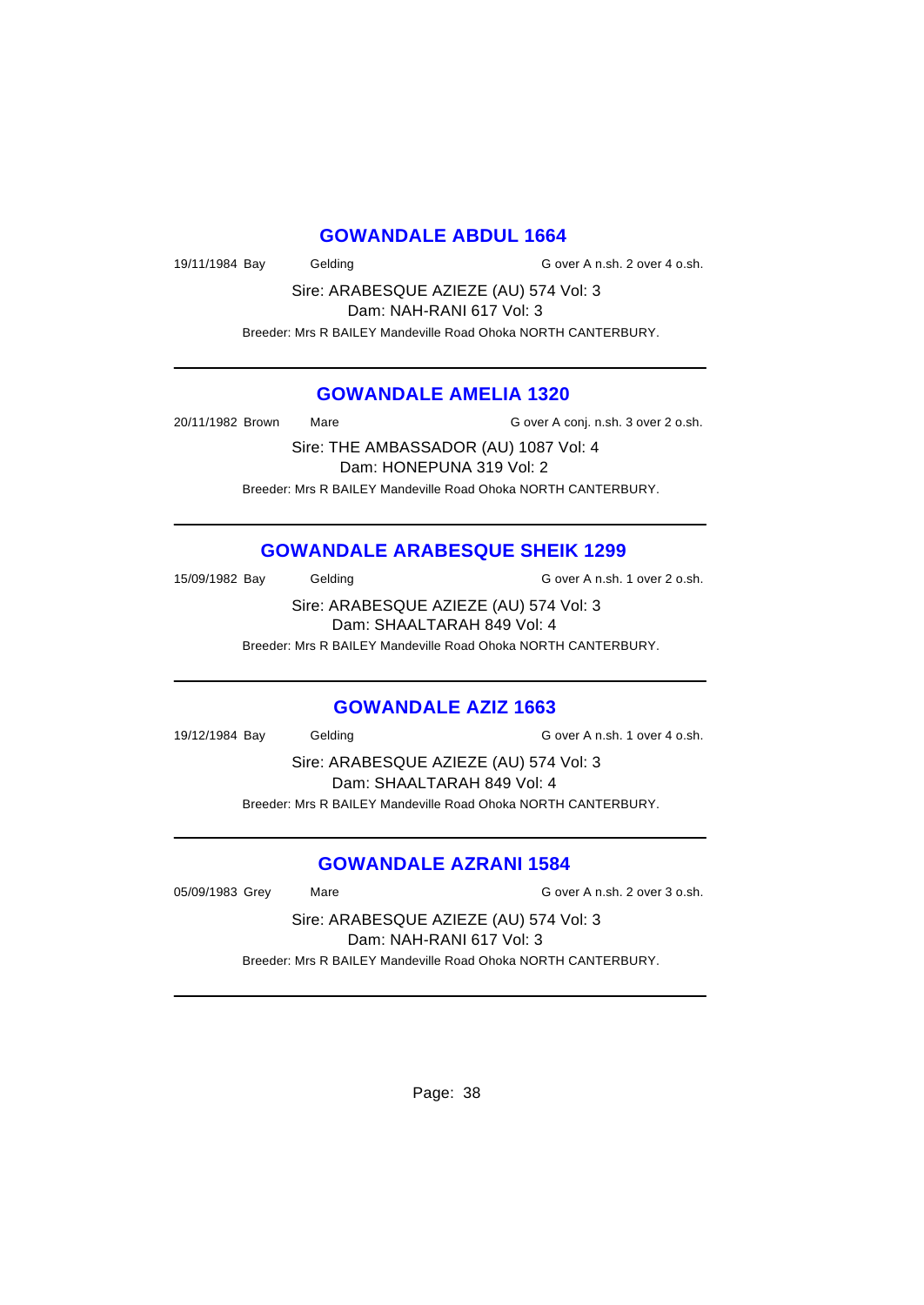## **GOWANDALE AZTEC 1321**

17/09/1982 Chestnut Gelding G over A n.sh. 4 over 2 o.sh.

Sire: ARABESQUE AZIEZE (AU) 574 Vol: 3 Dam: NAH-RANI 617 Vol: 3

Breeder: Mrs R BAILEY Mandeville Road Ohoka NORTH CANTERBURY.

### **GOWANDALE IBN AZIEZE 1585**

10/10/1983 Chestnut Gelding G over A n.sh. 1 over 3 o.sh.

Sire: ARABESQUE AZIEZE (AU) 574 Vol: 3 Dam: SHAALTARAH 849 Vol: 4 Breeder: Mrs R BAILEY Mandeville Road Ohoka NORTH CANTERBURY.

## **GOWANDALE SHIEK 1586**

19/11/1983 Grey Gelding G over A n.sh. 4 over 3 o.sh.

Sire: ARABESQUE AZIEZE (AU) 574 Vol: 3 Dam: SHALINA 443 Vol: 3

Breeder: Mrs R BAILEY Mandeville Road Ohoka NORTH CANTERBURY.

### **HAFA AL BAHTIN 1689**

08/10/1984 Grey Gelding Contact Contact A in D n.sh. 1 over 4 o.sh.

Sire: SILVER REFLECTION 647 Vol: 3 Dam: ARALEIGH TINKLE 84 Vol: 2 Breeder: Mr Graham F DORE 769 Coatesville Riverhead Highway RD3 ALBANY.

## **HAFIZ 1378**

22/09/1982 Grey Gelding Casset Control and A in D n.sh. 2 over 2 o.sh.

Sire: SILVER REFLECTION 647 Vol: 3 Dam: ARALEIGH TINKLE 84 Vol: 2

Breeder: Mr Graham F DORE 769 Coatesville Riverhead Highway RD3 ALBANY.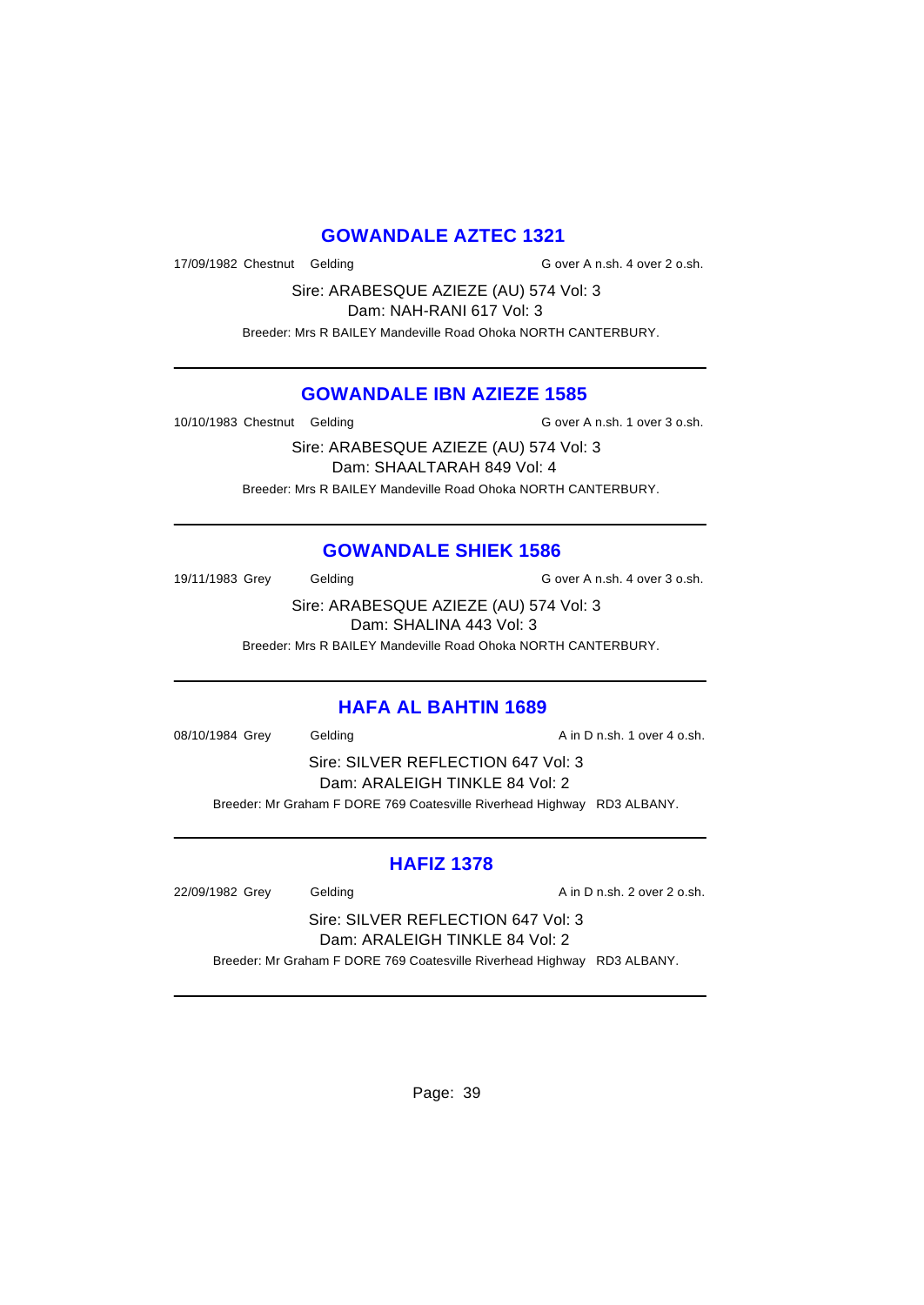#### **HARI KUMAR 1652**

19/10/1984 Grey Stallion Stallion T over loop n.sh. 1 over 84 o.sh.

Sire: CYRASA (GB) 1281 Vol: 5 Dam: TARAPURUHI SILVERLING 253 Vol: 2 Breeder: Mrs Gabrielle J DEUSS 462 Paekakariki Hill Rd, RD 1, PORIRUA 5381

### **HAZZARDA 1355**

22/08/1982 Grey Gelding Contract Contract Contract P in heart over 9 o.sh.

Sire: GAI CADET (US) 730 Vol: 3 Dam: ARALEIGH HABERO 184 Vol: 2 Breeder: Mr J. PRICE

## **HEDGEGROVE NEVADA 1587**

01/11/1983 Chestnut Gelding H in square n.sh. 1 over 83 o.sh.

Sire: INDIAN FIRE DANCE (AU) S56 Vol: 2 Dam: AKA CHEZANNE 543 Vol: 3

Breeder: Miss K LETICA 308 Henderson Valley Rd Henderson AUCKLAND.

## **HEDGEGROVE SARACEN BANNER 1694**

24/09/1984 Chestnut Gelding H in square n.sh. 3 over 84 o.sh.

Sire: ARALEIGH DESERT PRYDE S64 Vol: 2 Dam: BINT EL SAHER 142 Vol: 2 Breeder: Miss K LETICA 308 Henderson Valley Rd Henderson AUCKLAND.

## **HESTBANK NA-ASHON 1323**

20/12/1982 Chestnut Gelding The Barrow H bar conj. n.sh. 1 over 2 o.sh.

Sire: MILANDS ROYAL FASHION (AU) S105 Vol: 2 Dam: CASSINI 553 Vol: 3 Breeder: Mrs D R PALLESEN 121 Nile Street NELSON.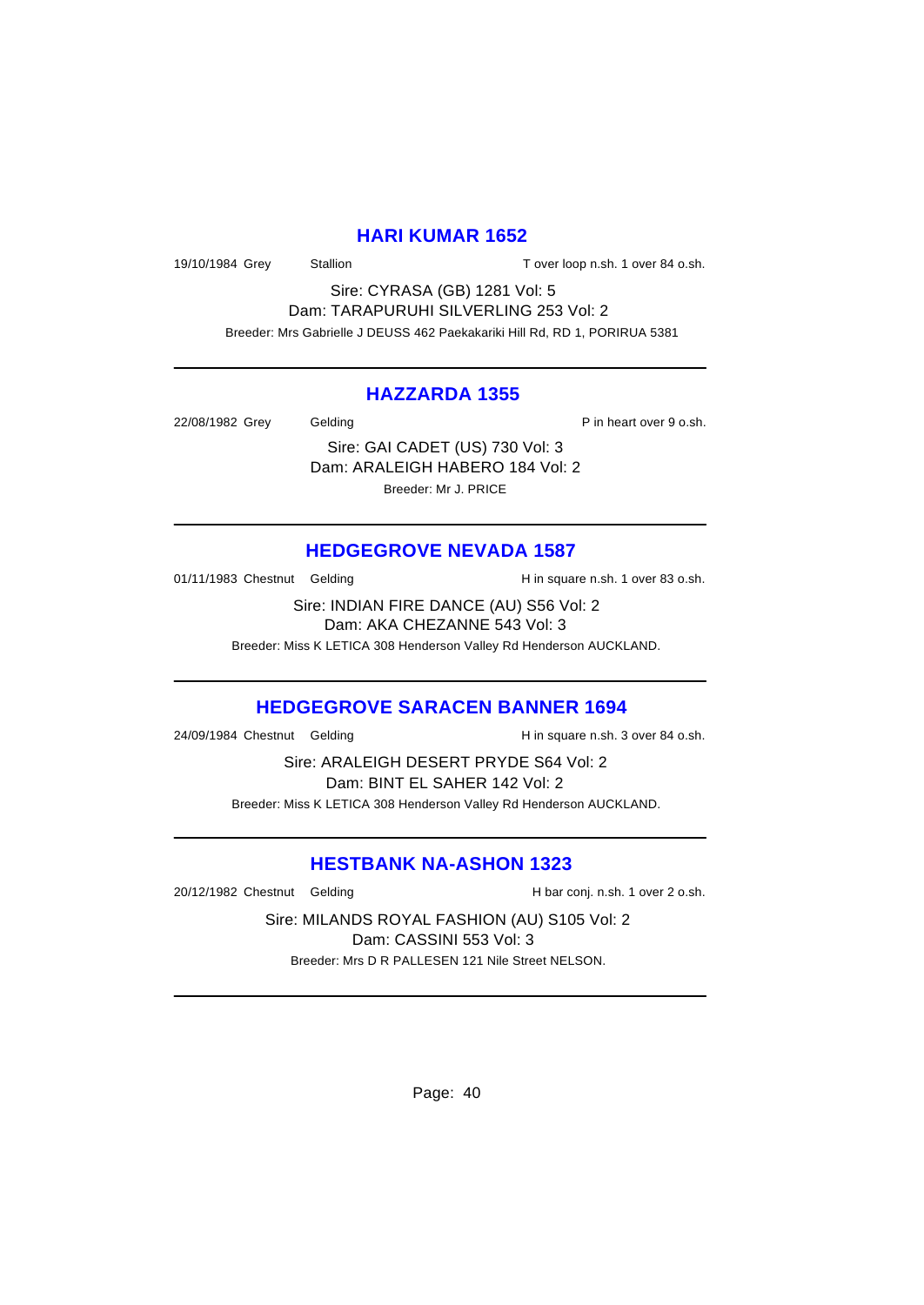### **HESTBANK NARDOL 1573**

22/11/1983 Grey Gelding Gelding H bar conj. n.sh. 2 over 3 o.sh.

Sire: MILANDS ROYAL FASHION (AU) S105 Vol: 2 Dam: CASSINI 553 Vol: 3

Breeder: Mr D L PALLESEN 20 Greer Cres Tawa WELLINGTON.

## **HESTBANK NARSIL 1617**

18/01/1984 Chestnut Gelding The State of H bar conj. n.sh. 3 over 3 o.sh.

Sire: NAADDEL (AU) S106 Vol: 2 Dam: MARANTHE 173 Vol: 2 Breeder: Mrs D R PALLESEN 121 Nile Street NELSON.

## **HESTBANK PHEBE 1731**

15/11/1984 Bay Mare Mare H with bar n.sh. 1 over 4 o.sh.

Sire: MILANDS ROYAL FASHION (AU) S105 Vol: 2 Dam: CASSINI 553 Vol: 3 Breeder: Mrs D R PALLESEN 121 Nile Street NELSON.

### **HESTBANK SILMARIL 1572**

02/11/1983 Chestnut Mare **H** bar conj. n.sh. 1 over 3 o.sh.

Sire: MILANDS ROYAL FASHION (AU) S105 Vol: 2 Dam: HADLEY RILLE 144 Vol: 2 Breeder: Mrs D R PALLESEN 121 Nile Street NELSON.

## **HILLVIEW DYNAMITE 1608**

13/10/1983 Grey Gelding H in diamond n.sh. 1 over 3 n.nk.

Sire: DYNAMIT (NL) 238 Vol: 2 Dam: CEPHALYN 10 Vol: 1 Breeder: Mr Noel W RITCHIE Main Road R.D. 1 WAIUKU.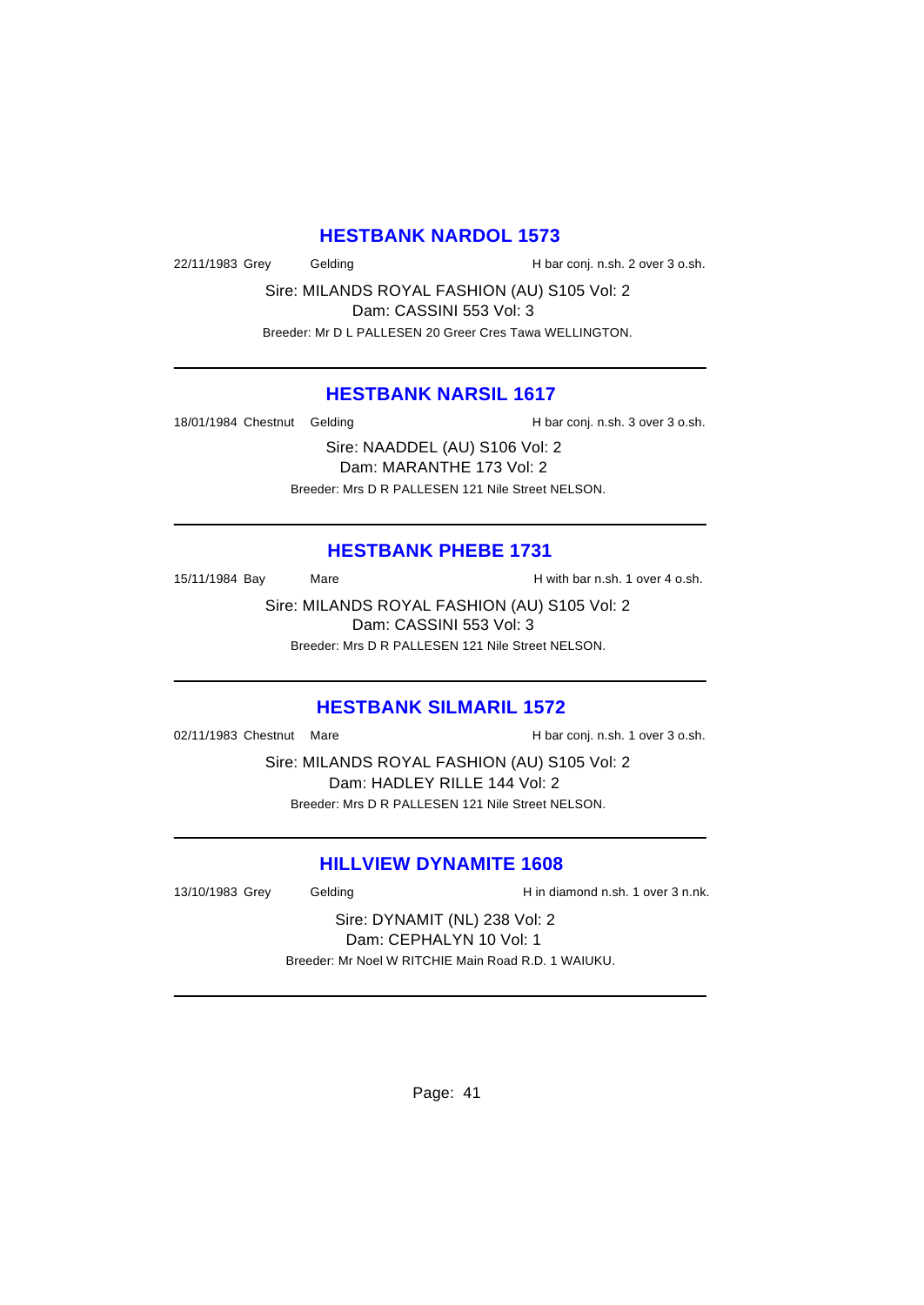### **HILLVIEW JASMINE 1549**

13/11/1983 Bay Mare Mare H in diamond n.sh. 2 over 3 n.nk.

Sire: KHOTAN (AU) 220 Vol: 2 Dam: WAIMEHA PAMELA 68 Vol: 1 Breeder: Mr Noel W RITCHIE Main Road R.D. 1 WAIUKU.

### **HY-WYNNE SHAKA (US) 1286**

04/07/1978 Chestnut Stallion

Sire: AMIR IBN SHAMAH US 47411US Dam: HY WYNNE TEARZA US 46036US Breeder: Mr E. SUTTON U.S.A.

Importer: PARTNERSHIP ALLAN AND CHERYL SKINNER 77 Gearon Road RD1 WAIUKU 2681

### **IBN KARINA 1532**

08/11/1983 Grey Stallion Stallion State State of HF conj. n.sh. 8 over 3 o.sh.

Sire: SARACEN KARIM (CA) S119 Vol: 2 Dam: KARINA 980 Vol: 4 Breeder: Mr L.M. MARSHALL

#### **IMPERIAL LADY 1517**

19/10/1983 Chestnut Mare **HF** conj. n.sh. 9 over 3 o.sh.

Sire: SILVER IMPERIAL 979 Vol: 4 Dam: BINT NAARAI 756 Vol: 4 Breeder: Mr L.M. MARSHALL

## **IMPERIAL MAID 1677**

04/09/1984 Grey Mare Mare HF conj. n.sh. 1 over 4 o.sh.

Sire: SILVER IMPERIAL 979 Vol: 4 Dam: KARRAN 991 Vol: 4 Breeder: Mr L.M. MARSHALL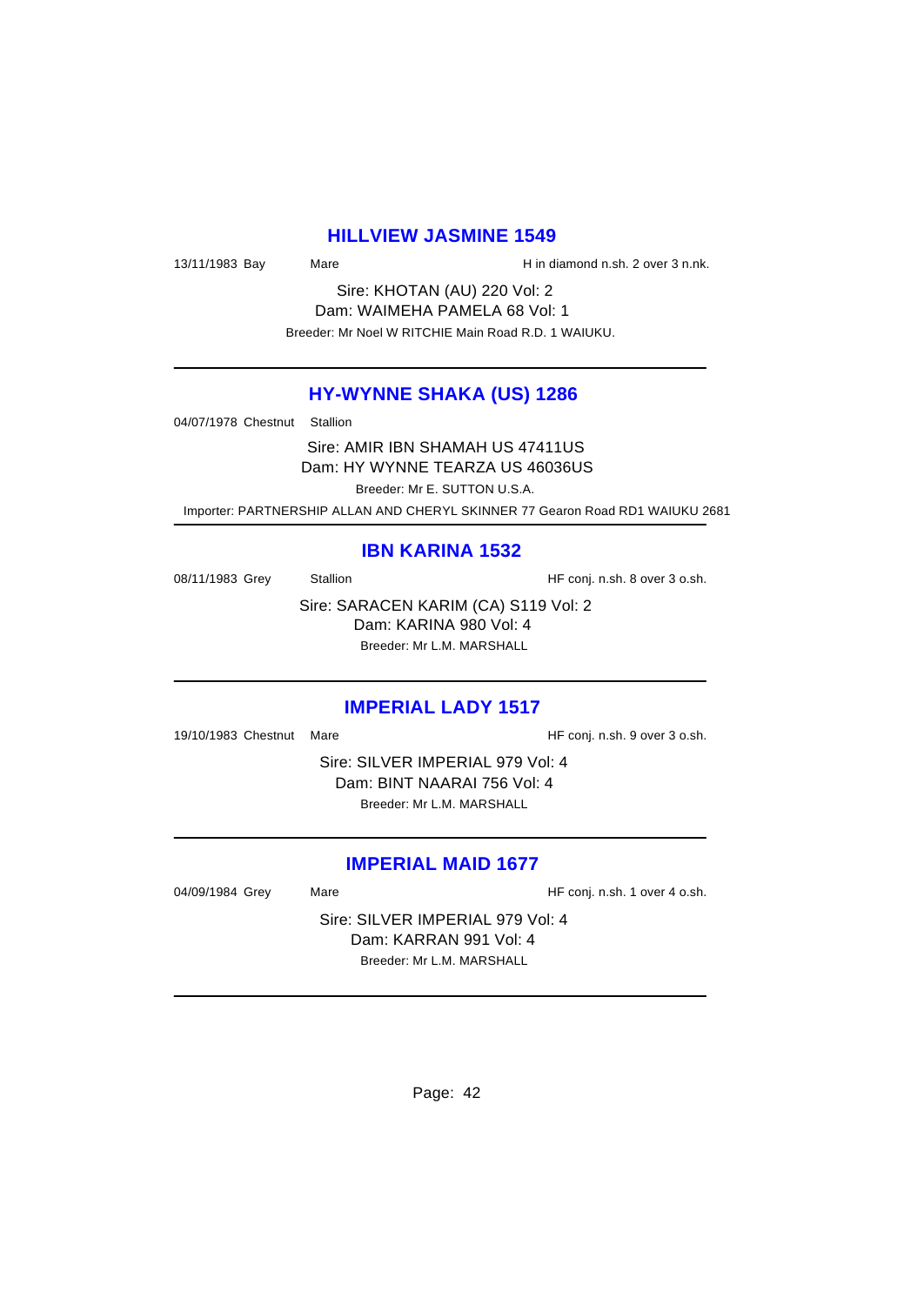### **INDIAN SUNSET 1581**

26/11/1983 Bay Mare Mare CB conj. n.sh. 1 over 3 o.sh.

Sire: INDIAN FIRE DANCE (AU) S56 Vol: 2 Dam: AVIVA 453 Vol: 3 Breeder: Mrs C. DRAPER 17 Maygrove Drive OREWA

### **ITHRAN 1312**

17/09/1982 Grey Gelding Gelding HF conj. n.sh. 15 over 2 o.sh.

Sire: NAADDEL (AU) S106 Vol: 2 Dam: SPARINA 53 Vol: 1 Breeder: Mr L.M. MARSHALL

#### **JARIM 1505**

26/09/1983 Grey Gelding Construction D in C n.sh. 2 over 3 o.nk.

Sire: SARACEN KARIM (CA) S119 Vol: 2 Dam: JABINA 153 Vol: 2

Breeder: Mrs Cindy L LIGGETT 19 Robertson Street Frankton QUEENSTOWN

#### **JENAH EL TAYR 1377**

29/10/1982 Chestnut Mare CR over bar n.sh. 1 over 82 o.sh.

Sire: ARABESQUE EL BEKAA (AU) S131 Vol: 2 Dam: PUKETAHU JEANNIE 284 Vol: 2 Breeder: Mrs Barbara M MCGREGOR 57 Lichfield Road, RD 2, PUTARURU 3482

#### **JEZOAR 1529**

13/09/1983 Chestnut Gelding The State of HF conj. n.sh. 12 over 3 o.sh.

Sire: NAADDEL (AU) S106 Vol: 2 Dam: EMBLIM 508 Vol: 3 Breeder: Mr L.M. MARSHALL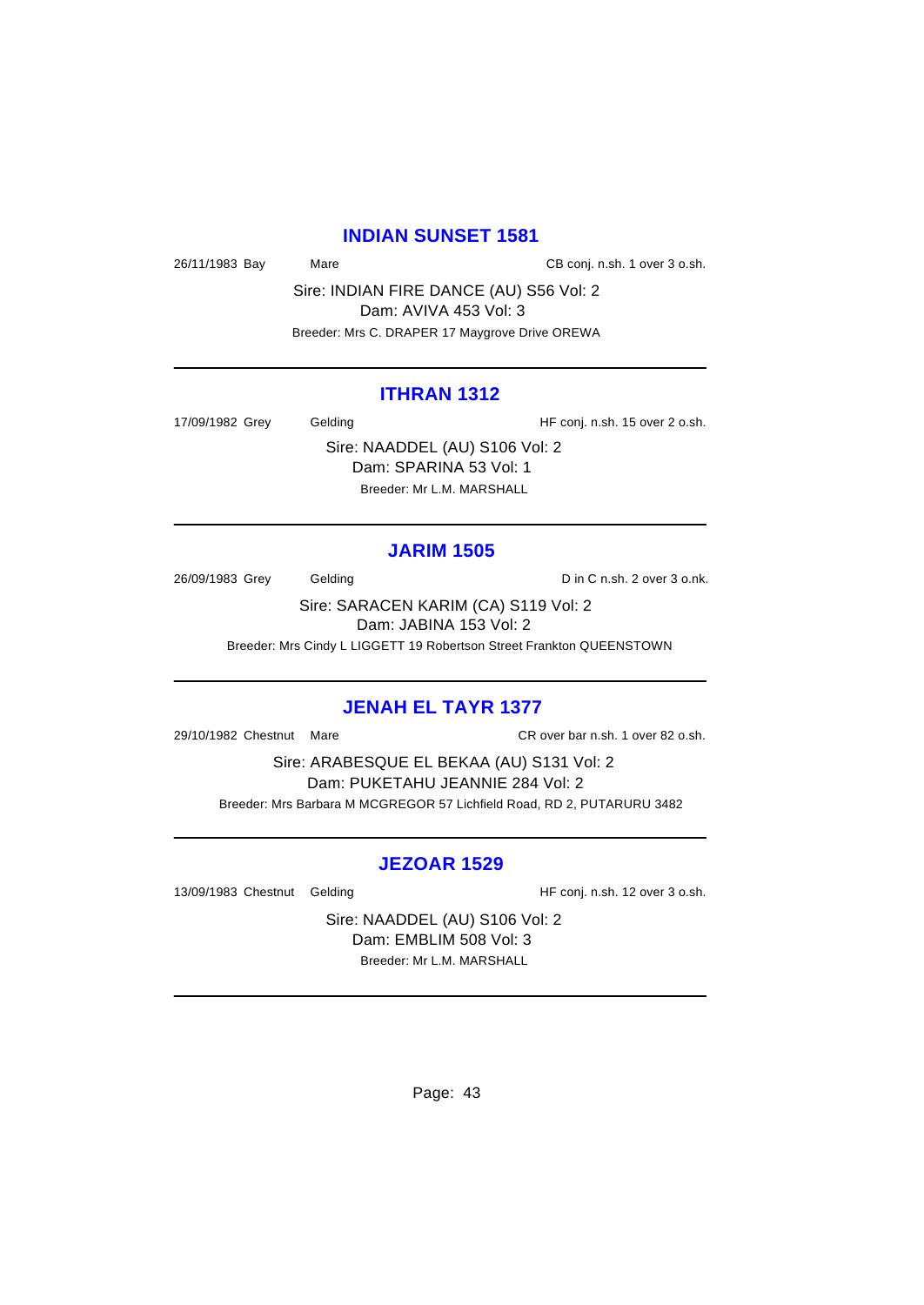### **JINX 1426**

28/10/1982 Chestnut Mare SS n.sh. 1 over 82 o.nk.

Sire: SABI DRIFT S101 Vol: 2 Dam: VALOR 232 Vol: 2 Breeder: Mr W SCORGIE "Avalee" R.D. 2, Outram OTAGO.

# **JOEL 1730**

17/12/1984 Chestnut Gelding Charges and SS n.sh. 1 over 84 o.nk.

Sire: SABI DRIFT S101 Vol: 2 Dam: VALOR 232 Vol: 2 Breeder: Mr W SCORGIE "Avalee" R.D. 2, Outram OTAGO.

### **JOSEPHINE 1439**

26/11/1982 Grey Mare Mare Nunder bar n.sh. 7 over 2 o.sh. Sire: NGAPA JOUSSIF 493 Vol: 3 Dam: BINET EL YAWM 278 Vol: 2 Breeder: Mr G N PAGET R.D. 1 TURANGI.

#### **JUDAR 1359**

12/10/1982 Grey Mare Mare Upside down T n.sh. 1 over 2 o.sh. Sire: RALVON LUKE (AU) 571 Vol: 3 Dam: DELLMOUNT JAMIL 546 Vol: 3 Breeder: Mr T. D. ROSS Irwell R.D.3 Christchurch

### **JURISA 1379**

03/10/1982 Grey Gelding Contact Contact A in D n.sh. 1 over 2 o.sh.

Sire: SILVER REFLECTION 647 Vol: 3 Dam: KAURI COUNTESS 527 Vol: 3

Breeder: Mr Graham F DORE 769 Coatesville Riverhead Highway RD3 ALBANY.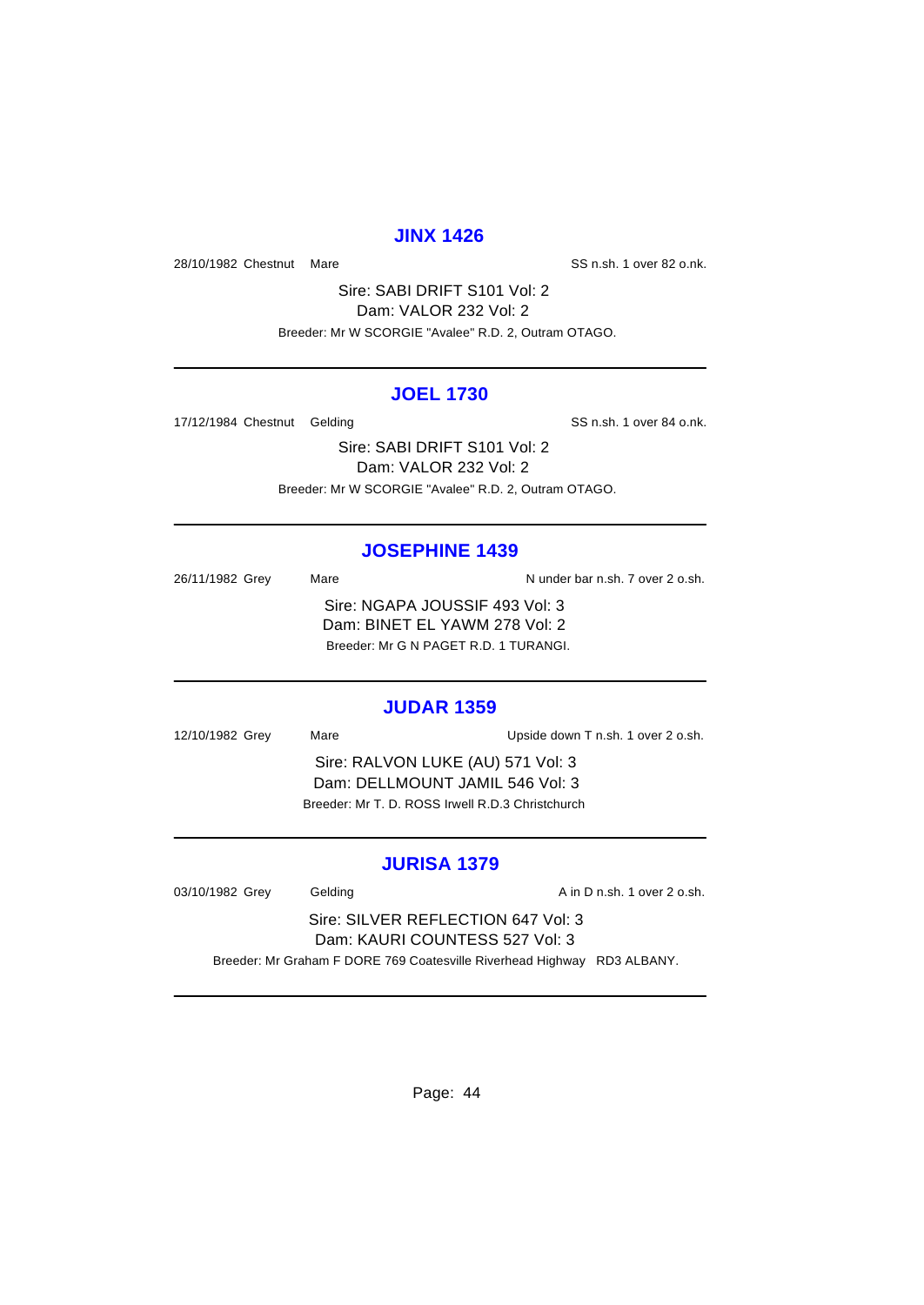## **KAAZIRI 1520**

01/11/1983 Grey Mare Mare HF conj. n.sh. 1 over 3 o.sh.

Sire: SARACEN KARIM (CA) S119 Vol: 2 Dam: NAAZIRI 504 Vol: 3 Breeder: Mr L.M. MARSHALL

#### **KABAHN 1717**

17/11/1984 Chestnut Gelding TG n.sh. 1 over 4 o.sh.

Sire: CYRASA (GB) 1281 Vol: 5 Dam: MAGIC WAND 230 Vol: 2 Breeder: Mr T G GLIDDON Irwell R.D.3, Leeston CHRISTCHURCH.

## **KADIRAH 1744**

01/11/1984 Grey Mare Mare HF conj. n.sh. 10 over 4 o.sh.

Sire: NAADDEL (AU) S106 Vol: 2 Dam: BINT KILLALA 642 Vol: 3 Breeder: Mr L.M. MARSHALL

#### **KAH NASSABA 1460**

17/11/1982 Chestnut Stallion **KN n.sh.** 1 over 2 o.sh.

Sire: LYRIC 299 Vol: 2 Dam: BINT NASSABA 110 Vol: 2 Breeder: Miss K. MARSHALL 16 Mahoe St Inglewood

### **KAISI 1633**

14/10/1983 Grey Stallion Broad sword n.sh. 1 over 3 o.sh.

Sire: NICOBAR (AU) 216 Vol: 2 Dam: BINT BIKRI (NL) 402 Vol: 3 Breeder: Miss J FERNIE Chesterhope Private Bag NAPIER.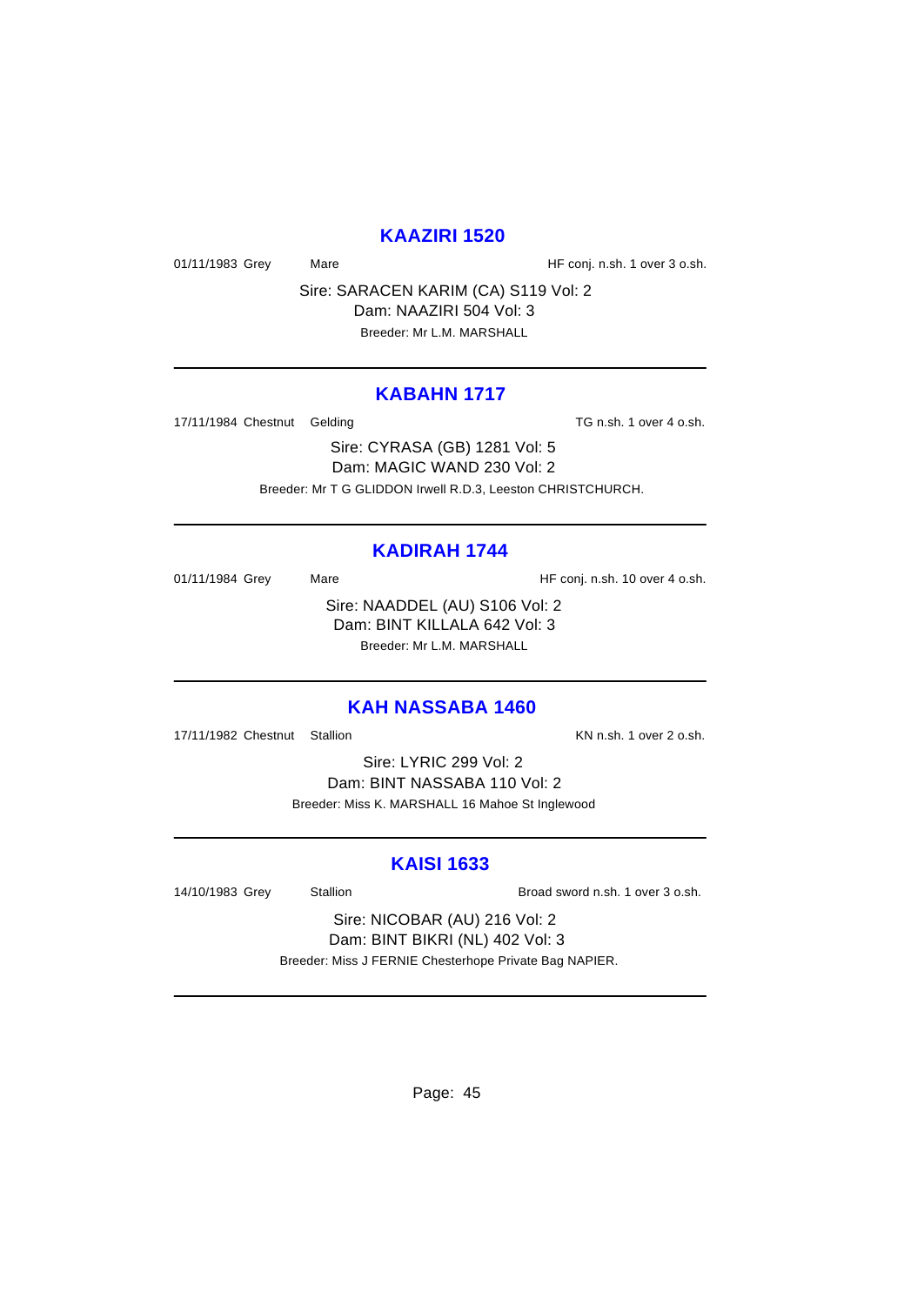## **KALAMERA 1615**

27/10/1983 Chestnut Mare **Reserve Access 27/10/1983** Chestnut Mare

Sire: RAKEEBAH S107 Vol: 2 Dam: TONIA 378 Vol: 3

Breeder: Mr R. R. HALL C/- Huapai Gardens, Devon Rd, R.D. 42, WAITARA.

### **KANDITA 1508**

02/11/1983 Grey Mare Mare Din C n.sh. 5 over 3 o.nk.

Sire: TORRYBURN RAHSUL (AU) 1279 Vol: 5 Dam: KARIMBA 580 Vol: 3 Breeder: Mrs Cindy L LIGGETT 19 Robertson Street Frankton QUEENSTOWN

# **KARAMEA ARIEL 1759**

03/11/1984 Chestnut Gelding and all the AR conj. n.sh. 4 over 4 o.sh.

Sire: ARALEIGH KAVANNA 371 Vol: 3 Dam: KARAMEA TARA 675 Vol: 3

Breeder: Mrs Alison B STEWARD Waikare Road, RD 3, KAWAKAWA 0283

## **KARAMEA EVITA 1432**

20/12/1982 Grey Mare Mare AR conj. n.sh. 3 over 2 o.sh.

Sire: GAI CADET (US) 730 Vol: 3 Dam: KARAMEA FARAH 464 Vol: 3 Breeder: Mrs Alison B STEWARD Waikare Road, RD 3, KAWAKAWA 0283

# **KARAMEA FLASH DANCE 1760**

20/10/1984 Grey Gelding Conj. n.sh. 3 over 4 o.sh.

Sire: ARALEIGH KAVANNA 371 Vol: 3 Dam: KARAMEA FARAH 464 Vol: 3 Breeder: Mrs Alison B STEWARD Waikare Road, RD 3, KAWAKAWA 0283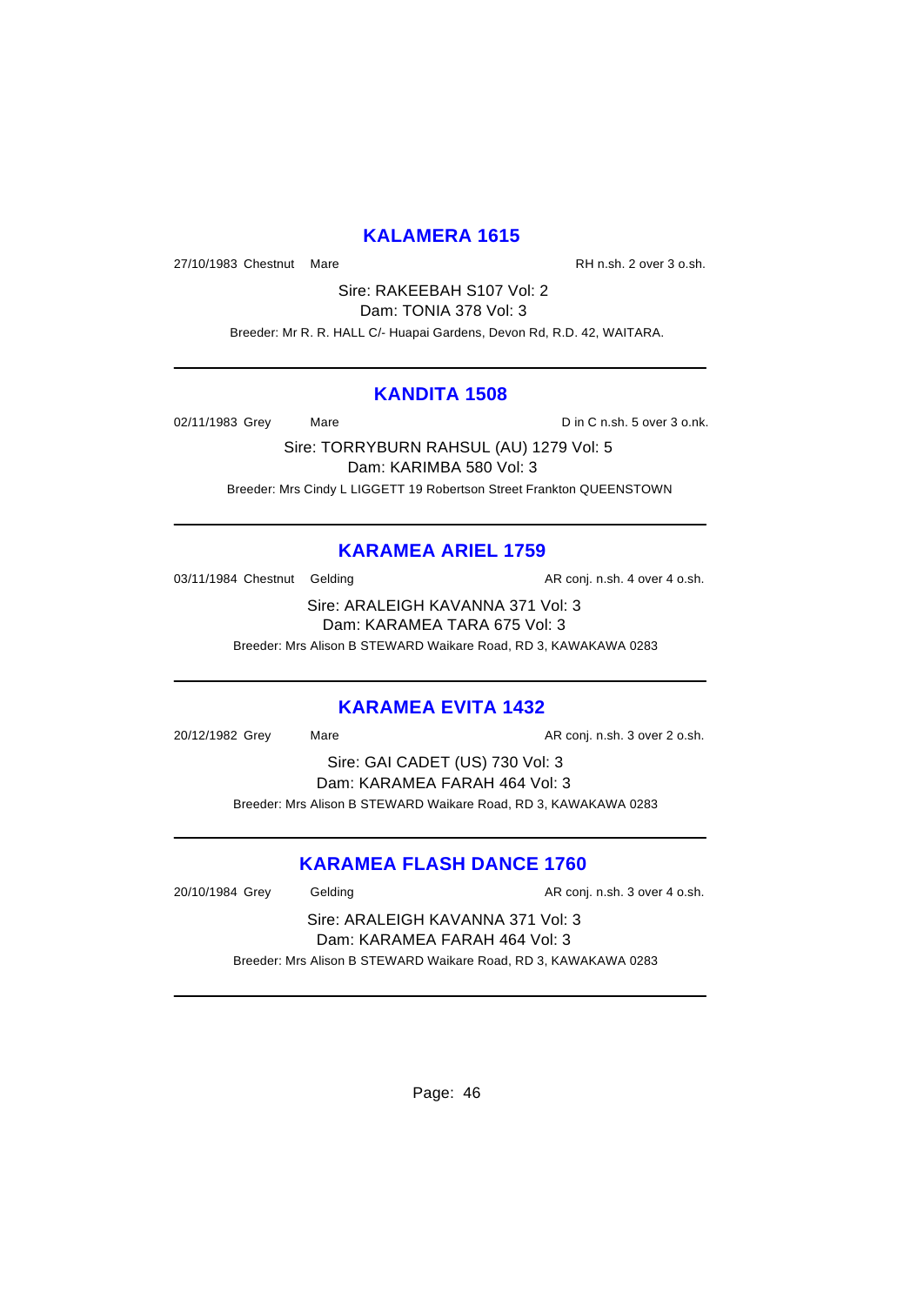## **KARAMEA KAHLIA 1756**

26/09/1984 Grey Mare Mare AR conj. n.sh. 1 over 4 o.sh.

Sire: ARALEIGH KAVANNA 371 Vol: 3 Dam: KARAMEA ZAHRA 328 Vol: 2 Breeder: Mrs Alison B STEWARD Waikare Road, RD 3, KAWAKAWA 0283

## **KARAMEA KRYSIA 1534**

| 18/10/1983 Grey | Mare                                                            | AR conj. n.sh. 2 over 3 o.sh. |
|-----------------|-----------------------------------------------------------------|-------------------------------|
|                 | Sire: ARALEIGH KAVANNA 371 Vol: 3                               |                               |
|                 | Dam: ARALEIGH KRISTO 311 Vol: 2                                 |                               |
|                 | Breeder: Mrs Alison B STEWARD Waikare Road, RD 3, KAWAKAWA 0283 |                               |

# **KARAMEA MAGIC 1758**

28/11/1984 Grey Gelding Casset Conj. n.sh. 5 over 4 o.sh. Sire: ARALEIGH KAVANNA 371 Vol: 3 Dam: KARAMEA GAZELLE 439 Vol: 3 Breeder: Mrs Alison B STEWARD Waikare Road, RD 3, KAWAKAWA 0283

### **KARAMEA PANZER 1535**

| 31/10/1983 Grey | Gelding                                                         | AR conj. n.sh. 3 over 3 o.sh. |
|-----------------|-----------------------------------------------------------------|-------------------------------|
|                 | Sire: ARALEIGH KAVANNA 371 Vol: 3                               |                               |
|                 | Dam: KARAMEA GAZELLE 439 Vol: 3                                 |                               |
|                 | Breeder: Mrs Alison B STEWARD Waikare Road, RD 3, KAWAKAWA 0283 |                               |
|                 |                                                                 |                               |

# **KARAMEA RILLA 1757**

16/10/1984 Chestnut Mare **AR conj. n.sh. 2** over 4 o.sh.

Sire: ARALEIGH KAVANNA 371 Vol: 3 Dam: ARALEIGH KRISTO 311 Vol: 2 Breeder: Mrs Alison B STEWARD Waikare Road, RD 3, KAWAKAWA 0283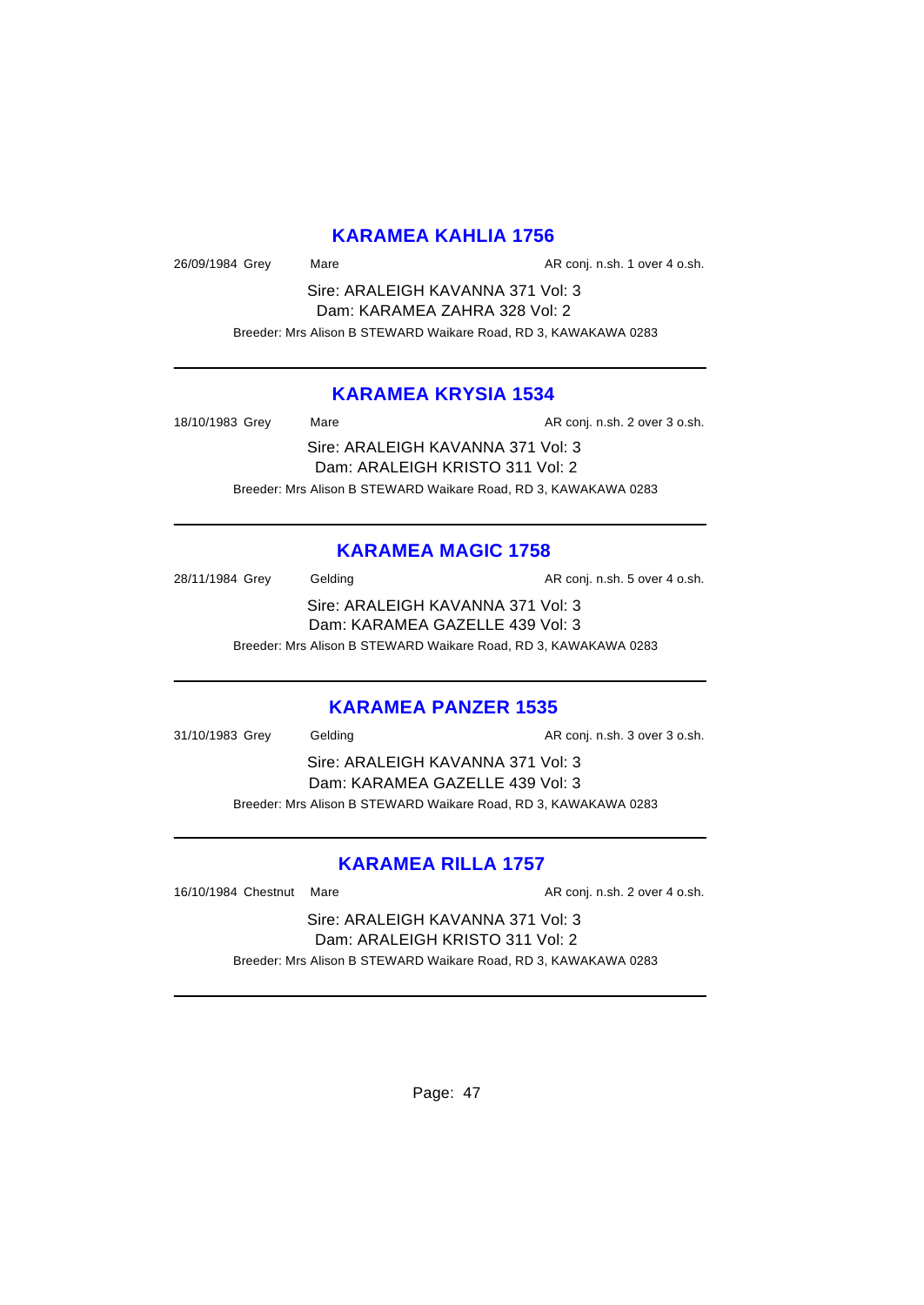## **KARAMEA SARITA 1431**

08/12/1982 Grey Mare Mare AR conj. n.sh. 2 over 2 o.sh.

Sire: GAI CADET (US) 730 Vol: 3 Dam: KARAMEA TARA 675 Vol: 3 Breeder: Mrs Alison B STEWARD Waikare Road, RD 3, KAWAKAWA 0283

## **KARAMEA VADER 1433**

29/09/1982 Chestnut Gelding **AR conj. n.sh. 1 over 2 o.sh.** 

Sire: ARALEIGH KAVANNA 371 Vol: 3 Dam: ARALEIGH KRISTO 311 Vol: 2 Breeder: Mrs Alison B STEWARD Waikare Road, RD 3, KAWAKAWA 0283

## **KARAMEA ZITA 1434**

13/01/1983 Grey Mare Mare AR conj. n.sh. 1 over 3 o.sh. Sire: ARALEIGH KAVANNA 371 Vol: 3 Dam: KARAMEA ZAHRA 328 Vol: 2

Breeder: Mrs Alison B STEWARD Waikare Road, RD 3, KAWAKAWA 0283

## **KASH 1311**

09/11/1982 Grey Gelding Gelding HF conj. n.sh. 13 over 2 o.sh.

Sire: SARACEN KARIM (CA) S119 Vol: 2 Dam: JARINA 156 Vol: 2 Breeder: Mr L.M. MARSHALL

## **KHAHL 1285**

26/07/1981 Grey Stallion Stallion Stallion HP conj. n.sh. 1 over 1 o.sh.

Sire: FARADIN 433 Vol: 3 Dam: ARABESQUE FELICIA (AU) 148 Vol: 2 Breeder: Mr R. E. MIDDLETON 65 Moana Cresc Dunedin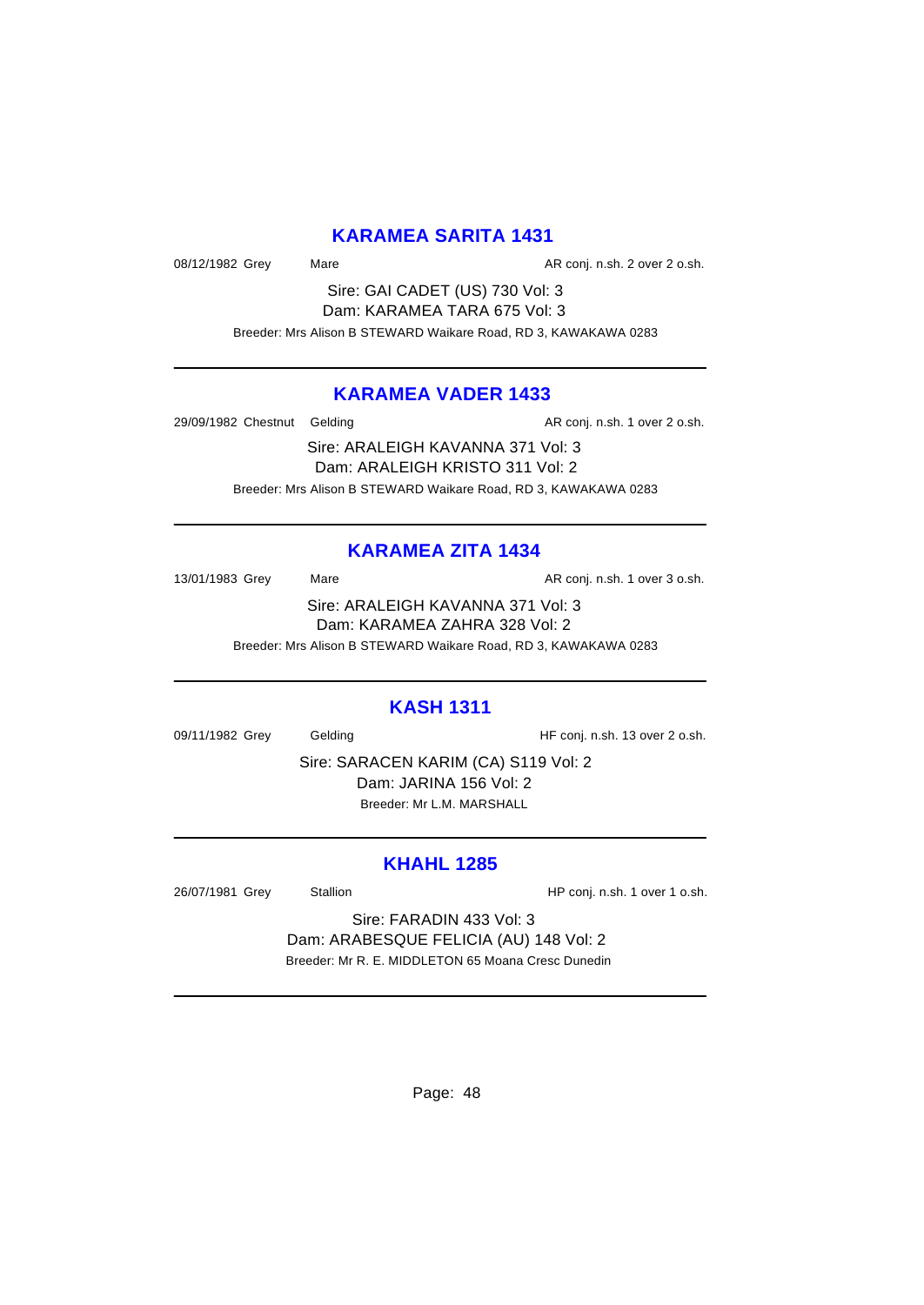### **KHALA 1674**

27/10/1984 Grey Mare Mare HF conj. n.sh. 12 over 4 o.sh.

Sire: SARACEN KARIM (CA) S119 Vol: 2 Dam: KILLALA 155 Vol: 2 Breeder: Mr L.M. MARSHALL

#### **KHAMANDOR 1673**

26/10/1984 Grey Gelding Gelding HF conj. n.sh. 6 over 4 o.sh.

Sire: SARACEN KARIM (CA) S119 Vol: 2 Dam: JARINA 156 Vol: 2 Breeder: Mr L.M. MARSHALL

### **KHAMIN 1310**

24/11/1982 Grey Stallion Stallion HF conj. n.sh. 11 over 2 o.sh.

Sire: SARACEN KARIM (CA) S119 Vol: 2 Dam: KILLALA 155 Vol: 2 Breeder: Mr L.M. MARSHALL

### **KHARANEH 1774**

14/10/1984 Grey Mare Mare Upright arrow n.sh. 2 over 4 o.sh.

Sire: DELLMOUNT KALLAM 549 Vol: 3 Dam: SHALIMAR 171 Vol: 2 Breeder: Mrs C P WILSON Bethels Road R.D. 5 CHRISTCHURCH.

### **KHARAZZ 1773**

06/08/1984 Grey Stallion Stallion Stallion Upright arrow n.sh. 1 over 4 o.sh.

Sire: DELLMOUNT KALLAM 549 Vol: 3 Dam: DELL JASEEM 920 Vol: 4 Breeder: Mrs C P WILSON Bethels Road R.D. 5 CHRISTCHURCH.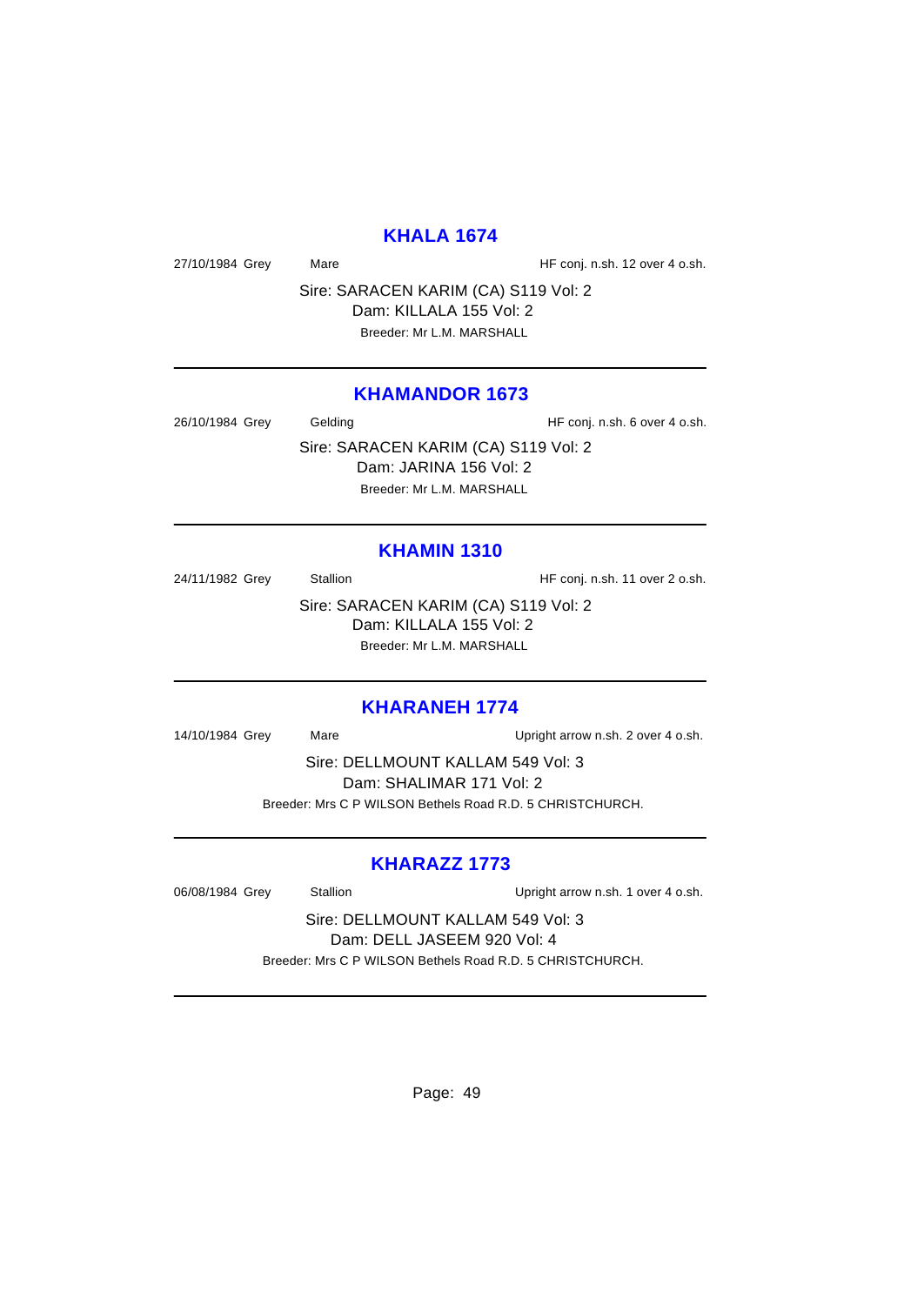### **KHASHARAI 1300**

05/09/1981 Grey Mare Mare HF conj. n.sh. 3 over 2 o.sh.

Sire: SARACEN KARIM (CA) S119 Vol: 2 Dam: NAARAI 385 Vol: 3

Breeder: Mr L.M. MARSHALL

#### **KIEV 1325**

18/11/1982 Grey Gelding Cash Care Arrow n.sh. 2 over 2 o.sh.

Sire: DELLMOUNT KALLAM 549 Vol: 3 Dam: ARABIAN GOLD 157 Vol: 2 Breeder: Mrs C P WILSON Bethels Road R.D. 5 CHRISTCHURCH.

## **KINDARZHI 1512**

23/09/1983 Grey Gelding Cover K n.sh. 1 over upside down 5 o.nk.

Sire: DELLMOUNT KALLAM 549 Vol: 3 Dam: COLLETTE 255 Vol: 2

Breeder: Mrs C P WILSON Bethels Road R.D. 5 CHRISTCHURCH.

### **KIRITEA BLACK TOWER 1329**

22/08/1982 Grey Gelding Cover K n.sh. 1 over upside down 5 o.nk.

Sire: GAI CADET (US) 730 Vol: 3 Dam: ARALEIGH KRISTINA 6 Vol: 1

Breeder: Mrs L Rosemary SHAW Okoroire Road 179, RD 2, TIRAU

### **KIRITEA BURBON 1492**

25/09/1983 Chestnut Gelding O over K n.sh. 1 3 o.nk.

Sire: WAIMEHA TARKA 322 Vol: 2 Dam: ARALEIGH KRISTINA 6 Vol: 1 Breeder: Mrs L Rosemary SHAW Okoroire Road 179, RD 2, TIRAU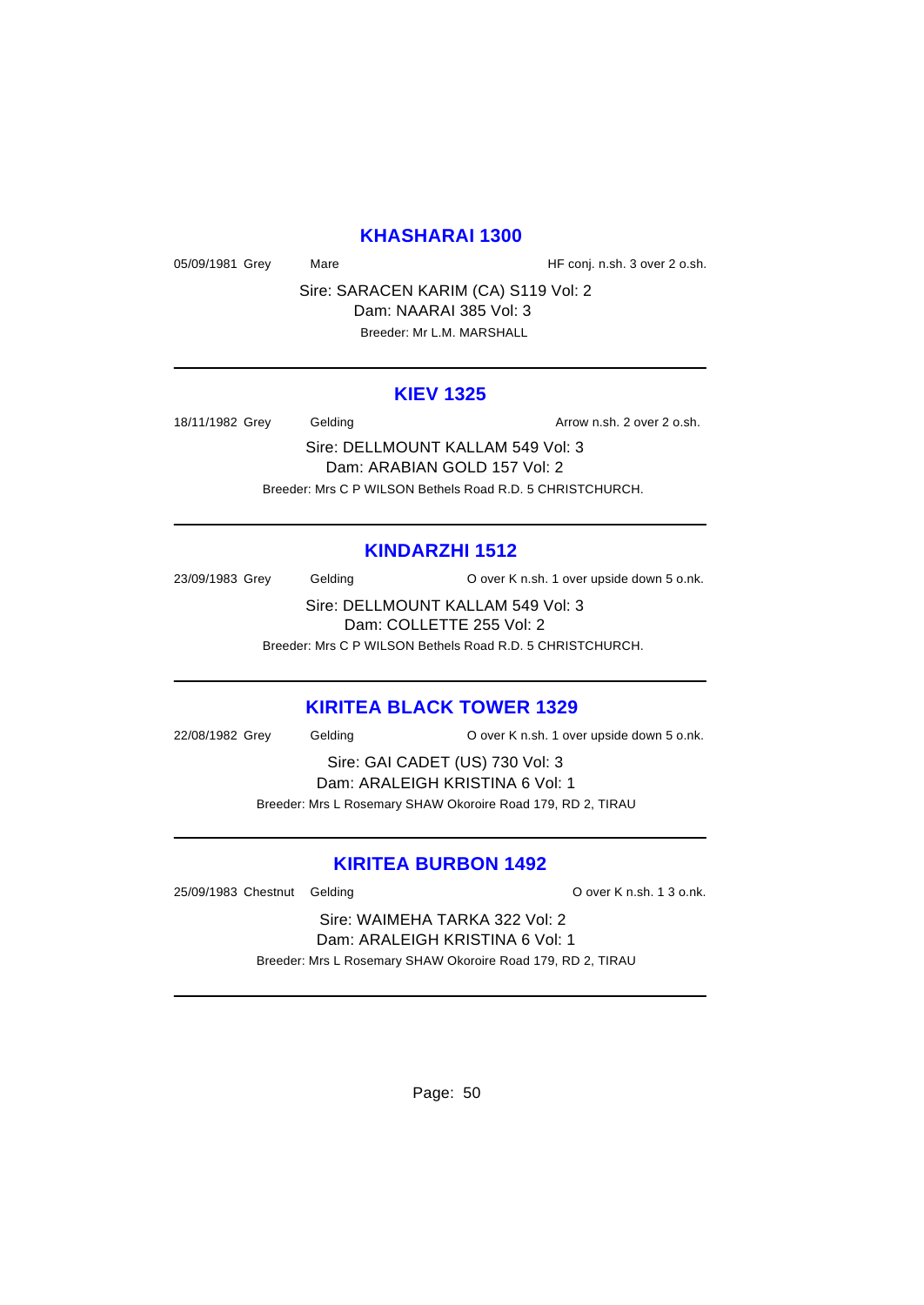### **KIRITEA COINTREAU 1653**

05/10/1984 Chestnut Mare **O over Kn.sh. 44 o.nk.** 

Sire: WAIMEHA TARKA 322 Vol: 2 Dam: ARALEIGH KRISTINA 6 Vol: 1 Breeder: Mrs L Rosemary SHAW Okoroire Road 179, RD 2, TIRAU

## **KIRITEA ROUJOLAIS 1328**

21/02/1982 Grey Mare O over K n.sh. 2 over 2 o.nk.

Sire: GAI CADET (US) 730 Vol: 3 Dam: TARAPURUHI LILT DEREGISTERED 685 Vol: 3 Breeder: Mrs L Rosemary SHAW Okoroire Road 179, RD 2, TIRAU

# **KIRITEA SPUMANTE 1654**

11/11/1984 Chestnut Gelding Contract Contract Contract O over K n.sh. 54 o.nk.

Sire: WAIMEHA TARKA 322 Vol: 2 Dam: TARAPURUHI LILT DEREGISTERED 685 Vol: 3 Breeder: Mrs L Rosemary SHAW Okoroire Road 179, RD 2, TIRAU

## **KIRITEA TEQUILA 1493**

22/10/1983 Grey Stallion O over K n.sh. 23 o.nk.

Sire: WAIMEHA TARKA 322 Vol: 2 Dam: TARAPURUHI LILT DEREGISTERED 685 Vol: 3 Breeder: Mrs L Rosemary SHAW Okoroire Road 179, RD 2, TIRAU

## **KLASSIC 1702**

03/11/1984 Grey Gelding Construction D in C n.sh. 44 o.nk.

Sire: TORRYBURN RAHSUL (AU) 1279 Vol: 5 Dam: KARIMBA 580 Vol: 3 Breeder: Mrs Cindy L LIGGETT 19 Robertson Street Frankton QUEENSTOWN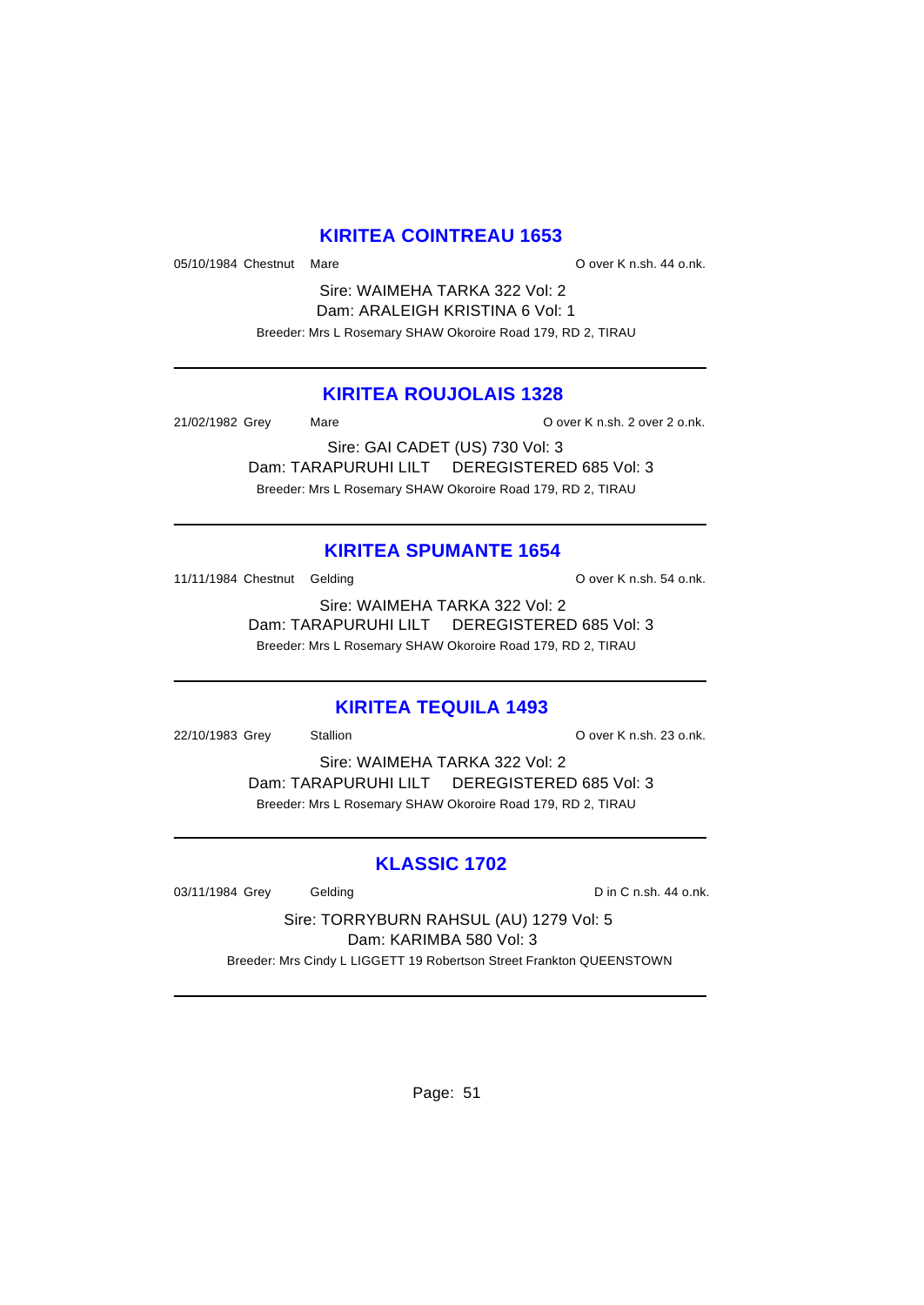# **KOSCIUSKO (AU) 1650**

05/10/1982 Chestnut Stallion P over quarter circle n.sh. 4 over 2 o.sh.

Sire: PATHAN AU 3774AAHSB Dam: SARITA AU 1423AAHSB Breeder: MR W J PARSONS AUSTRALIA Importer: Mrs Phyllis ROSS 420 Dunrobin Road, RD 14C, OAMARU 9491

### **LADY DI 1459**

08/10/1982 Grey Mare Mare KS n.sh. 1 over 2 o.sh.

Sire: GAI CADET (US) 730 Vol: 3 Dam: HILAND PRINCESS 192 Vol: 2

Breeder: Mrs M. D. HONEYBUN

# **LARK AMETHYST 1417**

18/10/1982 Chestnut Mare **LH** conj. n.sh. 3 o.sh.

Sire: WAIMEHA ECLIPSE 475 Vol: 3 Dam: AMORINO 394 Vol: 3 Breeder: Mr T BELL 108 Woodhill Park Road R.D. 3 WAIMAUKU.

## **LARK FIRE BIRD 1416**

15/10/1982 Chestnut Mare LH conj. n.sh. 2 o.sh.

Sire: INDIAN FIRE DANCE (AU) S56 Vol: 2 Dam: ATHALIAH 176 Vol: 2 Breeder: Mrs M L BELL Woodhill Park Road R.D. 3 WAIMAUKU.

# **LARK SOUDANIA 1647**

24/11/1983 Chestnut Mare 24/11/1983 Chestnut Mare

Sire: HY-WYNNE SHAKA (US) 1286 Vol: 5 Dam: ASTRID 390 Vol: 3 Breeder: Mr T BELL 108 Woodhill Park Road R.D. 3 WAIMAUKU.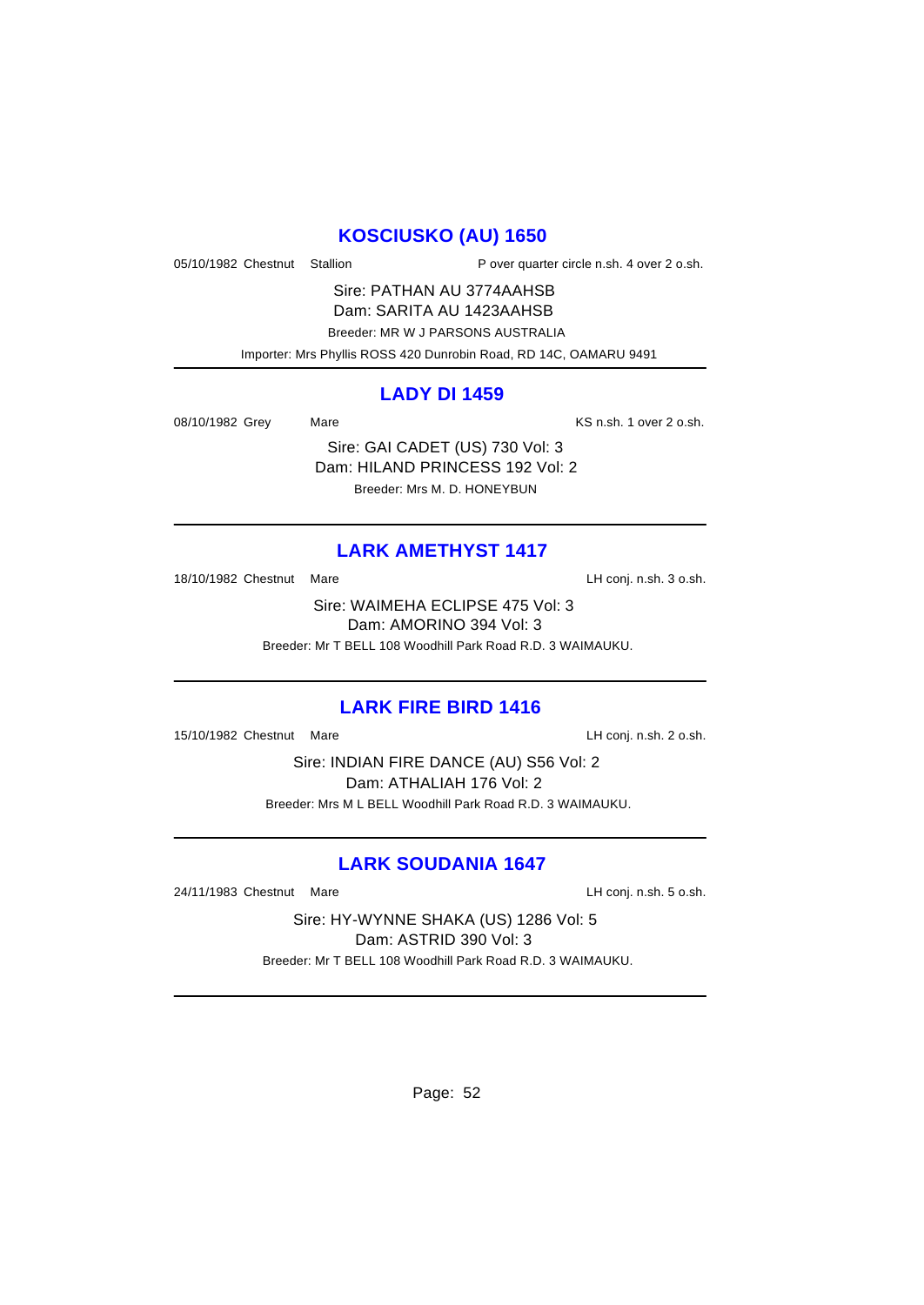## **LARK SULALI 1415**

14/11/1982 Chestnut Mare **LH** conj. n.sh. 4 o.sh.

Sire: INDIAN FIRE DANCE (AU) S56 Vol: 2 Dam: ASTRID 390 Vol: 3

Breeder: Mr T BELL 108 Woodhill Park Road R.D. 3 WAIMAUKU.

#### **LEBANON 1530**

25/10/1983 Grey Gelding Gelding HF conj. n.sh. 11 over 3 o.sh.

Sire: NAADDEL (AU) S106 Vol: 2 Dam: BINT KILLALA 642 Vol: 3 Breeder: Mr L.M. MARSHALL

# **LUCIUS 1525**

06/11/1983 Chestnut Gelding The State of HF conj. n.sh. 18 over 3 o.sh.

Sire: NAADDEL (AU) S106 Vol: 2 Dam: KARIM GOLD 275 Vol: 2 Breeder: Mr L.M. MARSHALL

### **MAIRE ROSE 1298**

12/12/1982 Chestnut Mare Mare MR conj. n.sh. 2 over 2 o.sh.

Sire: PUKETAHU KENTUCKY S117 Vol: 2 Dam: RAUPANI VANITY QUEEN 392 Vol: 3 Breeder: Mr R. G. CURTIS 6 Harata St Turangi

## **MAIRETAHI ALLAN-A-DALE 1465**

23/09/1982 Grey Gelding B with K super imposed n.sh. 2 over 2 o.sh.

Sire: DYNAMIT (NL) 238 Vol: 2 Dam: ALARICHE 93 Vol: 2 Breeder: Mrs B. H. DEN HAAN 20 Garfield Road HELENSVILLE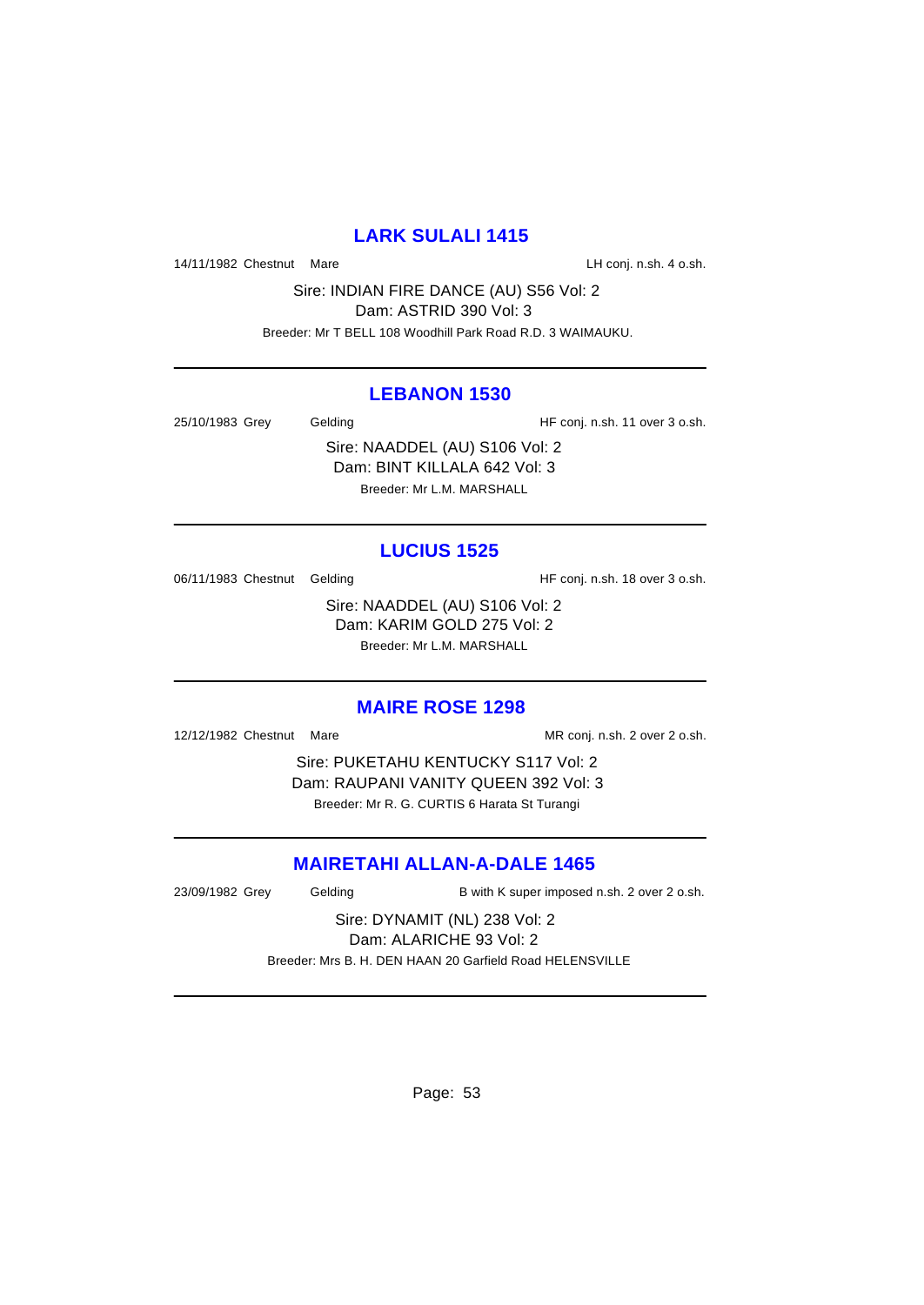### **MAIRETAHI BEERTA 1466**

31/10/1982 Grey Gelding B with K superimposed n.sh. 5 over 2 o.sh.

Sire: SALMAN (GB) 251 Vol: 2 Dam: EUPHENUA 348 Vol: 3

Breeder: Mrs B. H. DEN HAAN 20 Garfield Road HELENSVILLE

## **MAIRETAHI BILLII BIZAHNI 1467**

09/11/1982 Grey Stallion B with K superimposed n.sh. 3 over 2 o.sh.

Sire: SALMAN (GB) 251 Vol: 2 Dam: FINOOLA 454 Vol: 3 Breeder: Mrs B. H. DEN HAAN 20 Garfield Road HELENSVILLE

# **MAIRETAHI JASIR 1609**

16/10/1983 Grey Gelding B with K superimposed n.sh. 2 over 3 o.sh.

Sire: DYNAMIT (NL) 238 Vol: 2 Dam: GASPERINE 611 Vol: 3

Breeder: Mrs B. H. DEN HAAN 20 Garfield Road HELENSVILLE

### **MAIRETAHI PAULA 1610**

23/09/1983 Grey Mare Mare B with K superimposed n.sh. 1 over 3 o.sh.

Sire: NEWBRIDGE SHANAK (AU) 735 Vol: 4 Dam: ALARICHE 93 Vol: 2

Breeder: Miss K DEN HAAN Riverhead Road Kumeu AUCKLAND.

# **MAIRETAHI SUNNY BOY 1611**

14/12/1983 Grey Stallion B with K superimposed n.sh. 3 over 3 o.sh.

## Sire: BAGHDAD S7 Vol: 1 Dam: EUPHENUA 348 Vol: 3

Breeder: Mrs B. H. DEN HAAN 20 Garfield Road HELENSVILLE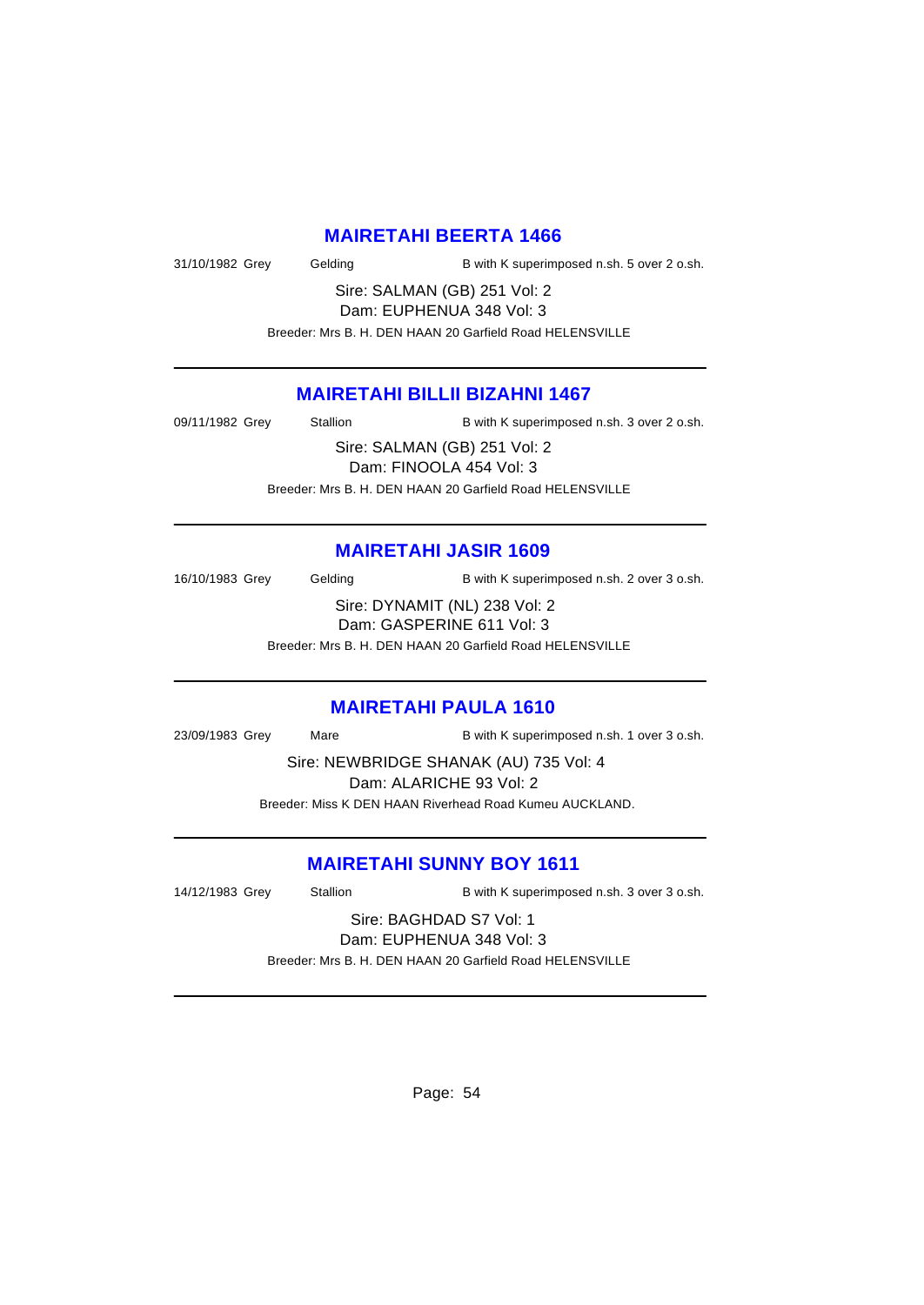#### **MAIRETAHI SUZIE LEE 1464**

26/10/1982 Grey Mare Mare B with K superimposed n.sh. 4 over 2 o.sh.

Sire: NEWBRIDGE SHANAK (AU) 735 Vol: 4 Dam: GASPERINE 611 Vol: 3

Breeder: Mrs B. H. DEN HAAN 20 Garfield Road HELENSVILLE

## **MAKAHIWI AQABA 1275**

05/12/1981 Grey Gelding Communication of Square A n.sh. 1 over 1 o.sh.

Sire: ARABIAN PARK BAY BAND (AU) S88 Vol: 2 Dam: WAIMEHA DELIA 407 Vol: 3 Breeder: Mr C Struan DUNCAN 31C Mear Road, RD 4, TAUMARUNUI 3994

## **MAKAHIWI KABANDO 1643**

30/11/1983 Chestnut Stallion Supervisor Square A n.sh. 2 over 3 o.sh.

Sire: ARABIAN PARK BAY BAND (AU) S88 Vol: 2 Dam: NGAPA CARMAN 304 Vol: 2 Breeder: Mrs P. R. DUNCAN R.D. 3 TAUMARUNUI.

### **MAKAHIWI KATRIONA 1484**

28/10/1982 Chestnut Mare Square A n.sh. 2 over 2 o.sh.

Sire: ARABIAN PARK BAY BAND (AU) S88 Vol: 2 Dam: NGAPA CARMAN 304 Vol: 2 Breeder: Mrs P. R. DUNCAN R.D. 3 TAUMARUNUI.

## **MAKAHIWI KHATOUM 1645**

15/10/1983 Chestnut Stallion Square A n.sh. 3 over 3 o.sh.

Sire: ARABIAN PARK BAY BAND (AU) S88 Vol: 2 Dam: WAIMEHA DELIA 407 Vol: 3 Breeder: Mr C Struan DUNCAN 31C Mear Road, RD 4, TAUMARUNUI 3994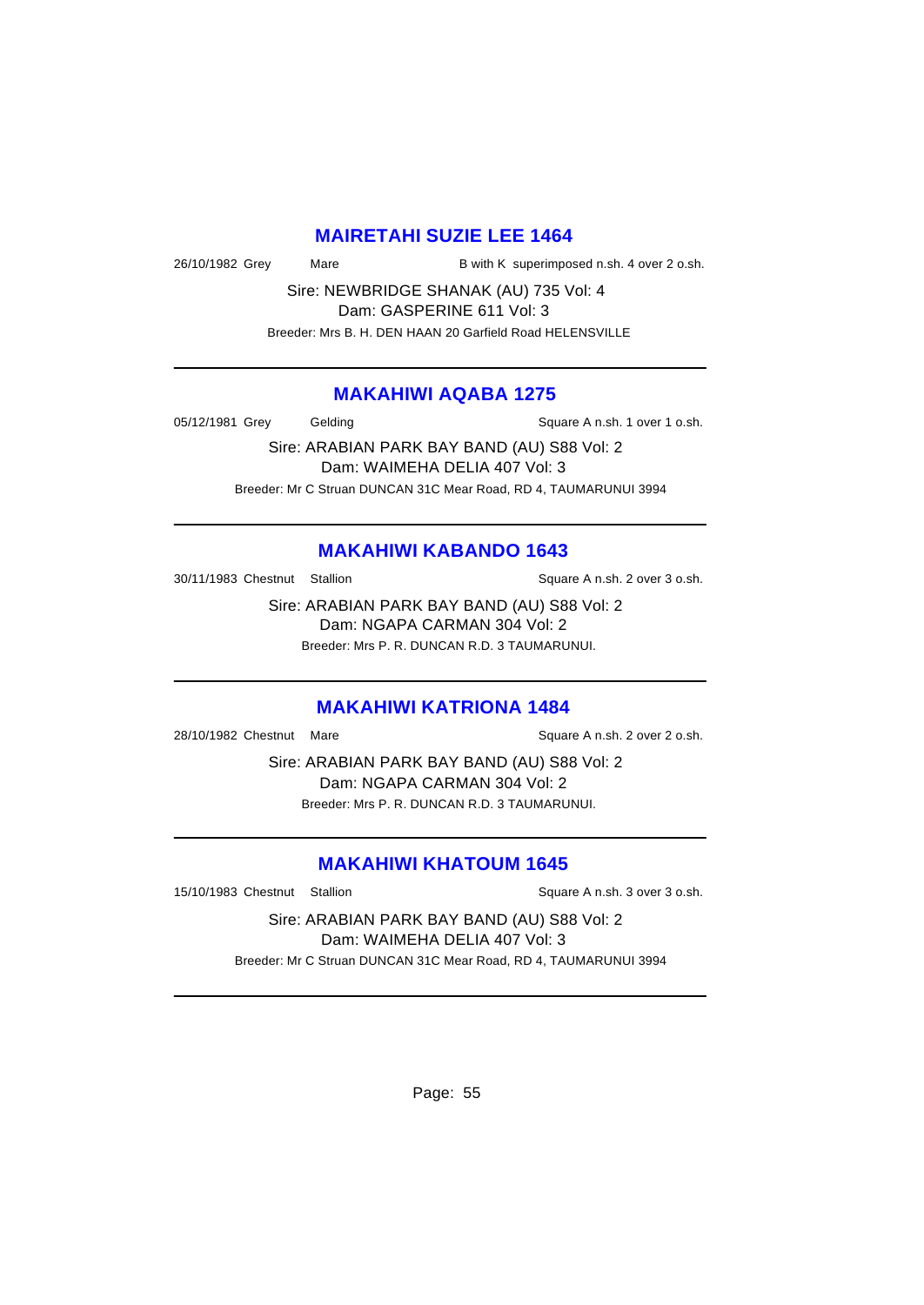#### **MAKAHIWI KONYA 1483**

10/12/1982 Grey Stallion Stallion Square A n.sh. 3 over 2 o.sh.

Sire: LOCHABER TURK (AU) 1268 Vol: 4 Dam: KRIS 677 Vol: 3

Breeder: Mr C Struan DUNCAN 31C Mear Road, RD 4, TAUMARUNUI 3994

#### **MAKAHIWI PRINCESS ROYAL 1644**

23/10/1983 Grey Mare State A n.sh 1 over 3 o.sh

Sire: ARABIAN PARK BAY BAND (AU) S88 Vol: 2 Dam: LOCHABER PAISHA (AU) 1269 Vol: 4 Breeder: Mr C Struan DUNCAN 31C Mear Road, RD 4, TAUMARUNUI 3994

## **MALTON ABRAHAM 1542**

19/12/1983 Grey Gelding EW conj. n.sh. 2 over 3 o.sh.

Sire: JESMOND SMAROEL (IIU) 444 Vol: 3 Dam: BABOUKA 554 Vol: 3

Breeder: Mrs Barbara P WILSON PO Box 34, Mossburn, SOUTHLAND 9747

## **MALTON BABYLON 1413**

04/09/1982 Grey Gelding EW conj. n.sh. 1 over 2 o.sh.

Sire: JESMOND SMAROEL (IIU) 444 Vol: 3 Dam: BABOUKA 554 Vol: 3 Breeder: Mrs Barbara P WILSON PO Box 34, Mossburn, SOUTHLAND 9747

## **MALTON BENJAMIN 1414**

10/10/1982 Grey Gelding EW conj. n.sh. 3 over 2 o.sh.

Sire: ROSCOMMON NASSAH 683 Vol: 3 Dam: ZING 692 Vol: 3 Breeder: Mr E W WILSON Mimihau R.D. 2 WYNDHAM.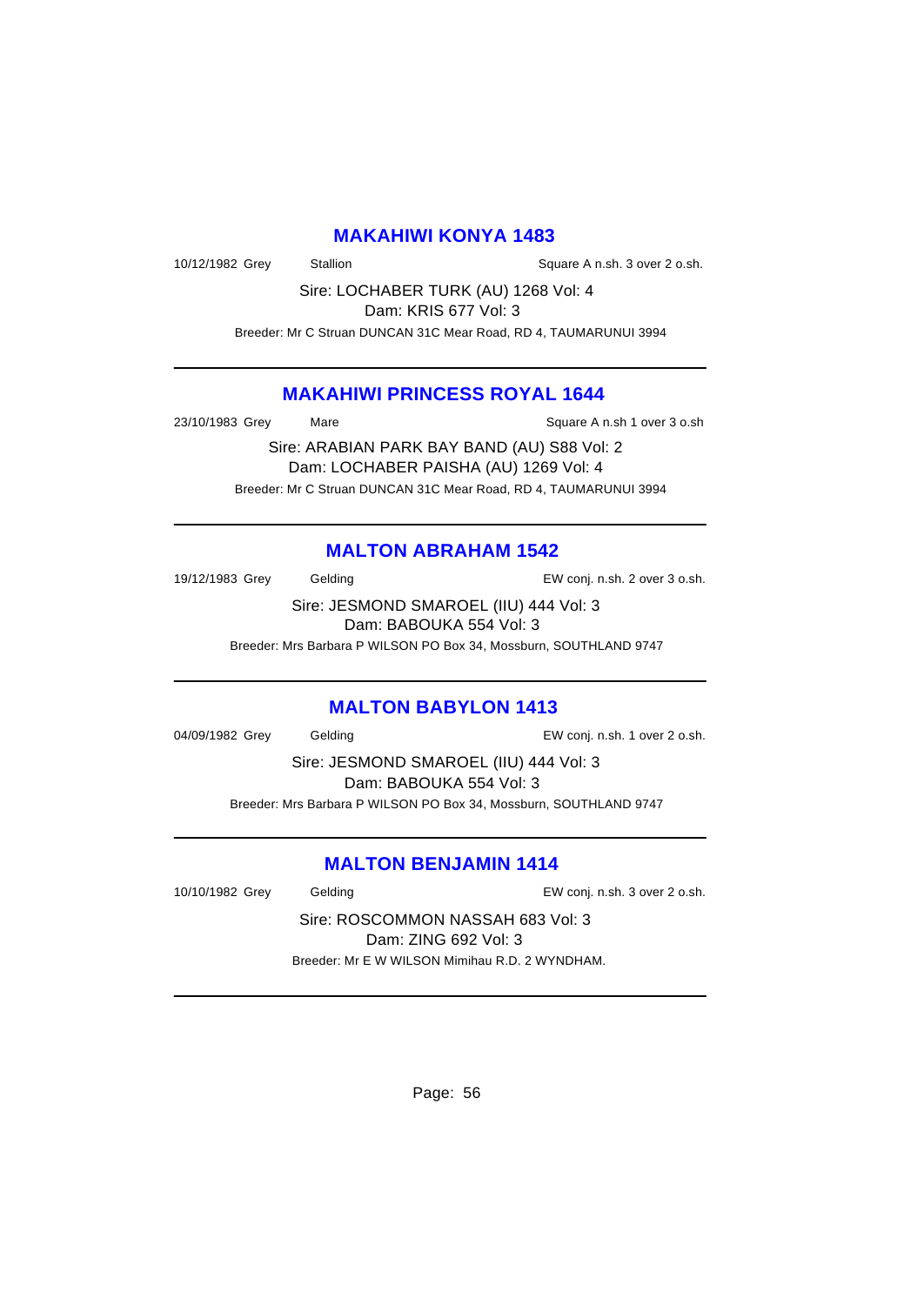### **MALTON JOSEPH 1749**

18/09/1984 Grey Gelding EW conj. n.sh. 1 over 4 o.sh.

Sire: ROSCOMMON NASSAH 683 Vol: 3 Dam: NAATINA 380 Vol: 3 Breeder: Mr E W WILSON Mimihau R.D. 2 WYNDHAM.

## **MALTON JUST SO 1412**

15/10/1982 Grey Mare EW conj. n.sh. 2 over 2 o.sh.

Sire: JESMOND SMAROEL (IIU) 444 Vol: 3 Dam: EZRAIN 127 Vol: 2 Breeder: Mrs Barbara P WILSON PO Box 34, Mossburn, SOUTHLAND 9747

## **MALTON MAGIC TOUCH 1750**

21/11/1984 Grey Mare EW conj. n.sh. 2 over 4 o.sh. Sire: TOUCH OF MAGIC (AU) S103 Vol: 2

Dam: BABOUKA 554 Vol: 3

Breeder: Mrs Barbara P WILSON PO Box 34, Mossburn, SOUTHLAND 9747

### **MALTON MASADA 1541**

06/09/1983 Grey Stallion EW conj. n.sh. 1 over 3 o.sh.

Sire: JESMOND SMAROEL (IIU) 444 Vol: 3 Dam: NAATINA 380 Vol: 3 Breeder: Mr E W WILSON Mimihau R.D. 2 WYNDHAM.

## **MALTON THUNDER 1543**

09/03/1984 Grey Stallion EW conj. n.sh. 3 over 3 o.sh.

Sire: ROSCOMMON NASSAH 683 Vol: 3 Dam: TOUCH OF JOY 1009 Vol: 4 Breeder: Mrs Barbara P WILSON PO Box 34, Mossburn, SOUTHLAND 9747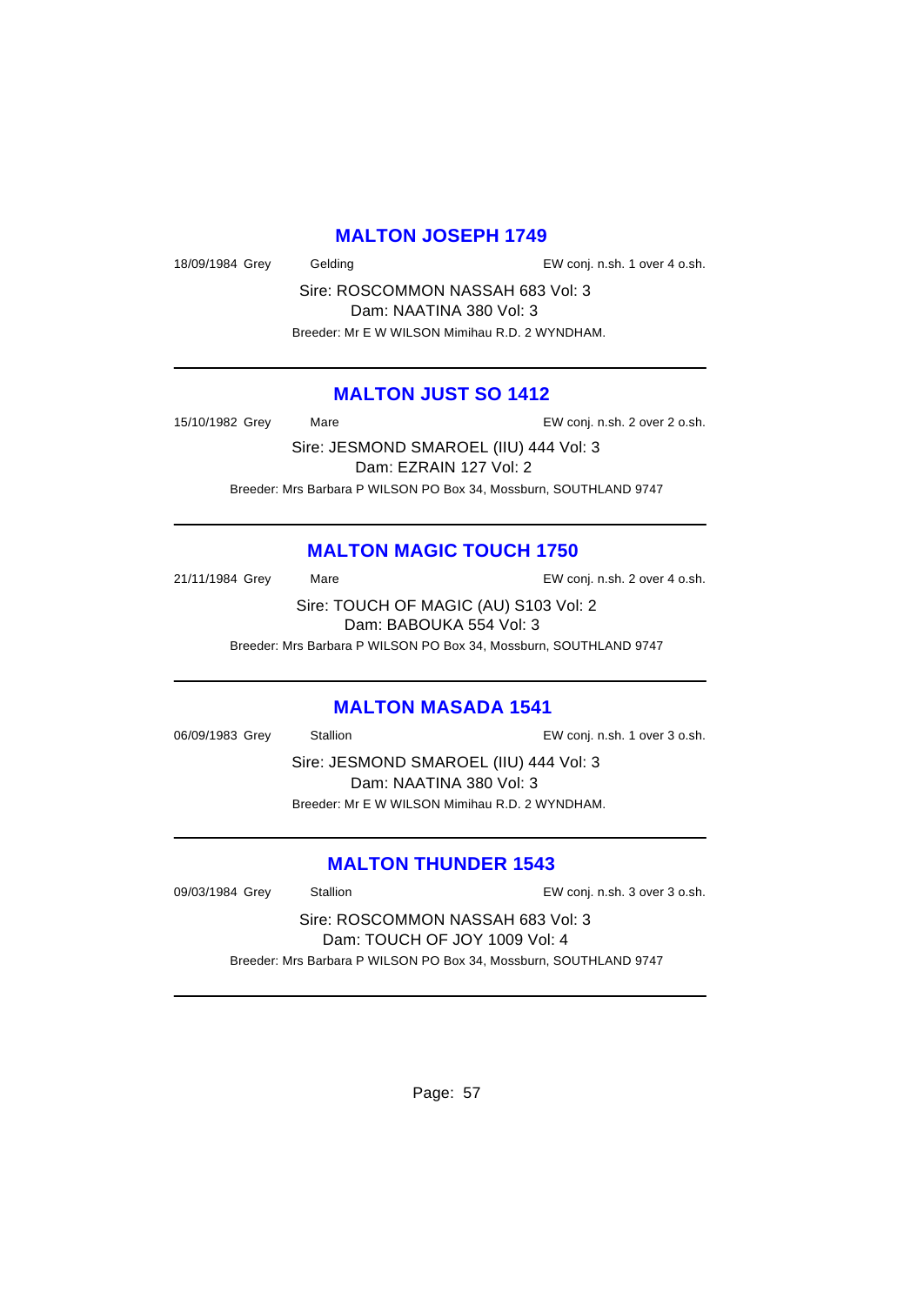## **MALTON ZORRO 1751**

07/12/1984 Chestnut Gelding The State of EW conj. n.sh. 3 over 4 o.sh.

Sire: ROSCOMMON NASSAH 683 Vol: 3 Dam: ZING 692 Vol: 3 Breeder: Mr E W WILSON Mimihau R.D. 2 WYNDHAM.

## **MARAMA SABBAH EL NEFOUS 1278**

12/10/1981 Chestnut Stallion Microsoft Min circle n.sh. 1 over 1 o.sh.

Sire: NISAB (AU) 766 Vol: 4 Dam: POLENKA 102 Vol: 2 Breeder: Mr K W MCKAY C/- 82 Glendale Road Glen Eden AUCKLAND.

## **MARCELLE BAHRI 1463**

07/11/1982 Chestnut Mare D through B n.sh. 1 over 2 o.sh.

Sire: LYRIC 299 Vol: 2 Dam: TARAPURUHI JIRA 430 Vol: 3 Breeder: Mr D. A. LISTER 126A Seaview Rd New Plymouth

### **MARIE-PAE LADY 1471**

05/12/1982 Grey Mare Mare R2 n.sh. 1 over 2 o.sh.

Sire: NGAPA JOUSSIF 493 Vol: 3 Dam: WAIMEHA WANDA 471 Vol: 3 Breeder: Mr R. H. TIMMINS R.D. 3 Hamilton

## **MASADA 1313**

30/09/1982 Grey Gelding Gelding HF conj. n.sh. 2 over 2 o.sh.

Sire: SARACEN KARIM (CA) S119 Vol: 2 Dam: BINT SPARKLE GOLD 506 Vol: 3 Breeder: Mr L.M. MARSHALL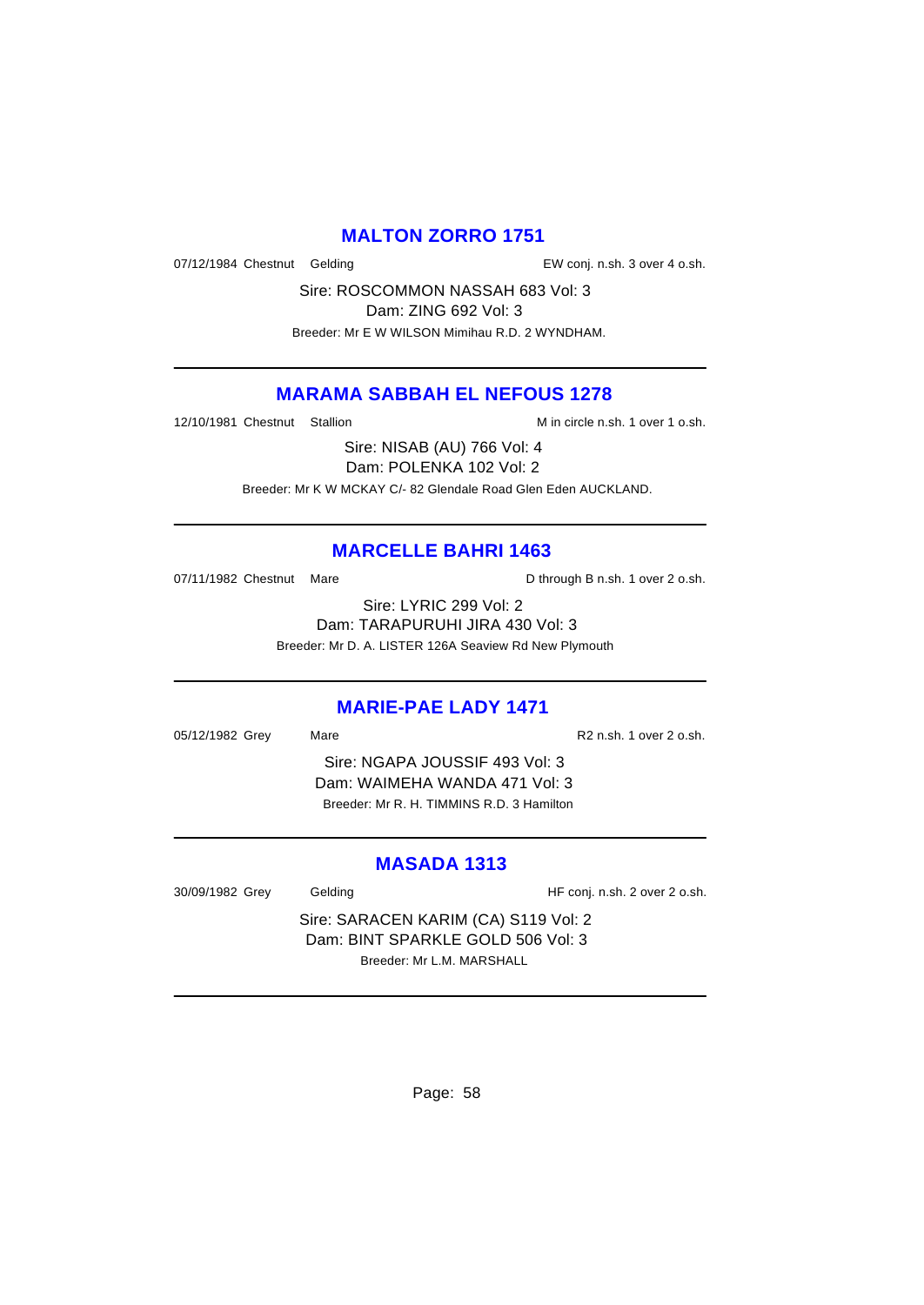#### **MAUKU ANNA CAPRI 1739**

12/10/1984 Grey Mare Mare T1 n.sh. 3 over 4 o.sh.

Sire: SAUDI CAPRICE (AU) 570 Vol: 3 Dam: ARALEIGH ANNABELL 181 Vol: 2 Breeder: Mrs Elva M LAW 6975 Ohura Road R D 26 Kohuratahi TARANAKI

### **MAUKU DREAM 1330**

09/11/1982 Grey Mare Mare T1 n.sh. 2 over 2 o.sh.

Sire: GAI CADET (US) 730 Vol: 3 Dam: ARALEIGH ANNABELL 181 Vol: 2 Breeder: Mrs Elva M LAW 6975 Ohura Road R D 26 Kohuratahi TARANAKI

## **MIAZADA 1740**

17/11/1984 Grey Mare Mare JL n.sh. 1 over 4 o.sh.

Sire: PUKETAHU MAZADA 490 Vol: 3 Dam: MAIA 805 Vol: 4 Breeder: Mrs I. MACPHERSON Donahue Road R.D. 1 HELENSVILLE

### **MOANA 1703**

31/08/1984 Chestnut Mare National Communication of the NB n.sh. 1 over 4 o.sh.

Sire: WHITESTONES CRYSTAL SPARK 996 Vol: 4 Dam: LUANA 792 Vol: 4 Breeder: Mrs N BEVINS Barkers Rd Loburn, R.D., RANGIORA.

## **NAADIZA 1305**

25/11/1982 Grey Mare Mare HF conj. n.sh. 8 over 2 o.sh.

Sire: NAADDEL (AU) S106 Vol: 2 Dam: SILVER LADY 50 Vol: 1 Breeder: Mr L.M. MARSHALL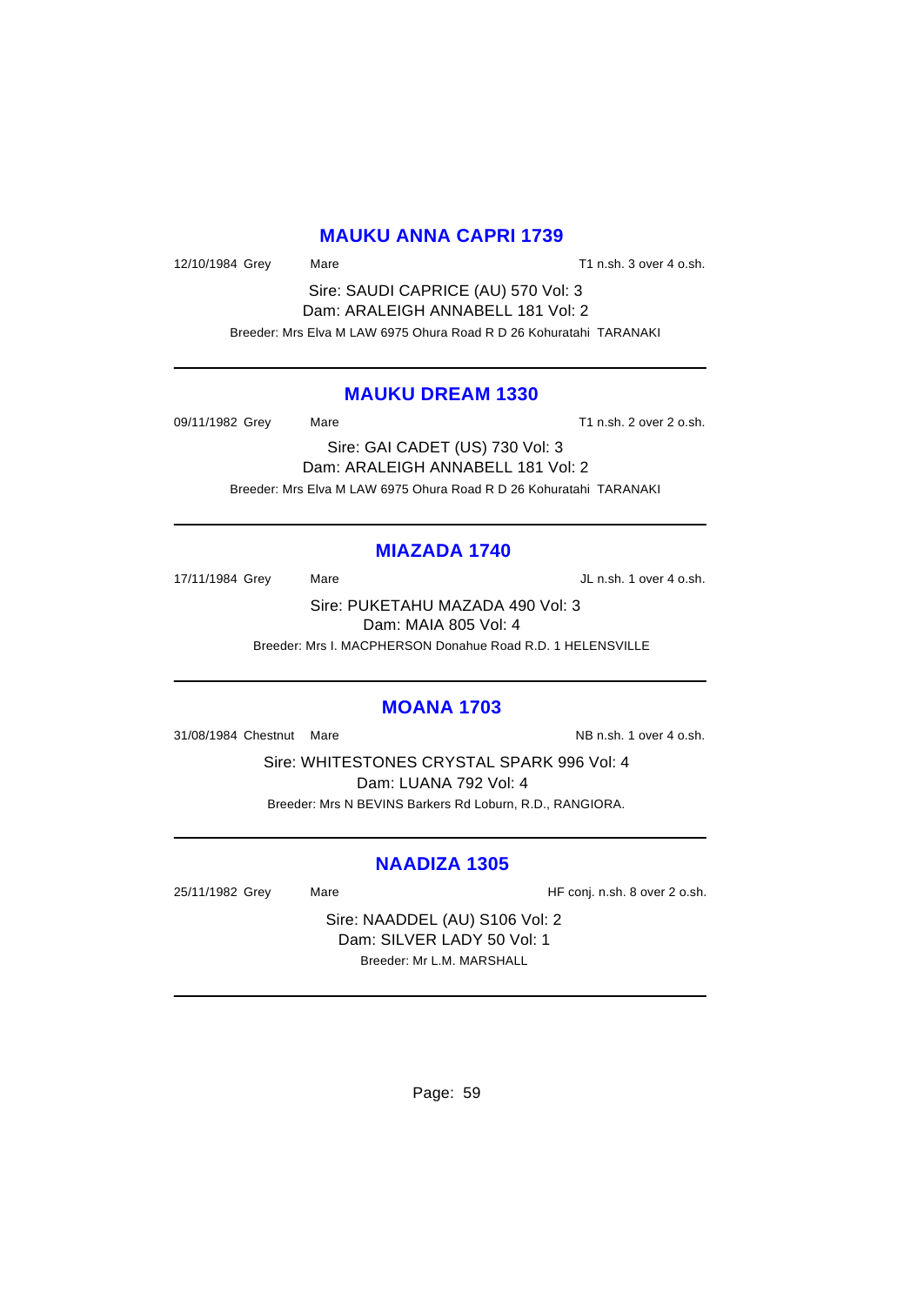### **NAAIM 1675**

14/10/1984 Grey Gelding Gelding HF conj. n.sh. 7 over 4 o.sh.

Sire: NAADDEL (AU) S106 Vol: 2 Dam: SILVER MAID 51 Vol: 1 Breeder: Mr L.M. MARSHALL

### **NAAMIRA 1672**

02/11/1984 Grey Mare Mare HF conj. n.sh. 3 over 4 o.sh. Sire: NAADDEL (AU) S106 Vol: 2 Dam: NAZARITE 505 Vol: 3 Breeder: Mr L.M. MARSHALL

#### **NAARBA 1680**

17/09/1984 Grey Gelding Gelding HF conj. n.sh. 13 over 4 o.sh. Sire: NAADDEL (AU) S106 Vol: 2 Dam: GOLDEN EMBER 154 Vol: 2 Breeder: Mr L.M. MARSHALL

### **NAAREEN 1302**

07/01/1983 Chestnut Mare **HF** conj. n.sh. 9 over 2 o.sh.

Sire: NAADDEL (AU) S106 Vol: 2 Dam: KARBER 509 Vol: 3 Breeder: Mr L.M. MARSHALL

### **NAARIDA 1523**

12/09/1983 Grey Mare Mare HF conj. n.sh. 15 over 3 o.sh.

Sire: NAADDEL (AU) S106 Vol: 2 Dam: GOLDEN EMBER 154 Vol: 2 Breeder: Mr L.M. MARSHALL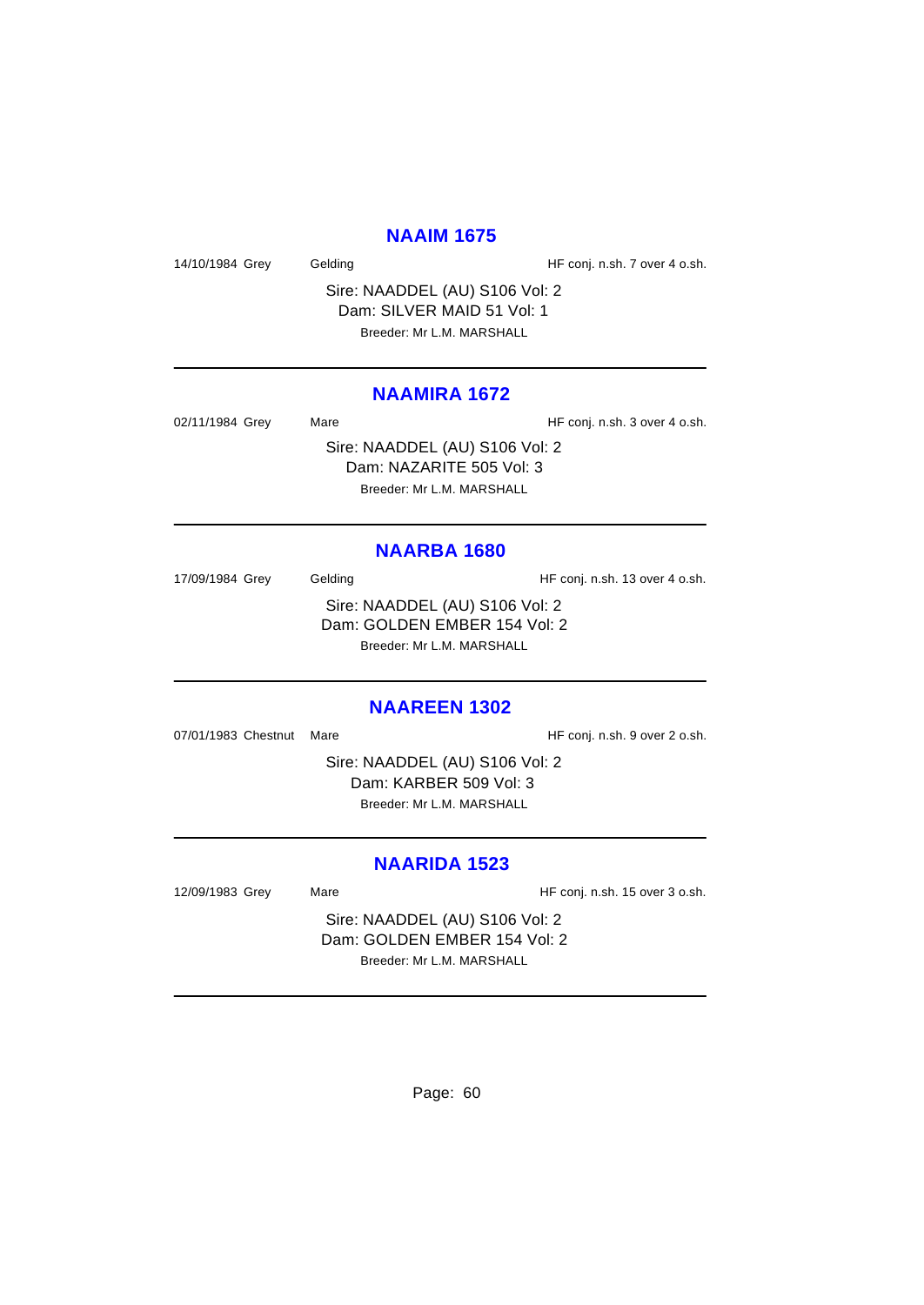#### **NAARIM 1411**

22/09/1982 Grey Gelding Casset Controller and Muslim Casset Controller and Muslim Controller and Muslim Controller and Muslim Controller and Muslim Controller and Muslim Controller and Muslim Controller and Muslim Controll

Sire: SARACEN KARIM (CA) S119 Vol: 2 Dam: NAARINA 271 Vol: 2

Breeder: Mrs Anthea L COOPER Zannarah Hills, Akura Road, RD 8, MASTERTON 5888

### **NAAZAH 1307**

11/10/1982 Grey Gelding Gelding HF conj. n.sh. 14 over 2 o.sh.

Sire: NAADDEL (AU) S106 Vol: 2 Dam: BINT NAARAI 756 Vol: 4 Breeder: Mr L.M. MARSHALL

## **NAH-REHLE B.G.A. 1283**

05/09/1982 Brown Mare Mare N n.sh. 1 over 2 o.sh. Sire: NAHDA (AU) S127 Vol: 2 Dam: NAHDIA 346 Vol: 3 Breeder: Mrs E. D. GOULTER R.D. 2 Blenheim

### **NAIBARA CHALLENGE 1501**

23/09/1983 Chestnut Gelding bar over inverted horseshoe n.sh. 1 over 3 o.sh.

Sire: DELLMOUNT SHALAKO 875 Vol: 4 Dam: DELLMOUNT GHAZALA 552 Vol: 3 Breeder: Mrs Lyn O DICKSON Silverdale Farm, 201 Rakaia Selwyn Rd RD 2, LEESTON

### **NAIBARA SHAMS 1424**

29/09/1982 Chestnut Mare Bar over inverted horseshoe n.sh. 1 over 2 o.sh.

#### Sire: CZARAK S97 Vol: 2 Dam: DELLMOUNT GHAZALA 552 Vol: 3

Breeder: Mrs Lyn O DICKSON Silverdale Farm, 201 Rakaia Selwyn Rd RD 2, LEESTON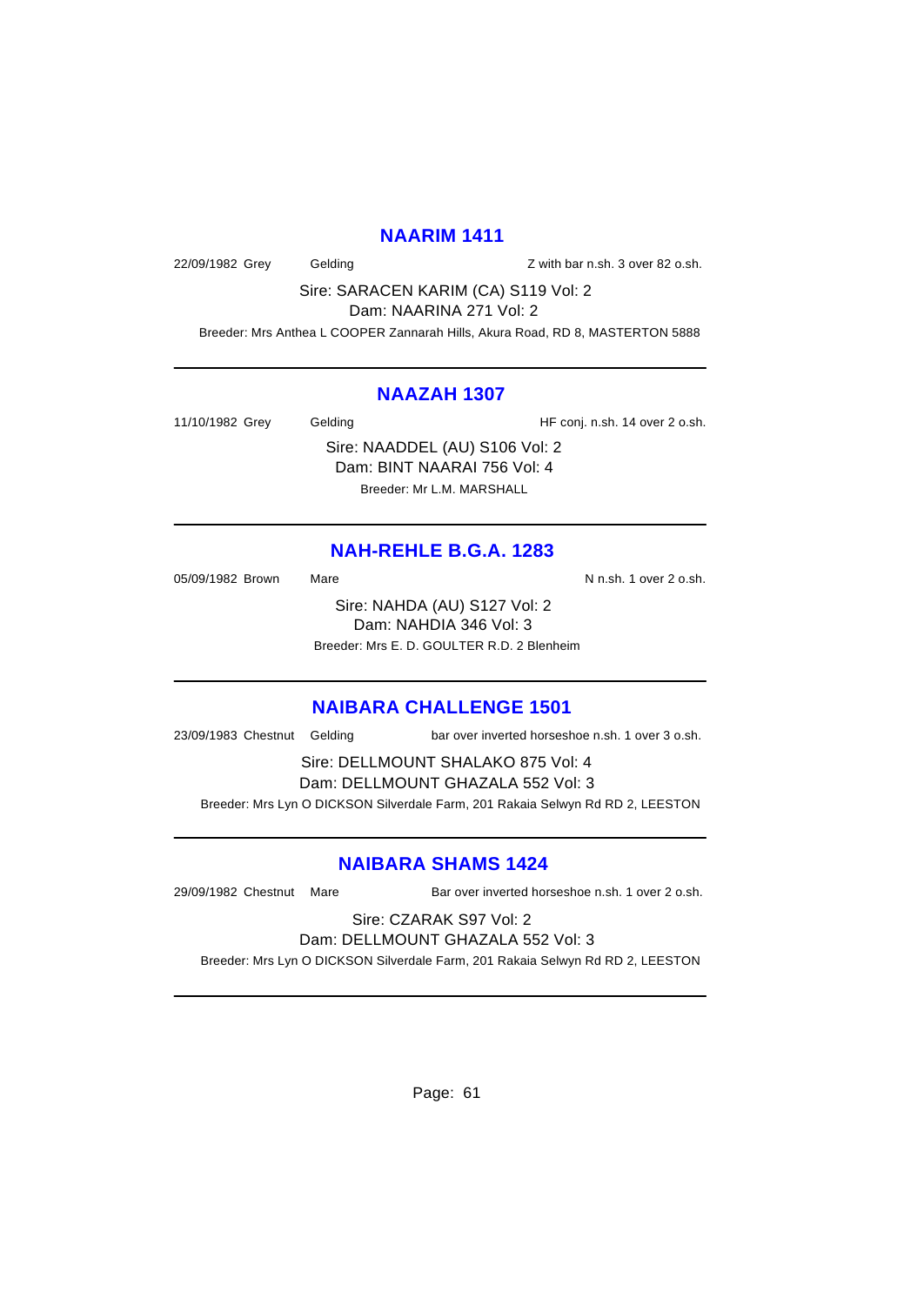### **NAIBARA SHERRIFA 1670**

| 14/11/1984 Grey<br>Bar over inverted horseshoe n.sh. 1 over 4 o.sh<br>Mare |  |
|----------------------------------------------------------------------------|--|
|----------------------------------------------------------------------------|--|

Sire: DELLMOUNT SHALAKO 875 Vol: 4 Dam: DELLMOUNT GHAZALA 552 Vol: 3

Breeder: Mrs Lyn O DICKSON Silverdale Farm, 201 Rakaia Selwyn Rd RD 2, LEESTON

### **NAIBARA TUSSOCK 1669**

15/11/1984 Grey Gelding Bar over inverted horseshoe n.sh. 2 over 4 o.sh.

Sire: DELLMOUNT SHALAKO 875 Vol: 4 Dam: WHITE PINE TAMMAR 633 Vol: 3 Breeder: Mrs Lyn O DICKSON Silverdale Farm, 201 Rakaia Selwyn Rd RD 2, LEESTON

## **NAID 1306**

14/08/1982 Grey Gelding Gelding HF conj. n.sh. 6 over 2 o.sh. Sire: NAADDEL (AU) S106 Vol: 2 Dam: SILVER MAID 51 Vol: 1 Breeder: Mr L.M. MARSHALL

### **NAJLIA 1671**

20/10/1984 Grey Mare Mare HF conj. n.sh. 5 over 4 o.sh.

Sire: NAADDEL (AU) S106 Vol: 2 Dam: BINT NAARAI 756 Vol: 4 Breeder: Mr L.M. MARSHALL

## **NAR-RAH B.G.A. 1282**

06/10/1982 Grey Stallion Stallion State N n.sh. 2 over 2 o.sh.

Sire: NAHDA (AU) S127 Vol: 2 Dam: NAADYA (AU) 881 Vol: 4 Breeder: Mrs E. D. GOULTER R.D. 2 Blenheim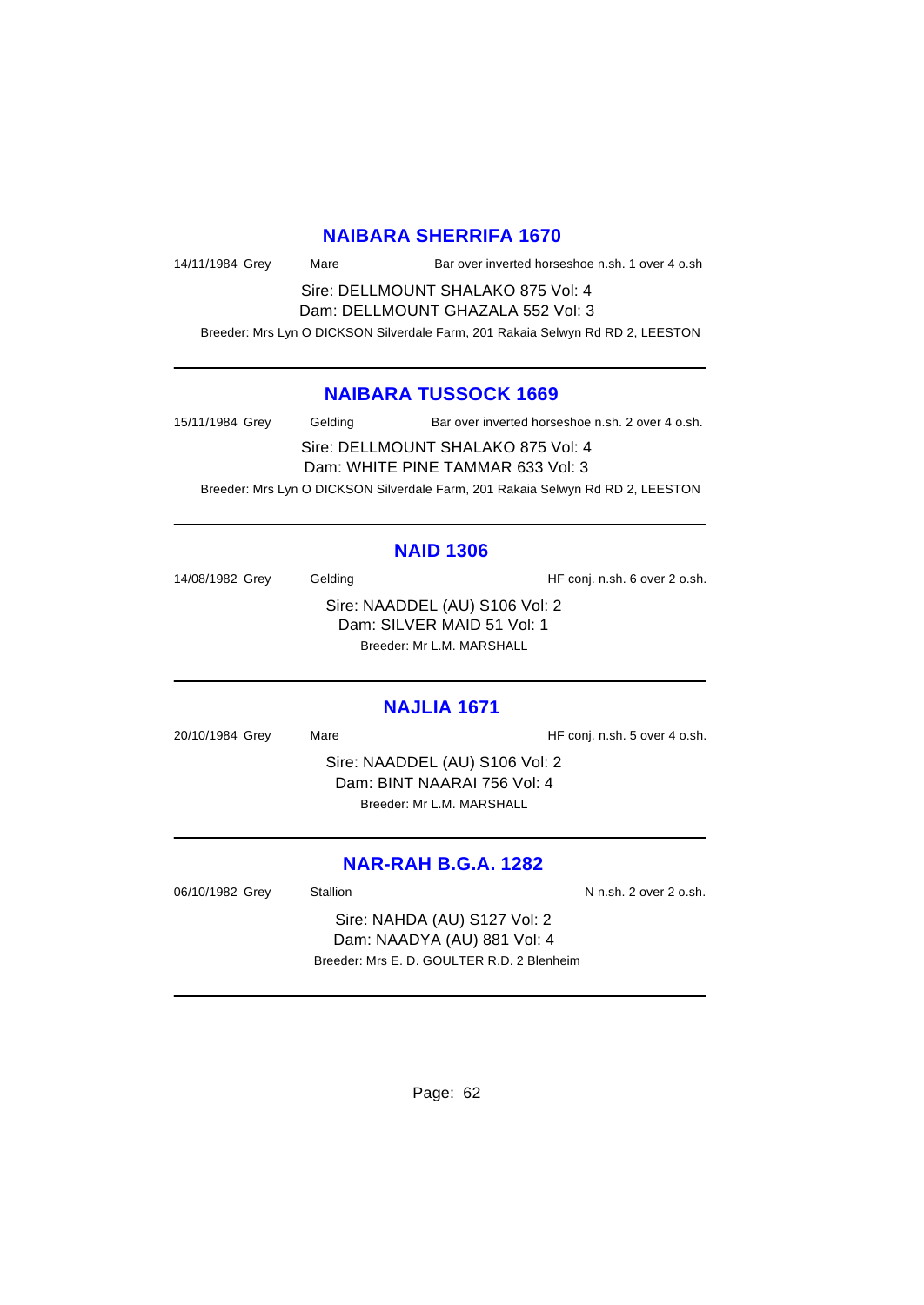## **NARBA 1570**

26/11/1983 Chestnut Stallion T n.sh. 2 over 83 o.sh.

Sire: KAMIL S17 Vol: 1 Dam: SUKAYET 56 Vol: 1 Breeder: Dr S L TONKIN 27 Eastbourne Road Remuera AUCKLAND.

## **NATARANI BAHARIYA 1357**

02/11/1982 Chestnut Mare NA conj. n.sh. 1 over 2 o.sh.

Sire: PUKETAHU MAZADA 490 Vol: 3 Dam: JESMOND CELINA 637 Vol: 3 Breeder: Mrs J M SMITH South Head R.D. 1 HELENSVILLE.

## **NAWARI 1552**

01/11/1983 Brown Gelding Contact Contact Contact Contact Contact Contact Contact Contact Contact Contact Contact Contact Contact Contact Contact Contact Contact Contact Contact Contact Contact Contact Contact Contact Conta

Sire: RALVON LUKE (AU) 571 Vol: 3 Dam: DELLMOUNT JAMIL 546 Vol: 3 Breeder: Mr T. D. ROSS Irwell R.D.3 Christchurch

### **NGAPA ATAIR 1509**

29/12/1983 Chestnut Mare **E** flying V n.sh. 1 over 3 o.sh.

Sire: NGAPA MIRAVICH 632 Vol: 3 Dam: NGAPA ETHEL 303 Vol: 2 Breeder: Mr A A EDWARD Waiti Road R.D. 3 MORRINSVILLE.

### **NGAPA AUTUMN 1391**

21/10/1982 Chestnut Mare **E** flying V n.sh. 3 over 2 o.sh.

Sire: PUKETAHU KENTUCKY S117 Vol: 2

Breeder: Mr A A EDWARD Waiti Road R.D. 3 MORRINSVILLE.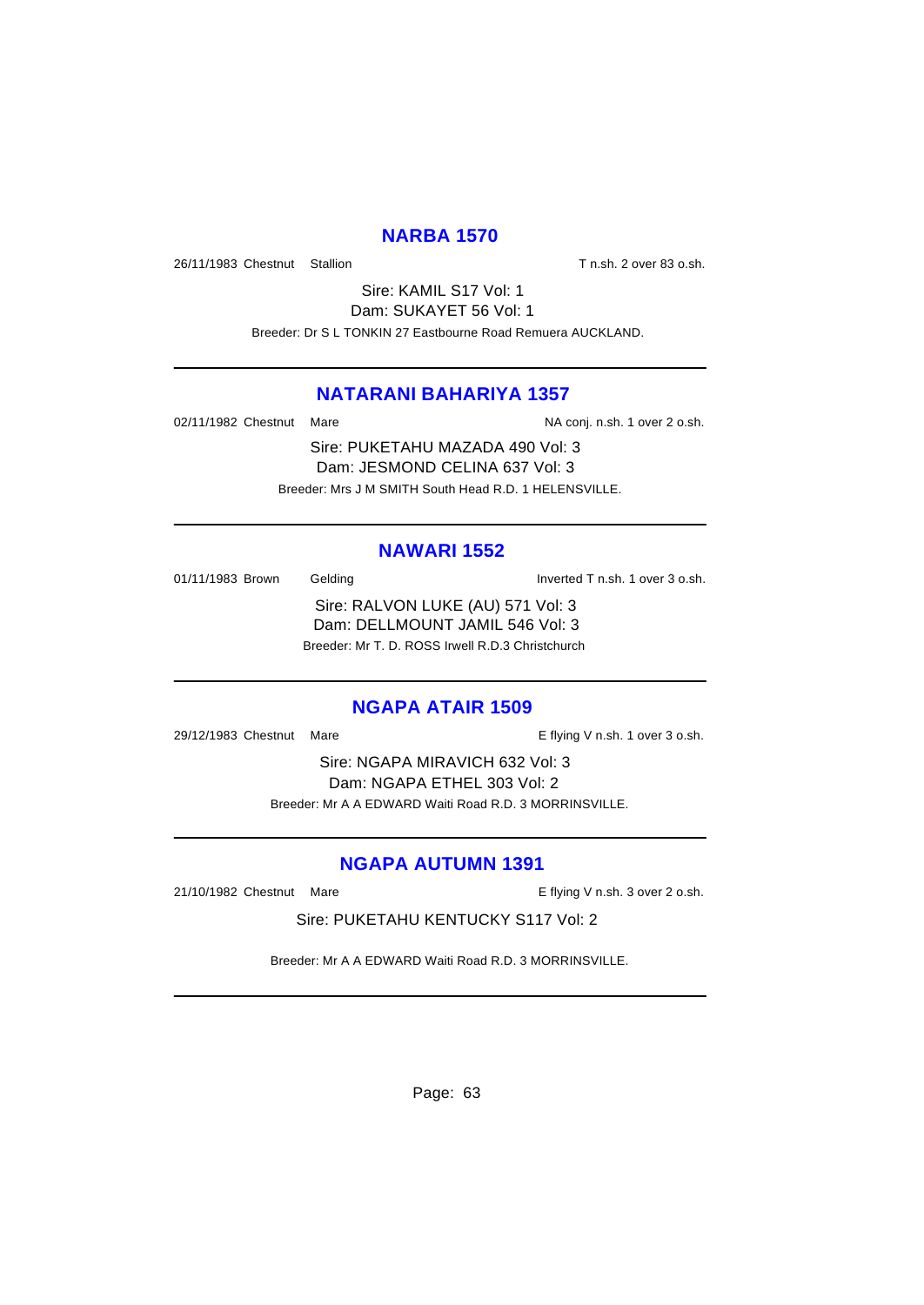### **NGAPA BARBARA 1737**

29/12/1984 Bay Mare Mare E flying V n.sh. 4 over 4 o.sh.

Sire: NGAPA MIRAVICH 632 Vol: 3 Dam: NGAPA ETHEL 303 Vol: 2 Breeder: Mr A A EDWARD Waiti Road R.D. 3 MORRINSVILLE.

## **NGAPA COPPERFIELD 1397**

28/09/1982 Chestnut Gelding The State of E flying V n.sh. 11 over 2 o.sh.

Sire: NGAPA JOUSSIF 493 Vol: 3 Dam: COPPERMAID 11 Vol: 1 Breeder: Mr A A EDWARD Waiti Road R.D. 3 MORRINSVILLE.

## **NGAPA DA 1389**

28/12/1982 Bay Mare Mare E flying V n.sh. 2 over 8 o.sh. Sire: NGAPA MIRAVICH 632 Vol: 3

Dam: NGAPA ETHEL 303 Vol: 2

Breeder: Mr A A EDWARD Waiti Road R.D. 3 MORRINSVILLE.

### **NGAPA DIANNA 1390**

02/12/1982 Grey Mare Mare E flying V n.sh. 6 over 2 o.sh.

Sire: GEMMO S57 Vol: 2 Dam: NGAPA PRINCESS 108 Vol: 2 Breeder: Mr A A EDWARD Waiti Road R.D. 3 MORRINSVILLE.

### **NGAPA EASTER 1392**

19/10/1982 Grey Mare Mare E flying V n.sh. 1 over 2 o.sh.

Sire: NGAPA JOUSSIF 493 Vol: 3 Dam: NGAPA ESTELLE 159 Vol: 2 Breeder: Mr A A EDWARD Waiti Road R.D. 3 MORRINSVILLE.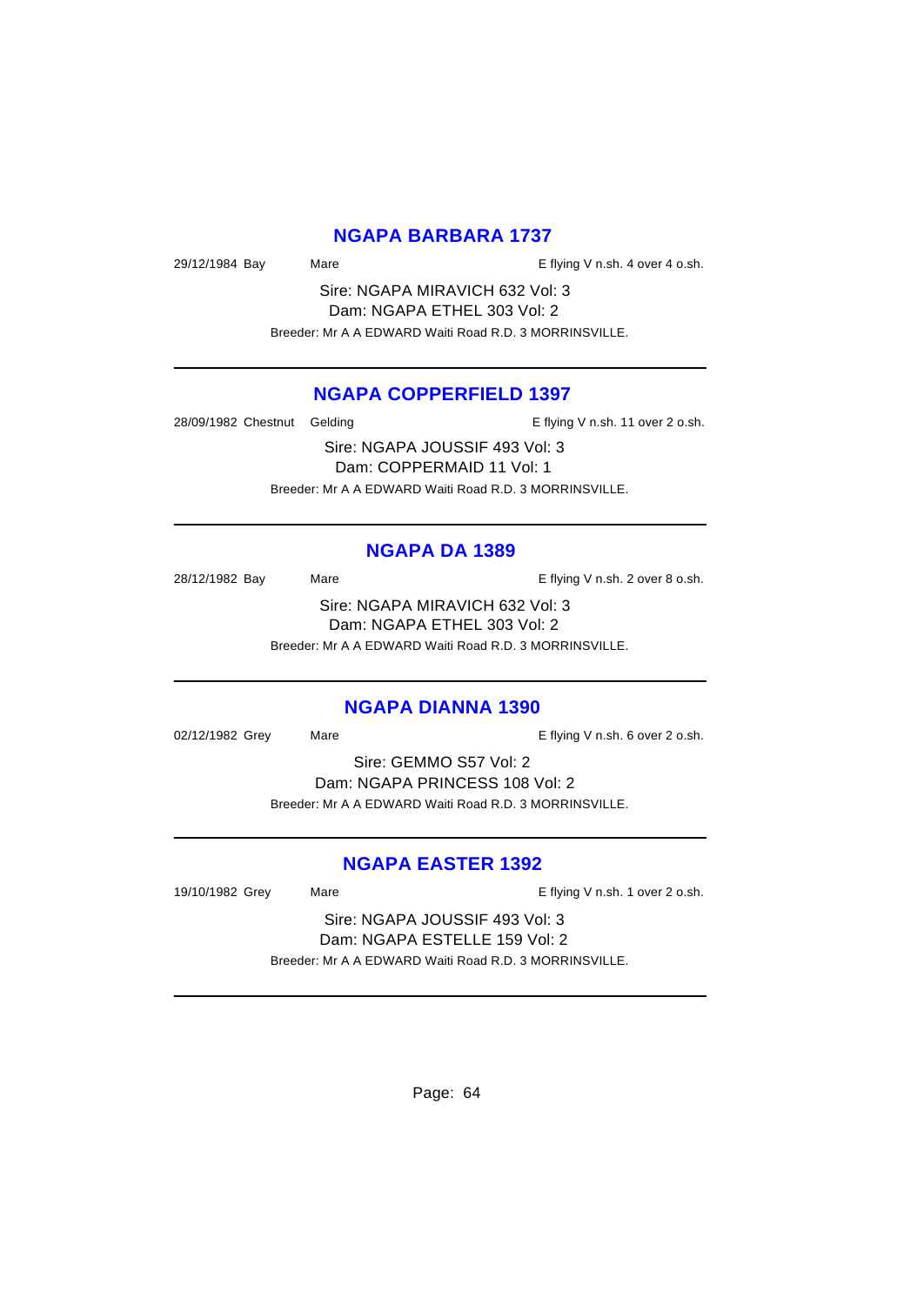## **NGAPA ELIZABETH 1736**

12/11/1984 Grey Mare Mare E flying V n.sh. 1 over 4 o.sh.

Sire: PUKETAHU KENTUCKY S117 Vol: 2 Dam: NGAPA ESTELLE 159 Vol: 2 Breeder: Mr A A EDWARD Waiti Road R.D. 3 MORRINSVILLE.

## **NGAPA JOE 1396**

07/11/1982 Grey Gelding Contact Contact Contact Contact Contact Contact Contact Contact Contact Contact Contact Contact Contact Contact Contact Contact Contact Contact Contact Contact Contact Contact Contact Contact Contac

Sire: NGAPA JOUSSIF 493 Vol: 3 Dam: NGAPA HATTAL 355 Vol: 3 Breeder: Mr A A EDWARD Waiti Road R.D. 3 MORRINSVILLE.

## **NGAPA MO 1398**

04/11/1982 Grey Gelding Casset Controller E flying V n.sh. 7 over 2 o.sh.

Sire: GEMMO S57 Vol: 2 Dam: NAAPA MAID 30 Vol: 1 Breeder: Mr A A EDWARD Waiti Road R.D. 3 MORRINSVILLE.

### **NGAPA MOSS 1393**

12/11/1982 Grey Mare Mare E flying V n.sh. 9 over 2 o.sh.

Sire: GEMMO S57 Vol: 2 Dam: NGAPA MOISSOUM 356 Vol: 3 Breeder: Mr A A EDWARD Waiti Road R.D. 3 MORRINSVILLE.

## **NGAPA RICHARD 1741**

23/11/1984 Grey Gelding Casset Controller E flying V n.sh. 3 over 4 o.sh. Sire: NGAPA MIRAVICH 632 Vol: 3 Dam: NGAPA HATTAL 355 Vol: 3 Breeder: Mr A A EDWARD Waiti Road R.D. 3 MORRINSVILLE.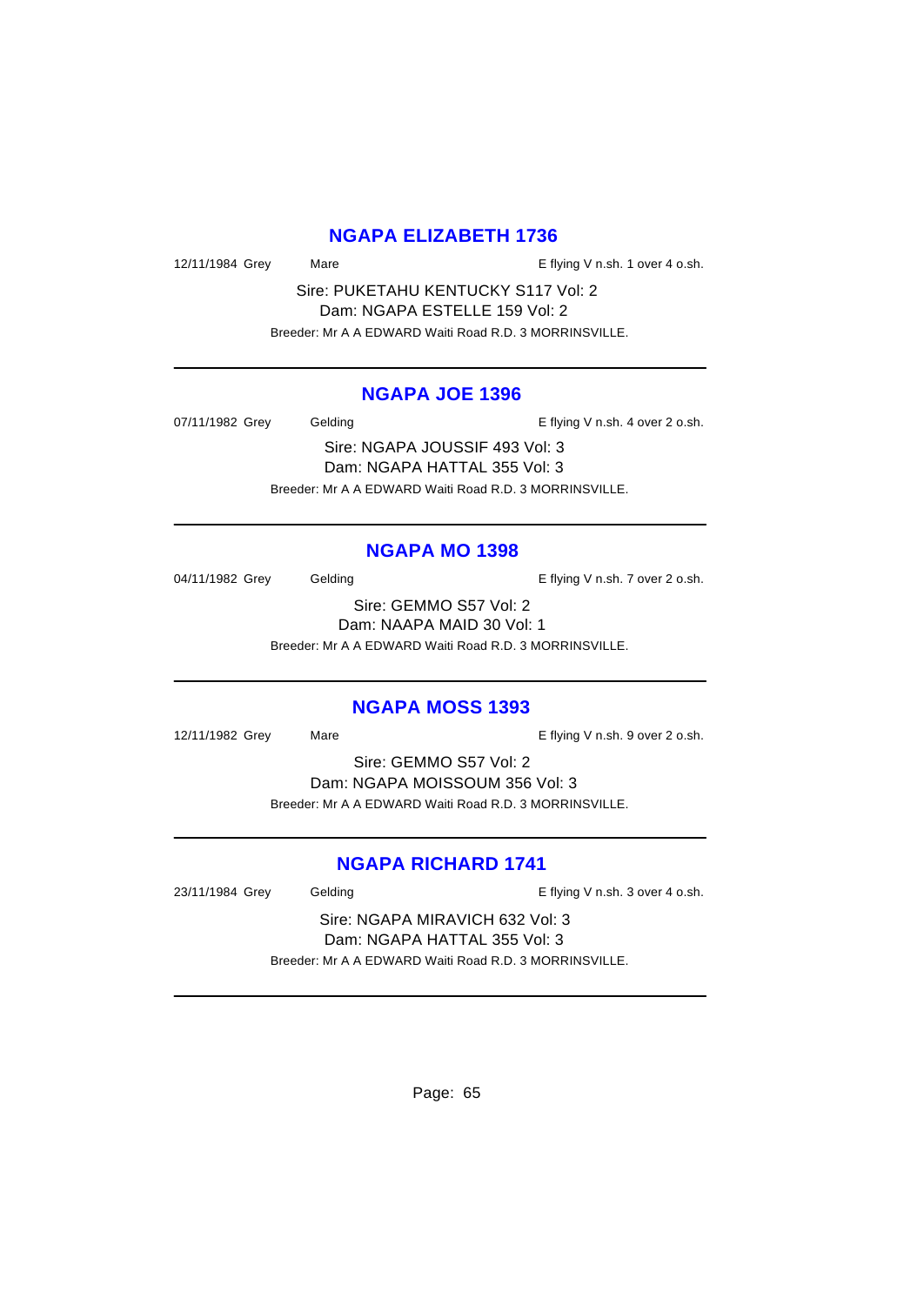## **NGAPA SPRING 1395**

10/10/1982 Grey Gelding Cash. 2 over 2 o.sh.

Sire: PUKETAHU KENTUCKY S117 Vol: 2 Dam: NGAPA WAIKI 90 Vol: 2 Breeder: Mr A A EDWARD Waiti Road R.D. 3 MORRINSVILLE.

### **NGAPA SUSAN 1742**

07/11/1984 Grey Mare Mare E flying V n.sh. 2 over 4 o.sh.

Sire: NGAPA MIRAVICH 632 Vol: 3 Dam: NAAPA MAID 30 Vol: 1 Breeder: Mr A A EDWARD Waiti Road R.D. 3 MORRINSVILLE.

#### **NGAPA WANDER 1394**

15/10/1982 Chestnut Gelding The E flying V n.sh. 5 over 2 o.sh.

Sire: PUKETAHU KENTUCKY S117 Vol: 2 Dam: MAGIC WAND 230 Vol: 2 Breeder: Mr A A EDWARD Waiti Road R.D. 3 MORRINSVILLE.

### **NOUFINA 1676**

14/10/1984 Grey Mare Mare HF conj. n.sh. 4 over 4 o.sh.

Sire: NAADDEL (AU) S106 Vol: 2 Dam: BINT NAARINA 646 Vol: 3 Breeder: Mr L.M. MARSHALL

## **NYELLA 1748**

01/08/1984 Chestnut Mare **JH n.sh. 1 over 4 o.sh.** 

Sire: NGAPA GOLDEN LAD S83 Vol: 2 Dam: NERISSA 32 Vol: 1 Breeder: Mr J. HAMILTON 43 R.D. Waitara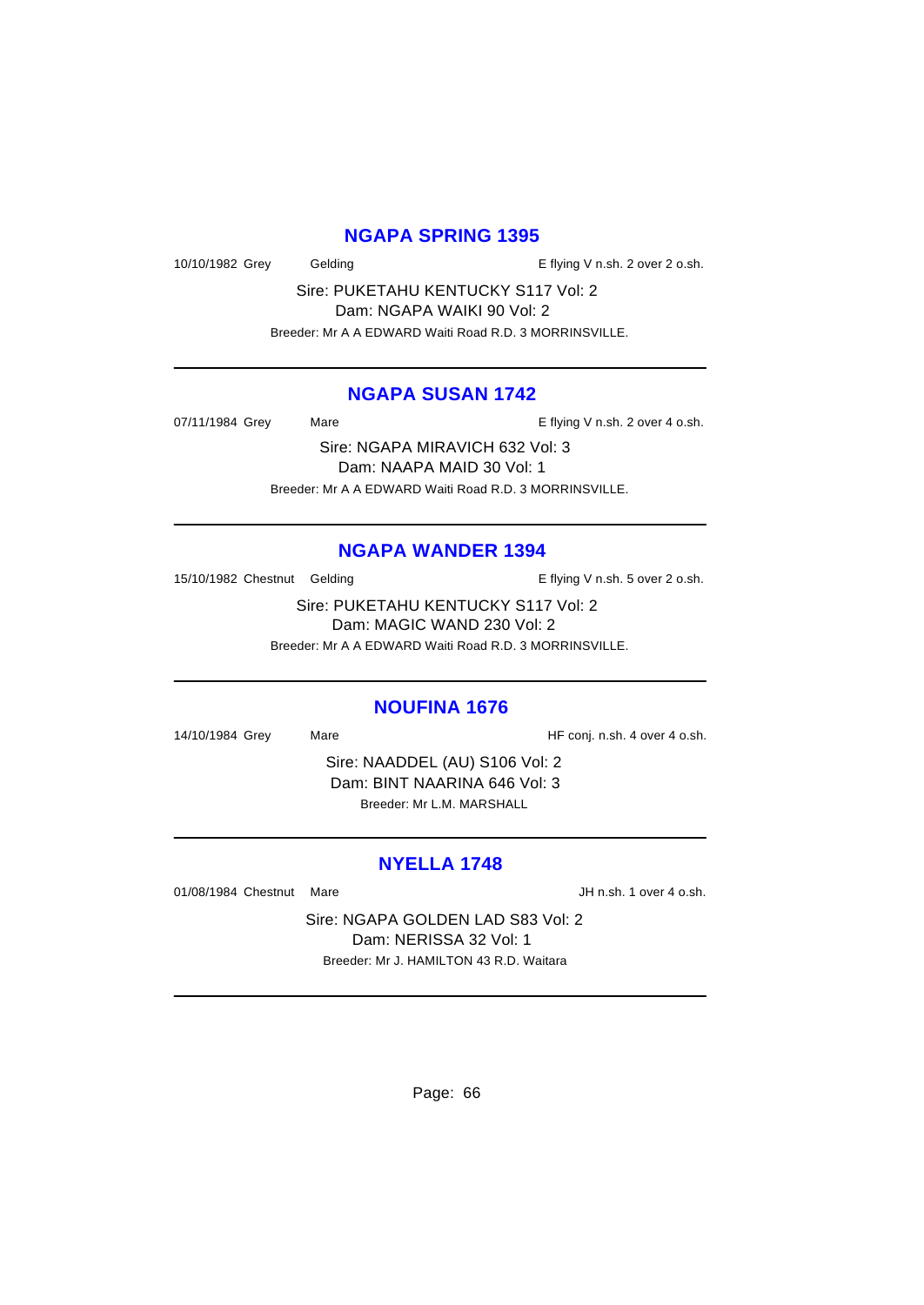# **OCEAN BREEZE 1651**

02/09/1984 Grey Mare Mare Upturned C n.sh. 0 over 4 o.sh.

Sire: GLENDALE SIRROCCO S94 Vol: 2 Dam: OCEANIA 449 Vol: 3

Breeder: Mrs Belinda J SIMONS 177 Le Bons Bay Rd, RD 3, AKAROA 7583

#### **OCEANID 1477**

26/10/1982 Grey Mare Mare Upturned C n.sh. 0 over 2 o.sh.

Sire: GLENDALE SIRROCCO S94 Vol: 2 Dam: OCEANIA 449 Vol: 3 Breeder: Mrs Belinda J SIMONS 177 Le Bons Bay Rd, RD 3, AKAROA 7583

# **OLD SILK 1704**

15/11/1984 Bay Mare Mare H n.sh. 0 over 4 o.sh. Sire: CYRASA (GB) 1281 Vol: 5 Dam: OLD REGRET 1033 Vol: 4

Breeder: Mrs Helena M PATCHETT-CARTER Grafton, RD 14, RAKAIA

### **ORAH 1718**

23/12/1984 Bay Mare Mare TG n.sh. 7 over 4 o.sh.

Sire: CYRASA (GB) 1281 Vol: 5 Dam: TARSHAH 586 Vol: 3 Breeder: Mr T G GLIDDON Irwell R.D.3, Leeston CHRISTCHURCH.

## **OTOTOA BALALAIKA 1356**

22/10/1982 Chestnut Mare **A** in circle n.sh. 1 over 2 o.sh.

Sire: PUKETAHU MAZADA 490 Vol: 3 Dam: JESMOND SAIDER 636 Vol: 3 Breeder: Mr A F PORTER P.O. Box 28-067 Remuera AUCKLAND.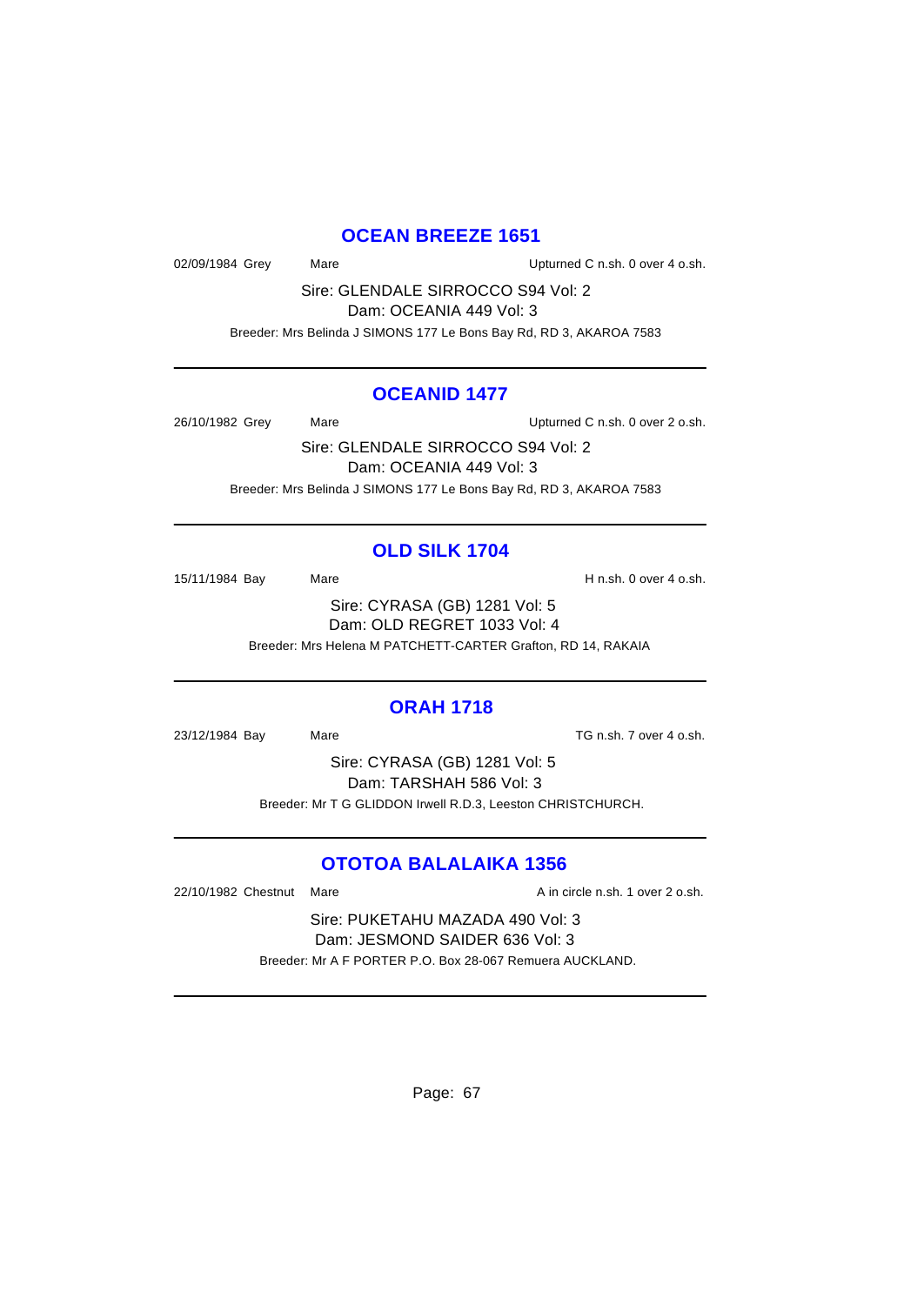### **OTOTOA KALAHARI 1646**

13/11/1983 Chestnut Gelding A in circle n.sh. 1 over 3 o.sh.

Sire: PUKETAHU MAZADA 490 Vol: 3 Dam: JESMOND SAIDER 636 Vol: 3 Breeder: Mr A F PORTER P.O. Box 28-067 Remuera AUCKLAND.

### **PARAMIEKA 1616**

03/09/1983 Grey Mare Mare RH n.sh. 1 over 3 o.sh.

Sire: RAKEEBAH S107 Vol: 2 Dam: SAAMEN MIEKE 751 Vol: 4 Breeder: Mr R. R. HALL C/- Huapai Gardens, Devon Rd, R.D. 42, WAITARA.

### **PENDELL EMIR 1380**

19/10/1982 Grey Gelding 2M n.sh. 1 over 2 o.sh. Sire: KAMIL S17 Vol: 1 Dam: ARALEIGH FROSTY 2 Vol: 1 Breeder: Mrs B. V. MAW

### **PENDELL SHEREDA 1747**

04/10/1983 Grey Mare 2M n.sh. 1 over 3 o.sh.

Sire: RIBLAH 381 Vol: 3 Dam: SHERANI 133 Vol: 2 Breeder: Mrs M Jane HAYES PO Box 18, Kaeo 0448, NORTHLAND

### **PENDELL SONIA 1765**

19/10/1983 Grey Mare Mare 2 M n.sh. 2 over 3 o.sh.

Sire: RIBLAH 381 Vol: 3 Dam: ARALEIGH FROSTY 2 Vol: 1 Breeder: Mrs B. V. MAW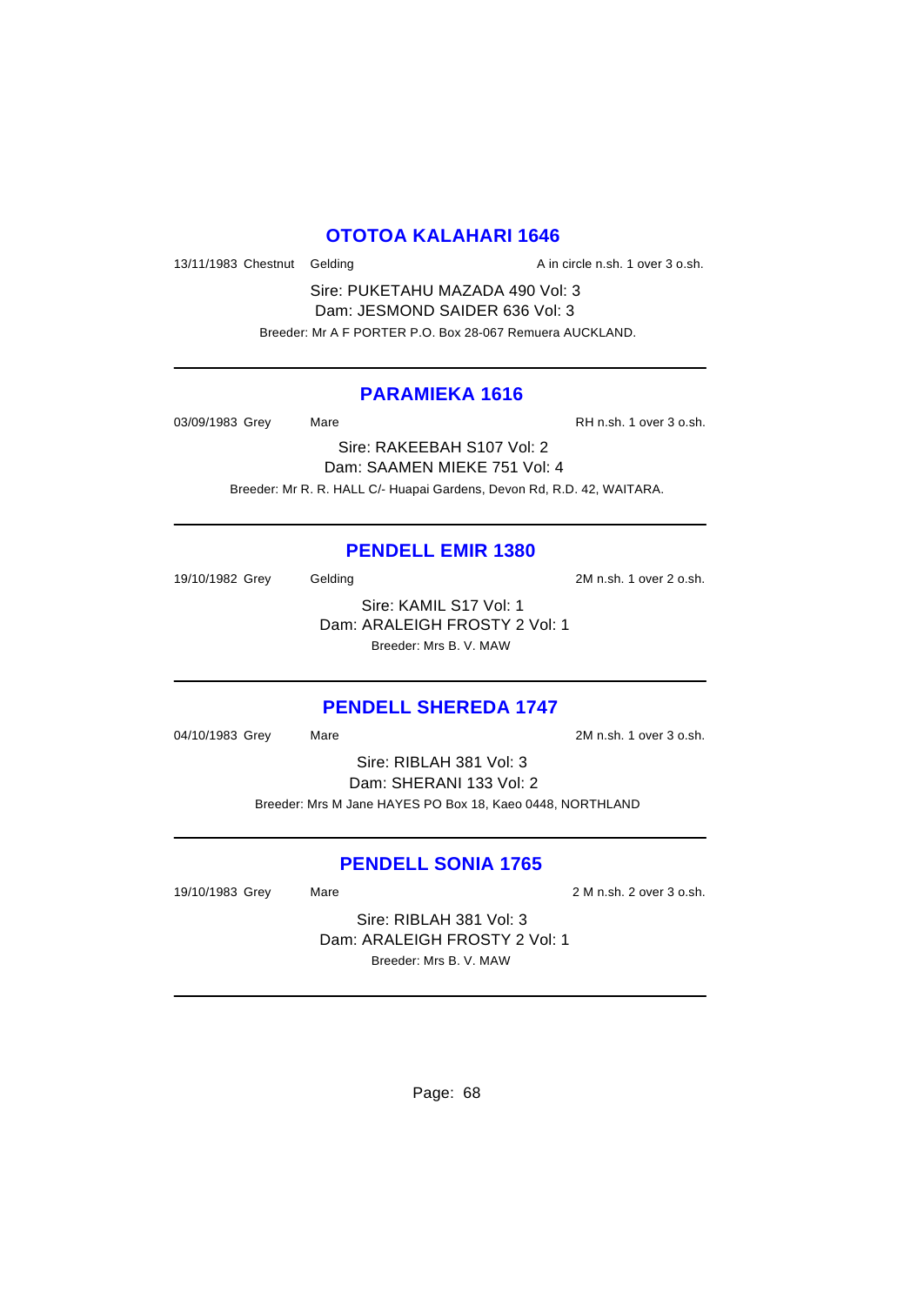# **PEROKEDO PETRA 1762**

28/10/1983 Chestnut Mare CR n.sh. 1 over 3 o.sh.

Sire: NGAPA WIN 308 Vol: 2 Dam: DELPH`S GEMMA 691 Vol: 3 Breeder: Mrs J R BRYERS P.O. Box 227 Ostend WAIHEKE ISLAND.

### **PHAROH 1340**

26/11/1982 Grey Gelding Tn.sh. 1 over 82 o.sh.

Sire: KAMIL S17 Vol: 1 Dam: SUKAYET 56 Vol: 1 Breeder: Dr S L TONKIN 27 Eastbourne Road Remuera AUCKLAND.

# **PINE PARK MAGICIAN 1668**

24/11/1984 Grey Stallion Stallion State PP n.sh. 1 over 4 o.sh. Sire: NGAPA LIGHT 309 Vol: 2 Dam: NGAPA MOONLIGHT 307 Vol: 2 Breeder: Mr Ron J KNOX PO Box 3, PAHIATUA 4941

# **PINE PARK MECCA 1627**

30/12/1983 Chestnut Stallion PP n.sh. 1 over 3 o.sh.

Sire: NGAPA LIGHT 309 Vol: 2 Dam: NGAPA MOONLIGHT 307 Vol: 2 Breeder: Mr Ron J KNOX PO Box 3, PAHIATUA 4941

## **PLATEAU CINDERS 1273**

22/10/1981 Grey Mare Mare PS over 9 n.sh.

Sire: HILAND WARRIOR 364 Vol: 3 Dam: HILAND QUEEN 113 Vol: 2 Breeder: Mrs J. HARDISTY R.D.1 Tokoroa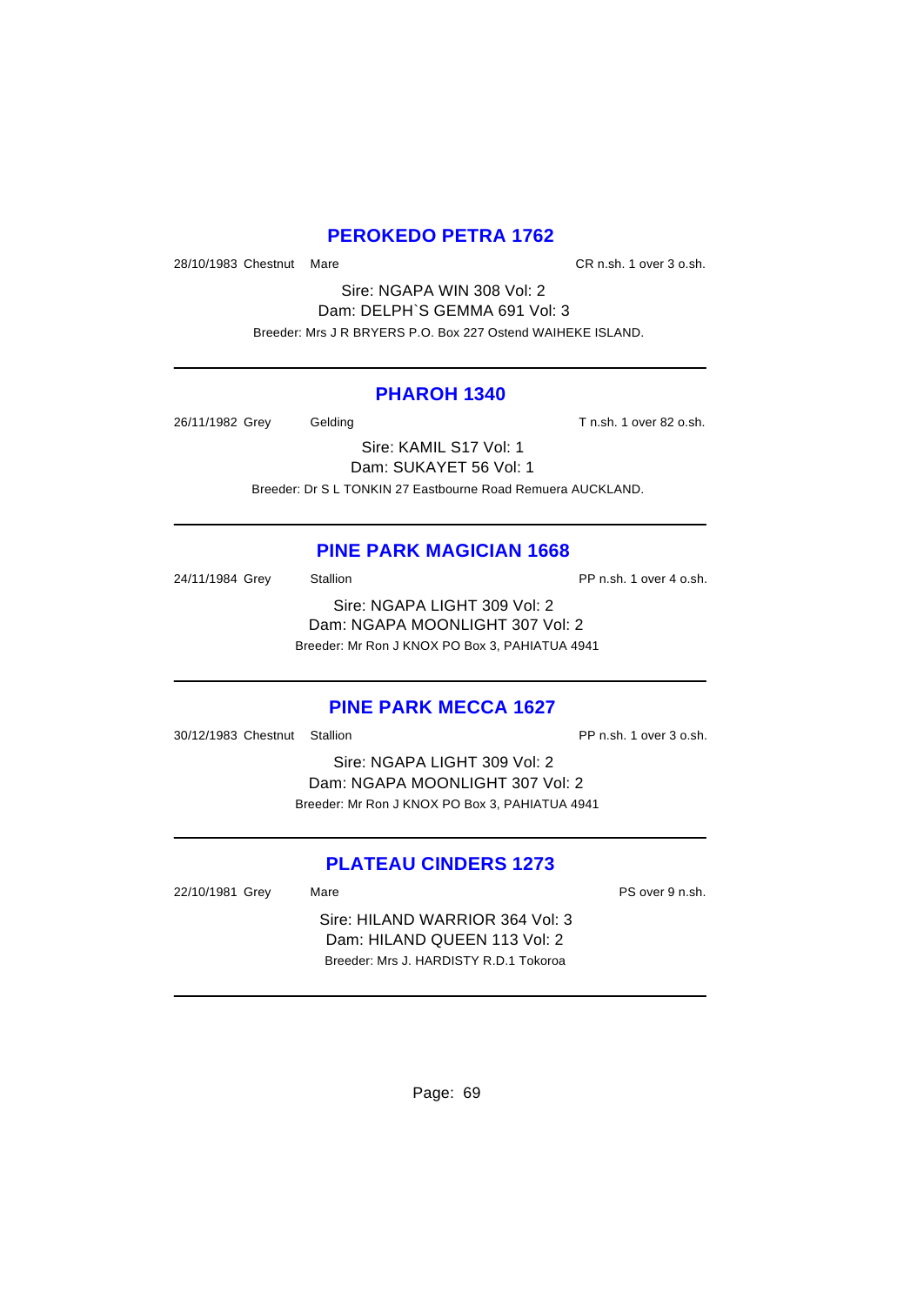### **POLDARK 1551**

03/10/1983 Grey Gelding Gelding Inverted V n.sh. 1 over 3 o.sh.

Sire: DELLMOUNT IBN PILGRIM 716 Vol: 3 Dam: DELLMOUNT ADAGIO 398 Vol: 3 Breeder: Mr P. M. ROSS

### **POUKEKEWA SHAHLOUM 1296**

08/11/1982 Grey Gelding Contact P in flying V n.sh. 1 over 82 o.sh.

Sire: DESERT LIGHT S102 Vol: 2 Dam: SHULIMAYA 428 Vol: 3 Breeder: Mrs June R BAZELEY 1633 Otaraoa Road R D 43 WAITARA

### **POUKEKEWA SHULAHDNI 1685**

 $05/09/1984$  Chestnut Mare  $P$  in flying V n.sh. 4 over 4 o.sh.

Sire: DESERT LIGHT S102 Vol: 2 Dam: SHULIMAYA 428 Vol: 3 Breeder: Mr C bazeley P.O. Box 159 WAITARA.

### **PUKEPOTO SOUTHERN SPARKLE 1388**

09/11/1982 Grey Mare Hin triangle over 82 over 1 n.sh.

Sire: SHAFFAL S158 Vol: 2 Dam: DEWDROP 318 Vol: 2 Breeder: Mrs A HALL Horoeka R.D. 4 DANNEVIRKE.

## **PUKETAHU GIPSY 1540**

22/09/1983 Chestnut Mare **AE conj.** n.sh. 2 over 83 o.sh.

Sire: GEMMO S57 Vol: 2 Dam: PUKETAHU SHANDY 283 Vol: 2

Breeder: Mr Alexander JNR A EDWARD 145 Pioneer Road R.D. 3 MORRINSVILLE.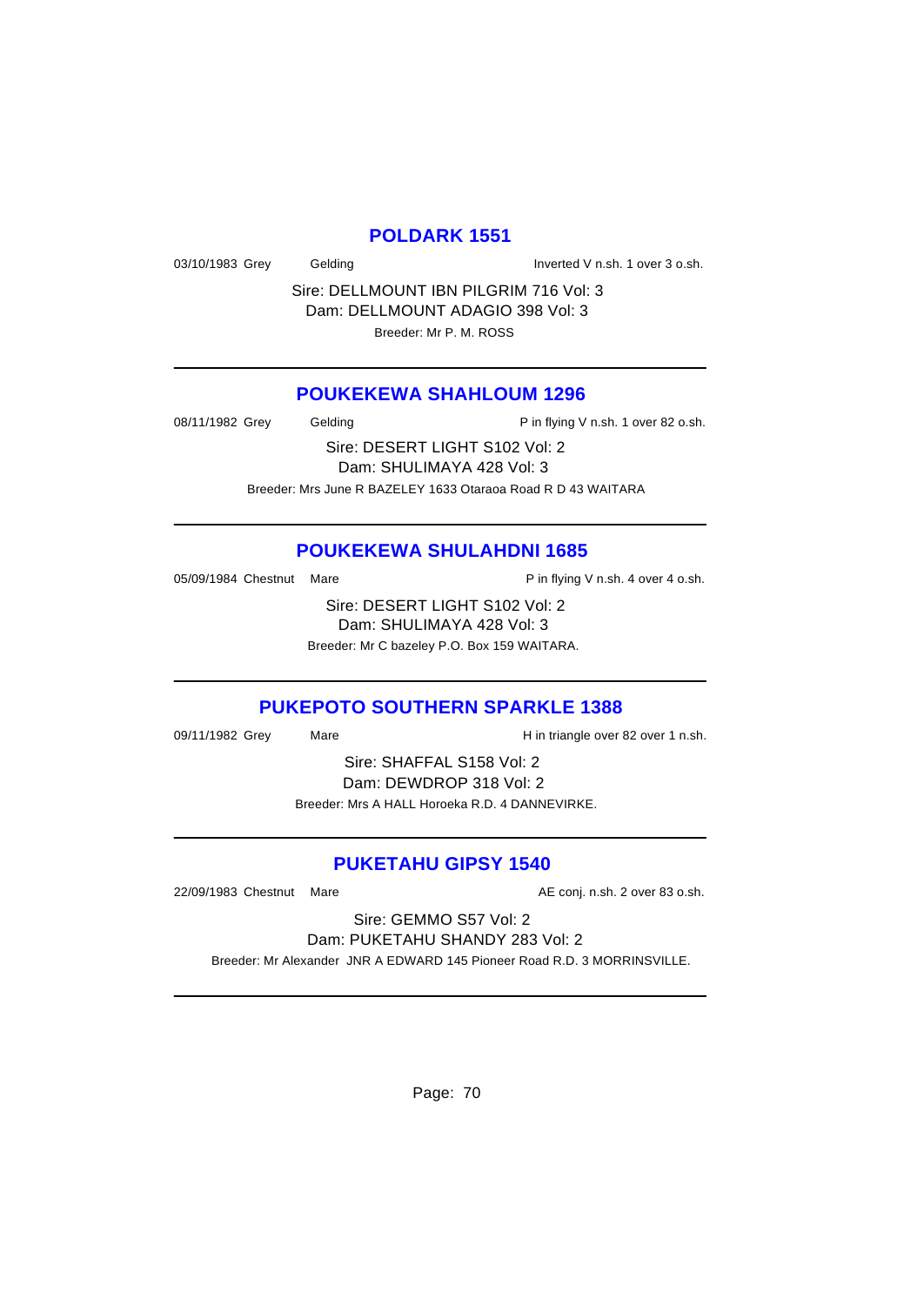## **PUKETAHU TRINITY 1387**

16/02/1983 Grey Gelding Case Conj. n.sh. 1 over 83 o.sh.

Sire: NGAPA CHIEF S22 Vol: 1 Dam: NGAPA SWEET MOMENT 36 Vol: 1

Breeder: Mr Alexander JNR A EDWARD 145 Pioneer Road R.D. 3 MORRINSVILLE.

## **PURIRI KOMUTU 1710**

05/11/1984 Grey Mare Mare 3 conj. curved spokes n.sh. 1 over 4 o.sh.

Sire: NAADDEL (AU) S106 Vol: 2

Dam: PURIRI POTIKI 901 Vol: 4

Breeder: Miss J M DOBIER Puriri Stud Springston, R.D. 4 CHRISTCHURCH.

## **PURIRI PITOITOI 1430**

13/11/1982 Bay Mare 3 conj. curved spokes n.sh. 1 over 2 o.sh.

Sire: THE AMBASSADOR (AU) 1087 Vol: 4 Dam: DELLMOUNT SHAHREEM 544 Vol: 3

Breeder: Miss J M DOBIER Puriri Stud Springston, R.D. 4 CHRISTCHURCH.

### **PURIRI STAR 1598**

01/11/1983 Grey Gelding 3 conj. curved spokes n.sh. 1 over 3 o.sh.

Sire: DELLMOUNT KALLAM 549 Vol: 3 Dam: DELLMOUNT ANAH 166 Vol: 2 Breeder: Miss J M DOBIER Puriri Stud Springston, R.D. 4 CHRISTCHURCH.

# **RA-MINKA 1295**

31/10/1982 Grey Mare Mare Din C n.sh. 4 over 2 o.nk.

Sire: NGAPA KING S25 Vol: 1 Dam: RAMINA 459 Vol: 3

Breeder: Mrs Cindy L LIGGETT 19 Robertson Street Frankton QUEENSTOWN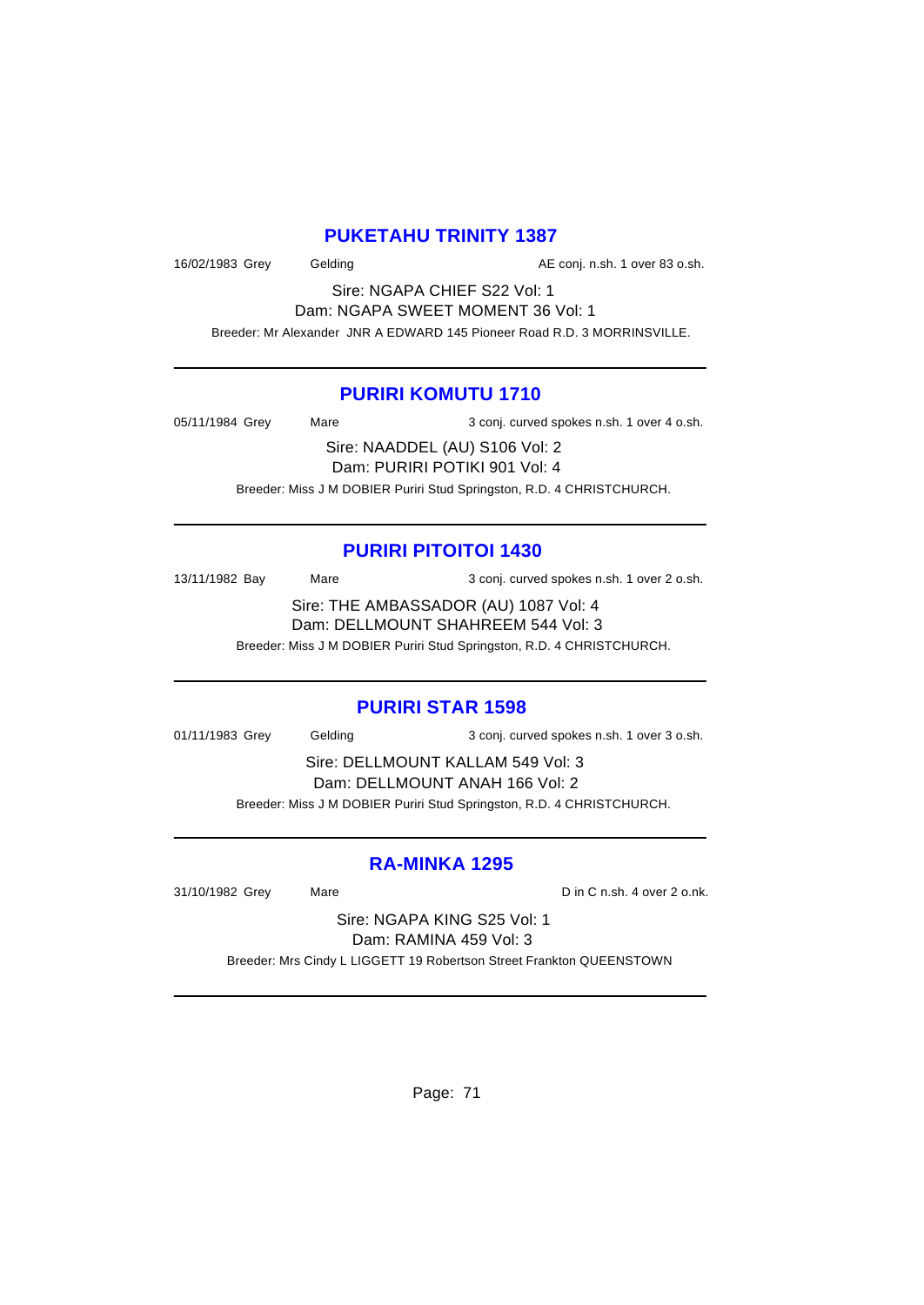### **RAABAI 1528**

09/09/1983 Grey Gelding Gelding HF conj. n.sh. 7 over 3 o.sh.

Sire: NAADDEL (AU) S106 Vol: 2 Dam: SPARKLE GOLD 55 Vol: 1 Breeder: Mr L.M. MARSHALL

### **RAFFON 1696**

09/10/1984 Bay Gelding A under half circle n.sh. 2 over 4 o.sh.

Sire: SHARABI 285 Vol: 2 Dam: SHERRY 97 Vol: 2 Breeder: Mrs Christine J LORD P.O. Box 796 MASTERTON.

## **RAFIQ 1481**

23/11/1982 Chestnut Gelding Diamond in half circle n.sh. 2 over 82 o.sh.

Sire: SAAMEN ROLAND 668 Vol: 3 Dam: NASHITA 568 Vol: 3 Breeder: Mr J A PITTAMS C/- D PITTAMS R.D.4 HIKURANGI NORTHLAND

#### **RAHZAR 1701**

22/10/1984 Chestnut Gelding Din C n.sh. 3 over 4 o.nk.

Sire: TORRYBURN RAHSUL (AU) 1279 Vol: 5 Dam: ZAN ZARA 941 Vol: 4 Breeder: Mr Russell A LIGGETT 19 Robertson Street Frankton QUEENSTOWN

### **RAMONA 1507**

31/10/1983 Chestnut Mare **D** in C n.sh. 4 over 3 o.nk.

Sire: TORRYBURN RAHSUL (AU) 1279 Vol: 5 Dam: RAMINA 459 Vol: 3

Breeder: Mrs Cindy L LIGGETT 19 Robertson Street Frankton QUEENSTOWN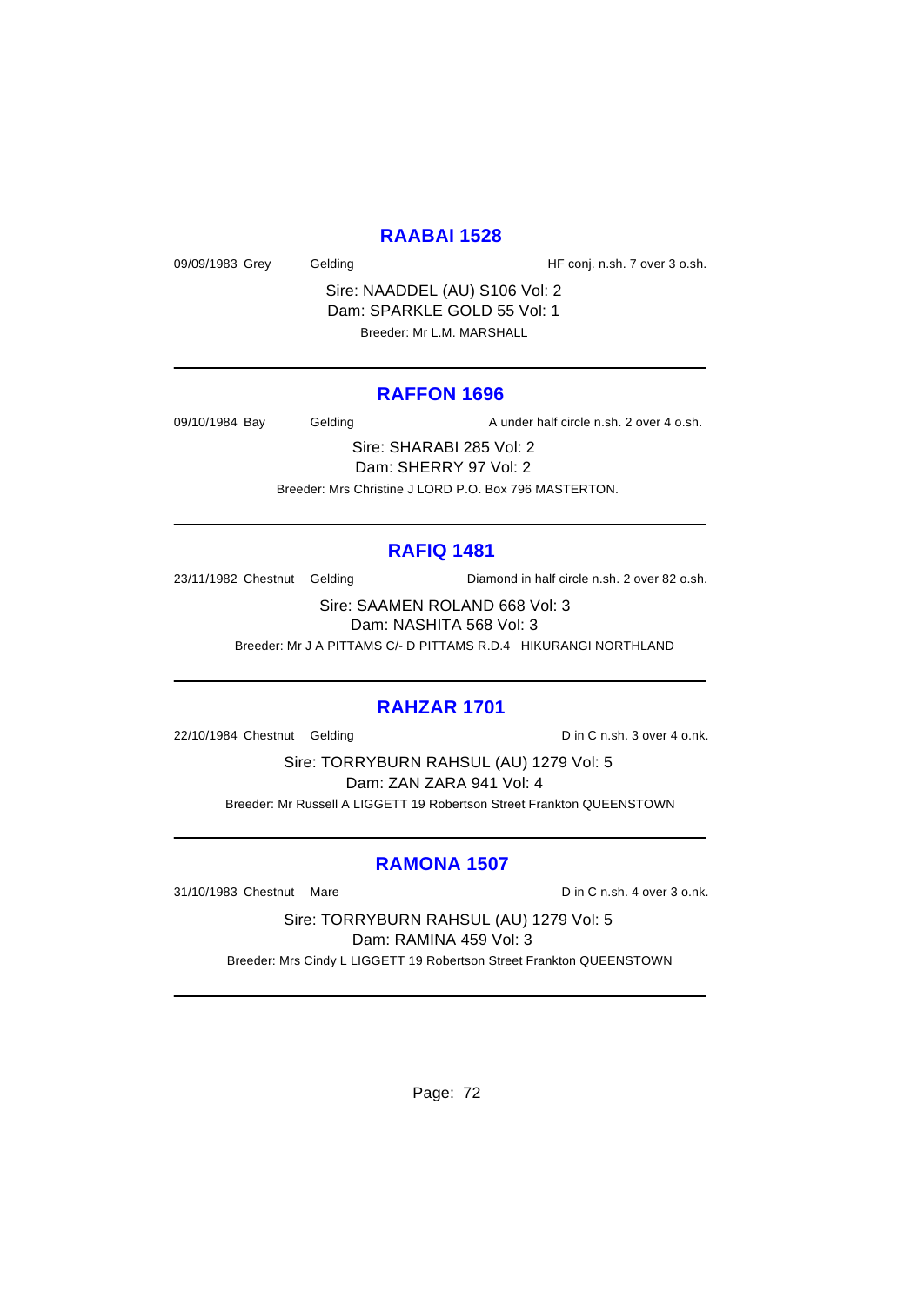### **RAPHAEL 1352**

17/10/1982 Chestnut Gelding Back to front RB conj. n.sh. 3 over 2 o.sh.

Sire: MARAMA SAYF SAMIRA 859 Vol: 4

Dam: POLENKA 102 Vol: 2

Breeder: Mr Allan T RUDOLPH Ruapekapeka Road R.D. 2 HIKURANGI.

## **RAQQAS 1482**

06/01/1983 Chestnut Gelding Diamond in half circle n.sh. 4 over 82 o.sh.

Sire: SAAMEN ROLAND 668 Vol: 3 Dam: GREY MAID 22 Vol: 1 Breeder: Mr J A PITTAMS C/- D PITTAMS R.D.4 HIKURANGI NORTHLAND

## **RARKMAN 1526**

05/09/1983 Grey Gelding Gelding HF conj. n.sh. 6 over 3 o.sh.

Sire: SARACEN KARIM (CA) S119 Vol: 2 Dam: NAARAI 385 Vol: 3 Breeder: Mr L.M. MARSHALL

### **RASHEED 1700**

20/10/1984 Chestnut Gelding Din C n.sh. 2 over 4 o.nk.

Sire: TORRYBURN RAHSUL (AU) 1279 Vol: 5 Dam: RAMINA 459 Vol: 3 Breeder: Mrs Cindy L LIGGETT 19 Robertson Street Frankton QUEENSTOWN

## **RAYJAN CALEB 1514**

01/11/1983 Grey Gelding Contract Contract Contract Contract Contract Contract Contract Contract Contract Contract Contract Contract Contract Contract Contract Contract Contract Contract Contract Contract Contract Contract

Sire: JESMOND SMAROEL (IIU) 444 Vol: 3 Dam: EZRAIN 127 Vol: 2

Breeder: Mrs Janice H WILSON 147 Dukes Road South, RD 2, MOSGIEL 9092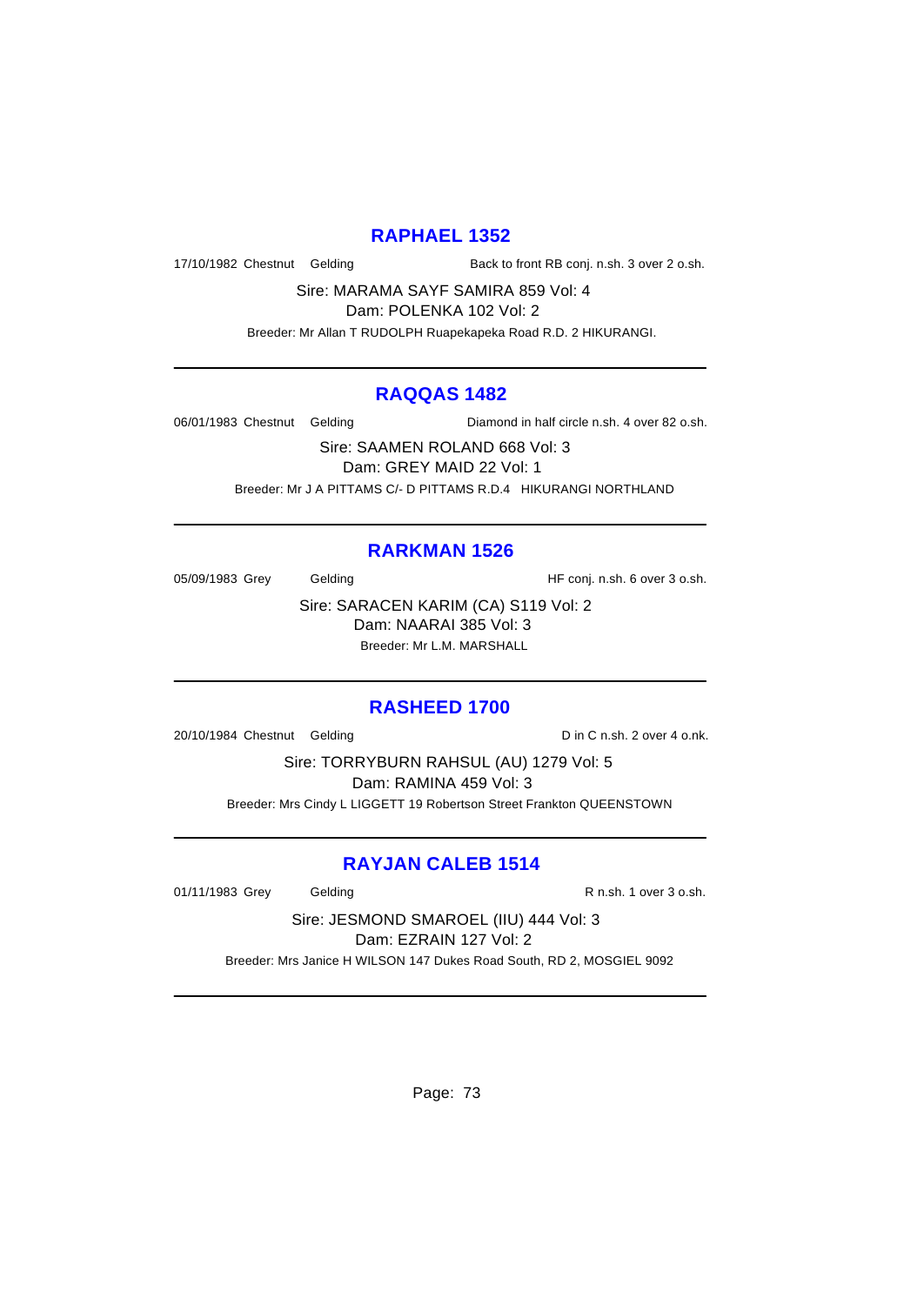## **RAYJAN EMIR 1683**

27/11/1984 Grey Stallion Stallion R n.sh. 1 over 4 o.sh.

Sire: IBN NAADDEL 753 Vol: 4 Dam: TOUCH OF CHARM 1007 Vol: 4 Breeder: Mrs Janice H WILSON 147 Dukes Road South, RD 2, MOSGIEL 9092

## **RAYJAN JACOB 1476**

26/01/1983 Grey Gelding Communication R n.sh. 1 over 2 o.sh.

Sire: ROSCOMMON NASSAH 683 Vol: 3 Dam: SNOWDROP 497 Vol: 3 Breeder: Mrs Janice H WILSON 147 Dukes Road South, RD 2, MOSGIEL 9092

## **RAZZLE DAZZLE 1506**

17/10/1983 Grey Gelding Contact Contact D in C n.sh. 3 over 3 o.nk.

Sire: TORRYBURN RAHSUL (AU) 1279 Vol: 5 Dam: ARABIAN LASS 169 Vol: 2

Breeder: Mrs Cindy L LIGGETT 19 Robertson Street Frankton QUEENSTOWN

## **REZIN 1524**

16/09/1983 Grey Gelding HF conj. n.sh. 17 over 3 o.sh.

Sire: NAADDEL (AU) S106 Vol: 2 Dam: SILVER MAID 51 Vol: 1 Breeder: Mr L.M. MARSHALL

## **RISILA 1334**

03/10/1982 Chestnut Mare Sin circle over 14 n.sh.

Sire: HILAND CHIEF (AU) S85 Vol: 2 Dam: JAMILA 302 Vol: 2 Breeder: Mrs E Anne SPARKS 1199 Churchill Road, RD 1, TUAKAU 2696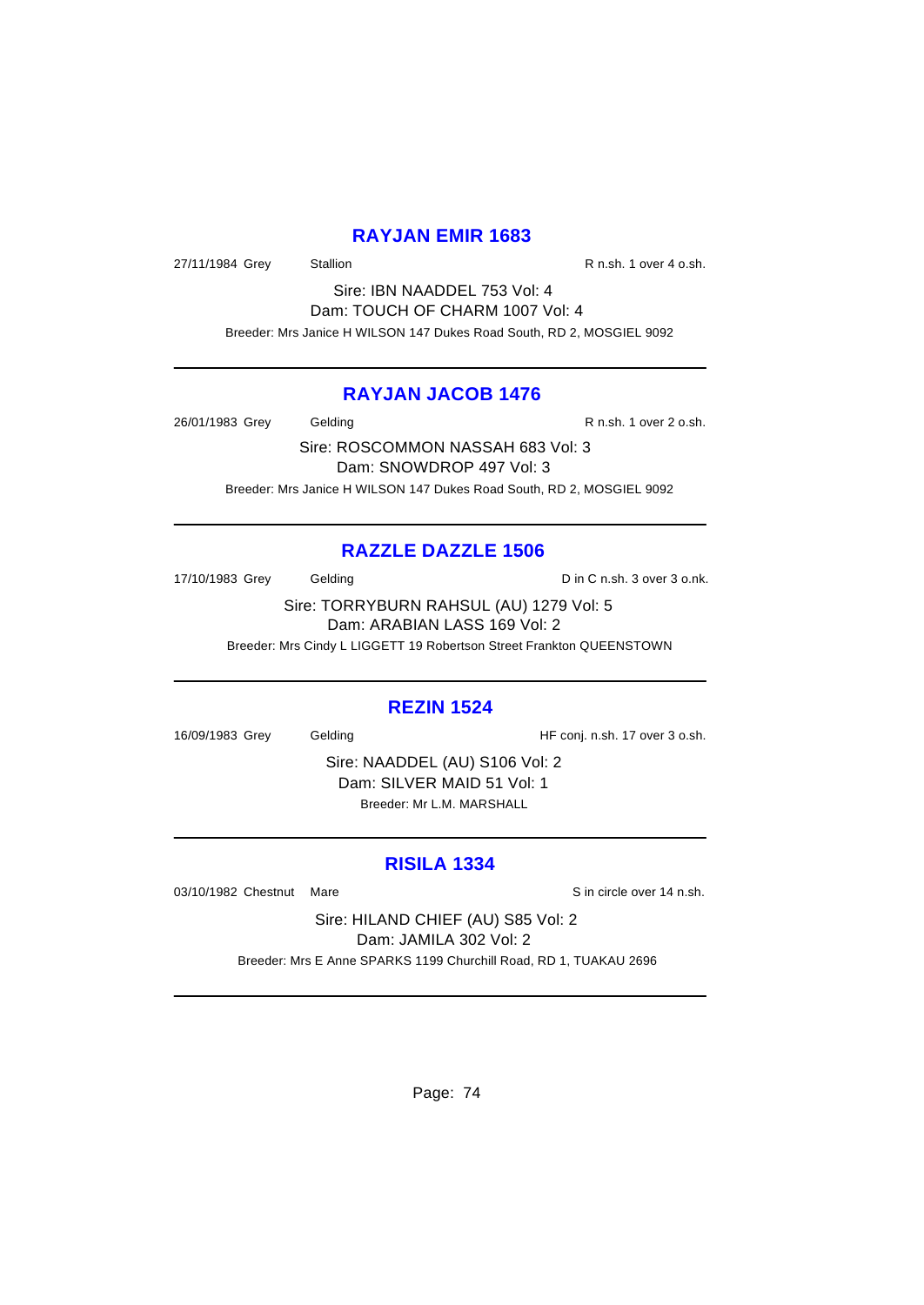#### **ROYAL ROUTINE 1614**

19/11/1983 Chestnut Mare C in diamond n.sh. 1 over 83 o.sh. upside down

Sire: RALVON LUKE (AU) 571 Vol: 3 Dam: GOLD ROYAL 760 Vol: 4 Breeder: E. A. CAMERON 44 Harakeke St Christchurch

# **RUBICON LUDESHA 1448**

10/11/1982 Grey Mare Mare V under bar n.sh. 1 over 2 o.sh.

Sire: RALVON LUKE (AU) 571 Vol: 3 Dam: DELLMOUNT KADESHA 268 Vol: 2 Breeder: Mr D R VOICE R.D., Springfield CANTERBURY.

### **SAAMEN JAREN 1461**

01/09/1982 Chestnut Gelding The Research Consider n.sh. 1 over 2 o.sh.

Sire: NISAB (AU) 766 Vol: 4 Dam: AMINA 134 Vol: 2 Breeder: Mrs P. LESLIE 54 Boundary Road, PAPAKURA.

### **SAAMEN SALEKA 1443**

18/11/1982 Grey Mare Mare K n.sh. 1 over 82 o.sh.

Sire: SALMAN (GB) 251 Vol: 2 Dam: ZOSMA 132 Vol: 2 Breeder: Mr W N KROEF 56 Boundary Road PAPAKURA.

## **SAHRINA 1519**

24/10/1983 Grey Mare Mare HF conj. n.sh. 10 over 3 o.sh.

Sire: SARACEN KARIM (CA) S119 Vol: 2 Dam: SARINA 649 Vol: 3 Breeder: Mr L.M. MARSHALL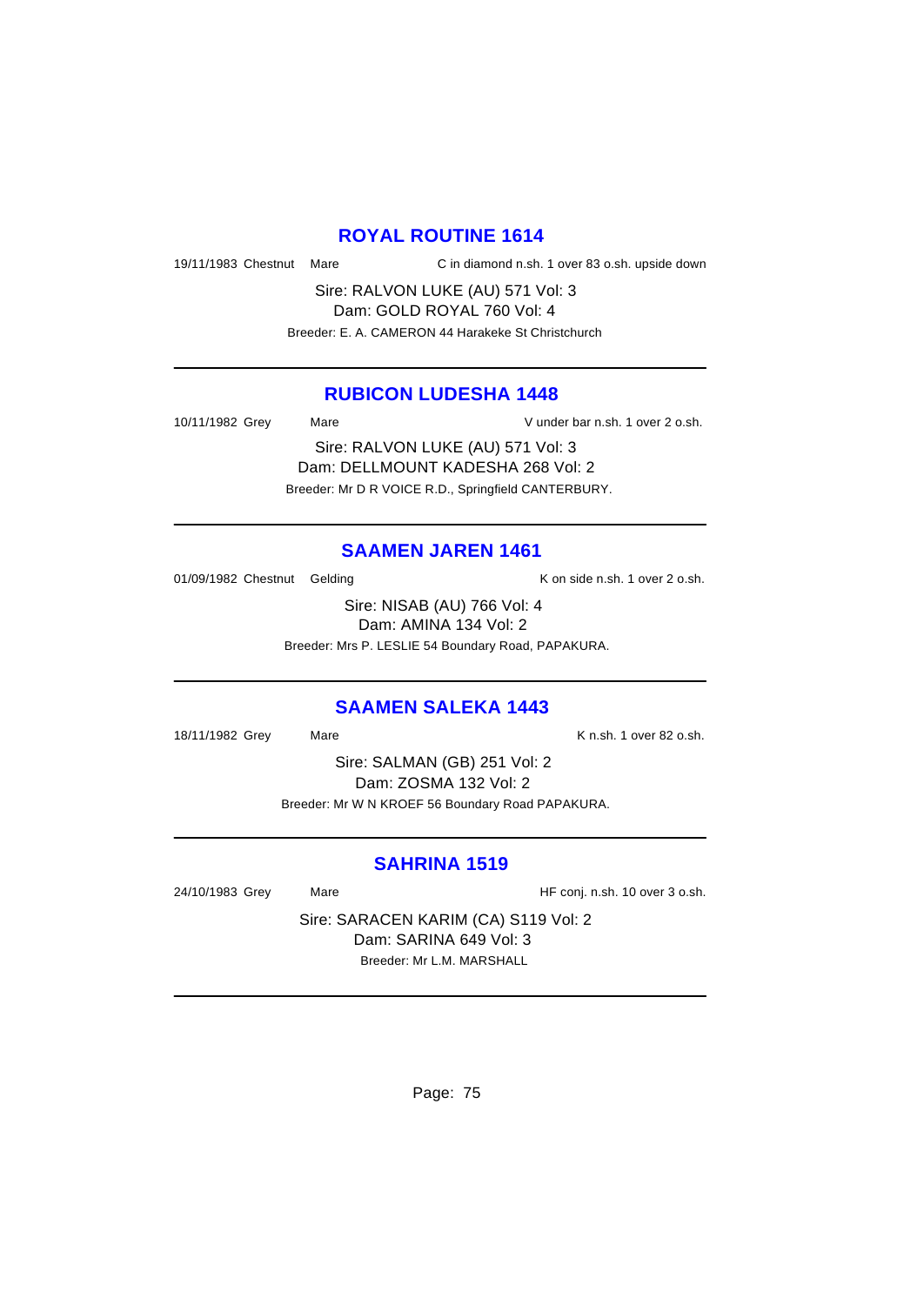### **SALDIN CHARMER 1655**

21/08/1984 Grey Mare Mare AL conj. n.sh. 1 over 4 o.sh.

Sire: ARABESQUE AZIEZE (AU) 574 Vol: 3 Dam: DELL LUFINA 917 Vol: 4 Breeder: Miss P. A. LEWIS R.D. 3 Leeston CHRISTCHURCH

## **SAPPHIRE KHAN 1435**

09/11/1982 Grey Gelding SA over bar n.sh. 1 over 2 o.sh.

Sire: ARALEIGH KAVANNA 371 Vol: 3 Dam: ARALEIGH JUDITH 3 Vol: 1 Breeder: Mrs Robyn LLEWELLYN c/- Mrs I Sinclair 127 Puriri Park WHANGAREI

## **SAPPHIRE STORMY MORN 1709**

17/11/1984 Grey Gelding Gelding SA over bar n.sh. 1 over 4 o.sh. Sire: ARALEIGH KAVANNA 371 Vol: 3 Dam: ARALEIGH JUDITH 3 Vol: 1

Breeder: Mrs Robyn LLEWELLYN c/- Mrs I Sinclair 127 Puriri Park WHANGAREI

#### **SAPPHIRE VALIANT 1612**

17/11/1983 Grey Gelding SA over bar n.sh. 1 over 3 o.sh. Sire: ARALEIGH KAVANNA 371 Vol: 3 Dam: ARALEIGH JUDITH 3 Vol: 1 Breeder: Mrs Robyn LLEWELLYN c/- Mrs I Sinclair 127 Puriri Park WHANGAREI

#### **SARADIRAH 1743**

26/09/1984 Grey Mare Mare HF conj. n.sh. 11 over 4 o.sh.

Sire: NAADDEL (AU) S106 Vol: 2 Dam: EMBLIM 508 Vol: 3 Breeder: Mr L.M. MARSHALL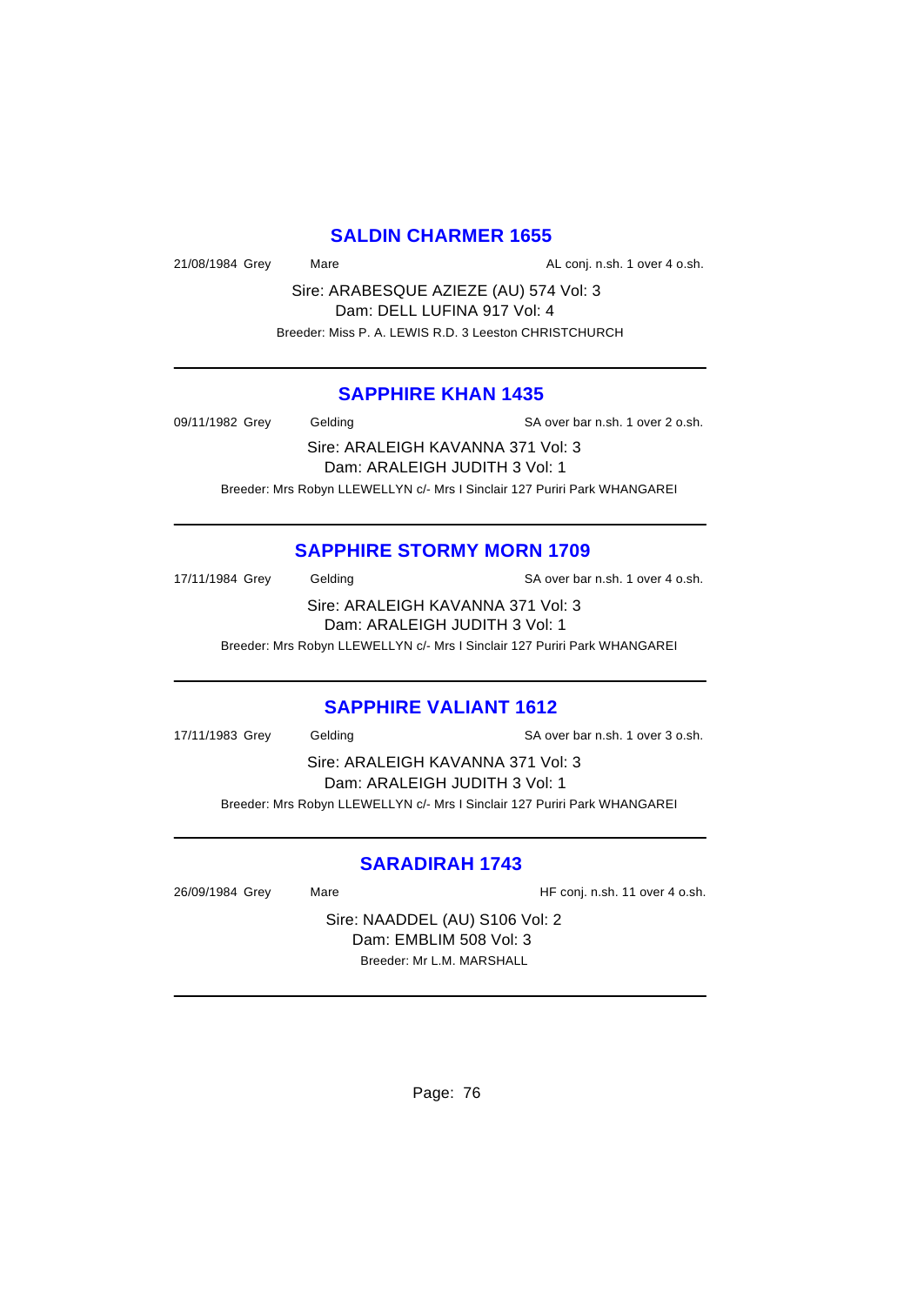## **SEETHA 1446**

07/10/1982 Grey Mare Mare J over 1 n.sh.

Sire: GAI CADET (US) 730 Vol: 3 Dam: JEHANI 777 Vol: 4

Breeder: Miss Beverley A JONES c/- S Spratt 107 Mateku Rd, RD 9 TE PUKE 3189

#### **SHADAN 1309**

28/10/1982 Grey Stallion Stallion HF conj. n.sh. 10 over 2 o.sh.

Sire: SARACEN KARIM (CA) S119 Vol: 2 Dam: BINT KILLALA 642 Vol: 3

Breeder: Mr L.M. MARSHALL

# **SHADIA 1499**

03/09/1983 Grey Mare Mare A in D on side n.sh. 1 over 3 o.sh. Sire: SILVER REFLECTION 647 Vol: 3 Dam: ARALEIGH TINKLE 84 Vol: 2

Breeder: Mr Graham F DORE 769 Coatesville Riverhead Highway RD3 ALBANY.

### **SHALIKA 1303**

29/10/1982 Grey Mare Mare HF conj. n.sh. 5 over 2 o.sh.

Sire: SARACEN KARIM (CA) S119 Vol: 2 Dam: SARINA 649 Vol: 3 Breeder: Mr L.M. MARSHALL

## **SHALIMAR SAMARIA 1660**

28/09/1984 Grey Mare M on side n.sh. 1 over 4 o.sh.

Sire: SABRE 648 Vol: 3 Dam: DELL GALIN 868 Vol: 4 Breeder: Mr Graeme J THOMPSON Fairton RD 2 ASHBURTON 7772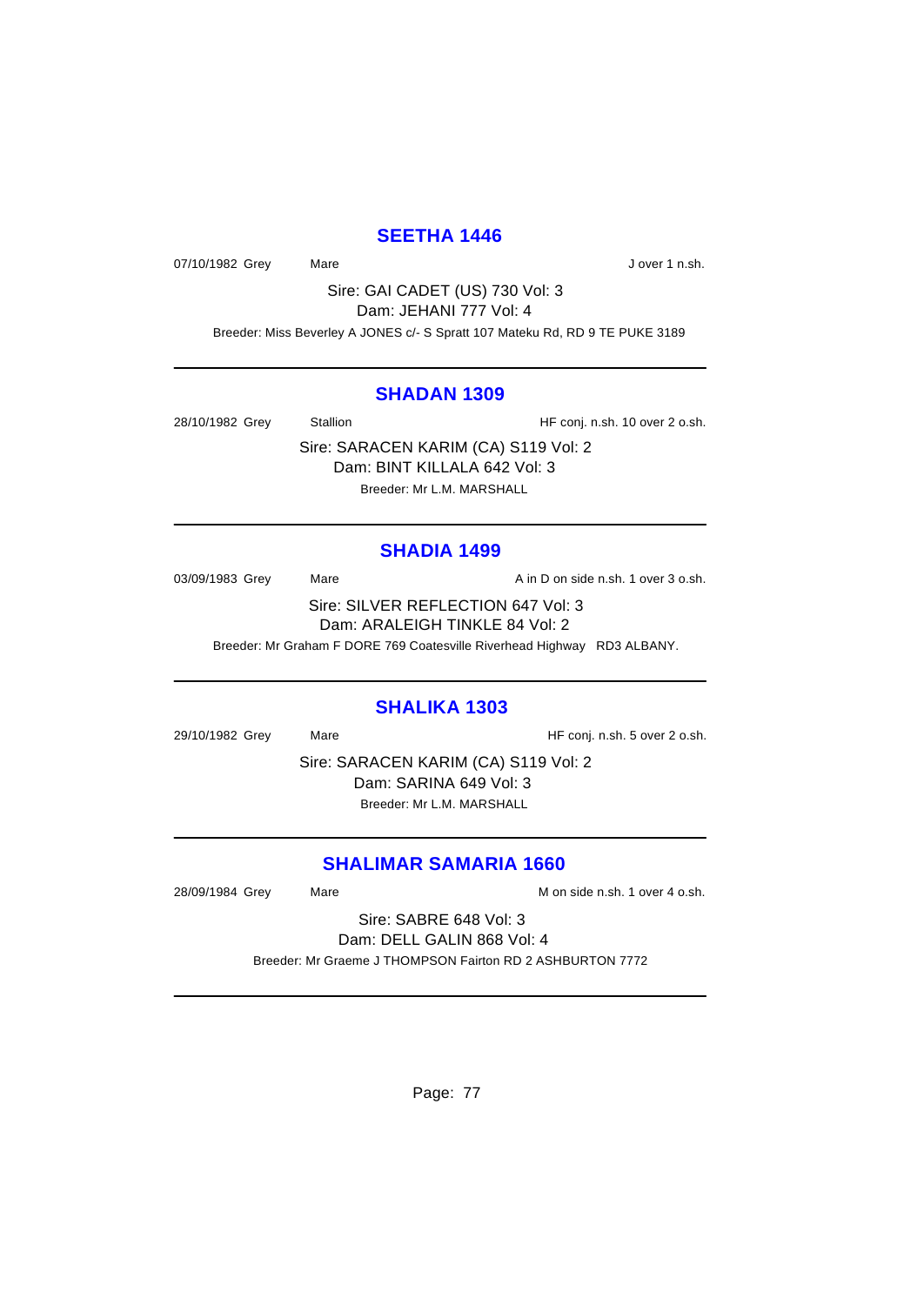## **SHANTAH 1719**

12/11/1984 Bay Mare Mare Sthrough W over 30 n.sh.

Sire: KANDAHAR IBN KAZRA (GB) 1208 Vol: 4 Dam: KANTARA 1206 Vol: 4

Breeder: Mrs Suzanne W SPRATT Maketu Road R.D. 9 TE PUKE.

### **SHANTUNG 1705**

11/11/1984 Grey Gelding B reverse B n.sh. 1 over 4 lying down o.sh.

Sire: NGAPA FALCON 631 Vol: 3 Dam: WAIMEHA SHIRLEY 69 Vol: 1 Breeder: Mr A A EDWARD Waiti Road R.D. 3 MORRINSVILLE.

### **SHARIYA 1720**

29/09/1984 Chestnut Mare State of the Sthrough W over 31 n.sh.

Sire: KANDAHAR IBN KAZRA (GB) 1208 Vol: 4 Dam: KAFIZA 1204 Vol: 4 Breeder: Mrs Suzanne W SPRATT Maketu Road R.D. 9 TE PUKE.

#### **SHARLIN SILVER SABRE 1489**

16/10/1982 Grey Gelding Bar in circle over 3 n.sh. Sire: FLEMING`S BASARA 621 Vol: 3 Dam: HILAND DANCER 427 Vol: 3 Breeder: Mrs P GILL Harris Road R.D. 2 WAIUKU.

## **SHARLIN SILVER STREAK 1487**

22/10/1982 Grey Gelding Bar in circle over 4 n.sh. Sire: BAGHDAD S7 Vol: 1 Dam: PLATEAU DIAMOND 855 Vol: 4 Breeder: Mrs P GILL Harris Road R.D. 2 WAIUKU.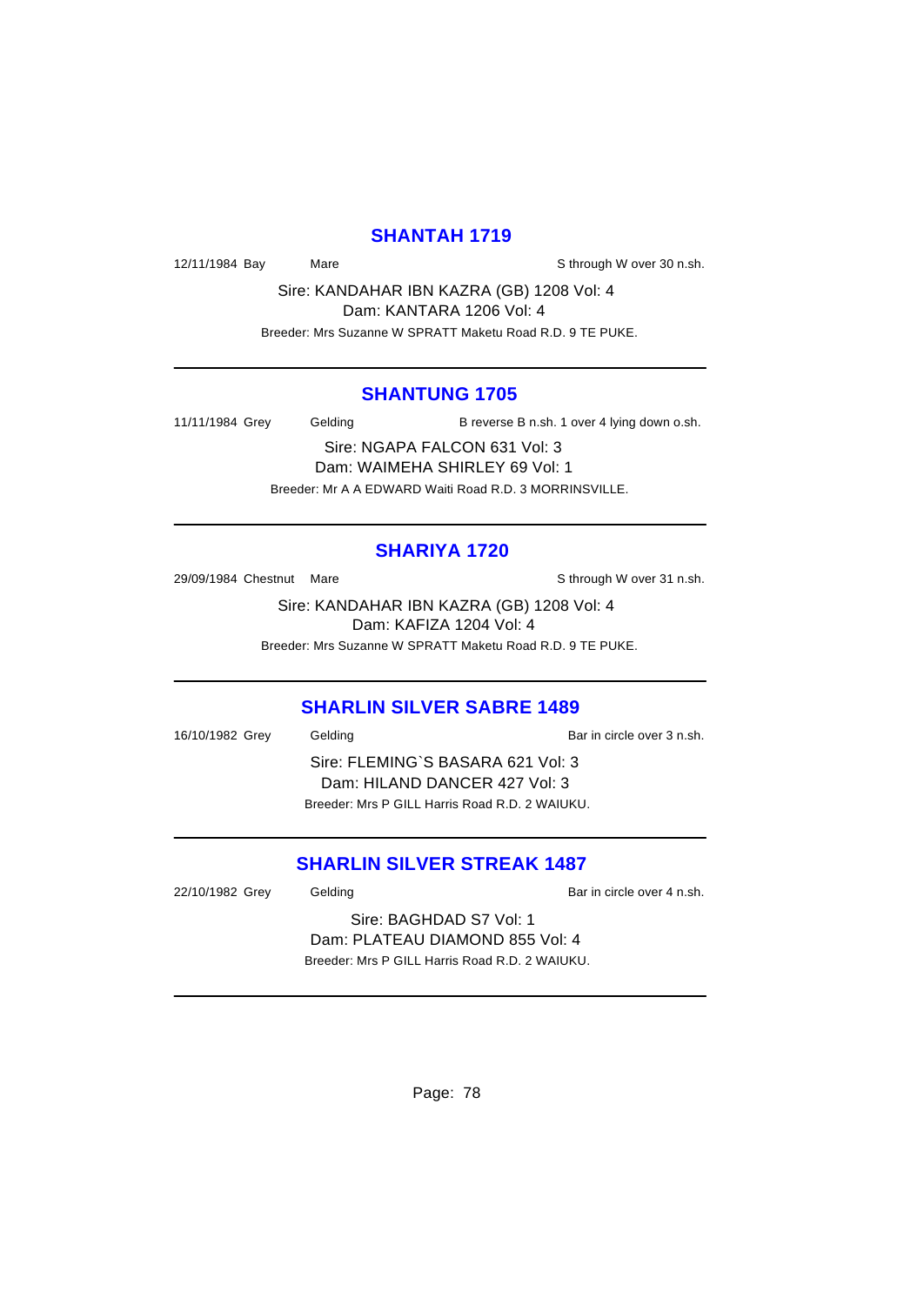## **SHARLIN SOLITAIRE 1488**

22/10/1982 Grey Gelding Bar in circle over 2 n.sh.

Sire: FLEMING`S BASARA 621 Vol: 3 Dam: HILAND QUEEN 113 Vol: 2 Breeder: Mrs P GILL Harris Road R.D. 2 WAIUKU.

### **SHARMIN 1625**

16/11/1983 Chestnut Gelding AA conj. over 16 o.sh.

Sire: HY-WYNNE SHAKA (US) 1286 Vol: 5 Dam: ARALEIGH KAMIN 5 Vol: 1 Breeder: Mr R M GUBB 188 Racecourse Road, RD 1, CAMBRIDGE 3493

## **SHERWOOD ASHRIEL 1697**

14/09/1984 Grey Mare Mare HB conj. n.sh. 1 over 4 o.sh. Sire: DELLMOUNT KALLAM 549 Vol: 3 Dam: ARABIAN GOLD 157 Vol: 2

Breeder: Miss Helen A BRAY 174 O'Hallorans Road, RD 1, OXFORD 7495

### **SHERWOOD ATHENE 1698**

15/11/1984 Bay Mare HB conj. n.sh. 2 over 4 o.sh.

Sire: ARABIAN PARK MAJESTIC (AU) S77 Vol: 2 Dam: SHERWOOD A`ISHA 678 Vol: 3 Breeder: Miss Helen A BRAY 174 O'Hallorans Road, RD 1, OXFORD 7495

## **SHERWOOD-AS-NAPPER 1315**

16/12/1982 Chestnut Gelding The State of HB conj. n.sh. 1 over 2 o.sh.

Sire: RALVON LUKE (AU) 571 Vol: 3 Dam: ROSMUND 484 Vol: 3 Breeder: Miss Helen A BRAY 174 O'Hallorans Road, RD 1, OXFORD 7495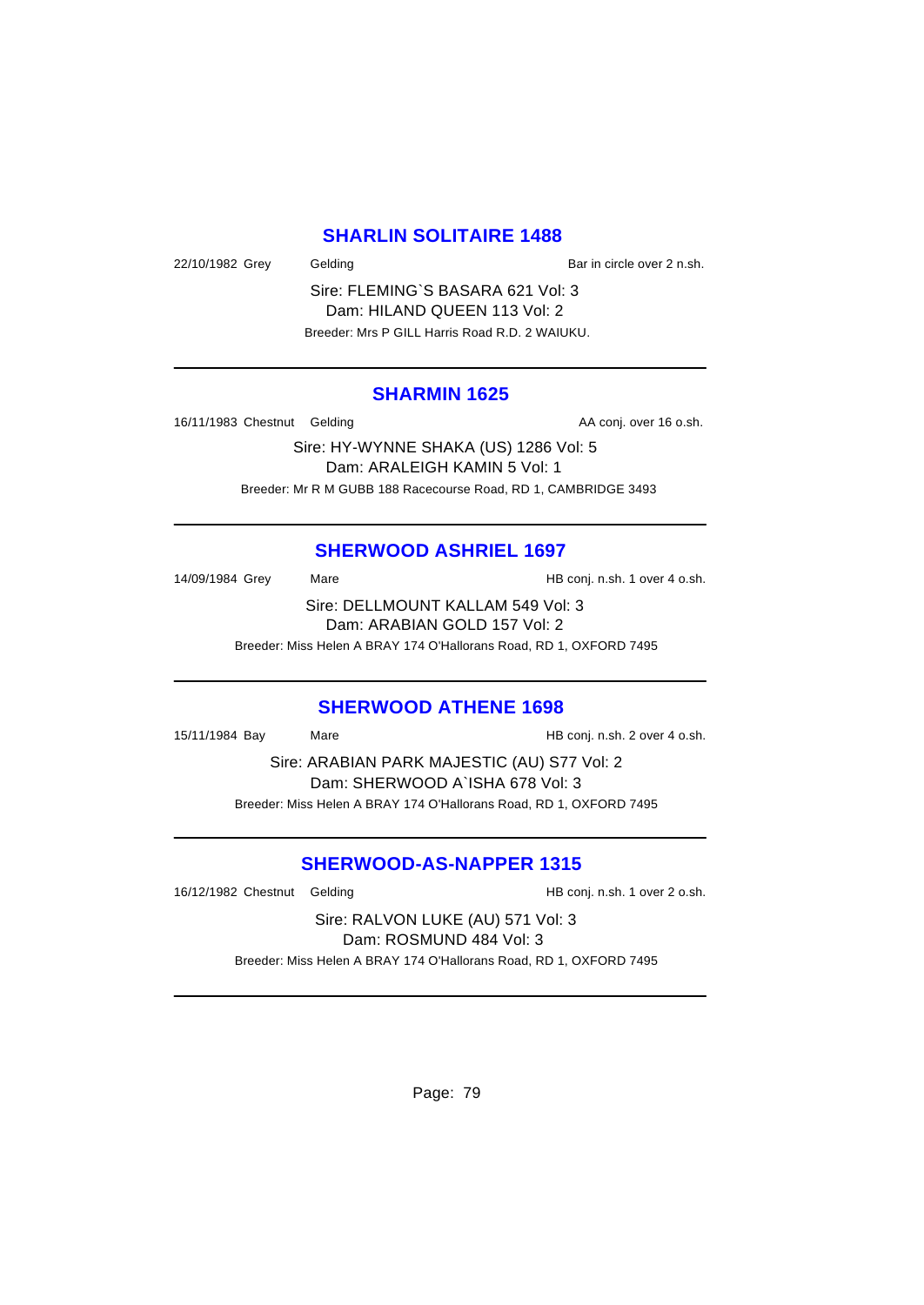#### **SHIEKH SEBAGH 1297**

05/10/1982 Grey Gelding Contact A under half circle n.sh. 2 over 2 o.sh.

Sire: WAIMEHA RENOWN S61 Vol: 2 Dam: SHERRY 97 Vol: 2

Breeder: Mrs Christine J LORD P.O. Box 796 MASTERTON.

#### **SHIMADA 1333**

06/10/1982 Grey Mare Mare B reversed B n.sh. 1 over 2 o.sh.

Sire: CRESCENDO (AU) S10 Vol: 1 Dam: WAIMEHA SHIRLEY 69 Vol: 1 Breeder: ARAHI FAMILY TRUST MA Barker & KR McGrath, PO Box 174, TE AWAMUTU 3840

## **SHIRAZI 1531**

28/10/1983 Grey Gelding Gelding HF conj. n.sh. 13 over 3 o.sh.

Sire: SARACEN KARIM (CA) S119 Vol: 2 Dam: JARINA 156 Vol: 2 Breeder: Mr L.M. MARSHALL

### **SHISEIDO 1502**

24/10/1983 Grey Mare B reversed B n.sh. 1 over 3 o.sh.

Sire: PUKETAHU KENTUCKY S117 Vol: 2 Dam: WAIMEHA SHIRLEY 69 Vol: 1 Breeder: ARAHI FAMILY TRUST MA Barker & KR McGrath, PO Box 174, TE AWAMUTU 3840

## **SILVER DUST 1301**

16/11/1982 Grey Mare Mare HF conj. n.sh. 12 over 2 o.sh.

Sire: NAADDEL (AU) S106 Vol: 2 Dam: SILVER EMBER 48 Vol: 1 Breeder: Mr L.M. MARSHALL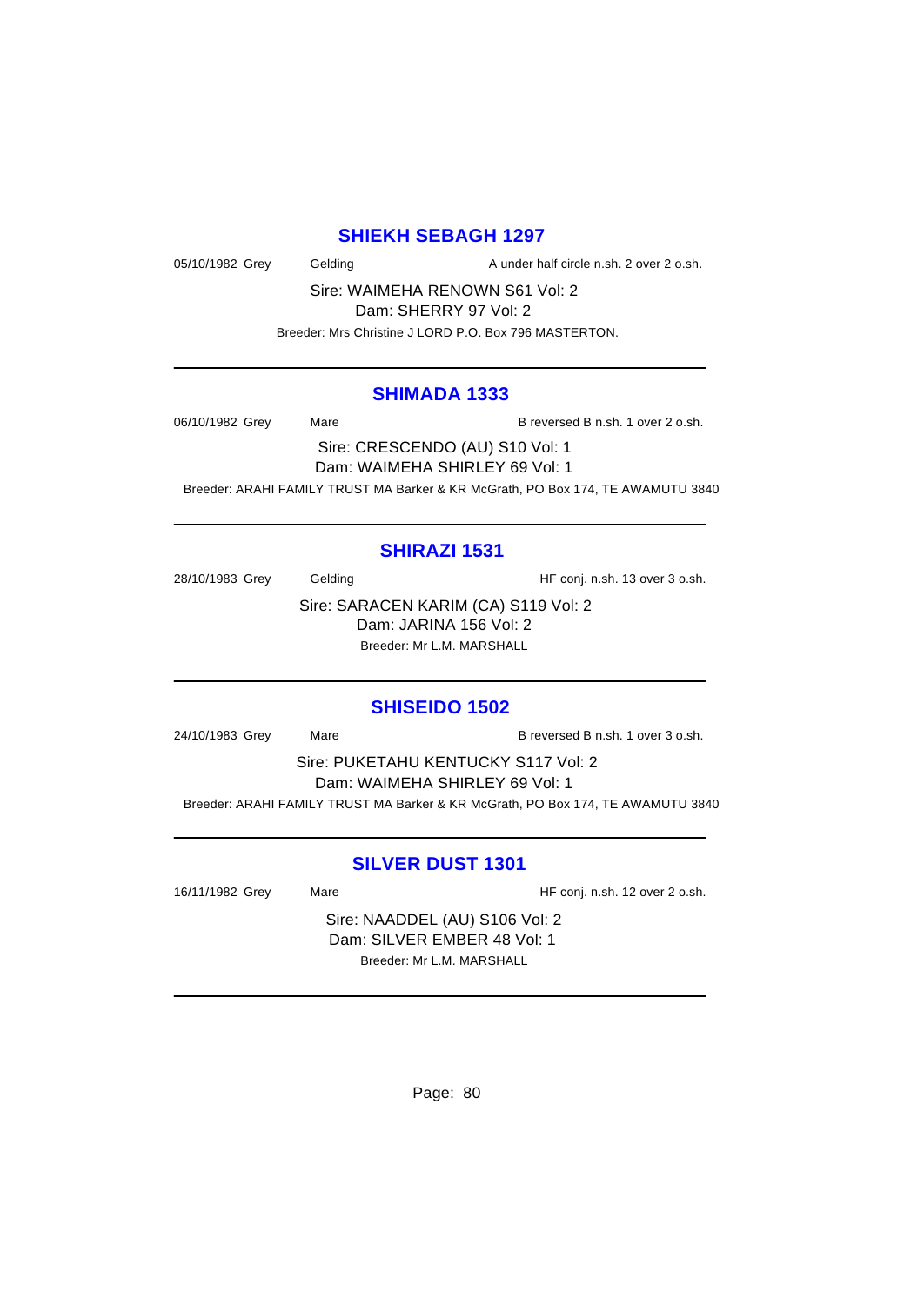## **SILVER FERN ASTRON 1419**

05/10/1982 Bay Stallion Stallion CB n.sh. 3 over 2 o.sh.

Sire: STAR OF ARABIA EL NATH (AU) DEREGISTERED 793 Vol: 4 Dam: TARAPURUHI ADA 366 Vol: 3 Breeder: Mrs L. L. BENNETT P.O. BOX 64 WAIPUKURAU

## **SILVER FERN HALIM 1693**

04/11/1984 Bay Stallion Stallion CB n.sh. 6 over 4 o.sh.

Sire: STAR OF ARABIA EL NATH (AU) DEREGISTERED 793 Vol: 4 Dam: BAHREENA 162 Vol: 2 Breeder: Mrs L. L. BENNETT P.O. BOX 64 WAIPUKURAU

## **SILVER FERN LEONARDO 1692**

28/08/1984 Chestnut Stallion CB n.sh. 4 over 4 o.sh.

Sire: SILVER SAKER 812 Vol: 4 Dam: TARAPURUHI ADA 366 Vol: 3 Breeder: Mrs L. L. BENNETT P.O. BOX 64 WAIPUKURAU

### **SILVER FERN MITRA 1578**

26/09/1983 Chestnut Mare CB n.sh. 5 over 3 o.sh.

Sire: STAR OF ARABIA EL NATH (AU) DEREGISTERED 793 Vol: 4 Dam: BAHREENA 162 Vol: 2 Breeder: Mrs L. L. BENNETT P.O. BOX 64 WAIPUKURAU

## **SILVER FERN SHARIA 1546**

13/10/1983 Chestnut Mare CB n.sh. 10 over 3 o.sh.

Sire: STAR OF ARABIA EL NATH (AU) DEREGISTERED 793 Vol: 4 Dam: SILVER FERN 49 Vol: 1 Breeder: Mrs L. L. BENNETT P.O. BOX 64 WAIPUKURAU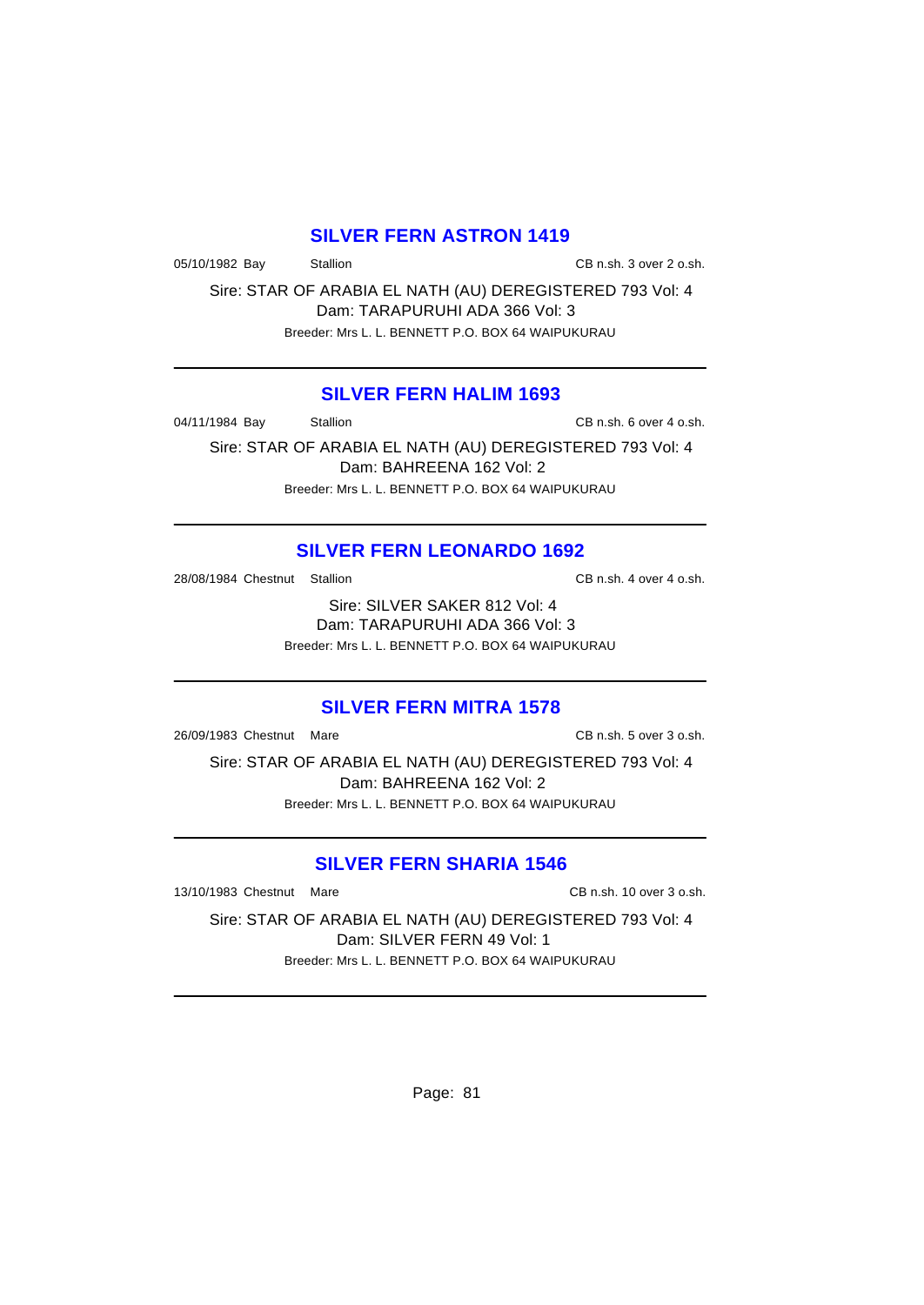## **SILVER FERN ZARAFA 1350**

18/09/1982 Bay Mare Mare CB n.sh. 9 over 2 o.sh.

Sire: STAR OF ARABIA EL NATH (AU) DEREGISTERED 793 Vol: 4 Dam: SILVER FERN 49 Vol: 1 Breeder: Mrs L. L. BENNETT P.O. BOX 64 WAIPUKURAU

## **SILVER NAAZIMA 1304**

10/11/1982 Grey Mare Mare HF conj. n.sh. 7 over 2 o.sh.

Sire: SARACEN KARIM (CA) S119 Vol: 2 Dam: NAAZIRI 504 Vol: 3 Breeder: Mr L.M. MARSHALL

#### **SILVER RIPPLE 1593**

16/10/1983 Grey Mare Mare H n.sh. 0 over 3 o.sh. Sire: CYRASA (GB) 1281 Vol: 5 Dam: TARAPURUHI SILVERLING 253 Vol: 2 Breeder: Mrs Helena M PATCHETT-CARTER Grafton, RD 14, RAKAIA

#### **SILVER WILLOW 1518**

05/09/1983 Grey Mare Mare HF conj. n.sh. 3 over 3 o.sh.

Sire: SARACEN KARIM (CA) S119 Vol: 2 Dam: GOLDEN WILLOW 643 Vol: 3 Breeder: Mr L.M. MARSHALL

### **SIRIMBA 1294**

06/10/1982 Grey Gelding Contact Contact D in C n.sh. 3 over 2 o.nk.

Sire: NGAPA KING S25 Vol: 1 Dam: KARIMBA 580 Vol: 3

Breeder: Mrs Cindy L LIGGETT 19 Robertson Street Frankton QUEENSTOWN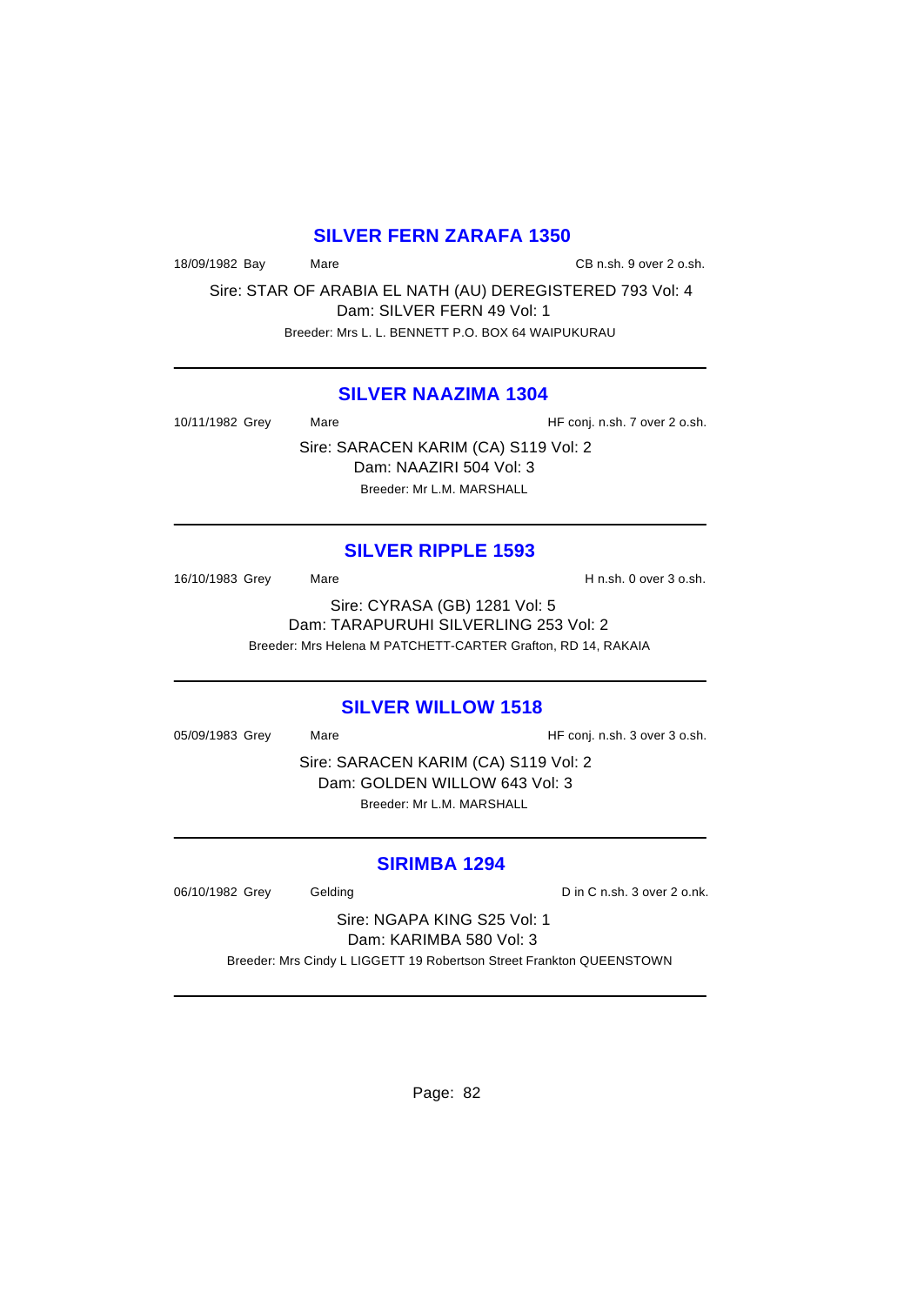## **SLADE 1691**

21/01/1985 Grey Gelding Construction A in C n.sh. 1 over 4 o.sh.

Sire: NAADDEL (AU) S106 Vol: 2 Dam: SAPHIR 754 Vol: 4

Breeder: Mrs Cherie WOODHOUSE 812 Old West Coast Road RD 1 West Melton

#### **SONATINA 1422**

22/11/1982 Grey Mare Mare Reversed R B conj. n.sh. 1 over 2 o.sh.

Sire: GAI CADET (US) 730 Vol: 3 Dam: HILAND BEAUTY 365 Vol: 3 Breeder: Mr Allan T RUDOLPH Ruapekapeka Road R.D. 2 HIKURANGI.

## **SUNNY BRAE ABIGAIL 1497**

29/09/1983 Grey Mare Mare SB n.sh. 1 over 83 o.sh. Sire: CZARAK S97 Vol: 2

Dam: DELLMOUNT ATASSI 105 Vol: 2 Breeder: Mrs M A BROSNAHAN

### **SUNNY BRAE MAHOGANY 1686**

21/09/1984 Chestnut Gelding SB n.sh. upside down 5 over 84 o.sh.

Sire: CZARAK S97 Vol: 2 Dam: DELLMOUNT DREAM GIRL 876 Vol: 4 Breeder: Mrs M A BROSNAHAN

## **SUNNY BRAE RED FLAME 1687**

21/09/1984 Chestnut Gelding SB n.sh. 1 over 84 o.sh.

Sire: CZARAK S97 Vol: 2 Dam: DELLMOUNT ATASSI 105 Vol: 2 Breeder: Mrs M A BROSNAHAN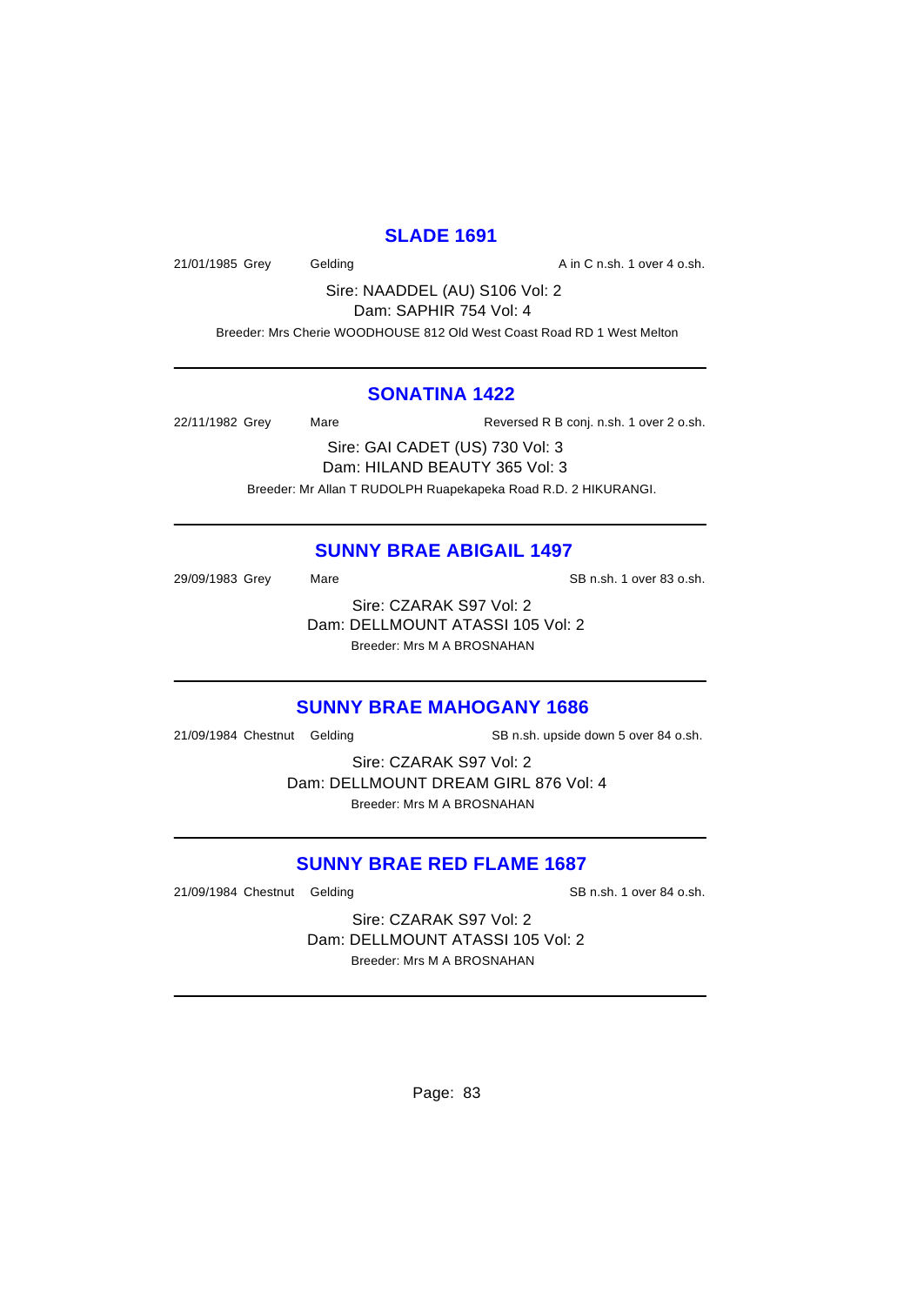### **SUNNYBANK ANARITA 1444**

28/10/1982 Grey Mare Mare SB n.sh. 1 over 2 o.sh.

Sire: PERSIAN RAIDER S130 Vol: 2 Dam: ANATOLIA 342 Vol: 3 Breeder: Mrs M A HULME Ngarino Rd, Kai Iwi, R.D. 4 WANGANUI.

## **SUNNYBANK SULTAN 1613**

08/11/1983 Grey Gelding Gelding SB n.sh. 1 over 3 o.sh.

Sire: CASHMERE PARK PHAROAH 561 Vol: 3 Dam: ANATOLIA 342 Vol: 3 Breeder: Mrs M A HULME Ngarino Rd, Kai Iwi, R.D. 4 WANGANUI.

#### **SYRINGA 1399**

28/12/1982 Grey Mare Mare Tin U n.sh.

Sire: LAMA 759 Vol: 4 Dam: SILVER DAWN (AU) 222 Vol: 2 Breeder: Mr C. T. INNES 252 Middleton Road Waipukurau

### **TAIR 1550**

23/10/1983 Grey Gelding Gelding JR conj. n.sh. 1 over 3 o.sh.

Sire: DELLMOUNT KALLAM 549 Vol: 3 Dam: DELL LATIFA 869 Vol: 4 Breeder: Mr J. O. ROSS Hedgehope R.D. 2 Invercargill

## **TAMARINSK 1729**

17/12/1984 Grey Mare SS n.sh. 2 over 84 o.nk.

Sire: SABI DRIFT S101 Vol: 2 Dam: JIDDAH 723 Vol: 3 Breeder: Mr W SCORGIE "Avalee" R.D. 2, Outram OTAGO.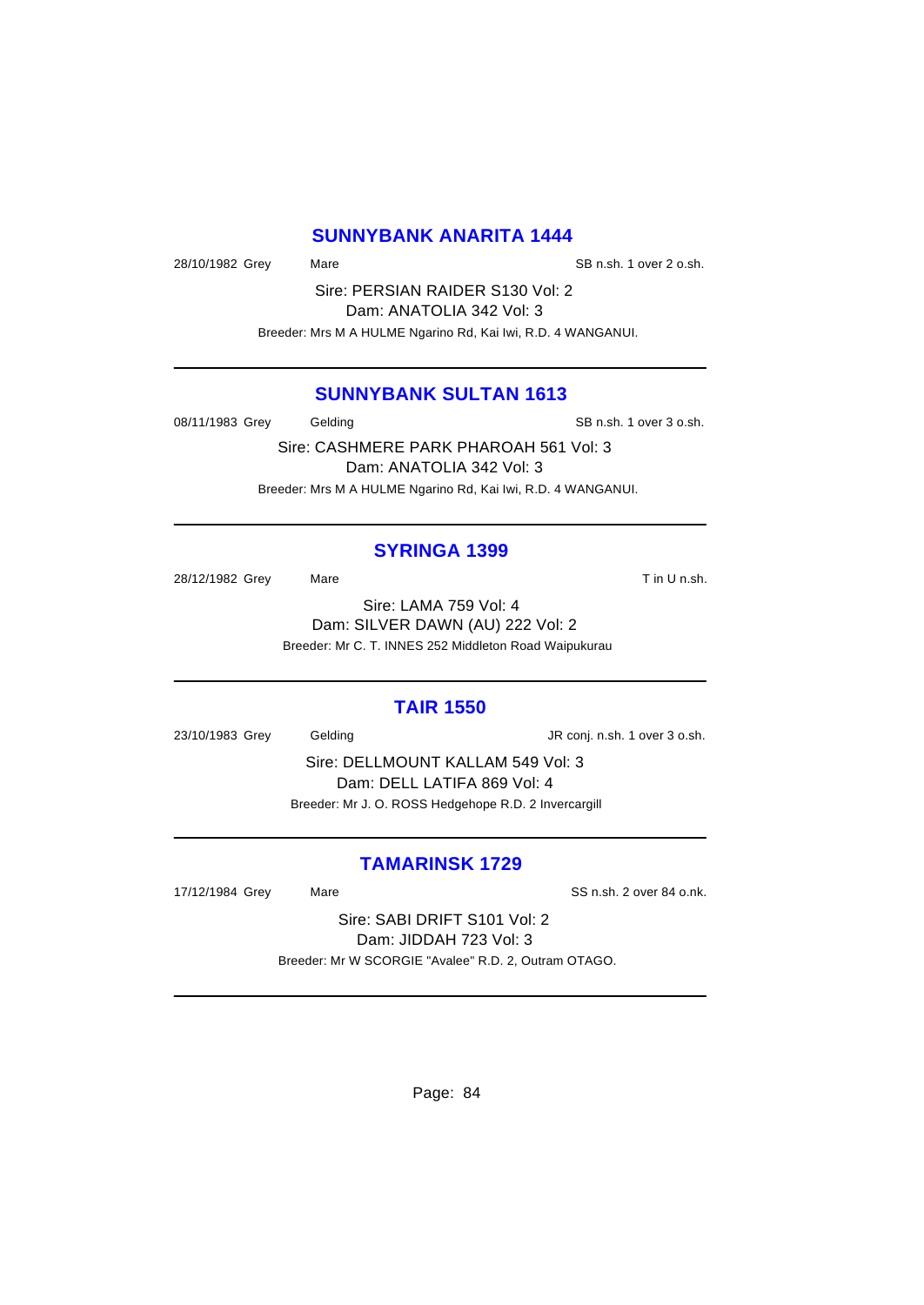## **TANASE 1591**

12/11/1983 Grey Mare J over 2 n.sh.

Sire: KANDAHAR IBN KAZRA (GB) 1208 Vol: 4 Dam: JEHANI 777 Vol: 4

Breeder: Miss Beverley A JONES c/- S Spratt 107 Mateku Rd, RD 9 TE PUKE 3189

## **TARALEA ALICIA 1381**

24/12/1982 Grey Mare Mare MB conj. n.sh. 5 over 2 o.sh.

Sire: THE AMBASSADOR (AU) 1087 Vol: 4 Dam: E`ARLIA USIYA (AU) 572 Vol: 3 Breeder: Mrs Beverley A MORRISSEY 89 Dyers Pass Road, Cashmere, CHRISTCHURCH

# **TARALEA AMBROSIA 1382**

18/09/1982 Grey Mare Mare MB conj. n.sh. 4 over 2 o.sh. Sire: THE AMBASSADOR (AU) 1087 Vol: 4 Dam: TARALEA ALIYA 666 Vol: 3

Breeder: Mrs Beverley A MORRISSEY 89 Dyers Pass Road, Cashmere, CHRISTCHURCH

## **TARALEA AMIRIAH 1385**

09/11/1982 Bay Mare Mare Matter MB conj. n.sh. 1 over 2 o.sh.

Sire: THE AMBASSADOR (AU) 1087 Vol: 4 Dam: NAHZELLA 446 Vol: 3

Breeder: Mrs Beverley A MORRISSEY 89 Dyers Pass Road, Cashmere, CHRISTCHURCH

## **TARALEA AMMAHN 1539**

18/10/1983 Grey Gelding Conj. n.sh. 2 over 3 o.sh.

Sire: THE AMBASSADOR (AU) 1087 Vol: 4 Dam: TARALEA ALIYA 666 Vol: 3

Breeder: Mrs Beverley A MORRISSEY 89 Dyers Pass Road, Cashmere, CHRISTCHURCH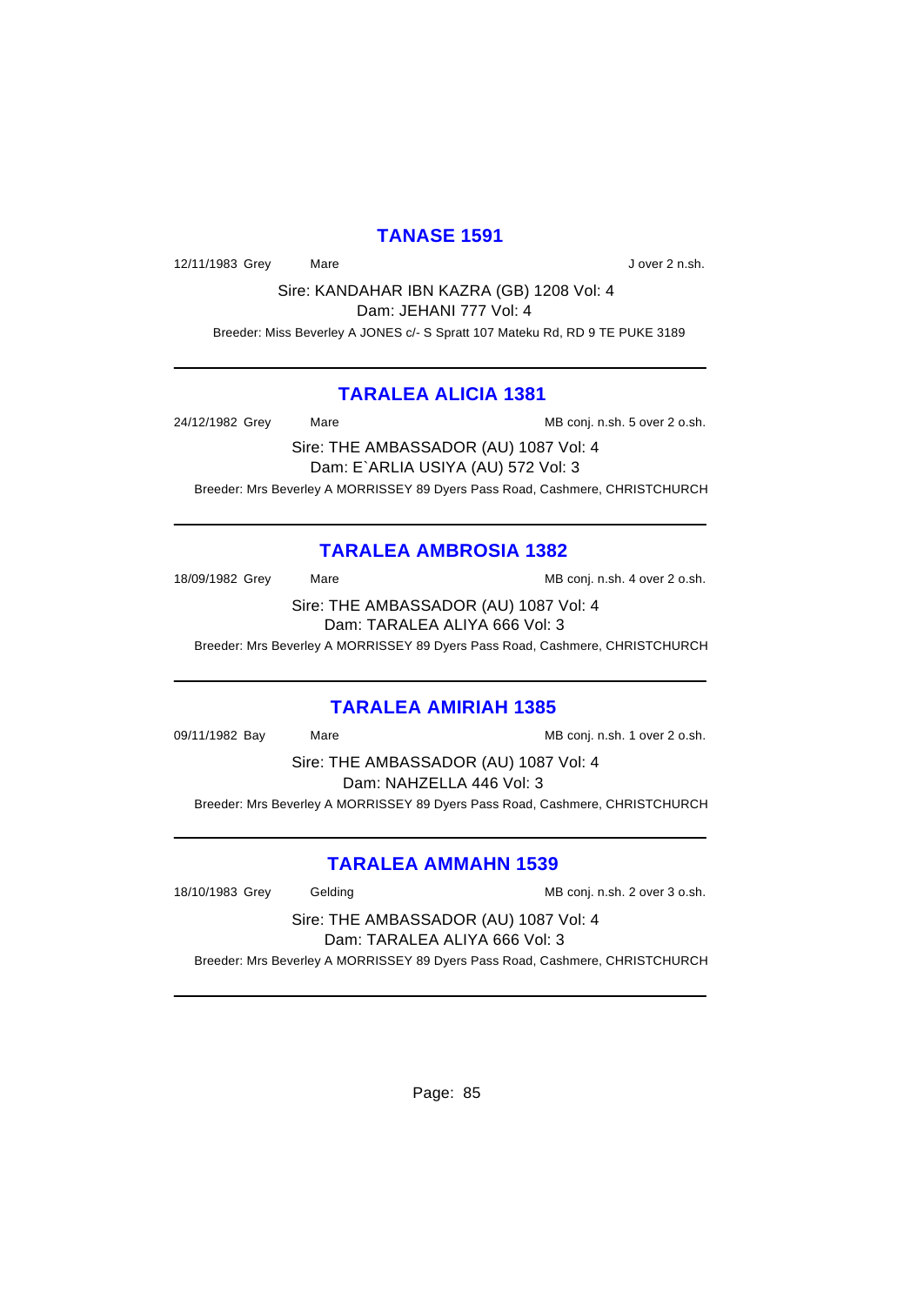#### **TARALEA AMMON 1384**

01/10/1982 Grey Gelding Conj. n.sh. 2 over 2 o.sh.

Sire: THE AMBASSADOR (AU) 1087 Vol: 4 Dam: WHITE PINE TAMMAR 633 Vol: 3

Breeder: Mrs Beverley A MORRISSEY 89 Dyers Pass Road, Cashmere, CHRISTCHURCH

#### **TARALEA ANASTASIA 1746**

04/11/1984 Bay Mare Mare Manuel MB conj. n.sh. 2 over 4 o.sh.

Sire: THE AMBASSADOR (AU) 1087 Vol: 4 Dam: GOLD RASHEIYA (GB) 736 Vol: 4 Breeder: Mrs Beverley A MORRISSEY 89 Dyers Pass Road, Cashmere, CHRISTCHURCH

# **TARALEA ANITAA 1383**

01/10/1982 Bay Mare Mare MB conj. n.sh. 3 over 2 o.sh.

Sire: THE AMBASSADOR (AU) 1087 Vol: 4 Dam: TARALEA JEMINE 665 Vol: 3

Breeder: Mrs Beverley A MORRISSEY 89 Dyers Pass Road, Cashmere, CHRISTCHURCH

## **TARALEA ARIAGE 1745**

27/09/1984 Chestnut Gelding MB conj. n.sh. 1 over 4 o.sh.

Sire: THE AMBASSADOR (AU) 1087 Vol: 4 Dam: NAHZELLA 446 Vol: 3 Breeder: Mrs Beverley A MORRISSEY 89 Dyers Pass Road, Cashmere, CHRISTCHURCH

## **TARALEA RASHEED 1538**

22/10/1983 Chestnut Gelding MB conj. n.sh. 1 over 3 o.sh.

Sire: THE AMBASSADOR (AU) 1087 Vol: 4 Dam: TARALEA RASHEIKA (AU) 737 Vol: 4

Breeder: Mrs Beverley A MORRISSEY 89 Dyers Pass Road, Cashmere, CHRISTCHURCH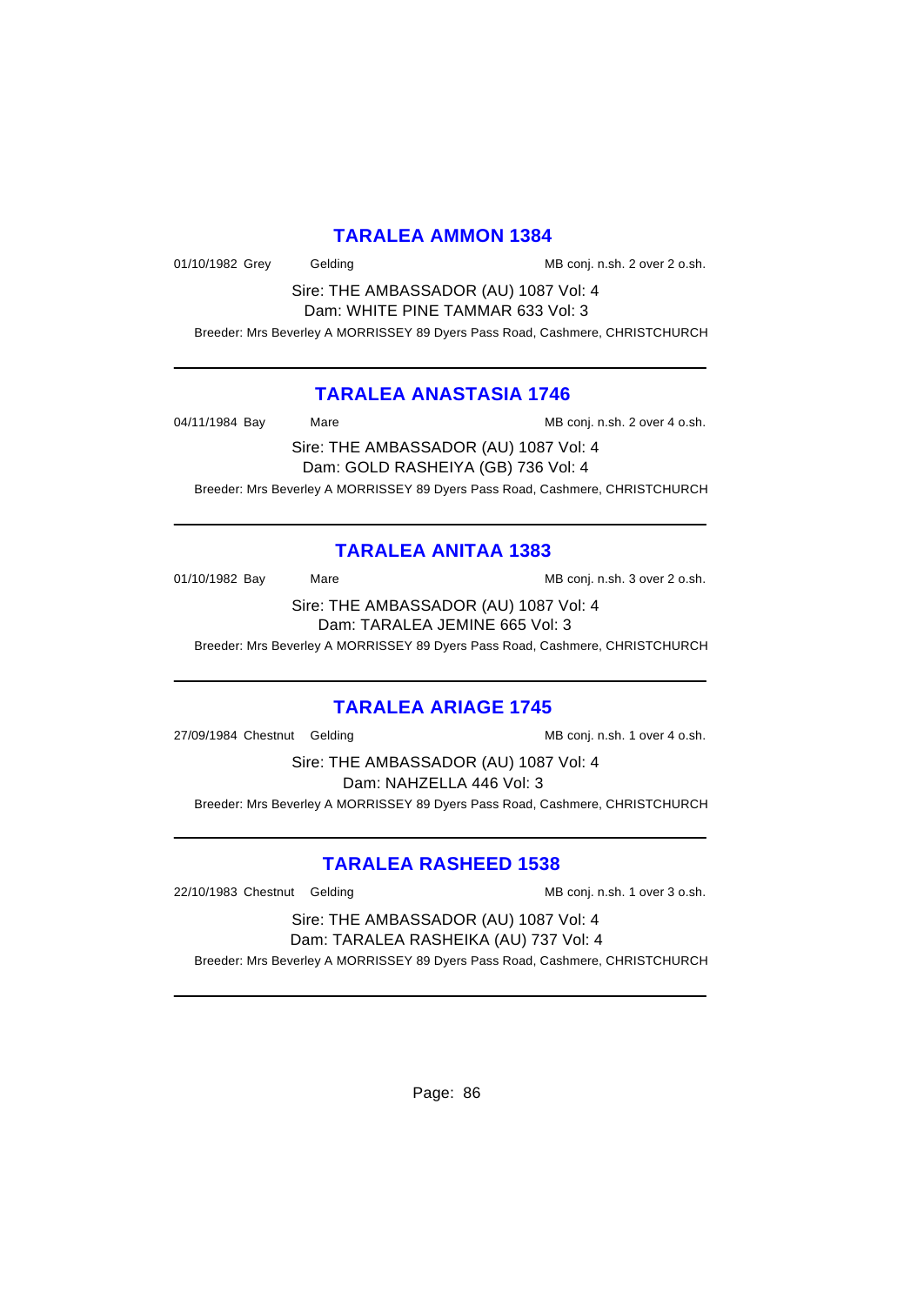### **TAURERE NAZARETH 1516**

25/12/1983 Grey Gelding Sover double bar n.sh. 2 over 3 o.sh.

Sire: NGAPA JOUSSIF 493 Vol: 3 Dam: NGAPA VELVET 160 Vol: 2 Breeder: Mrs Sharley A HADDON Pakiri, RD 2, WELLSFORD 0972

## **TAURERE SALOME 1732**

30/11/1984 Grey Mare Sover double bar n.sh. 2 over 4 o.sh. Sire: NGAPA FALCON 631 Vol: 3 Dam: JEANETTE 24 Vol: 1

Breeder: Mrs Sharley A HADDON Pakiri, RD 2, WELLSFORD 0972

## **TAURERE SHOT SILK 1733**

30/11/1984 Grey Mare Mare S over double bar n.sh. 1 over 4 o.sh. Sire: PUKETAHU KENTUCKY S117 Vol: 2

Dam: NGAPA VELVET 160 Vol: 2

Breeder: Mrs Sharley A HADDON Pakiri, RD 2, WELLSFORD 0972

### **TAURERE SKYLARK 1386**

26/12/1982 Grey Gelding Sover double bar n.sh. 1 over 2 o.sh.

Sire: PUKETAHU KENTUCKY S117 Vol: 2 Dam: NGAPA VELVET 160 Vol: 2 Breeder: Mrs Sharley A HADDON Pakiri, RD 2, WELLSFORD 0972

## **TAURERE SUNLIGHT 1515**

25/10/1983 Chestnut Mare S over double bar n.sh. 1 over 3 o.sh.

Sire: NGAPA JOUSSIF 493 Vol: 3 Dam: ALFA SUNZAH 673 Vol: 3 Breeder: Mrs Sharley A HADDON Pakiri, RD 2, WELLSFORD 0972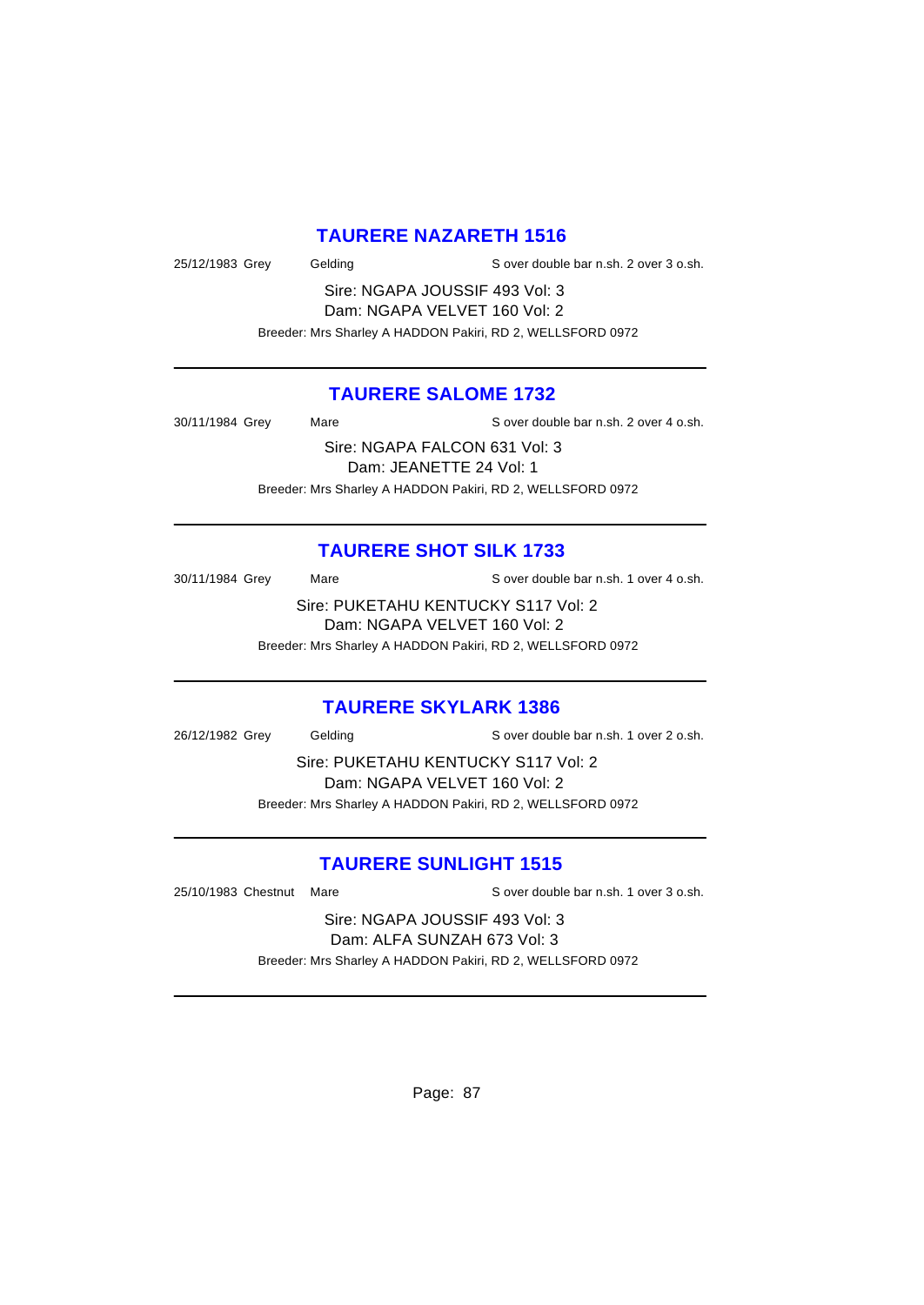## **TAXSIN ARIETTA 1590**

28/10/1983 Grey Mare Back to front RB conj. n.sh. 5 over 3 o.sh.

Sire: MARAMA FAAL 674 Vol: 3 Dam: ARALEIGH TASEYN 708 Vol: 3

Breeder: Mr Allan T RUDOLPH Ruapekapeka Road R.D. 2 HIKURANGI.

## **TAXSIN GEMAYEL 1711**

22/11/1984 Bay Mare Back to front RB conj. n.sh. 10 over 4 o.sh.

Sire: MARAMA FAAL 674 Vol: 3 Dam: HILAND BEAUTY 365 Vol: 3

Breeder: Mr Allan T RUDOLPH Ruapekapeka Road R.D. 2 HIKURANGI.

## **TAXSIN KARAMI 1712**

22/10/1984 Bay Mare Mare Back to front RB conj. n.sh. 8 over 4 o.sh.

Sire: MARAMA SABBAH EL NEFOUS 1278 Vol: 5 Dam: AA MARIA 847 Vol: 4

Breeder: Mr Allan T RUDOLPH Ruapekapeka Road R.D. 2 HIKURANGI.

## **TAXSIN LABAYA 1713**

04/11/1984 Bay Mare Back to front RB conj. n.sh. 9 over 4 o.sh.

Sire: MARAMA FAAL 674 Vol: 3 Dam: POLENKA 102 Vol: 2 Breeder: Mr Allan T RUDOLPH Ruapekapeka Road R.D. 2 HIKURANGI.

## **TAXSIN MAHAL 1589**

31/10/1983 Chestnut Gelding Back to front RB conj. n.sh. 6 over 3 o.sh.

Sire: MARAMA FAAL 674 Vol: 3 Dam: POLENKA 102 Vol: 2

Breeder: Mr Allan T RUDOLPH Ruapekapeka Road R.D. 2 HIKURANGI.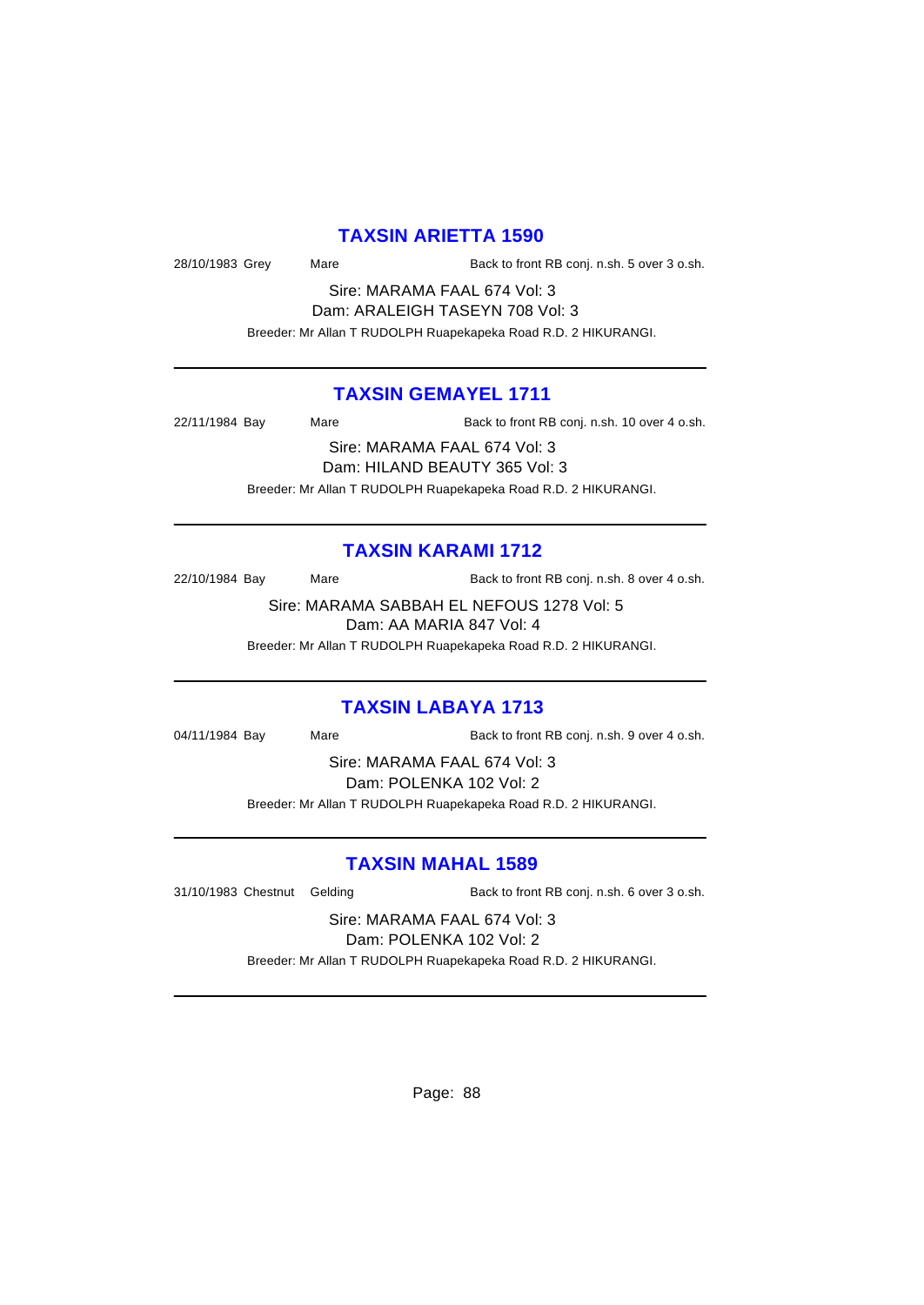#### **TAXSIN ROSETTE 1588**

27/11/1983 Bay Mare Back to front RB conj. n.sh. 4 over 3 o.sh.

Sire: MARAMA FAAL 674 Vol: 3 Dam: HILAND BEAUTY 365 Vol: 3

Breeder: Mr Allan T RUDOLPH Ruapekapeka Road R.D. 2 HIKURANGI.

## **TAXSIN TANYA 1351**

16/11/1982 Grey Mare Back to front RB conj. n.sh. 2 over 2 o.sh.

Sire: MARAMA FAAL 674 Vol: 3 Dam: ARALEIGH TASEYN 708 Vol: 3 Breeder: Mr Allan T RUDOLPH Ruapekapeka Road R.D. 2 HIKURANGI.

## **TAXSIN VALENCIA 1714**

19/10/1984 Chestnut Mare Back to front RB conj. n.sh. 7 over 4 o.sh.

Sire: MARAMA FAAL 674 Vol: 3 Dam: JESSIE 294 Vol: 2

Breeder: Mr Allan T RUDOLPH Ruapekapeka Road R.D. 2 HIKURANGI.

### **TE QUILLA 1337**

13/09/1982 Grey Mare SS n.sh. 2 over 82 o.nk.

Sire: SARACEN KARIM (CA) S119 Vol: 2 Dam: JIDDAH 723 Vol: 3 Breeder: Mr W SCORGIE "Avalee" R.D. 2, Outram OTAGO.

#### **THE GREMLIN 1619**

06/11/1983 Chestnut Stallion States of States States States States States States States States States States States States States States States States States States States States States States States States States States S

Sire: EL INDIAN FIREGOLD 877 Vol: 4 Dam: WINDERMERE ISADORA 98 Vol: 2 Breeder: Mr G. W. SUMNER Box 4141 Kamo Northland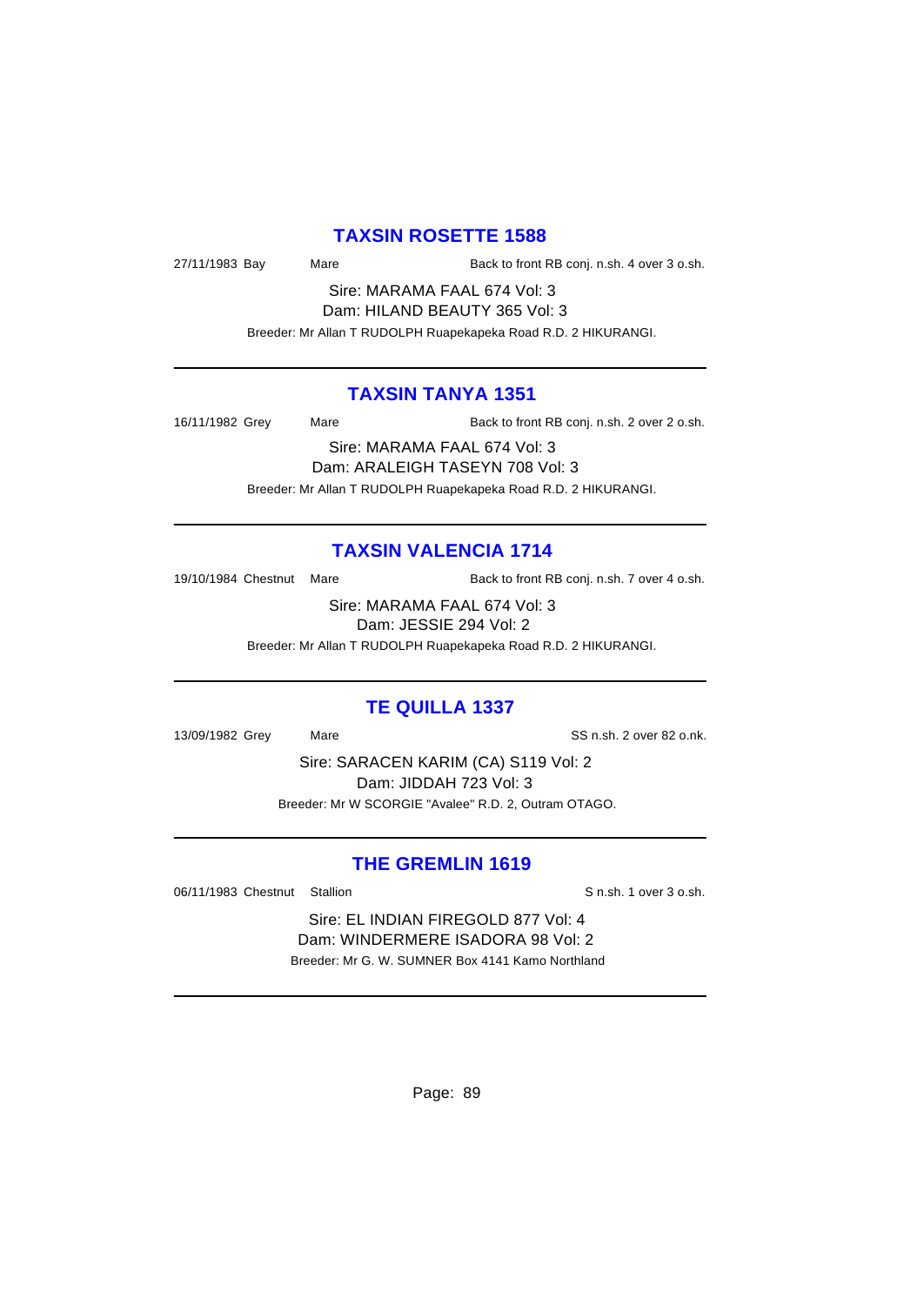## **TJ WIND RUSH 1342**

07/03/1983 Chestnut Gelding TJ n.sh. 1 o.sh.

Sire: SHAHMAL 585 Vol: 3 Dam: ARALEIGH HILLARY 121 Vol: 2 Breeder: Mr T J HASKELL 55 Christian Road Swanson AUCKLAND 8.

## **TJ ZARDOS SHAMMAR 1688**

11/11/1984 Chestnut Gelding TJ n.sh. 2 o.sh.

Sire: SHAHMAL 585 Vol: 3 Dam: ARALEIGH HILLARY 121 Vol: 2 Breeder: Mr T J HASKELL 55 Christian Road Swanson AUCKLAND 8.

# **TORRYBURN RAHSUL (AU) 1279**

01/11/1980 Chestnut Stallion Script TA conj. n.sh. 6 over 0 o.sh.

Sire: AL KARIM JABAL IBN MONIET AU 2319AAHSB Dam: MIRAYA AU 760AU

Breeder: E.K. STAUTON Australia

Importer: PARTNERSHIP K.L.R. SYNDICATE C/- R.A. Liggett R.D. 3 BALCLUTHA.

## **TOTAL ECLIPSE 1479**

25/10/1982 Bay Gelding CA n.sh. 22 o.sh.

Sire: NAH-DAN 577 Vol: 3 Dam: EL MAJESTIC PRINCESS 332 Vol: 2 Breeder: Mr C. R. CANNING

## **TRINKET 1632**

09/11/1983 Bay Mare Inverted A over A n.sh. 1 over 3 o.sh.

Sire: ERHARD 349 Vol: 3 Dam: TINKABELLE (IIU) 64 Vol: 1 Breeder: Mr A R AYLIFFE 71 Ingram Road R.D. 3 DRURY.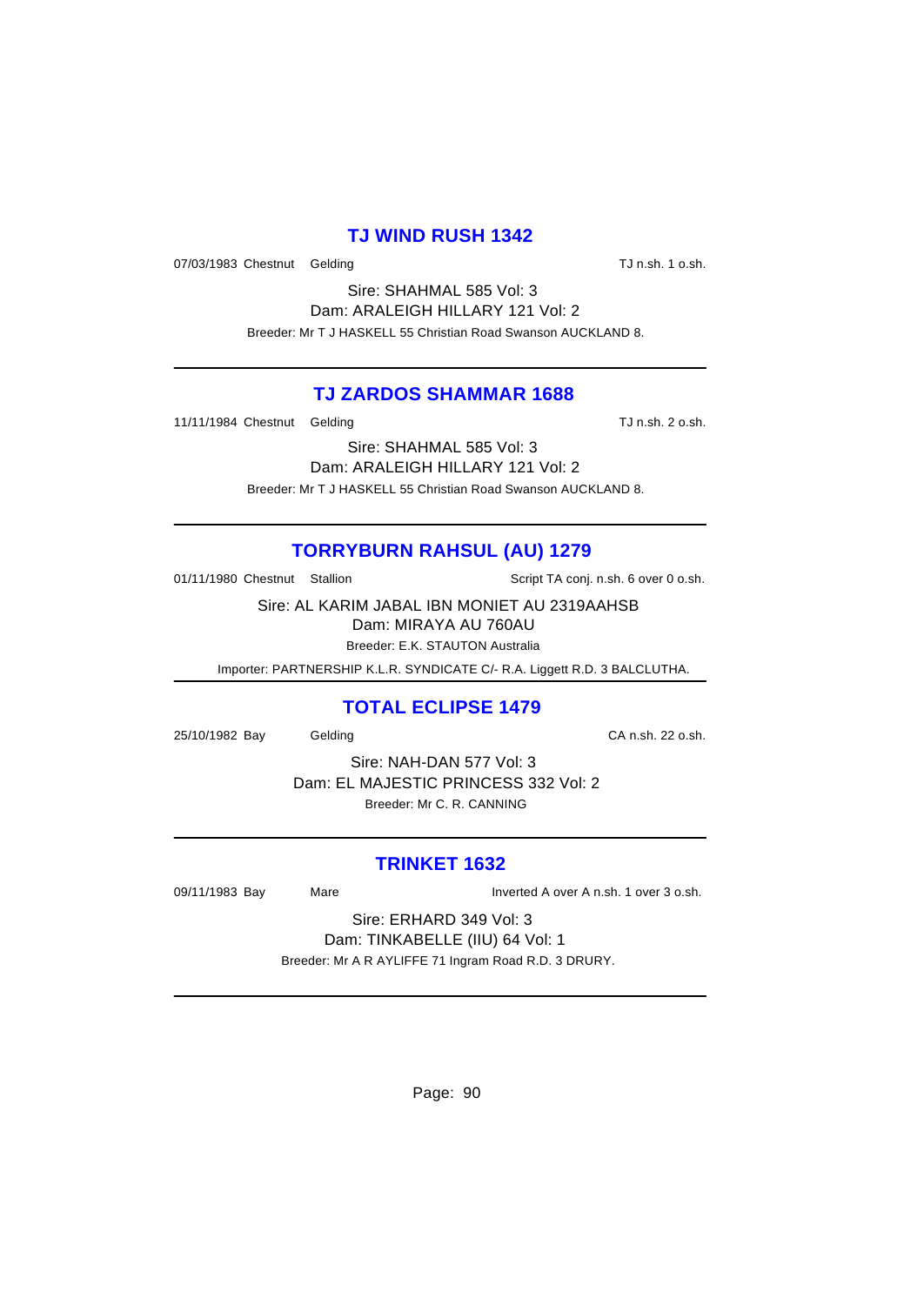## **TUARAKI BARAKA 1761**

13/11/1984 Grey Gelding Gelding Thar n.sh. 1 over 4 o.sh.

Sire: EL INDIAN FIREGOLD 877 Vol: 4 Dam: GIANNA 376 Vol: 3 Breeder: Mr M JOHNSON R.D. 1 Ohaeawai NORTHLAND.

## **TUARAKI DERVISH 1485**

04/12/1982 Grey Gelding Gelding T with bar n.sh. 1 over 2 o.sh. Sire: SKY HAWK (GB) 254 Vol: 2 Dam: CHRISTINA 217 Vol: 2 Breeder: Mr W. JOHNSON

# **TUARAKI FAFELLA 1486**

10/11/1982 Grey Mare Mare T with bar n.sh. 2 over 2 o.sh. Sire: RIBLAH 381 Vol: 3 Dam: GIANNA 376 Vol: 3 Breeder: Mr W. JOHNSON

## **TUTANKHAMEN 1418**

23/09/1982 Grey Gelding V on side n.sh. 1 over 82 o.sh.

Sire: NAADDEL (AU) S106 Vol: 2 Dam: SARAH 45 Vol: 1 Breeder: Mr R J KERR Springston Road R.D. 4 CHRISTCHURCH.

## **TWIN PEAKS FRAULEIN 1618**

22/10/1983 Chestnut Mare **JP** conj. n.sh. 1 over 3 o.sh.

Sire: EL RING OF FIRE 415 Vol: 3 Dam: WAIMEHA FARRAH 601 Vol: 3 Breeder: Mr M G COUCHMAN MOTUKAWA ROAD RD 7 INGLEWOOD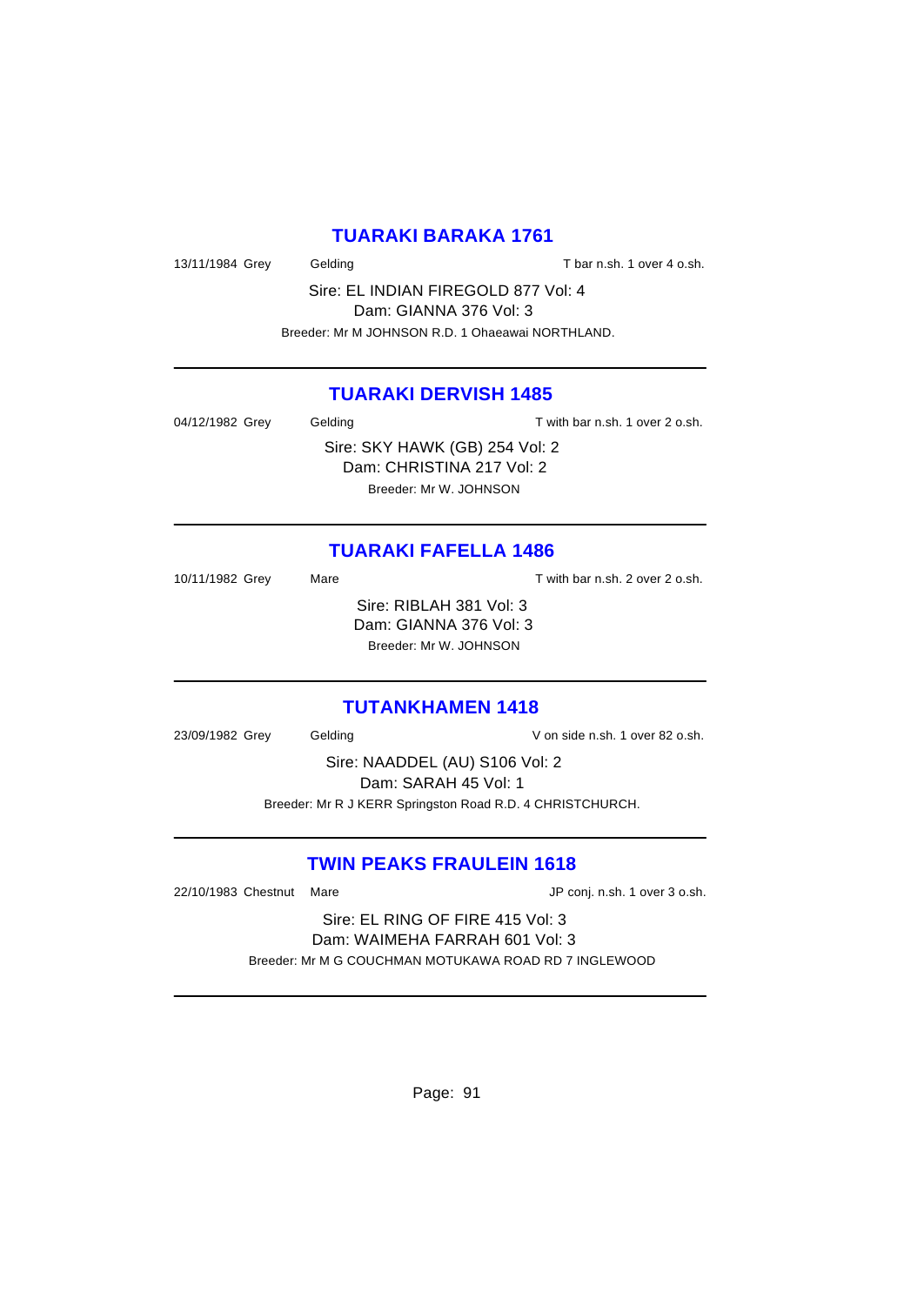#### **WAIMEHA BASRA 1558**

07/10/1983 Grey Gelding Contact Triangle under bar n.sh. 43 o.nk.

Sire: DYNAMIT (NL) 238 Vol: 2 Dam: WAIMEHA VARDA 327 Vol: 2 Breeder: Mr B SISAM C/- Sisam & Sons R.D. 1 WHAKATANE.

## **WAIMEHA BAYIR 1575**

22/09/1983 Grey Gelding Triangle under bar n.sh. 41 o.nk.

Sire: DYNAMIT (NL) 238 Vol: 2 Dam: WAIMEHA MERMAID 472 Vol: 3 Breeder: Mr B SISAM C/- Sisam & Sons R.D. 1 WHAKATANE.

## **WAIMEHA CHINOOK 1559**

05/10/1983 Grey Gelding Gelding Triangle under bar n.sh. 42 o.nk.

Sire: NEWBRIDGE SHANAK (AU) 735 Vol: 4 Dam: WAIMEHA DEMELZA 404 Vol: 3 Breeder: Mr B SISAM C/- Sisam & Sons R.D. 1 WHAKATANE.

### **WAIMEHA DEMETRIUS 1405**

09/10/1982 Grey Stallion Stallion Triangle under bar n.sh. 34 o.nk. Sire: CRESCENDO (AU) S10 Vol: 1 Dam: WAIMEHA DEMELZA 404 Vol: 3 Breeder: Mr B SISAM C/- Sisam & Sons R.D. 1 WHAKATANE.

## **WAIMEHA HAZZAM 1724**

28/11/1984 Grey Gelding Casset Controller and Triangle under bar n.sh. 54 o.nk.

Sire: DYNAMIT (NL) 238 Vol: 2 Dam: LETITIA 326 Vol: 2 Breeder: Mr B SISAM C/- Sisam & Sons R.D. 1 WHAKATANE.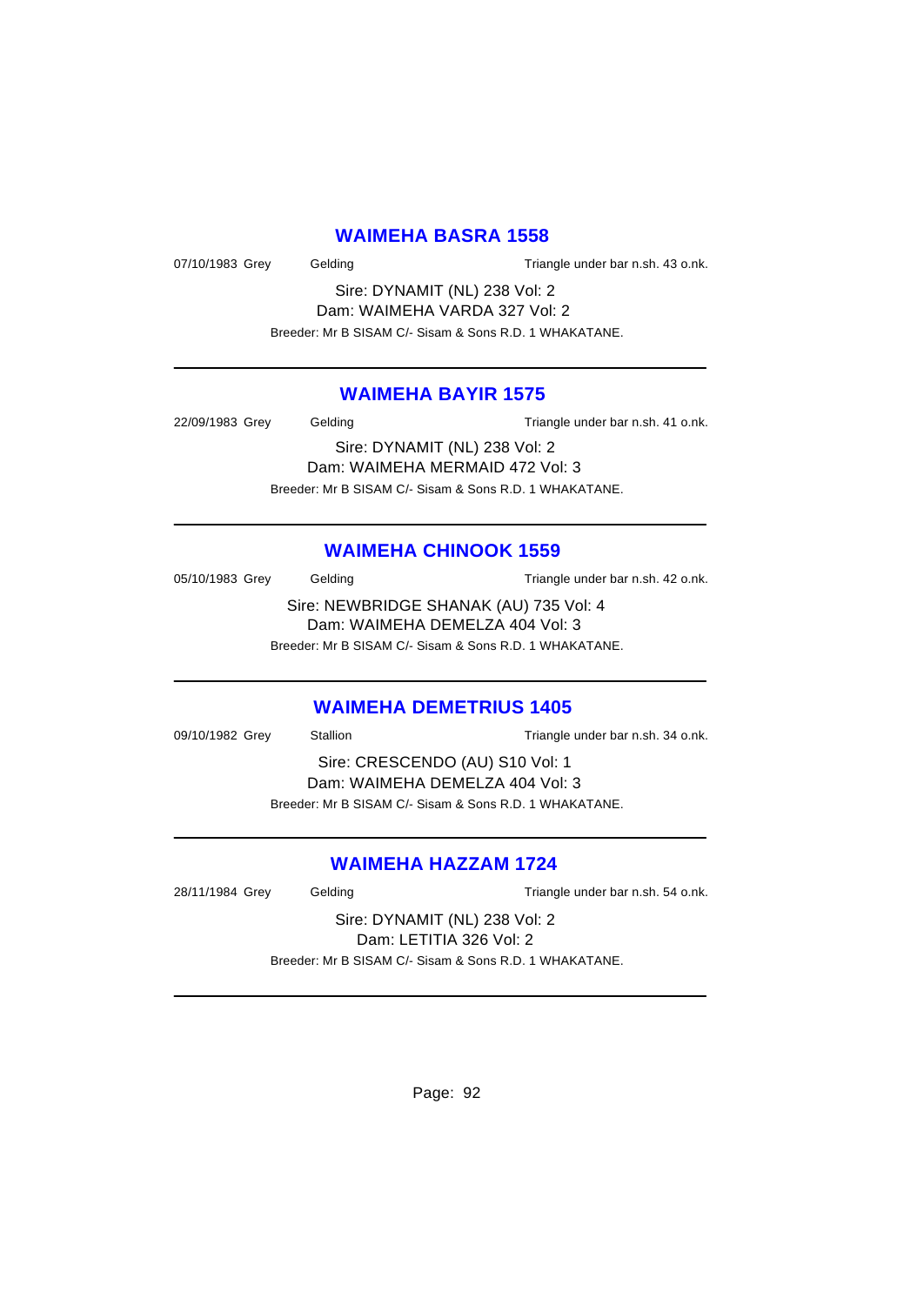#### **WAIMEHA HEIDI 1403**

20/09/1982 Grey Mare Mare Triangle under bar n.sh. 32 o.nk.

Sire: DYNAMIT (NL) 238 Vol: 2 Dam: WAIMEHA VARDA 327 Vol: 2 Breeder: Mr B SISAM C/- Sisam & Sons R.D. 1 WHAKATANE.

### **WAIMEHA HELAWI 1723**

13/10/1984 Grey Mare Mare Triangle under bar n.sh. 49 o.nk.

Sire: DYNAMIT (NL) 238 Vol: 2 Dam: WAIMEHA CHERIE 1066 Vol: 4 Breeder: Mr B SISAM C/- Sisam & Sons R.D. 1 WHAKATANE.

## **WAIMEHA JAFARA 1725**

22/11/1984 Grey Stallion Stallion Triangle under bar n.sh. 53 o.nk.

Sire: DYNAMIT (NL) 238 Vol: 2 Dam: WAIMEHA PRIDE DEREGISTERED 78 Vol: 2 Breeder: Mr B SISAM C/- Sisam & Sons R.D. 1 WHAKATANE.

#### **WAIMEHA JUANITA 1727**

29/10/1984 Grey Mare Mare Triangle under bar n.sh. 51 o.nk.

Sire: DYNAMIT (NL) 238 Vol: 2 Dam: WAIMEHA MUNA 240 Vol: 2 Breeder: Mr B SISAM C/- Sisam & Sons R.D. 1 WHAKATANE.

## **WAIMEHA KARAMA 1728**

17/09/1984 Grey Mare Mare Triangle under bar n.sh. 48 o.nk.

Sire: DYNAMIT (NL) 238 Vol: 2 Dam: WAIMEHA MERMAID 472 Vol: 3

Breeder: Mr B SISAM C/- Sisam & Sons R.D. 1 WHAKATANE.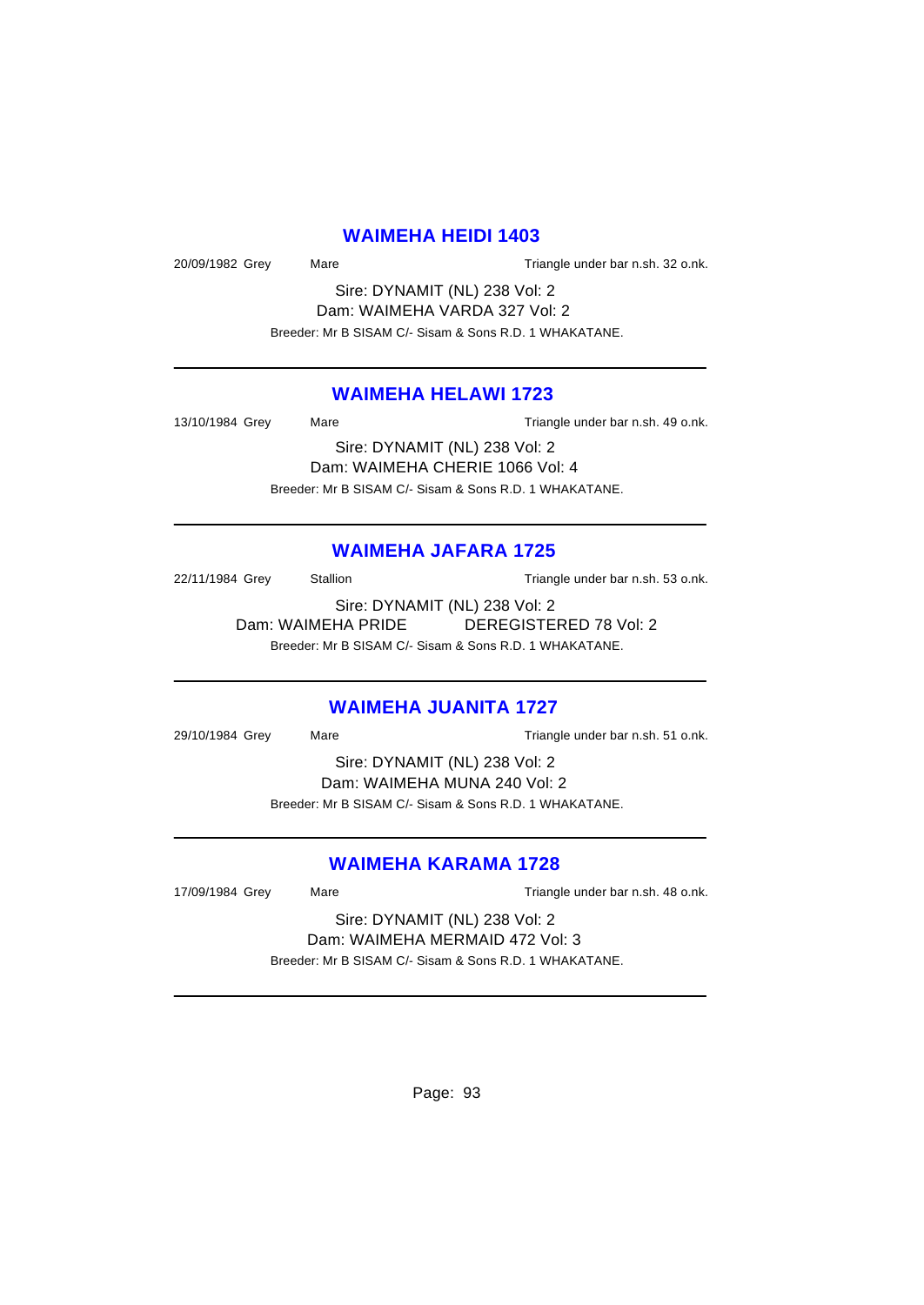### **WAIMEHA KOMET 1402**

15/09/1982 Grey Gelding Triangle under bar n.sh. 31 o.nk.

Sire: DYNAMIT (NL) 238 Vol: 2 Dam: WAIMEHA ROSINA 405 Vol: 3 Breeder: Mr B SISAM C/- Sisam & Sons R.D. 1 WHAKATANE.

## **WAIMEHA LUCILLE 1409**

04/11/1982 Grey Mare Mare Triangle under bar n.sh. 38 o.nk. Sire: DYNAMIT (NL) 238 Vol: 2 Dam: LETITIA 326 Vol: 2

Breeder: Mr B SISAM C/- Sisam & Sons R.D. 1 WHAKATANE.

### **WAIMEHA MANA 1440**

27/11/1982 Grey Gelding Casset Contract Triangle under bar n.sh. 40 o.nk.

Sire: DYNAMIT (NL) 238 Vol: 2 Dam: WAIMEHA MUNA 240 Vol: 2 Breeder: Mr B SISAM C/- Sisam & Sons R.D. 1 WHAKATANE.

### **WAIMEHA MARABEL 1406**

10/10/1982 Chestnut Mare Triangle under bar n.sh. 35 o.nk.

Sire: CRESCENDO (AU) S10 Vol: 1 Dam: MARILYN 29 Vol: 1 Breeder: Mr B SISAM C/- Sisam & Sons R.D. 1 WHAKATANE.

## **WAIMEHA MARCONI 1574**

26/10/1983 Grey Gelding Triangle under bar n.sh. 45 o.nk.

Sire: DYNAMIT (NL) 238 Vol: 2 Dam: MARILYN 29 Vol: 1 Breeder: Mr B SISAM C/- Sisam & Sons R.D. 1 WHAKATANE.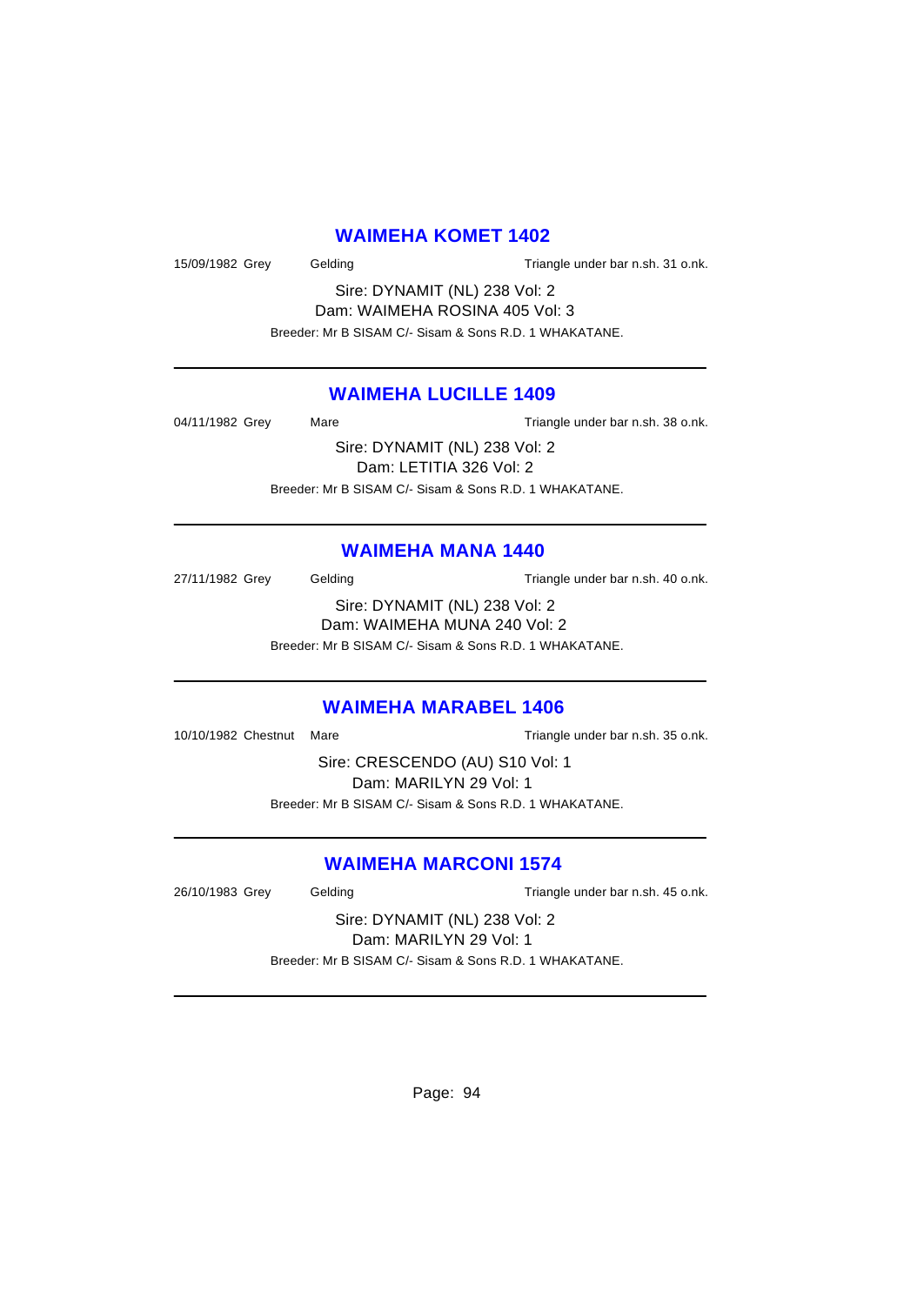### **WAIMEHA MONIQUE 1560**

30/10/1983 Grey Mare Mare Triangle under bar n.sh. 46 o.nk.

Sire: DYNAMIT (NL) 238 Vol: 2 Dam: LETITIA 326 Vol: 2

Breeder: Mr B SISAM C/- Sisam & Sons R.D. 1 WHAKATANE.

## **WAIMEHA PIONEER 1410**

18/11/1982 Grey Gelding Triangle under bar n.sh. 39 o.nk. Sire: CRESCENDO (AU) S10 Vol: 1 Dam: WAIMEHA PRIDE DEREGISTERED 78 Vol: 2 Breeder: Mr B SISAM C/- Sisam & Sons R.D. 1 WHAKATANE.

## **WAIMEHA RAKKALA 1722**

16/11/1984 Grey Gelding Gelding Triangle under bar n.sh. 52 o.nk.

Sire: DYNAMIT (NL) 238 Vol: 2 Dam: WAIMEHA RHAPSODY 1068 Vol: 4 Breeder: Mr B SISAM C/- Sisam & Sons R.D. 1 WHAKATANE.

### **WAIMEHA RAMON 1561**

11/10/1983 Grey Gelding Gelding Triangle under bar n.sh. 44 o.nk.

Sire: DYNAMIT (NL) 238 Vol: 2 Dam: WAIMEHA MICHELLE 241 Vol: 2 Breeder: Mr B SISAM C/- Sisam & Sons R.D. 1 WHAKATANE.

## **WAIMEHA SATELLITE 1597**

13/11/1983 Grey Gelding Triangle under bar n.sh. 47 o.nk. Sire: DYNAMIT (NL) 238 Vol: 2 Dam: WAIMEHA PRIDE DEREGISTERED 78 Vol: 2 Breeder: Mr B SISAM C/- Sisam & Sons R.D. 1 WHAKATANE.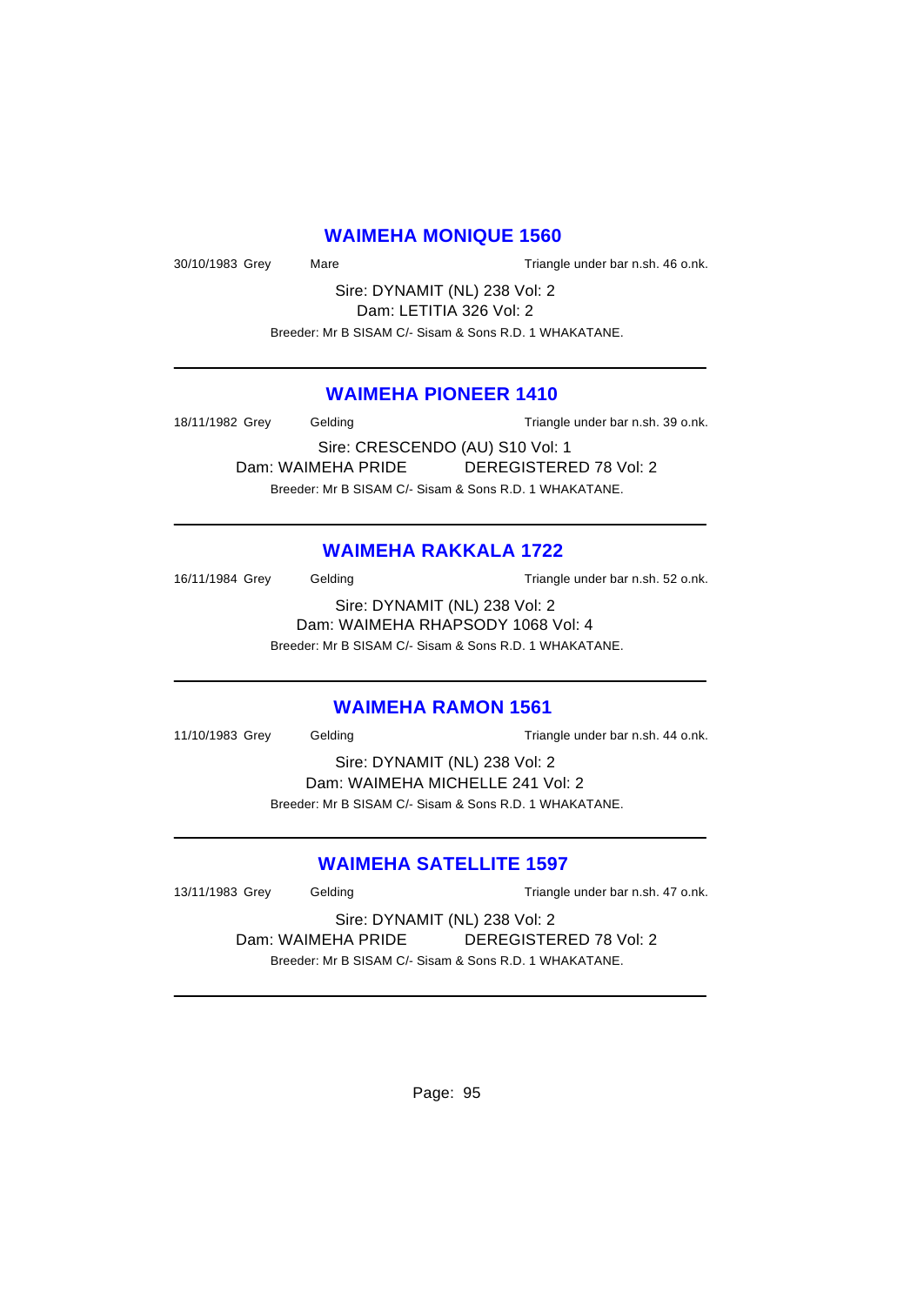### **WAIMEHA SHAZAM 1404**

25/09/1982 Grey Gelding Triangle under bar n.sh. 33 o.nk.

Sire: NEWBRIDGE SHANAK (AU) 735 Vol: 4 Dam: WAIMEHA DENA 260 Vol: 2 Breeder: Mr B SISAM C/- Sisam & Sons R.D. 1 WHAKATANE.

### **WAIMEHA TIFFANY 1408**

| 23/10/1982 Grey                | Mare                                                   | Triangle under bar n.sh. 37 o.nk. |
|--------------------------------|--------------------------------------------------------|-----------------------------------|
| Sire: DYNAMIT (NL) 238 Vol: 2  |                                                        |                                   |
| Dam: WAIMEHA TREENA 257 Vol: 2 |                                                        |                                   |
|                                | Breeder: Mr B SISAM C/- Sisam & Sons R.D. 1 WHAKATANE. |                                   |

### **WAIMEHA VISCOUNT 1407**

10/10/1982 Grey Stallion Stallion Triangle under bar n.sh. 36 o.nk. Sire: DYNAMIT (NL) 238 Vol: 2 Dam: WAIMEHA PAMETTE 599 Vol: 3

Breeder: Mr B SISAM C/- Sisam & Sons R.D. 1 WHAKATANE.

#### **WAIMEHA WAHIDA 1721**

03/12/1984 Grey Mare Mare Triangle under bar n.sh. 55 o.nk.

Sire: DYNAMIT (NL) 238 Vol: 2 Dam: WAIMEHA WAINA 242 Vol: 2 Breeder: Mr B SISAM C/- Sisam & Sons R.D. 1 WHAKATANE.

## **WAIMEHA YASEER 1726**

26/10/1984 Grey Stallion Stallion Triangle under bar n.sh. 50 o.nk.

Sire: DYNAMIT (NL) 238 Vol: 2 Dam: MARILYN 29 Vol: 1 Breeder: Mr B SISAM C/- Sisam & Sons R.D. 1 WHAKATANE.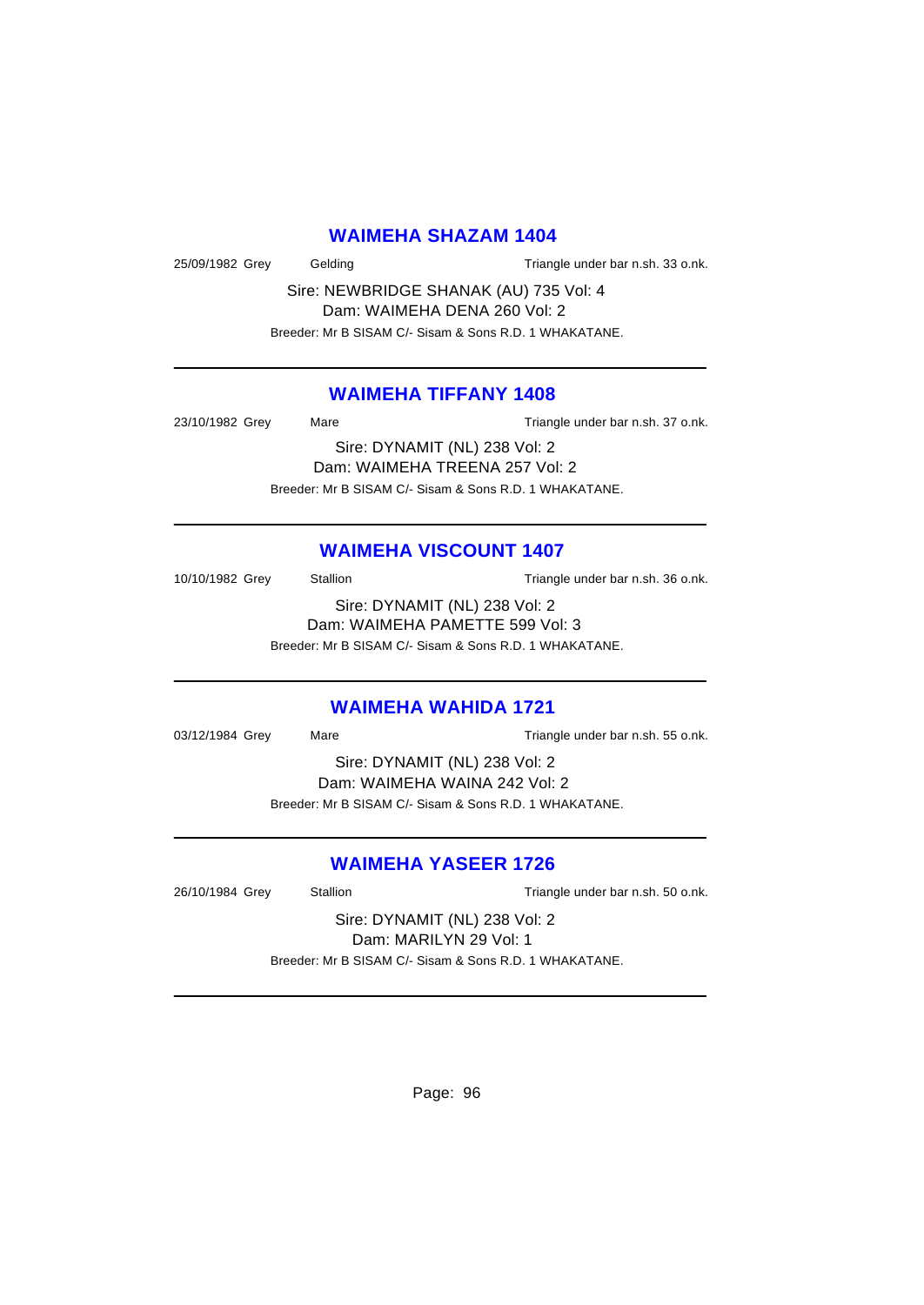## **WAIPAPA DESERT STORM 1605**

17/08/1983 Grey Gelding Gelding JH n.sh. 1 over 3 o.sh.

Sire: NGAPA GOLDEN LAD S83 Vol: 2 Dam: NERISSA 32 Vol: 1 Breeder: Mr J. HAMILTON 43 R.D. Waitara

## **WAITI ALVITA 1606**

24/10/1983 Chestnut Mare **YT** n.sh. 1 over 3 o.sh.

Sire: WAIMEHA FRANCHISE S125 Vol: 2 Dam: GREENWOOD CLEOPATRA 539 Vol: 3 Breeder: Mrs Y. MITCHELL c/o J.C. Walters R.D.1 WARKWORTH.

## **WAITI PURE MAGIC 1769**

29/10/1984 Chestnut Mare **YT** n.sh. 2 over 4 o.sh.

Sire: WAIMEHA FRANCHISE S125 Vol: 2 Dam: GREENWOOD CLEOPATRA 539 Vol: 3 Breeder: Mrs Y. MITCHELL c/o J.C. Walters R.D.1 WARKWORTH.

### **WARLOCK DEREGISTERED 1577**

12/03/1983 Chestnut Gelding Sthrough W over 26 n.sh.

Sire: SANTARABIA SHAMMAR (AU) S40 Vol: 1 Dam: ROBINIA (AU) 42 Vol: 1 Breeder: Mrs Suzanne W SPRATT Maketu Road R.D. 9 TE PUKE.

## **WHITE PINE APOLLO 1442**

13/11/1982 Bay Gelding Gelding WP conj. o.sh. 4 n.sh.

Sire: NAH-DAN 577 Vol: 3 Dam: WAIMEHA JUANA 468 Vol: 3 Breeder: Mrs C. WAY Nelson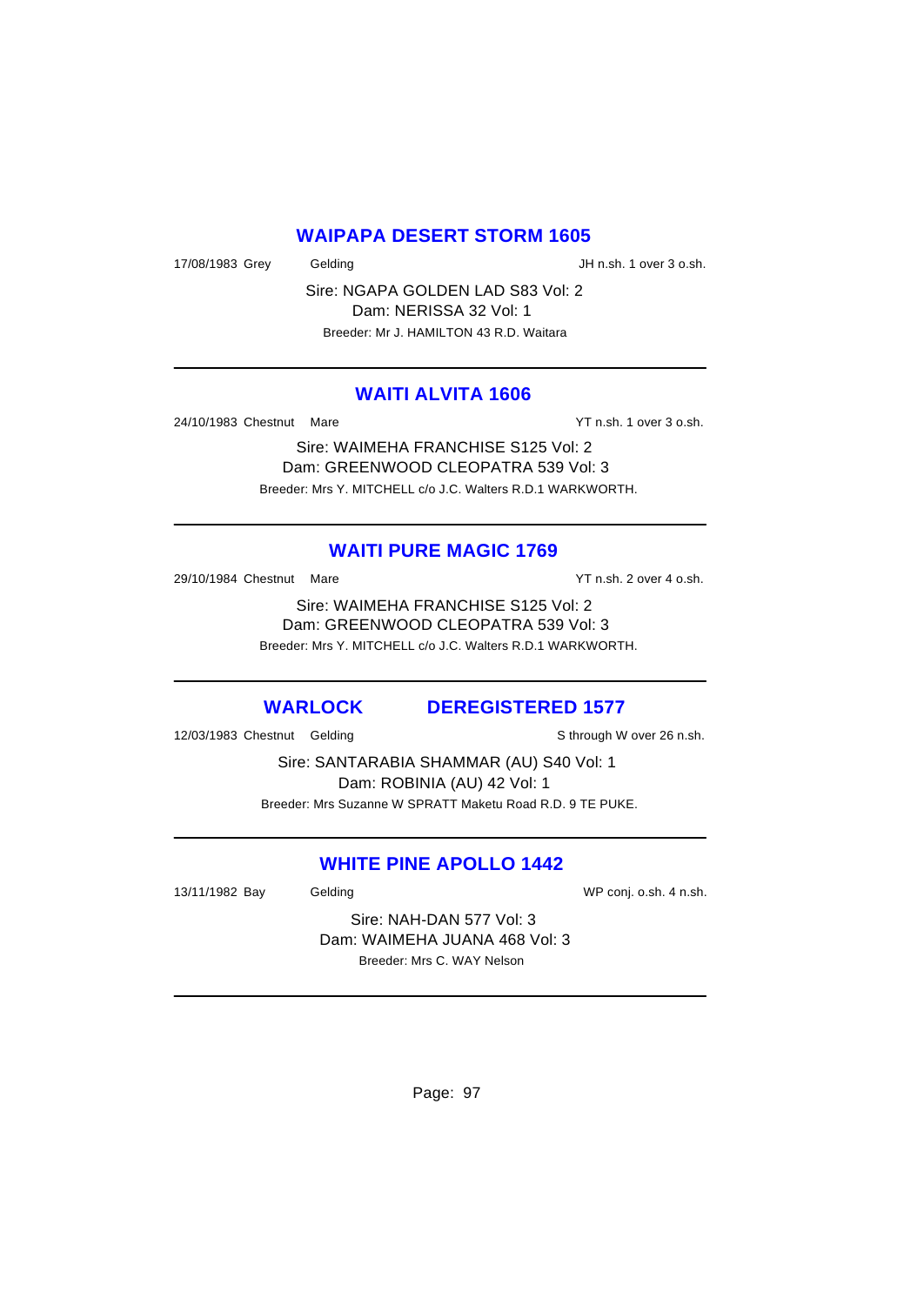### **WHITE PINE NAHZA 1441**

23/11/1982 Bay Gelding Gelding WP conj. o.sh. 3 n.sh.

Sire: NAH-DAN 577 Vol: 3 Dam: ARALEIGH TINA 123 Vol: 2 Breeder: Mrs C. WAY Nelson

## **WHITESTONES CRYSTAL EMBER 1583**

28/10/1983 Chestnut Gelding M n.sh. 1 over 3 o.sh.

Sire: ARABESQUE CRYSTAL FLAME (AU) S98 Vol: 2 Dam: HOULLAIN 99 Vol: 2 Breeder: Mrs A M MCINTOSH Manse Road Leeston R.D., CHRISTCHURCH.

## **WHITESTONES CRYSTAL GUY 1656**

05/11/1984 Chestnut Gelding M n.sh. 3 over 4 o.sh.

Sire: WHITESTONES CRYSTAL SPARK 996 Vol: 4 Dam: HOULLAIN 99 Vol: 2

Breeder: Mrs A M MCINTOSH Manse Road Leeston R.D., CHRISTCHURCH.

#### **WHITESTONES DESERT QUEEN 1658**

10/09/1984 Grey Mare M n.sh. 1 over 4 o.sh.

Sire: DESERT SHADOW (GB) 448 Vol: 3 Dam: WHITESTONE CRYSTAL PRINCESS 652 Vol: 3 Breeder: Mrs A M MCINTOSH Manse Road Leeston R.D., CHRISTCHURCH.

## **WHITESTONES GOLDEN PRINCE 1478**

27/09/1982 Chestnut Stallion M n.sh. 1 over 2 o.sh.

Sire: ARABESQUE CRYSTAL FLAME (AU) S98 Vol: 2 Dam: EL-DAF (AU) 13 Vol: 1 Breeder: Mrs A M MCINTOSH Manse Road Leeston R.D., CHRISTCHURCH.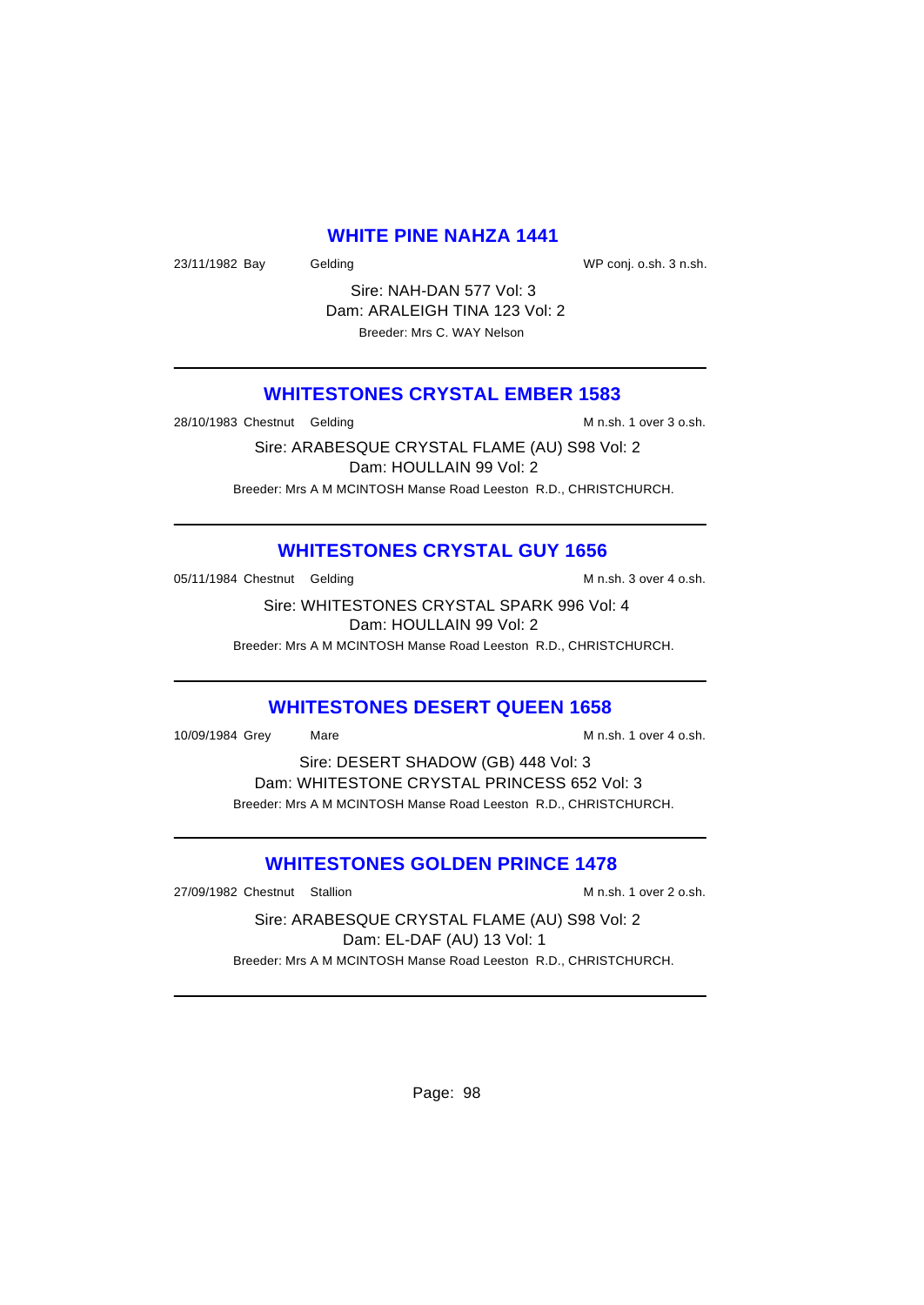#### **WHITESTONES SILVER FLAME 1657**

27/10/1984 Grey Stallion Stallion Stallion M n.sh 2 over 4 o.sh

Sire: ARABESQUE CRYSTAL FLAME (AU) S98 Vol: 2 Dam: EL-DAF (AU) 13 Vol: 1 Breeder: Mrs A M MCINTOSH Manse Road Leeston R.D., CHRISTCHURCH.

## **WIND DRIFT RUDOLPH 1336**

10/01/1983 Chestnut Stallion K over bar n. quarter 1 over 2 o.quarter Sire: WAIMEHA MARENDO S49 Vol: 1 Dam: OKETOPA 282 Vol: 2

Breeder: Miss M KIRKMAN 106 Tancred Street CHRISTCHURCH.

# **WINDELLA JASON (AU) 1332**

02/11/1978 Bay Gelding Spur over script line n.sh. 31 o.sh. Sire: PHARAON AU 2121AU Dam: HEDIYEH AU 2057AU Breeder: Mrs S. STUMP AUSTRALIA

Importer: Miss V. KELLY

### **YASEER 1533**

28/10/1983 Grey Stallion HF conj. n.sh. 4 over 3 o.sh.

Sire: NAADDEL (AU) S106 Vol: 2 Dam: ELOTINA 141 Vol: 2 Breeder: Mr L.M. MARSHALL

### **YASMIN 1636**

15/10/1983 Grey Mare MV conj. over bar n.sh. 1 over 3 o.sh. Sire: DELLMOUNT IBN PILGRIM 716 Vol: 3 Dam: DELL TARIF 870 Vol: 4 Breeder: Mrs J M MCPHEE Pearce Road R.D. 5 CHRISTCHURCH.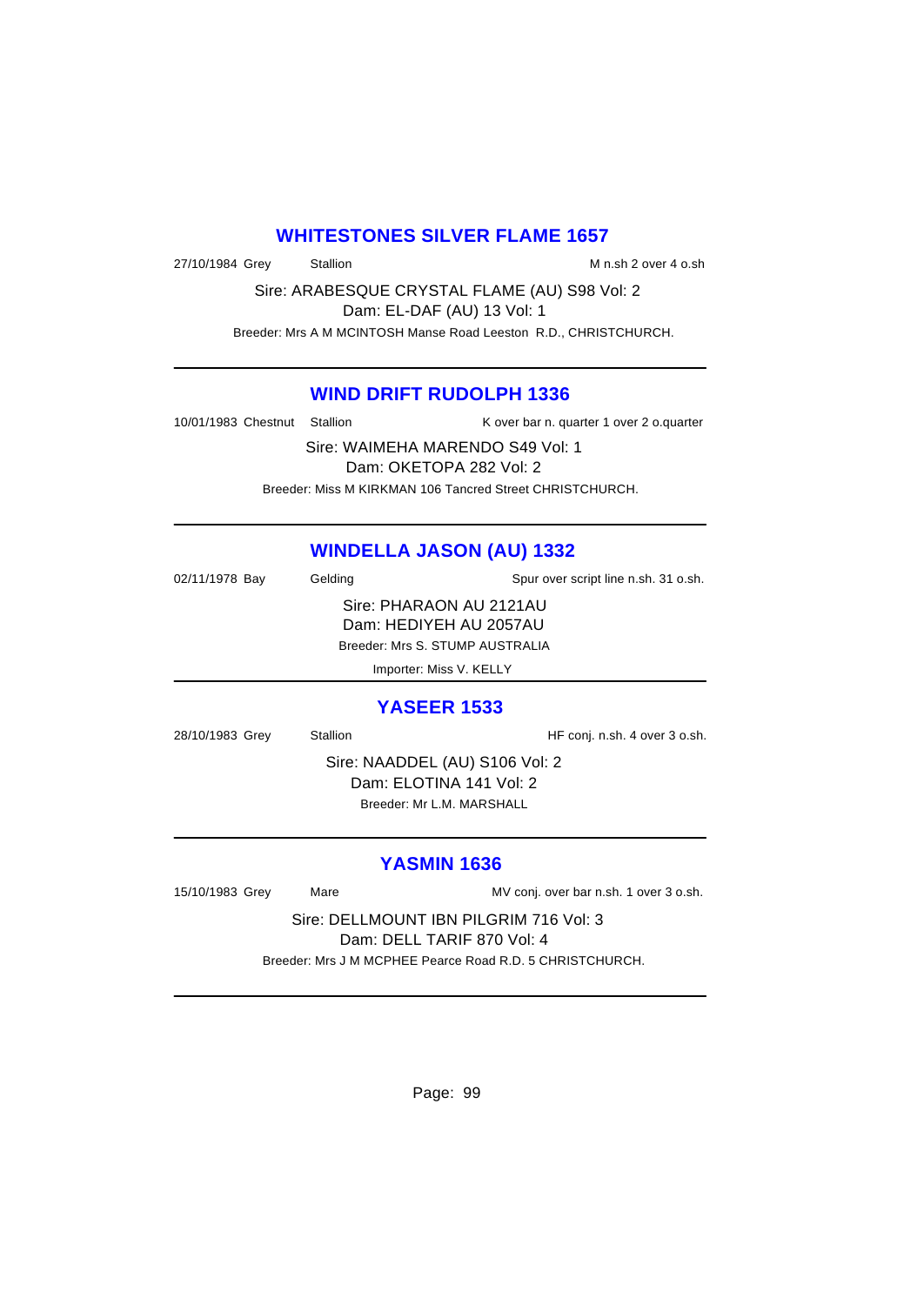## **ZAMADOR 1293**

21/09/1982 Grey Gelding Carrier County D in C n.sh. 2 over 2 o.nk.

Sire: THE AMBASSADOR (AU) 1087 Vol: 4 Dam: JESMOND GATTA 400 Vol: 3

Breeder: Mrs Cindy L LIGGETT 19 Robertson Street Frankton QUEENSTOWN

## **ZAMORA 1536**

12/09/1983 Grey Mare D in C n.sh. 1 over 3 o.nk.

Sire: THE AMBASSADOR (AU) 1087 Vol: 4 Dam: JESMOND GATTA 400 Vol: 3 Breeder: Mr Russell A LIGGETT 19 Robertson Street Frankton QUEENSTOWN

# **ZANNARAH LAASANA 1544**

29/09/1983 Grey Mare Mare Z with bar n.sh. 3 over 83 o.sh.

Sire: LAMA 759 Vol: 4 Dam: NAARINA 271 Vol: 2

Breeder: Mrs Anthea L COOPER Zannarah Hills, Akura Road, RD 8, MASTERTON 5888

### **ZANNARAH NAADRA 1545**

10/10/1983 Grey Mare Mare Z with bar n.sh. 4 over 83 o.sh.

Sire: NAADDEL (AU) S106 Vol: 2 Dam: SPARINA 53 Vol: 1

Breeder: PARTNERSHIP COOPER A.L. & R.J. Zannarah Hills Hastwell RD2 EKETAHUNA

## **ZANNARAH NAARIN 1666**

06/10/1984 Chestnut Gelding and Communication of Z with bar n.sh. 5 over 84 o.sh.

Sire: LAMA 759 Vol: 4 Dam: NAARINA 271 Vol: 2

Breeder: Mrs Anthea L COOPER Zannarah Hills, Akura Road, RD 8, MASTERTON 5888